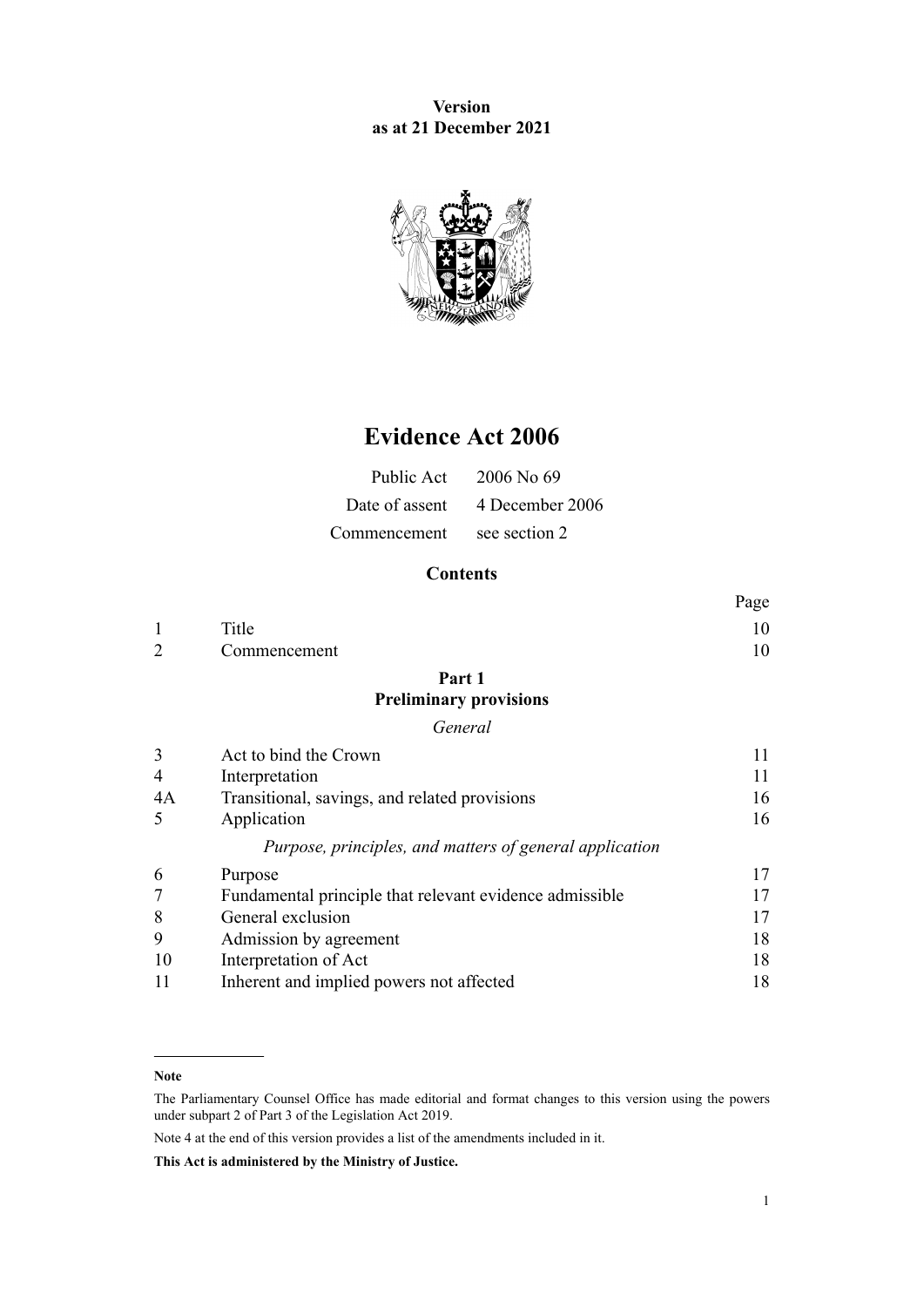|     | <b>Evidence Act 2006</b>                                              | Version as at<br>21 December 2021 |
|-----|-----------------------------------------------------------------------|-----------------------------------|
| 12  | Evidential matters not provided for                                   | 19                                |
| 12A | Rules of common law relating to statements of co-conspirators,        | 19                                |
|     | persons involved in joint criminal enterprises, and certain co-       |                                   |
|     | defendants preserved [Repealed]                                       |                                   |
| 13  | Establishment of relevance of document                                | 19                                |
| 14  | Provisional admission of evidence                                     | 19                                |
| 15  | Evidence given to establish admissibility                             | 19                                |
|     | Part <sub>2</sub>                                                     |                                   |
|     | Admissibility rules, privilege, and confidentiality                   |                                   |
|     | Subpart 1—Hearsay evidence                                            |                                   |
| 16  | Interpretation                                                        | 19                                |
| 17  | Hearsay rule                                                          | 21                                |
| 18  | General admissibility of hearsay                                      | 21                                |
| 19  | Admissibility of hearsay statements contained in business records     | 21                                |
| 20  | Admissibility in civil proceedings of hearsay statements in           | 21                                |
|     | documents related to applications, discovery, or interrogatories      |                                   |
| 21  | Defendant who does not give evidence in criminal proceeding may       | 22                                |
|     | not offer own statement                                               |                                   |
| 22  | Notice of hearsay in criminal proceedings                             | 22                                |
| 22A | Admissibility of hearsay statement against defendant                  | 23                                |
|     | Subpart 2—Statements of opinion and expert evidence                   |                                   |
| 23  | Opinion rule                                                          | 23                                |
| 24  | General admissibility of opinions                                     | 23                                |
| 25  | Admissibility of expert opinion evidence                              | 24                                |
| 26  | Conduct of experts in civil proceedings                               | 24                                |
|     | Subpart 3—Defendants' statements, improperly obtained evidence,       |                                   |
|     | silence of parties in proceedings, and admissions in civil            |                                   |
|     | proceedings                                                           |                                   |
| 27  | Defendants' statements offered by prosecution                         | 24                                |
| 28  | Exclusion of unreliable statements                                    | 25                                |
| 29  | Exclusion of statements influenced by oppression                      | 26                                |
| 30  | Improperly obtained evidence                                          | 26                                |
| 31  | Prosecution may not rely on certain evidence offered by other         | 28                                |
|     | parties                                                               |                                   |
| 32  | Fact-finder not to be invited to infer guilt from defendant's silence | 28                                |
|     | before trial                                                          |                                   |
| 33  | Restrictions on comment on defendant's right of silence at trial      | 28                                |
| 34  | Admissions in civil proceedings                                       | 28                                |
|     | Subpart 4—Previous consistent statements made by witness              |                                   |
| 35  | Previous consistent statements rule                                   | 29                                |
|     |                                                                       |                                   |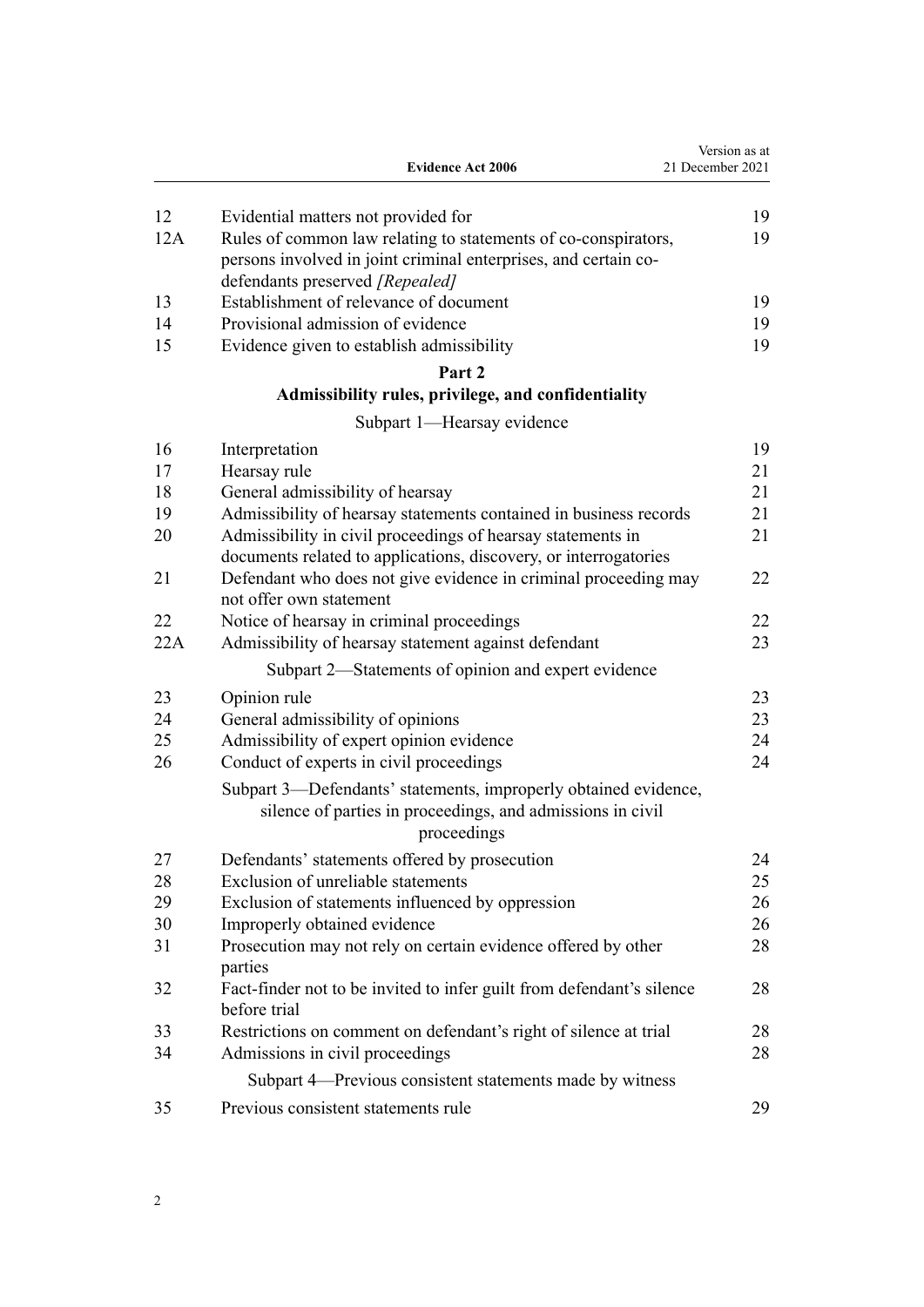| Version as at    |
|------------------|
| 21 December 2021 |

| Version as at<br>21 December 2021 | <b>Evidence Act 2006</b>                                         |    |
|-----------------------------------|------------------------------------------------------------------|----|
|                                   |                                                                  |    |
|                                   | Subpart 5—Veracity and propensity                                |    |
|                                   | Application                                                      |    |
| 36                                | Application of subpart to evidence of veracity and propensity    | 29 |
|                                   | Evidence of veracity                                             |    |
| 37                                | Veracity rules                                                   | 30 |
| 38                                | Evidence of defendant's veracity                                 | 30 |
| 39                                | Evidence of co-defendant's veracity                              | 31 |
|                                   | Evidence of propensity                                           |    |
| 40                                | Propensity rule                                                  | 31 |
| 41                                | Propensity evidence about defendants                             | 32 |
| 42                                | Propensity evidence about co-defendants                          | 32 |
| 43                                | Propensity evidence offered by prosecution about defendants      | 33 |
|                                   | Complainants in sexual cases                                     |    |
| 44                                | Evidence of sexual experience or sexual disposition of           | 34 |
|                                   | complainants in sexual cases                                     |    |
| 44AA                              | Evidence of sexual reputation of complainants in sexual cases    | 35 |
| 44A                               | Application to offer evidence or ask questions about sexual      | 35 |
|                                   | experience or sexual disposition or sexual reputation of         |    |
|                                   | complainants in sexual cases                                     |    |
|                                   | Subpart 6-Identification evidence                                |    |
| 45                                | Admissibility of visual identification evidence                  | 37 |
| 46                                | Admissibility of voice identification evidence                   | 38 |
| 46A                               | Caution regarding reliance on identification evidence [Repealed] | 38 |
|                                   | Subpart 7—Evidence of convictions and civil judgments            |    |
| 47                                | Conviction as evidence in civil proceedings                      | 39 |
| 48                                | Conviction as evidence in defamation proceedings                 | 39 |
| 49                                | Conviction as evidence in criminal proceedings                   | 39 |
| 50                                | Civil judgment as evidence in civil or criminal proceedings      | 40 |
|                                   | Subpart 8—Privilege and confidentiality                          |    |
|                                   | Matters relating to interpretation and procedure                 |    |
| 51                                | Interpretation                                                   | 40 |
| 52                                | Orders for protection of privileged or confidential material, or | 42 |
|                                   | material relating to matters of State                            |    |
|                                   | Privilege                                                        |    |
| 53                                | Effect and protection of privilege                               | 42 |
| 54                                | Privilege for communications with legal advisers                 | 43 |
| 55                                | Privilege and solicitors' trust accounts                         | 44 |
| 56                                | Privilege for preparatory materials for proceedings              | 44 |
| 57                                | Privilege for settlement negotiations, mediation, or plea        | 45 |

[57](#page-44-0) [Privilege for settlement negotiations, mediation, or plea](#page-44-0) [discussions](#page-44-0)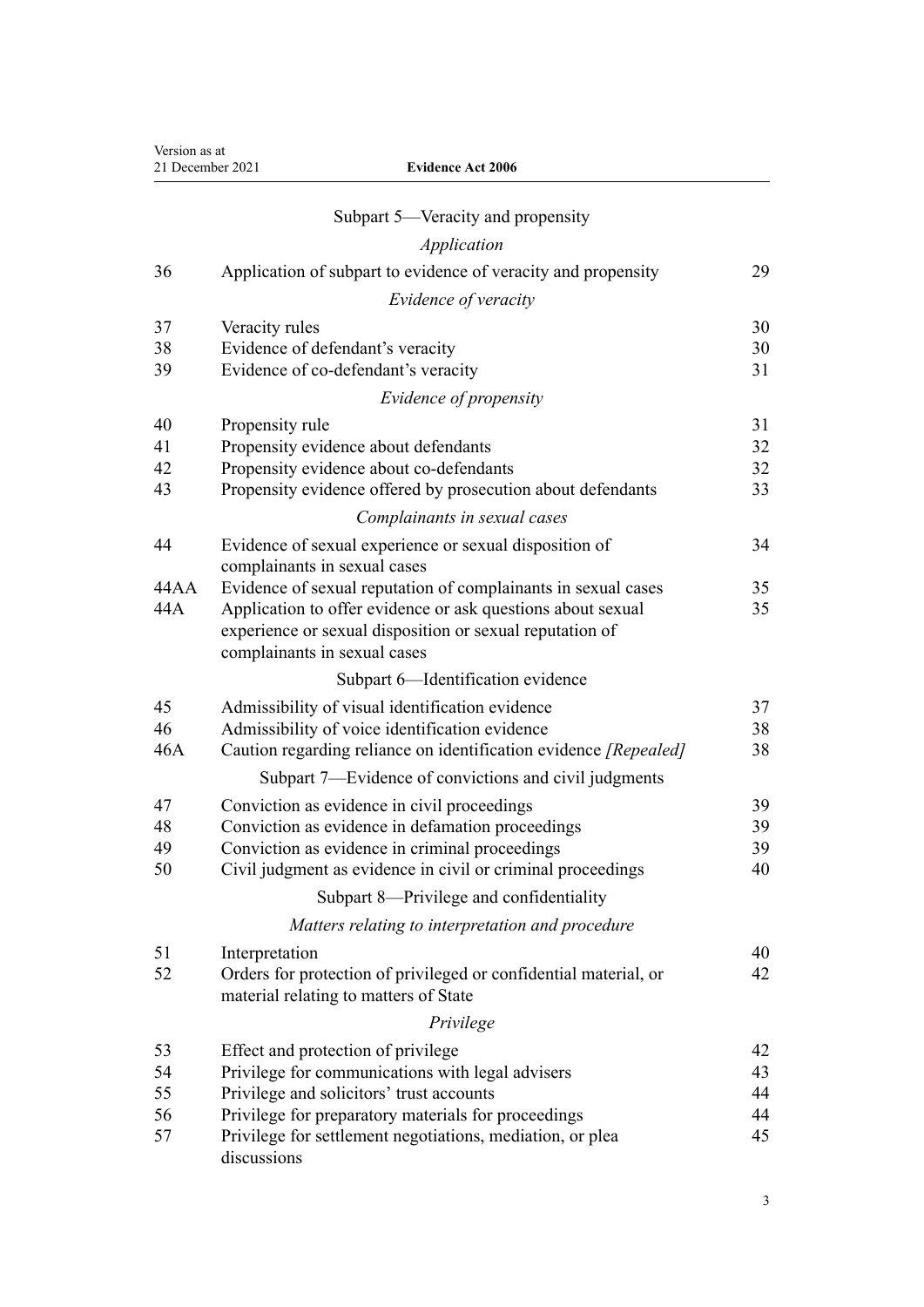|    | <b>Evidence Act 2006</b>                                                                                          | Version as at<br>21 December 2021 |
|----|-------------------------------------------------------------------------------------------------------------------|-----------------------------------|
| 58 |                                                                                                                   | 46                                |
|    | Privilege for communications with ministers of religion                                                           |                                   |
| 59 | Privilege in criminal proceedings for information obtained by<br>medical practitioners and clinical psychologists | 47                                |
| 60 | Privilege against self-incrimination                                                                              | 48                                |
| 61 | Discretion as to incrimination under foreign law                                                                  | 49                                |
| 62 | Claiming privilege against self-incrimination in court proceedings                                                | 49                                |
| 63 | Replacement of privilege with respect to disclosure requirements<br>in civil proceedings                          | 50                                |
| 64 | Informers                                                                                                         | 50                                |
| 65 | Waiver                                                                                                            | 50                                |
| 66 | Joint and successive interests in privileged material                                                             | 51                                |
| 67 | Powers of Judge to disallow privilege                                                                             | 52                                |
|    | Confidentiality                                                                                                   |                                   |
| 68 | Protection of journalists' sources                                                                                | 52                                |
| 69 | Overriding discretion as to confidential information                                                              | 53                                |
| 70 | Discretion as to matters of State                                                                                 | 54                                |
|    | Part 3<br><b>Trial process</b>                                                                                    |                                   |
|    | Subpart 1—Eligibility and compellability                                                                          |                                   |
| 71 | Eligibility and compellability generally                                                                          | 54                                |
| 72 | Eligibility of Judges, jurors, and counsel                                                                        | 55                                |
| 73 | Compellability of defendants and associated defendants in criminal                                                | 55                                |
|    | proceedings                                                                                                       |                                   |
| 74 | Compellability of Sovereign and certain other persons                                                             | 55                                |
| 75 | Bank officer not compellable to produce banking records                                                           | 56                                |
| 76 | Evidence of jury deliberations                                                                                    | 56                                |
|    | Subpart 2-Oaths and affirmations                                                                                  |                                   |
| 77 | Witnesses to give evidence on oath or affirmation                                                                 | 57                                |
| 78 | Interpreters to act on oath or affirmation                                                                        | 57                                |
|    | Subpart 3—Support, communication assistance, and views                                                            |                                   |
| 79 | Support persons                                                                                                   | 57                                |
| 80 | Communication assistance                                                                                          | 58                                |
| 81 | Communication assistance need not be provided in certain<br>circumstances                                         | 58                                |
| 82 | <b>Views</b>                                                                                                      | 59                                |
|    | Subpart 4—Questioning of witnesses                                                                                |                                   |
| 83 | Ordinary way of giving evidence                                                                                   | 59                                |
| 84 | Examination of witnesses                                                                                          | 60                                |
| 85 | Unacceptable questions                                                                                            | 60                                |
| 86 | Restriction of publication                                                                                        | 61                                |
| 87 | Privacy as to witness's precise address                                                                           | 61                                |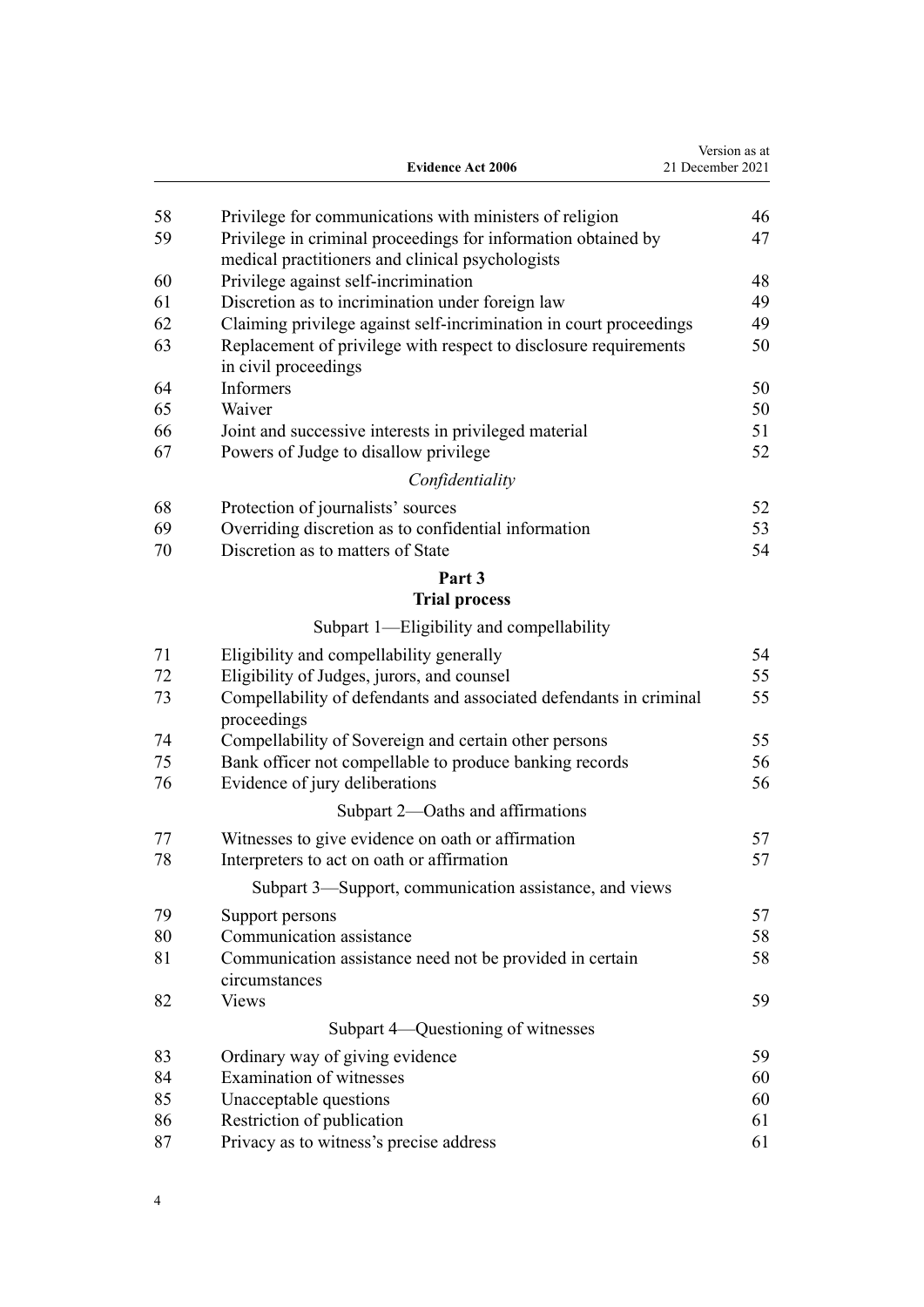| Version as at | 21 December 2021<br><b>Evidence Act 2006</b>                                                                                                                                    |          |
|---------------|---------------------------------------------------------------------------------------------------------------------------------------------------------------------------------|----------|
| 88            | Restriction on disclosure of complainant's occupation in sexual<br>cases                                                                                                        | 61       |
| 89            | Leading questions in examination in chief and re-examination                                                                                                                    | 62       |
| 90            | Use of documents in questioning witness or refreshing memory                                                                                                                    | 62       |
| 91            | Editing of inadmissible statements                                                                                                                                              | 63       |
| 92            | Cross-examination duties                                                                                                                                                        | 63       |
| 93            | Limits on cross-examination                                                                                                                                                     | 64       |
| 94            | Cross-examination by party of own witness                                                                                                                                       | 64       |
| 95            | Restrictions on cross-examination by parties in person                                                                                                                          | 64       |
| 96            | Cross-examination on previous statements of witnesses                                                                                                                           | 65       |
| 97            | Re-examination                                                                                                                                                                  | 66       |
| 98            | Further evidence after closure of case                                                                                                                                          | 66       |
| 99            | Witnesses recalled by Judge                                                                                                                                                     | 67       |
| 100           | Questioning of witnesses by Judge                                                                                                                                               | 67       |
| 101           | Jury questions                                                                                                                                                                  | 67       |
|               | Subpart 5—Alternative ways of giving evidence                                                                                                                                   |          |
| 102           | Application                                                                                                                                                                     | 67       |
| 102A          | Relationship of Courts (Remote Participation) Act 2010 to sections<br>103 to 106                                                                                                | 68       |
|               | General                                                                                                                                                                         |          |
| 103<br>104    | Directions about alternative ways of giving evidence<br>Chambers hearing before directions for alternative ways of giving<br>evidence                                           | 68<br>69 |
| 105           | Alternative ways of giving evidence                                                                                                                                             | 69       |
| 106           | Video record evidence                                                                                                                                                           | 70       |
|               | Giving of evidence by family violence complainants                                                                                                                              |          |
| 106A<br>106B  | Giving of evidence by family violence complainants<br>Application by defendant for family violence complainant to give<br>evidence in ordinary way or different alternative way | 72<br>72 |
|               | Giving of evidence by child witnesses                                                                                                                                           |          |
| 107           | Alternative ways of giving evidence by child witnesses in criminal<br>proceedings                                                                                               | 73       |
| 107A          | Application by party calling child witness for witness to give<br>evidence in ordinary way                                                                                      | 74       |
| 107B          | Application by any other party for child witness to give evidence<br>in ordinary way or different alternative way                                                               | 74       |
|               | Giving of evidence by undercover Police officers                                                                                                                                |          |
| 108           | <b>Undercover Police officers</b>                                                                                                                                               | 75       |
| 109           | Effect of certificate under section 108                                                                                                                                         | 76       |
|               | Giving of evidence by anonymous witnesses                                                                                                                                       |          |
| 110           | Pre-trial witness anonymity order                                                                                                                                               | 77       |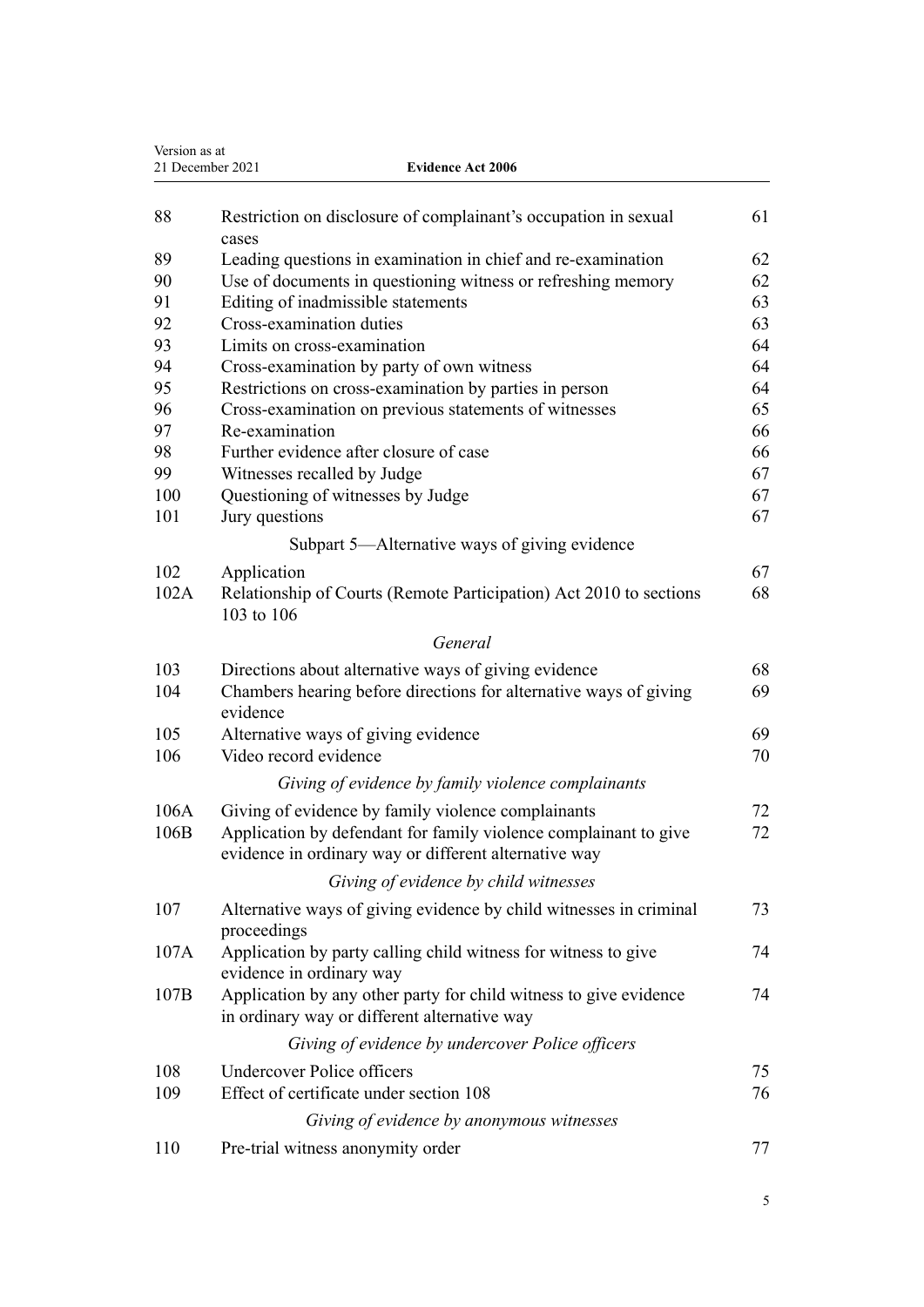| 111<br>Effect of pre-trial witness anonymity order<br>Witness anonymity order for purpose of High Court trial<br>112<br>Effect of witness anonymity under section 112<br>113<br>Trial to be held in High Court if witness anonymity order made<br>114<br>Judge may appoint independent counsel to assist<br>115<br>116<br>Judge may make orders and give directions to preserve anonymity<br>of witness<br>117<br>Variation or discharge of witness anonymity order during trial<br>Witness in Police witness protection programme<br>118<br>Offences and requirements for disclosure of video records in<br>proceedings other than under section 106 or in Family Court<br>proceedings<br>119<br>Offences<br>119A<br>Requirements for disclosure of video records in proceedings other<br>than under section 106 or in Family Court proceedings<br>Matters Judge or judicial officer must consider before ordering<br>119B<br>disclosure of video record or giving direction for disclosure<br>Signature of statements by assumed name<br>120<br>Persons who may sign statements by assumed name<br>Subpart 6—Corroboration, judicial directions, and judicial<br>warnings | Version as at<br>21 December 2021 |
|-----------------------------------------------------------------------------------------------------------------------------------------------------------------------------------------------------------------------------------------------------------------------------------------------------------------------------------------------------------------------------------------------------------------------------------------------------------------------------------------------------------------------------------------------------------------------------------------------------------------------------------------------------------------------------------------------------------------------------------------------------------------------------------------------------------------------------------------------------------------------------------------------------------------------------------------------------------------------------------------------------------------------------------------------------------------------------------------------------------------------------------------------------------------------------|-----------------------------------|
|                                                                                                                                                                                                                                                                                                                                                                                                                                                                                                                                                                                                                                                                                                                                                                                                                                                                                                                                                                                                                                                                                                                                                                             |                                   |
|                                                                                                                                                                                                                                                                                                                                                                                                                                                                                                                                                                                                                                                                                                                                                                                                                                                                                                                                                                                                                                                                                                                                                                             | 79                                |
|                                                                                                                                                                                                                                                                                                                                                                                                                                                                                                                                                                                                                                                                                                                                                                                                                                                                                                                                                                                                                                                                                                                                                                             | 80                                |
|                                                                                                                                                                                                                                                                                                                                                                                                                                                                                                                                                                                                                                                                                                                                                                                                                                                                                                                                                                                                                                                                                                                                                                             | 81                                |
|                                                                                                                                                                                                                                                                                                                                                                                                                                                                                                                                                                                                                                                                                                                                                                                                                                                                                                                                                                                                                                                                                                                                                                             | 81                                |
|                                                                                                                                                                                                                                                                                                                                                                                                                                                                                                                                                                                                                                                                                                                                                                                                                                                                                                                                                                                                                                                                                                                                                                             | 82                                |
|                                                                                                                                                                                                                                                                                                                                                                                                                                                                                                                                                                                                                                                                                                                                                                                                                                                                                                                                                                                                                                                                                                                                                                             | 82                                |
|                                                                                                                                                                                                                                                                                                                                                                                                                                                                                                                                                                                                                                                                                                                                                                                                                                                                                                                                                                                                                                                                                                                                                                             | 83                                |
|                                                                                                                                                                                                                                                                                                                                                                                                                                                                                                                                                                                                                                                                                                                                                                                                                                                                                                                                                                                                                                                                                                                                                                             | 83                                |
|                                                                                                                                                                                                                                                                                                                                                                                                                                                                                                                                                                                                                                                                                                                                                                                                                                                                                                                                                                                                                                                                                                                                                                             |                                   |
|                                                                                                                                                                                                                                                                                                                                                                                                                                                                                                                                                                                                                                                                                                                                                                                                                                                                                                                                                                                                                                                                                                                                                                             | 83                                |
|                                                                                                                                                                                                                                                                                                                                                                                                                                                                                                                                                                                                                                                                                                                                                                                                                                                                                                                                                                                                                                                                                                                                                                             | 85                                |
|                                                                                                                                                                                                                                                                                                                                                                                                                                                                                                                                                                                                                                                                                                                                                                                                                                                                                                                                                                                                                                                                                                                                                                             | 86                                |
|                                                                                                                                                                                                                                                                                                                                                                                                                                                                                                                                                                                                                                                                                                                                                                                                                                                                                                                                                                                                                                                                                                                                                                             |                                   |
|                                                                                                                                                                                                                                                                                                                                                                                                                                                                                                                                                                                                                                                                                                                                                                                                                                                                                                                                                                                                                                                                                                                                                                             | 86                                |
|                                                                                                                                                                                                                                                                                                                                                                                                                                                                                                                                                                                                                                                                                                                                                                                                                                                                                                                                                                                                                                                                                                                                                                             |                                   |
|                                                                                                                                                                                                                                                                                                                                                                                                                                                                                                                                                                                                                                                                                                                                                                                                                                                                                                                                                                                                                                                                                                                                                                             |                                   |
| 121<br>Corroboration                                                                                                                                                                                                                                                                                                                                                                                                                                                                                                                                                                                                                                                                                                                                                                                                                                                                                                                                                                                                                                                                                                                                                        | 86                                |
| 122<br>Judicial directions about evidence which may be unreliable                                                                                                                                                                                                                                                                                                                                                                                                                                                                                                                                                                                                                                                                                                                                                                                                                                                                                                                                                                                                                                                                                                           | 87                                |
| 123<br>Judicial directions about certain ways of offering evidence                                                                                                                                                                                                                                                                                                                                                                                                                                                                                                                                                                                                                                                                                                                                                                                                                                                                                                                                                                                                                                                                                                          | 88                                |
| Judicial warnings about lies<br>124<br>Judicial directions about children's evidence<br>125                                                                                                                                                                                                                                                                                                                                                                                                                                                                                                                                                                                                                                                                                                                                                                                                                                                                                                                                                                                                                                                                                 | 88<br>88                          |
| 126<br>Judicial warnings about identification evidence                                                                                                                                                                                                                                                                                                                                                                                                                                                                                                                                                                                                                                                                                                                                                                                                                                                                                                                                                                                                                                                                                                                      | 89                                |
| Delayed complaints or failure to complain in sexual cases<br>127                                                                                                                                                                                                                                                                                                                                                                                                                                                                                                                                                                                                                                                                                                                                                                                                                                                                                                                                                                                                                                                                                                            | 89                                |
|                                                                                                                                                                                                                                                                                                                                                                                                                                                                                                                                                                                                                                                                                                                                                                                                                                                                                                                                                                                                                                                                                                                                                                             |                                   |
| Subpart 7-Notice of uncontroverted facts and reference to<br>reliable public documents                                                                                                                                                                                                                                                                                                                                                                                                                                                                                                                                                                                                                                                                                                                                                                                                                                                                                                                                                                                                                                                                                      |                                   |
| Notice of uncontroverted facts<br>128                                                                                                                                                                                                                                                                                                                                                                                                                                                                                                                                                                                                                                                                                                                                                                                                                                                                                                                                                                                                                                                                                                                                       | 90                                |
| 129<br>Admission of reliable published documents                                                                                                                                                                                                                                                                                                                                                                                                                                                                                                                                                                                                                                                                                                                                                                                                                                                                                                                                                                                                                                                                                                                            | 90                                |
| Subpart 8-Documentary evidence and evidence produced by<br>machine, device, or technical process                                                                                                                                                                                                                                                                                                                                                                                                                                                                                                                                                                                                                                                                                                                                                                                                                                                                                                                                                                                                                                                                            |                                   |
| General and special rules                                                                                                                                                                                                                                                                                                                                                                                                                                                                                                                                                                                                                                                                                                                                                                                                                                                                                                                                                                                                                                                                                                                                                   |                                   |
| 130<br>Offering documents in evidence without calling witness                                                                                                                                                                                                                                                                                                                                                                                                                                                                                                                                                                                                                                                                                                                                                                                                                                                                                                                                                                                                                                                                                                               | 90                                |
| 131<br>Admission of depositions                                                                                                                                                                                                                                                                                                                                                                                                                                                                                                                                                                                                                                                                                                                                                                                                                                                                                                                                                                                                                                                                                                                                             | 91                                |
| 132<br>Documents required to be discovered or included in common                                                                                                                                                                                                                                                                                                                                                                                                                                                                                                                                                                                                                                                                                                                                                                                                                                                                                                                                                                                                                                                                                                            | 91                                |
| bundle                                                                                                                                                                                                                                                                                                                                                                                                                                                                                                                                                                                                                                                                                                                                                                                                                                                                                                                                                                                                                                                                                                                                                                      |                                   |
| Summary of voluminous documents<br>133                                                                                                                                                                                                                                                                                                                                                                                                                                                                                                                                                                                                                                                                                                                                                                                                                                                                                                                                                                                                                                                                                                                                      | 92                                |
| 134<br>Admission of documents discovered in civil proceedings                                                                                                                                                                                                                                                                                                                                                                                                                                                                                                                                                                                                                                                                                                                                                                                                                                                                                                                                                                                                                                                                                                               | 92                                |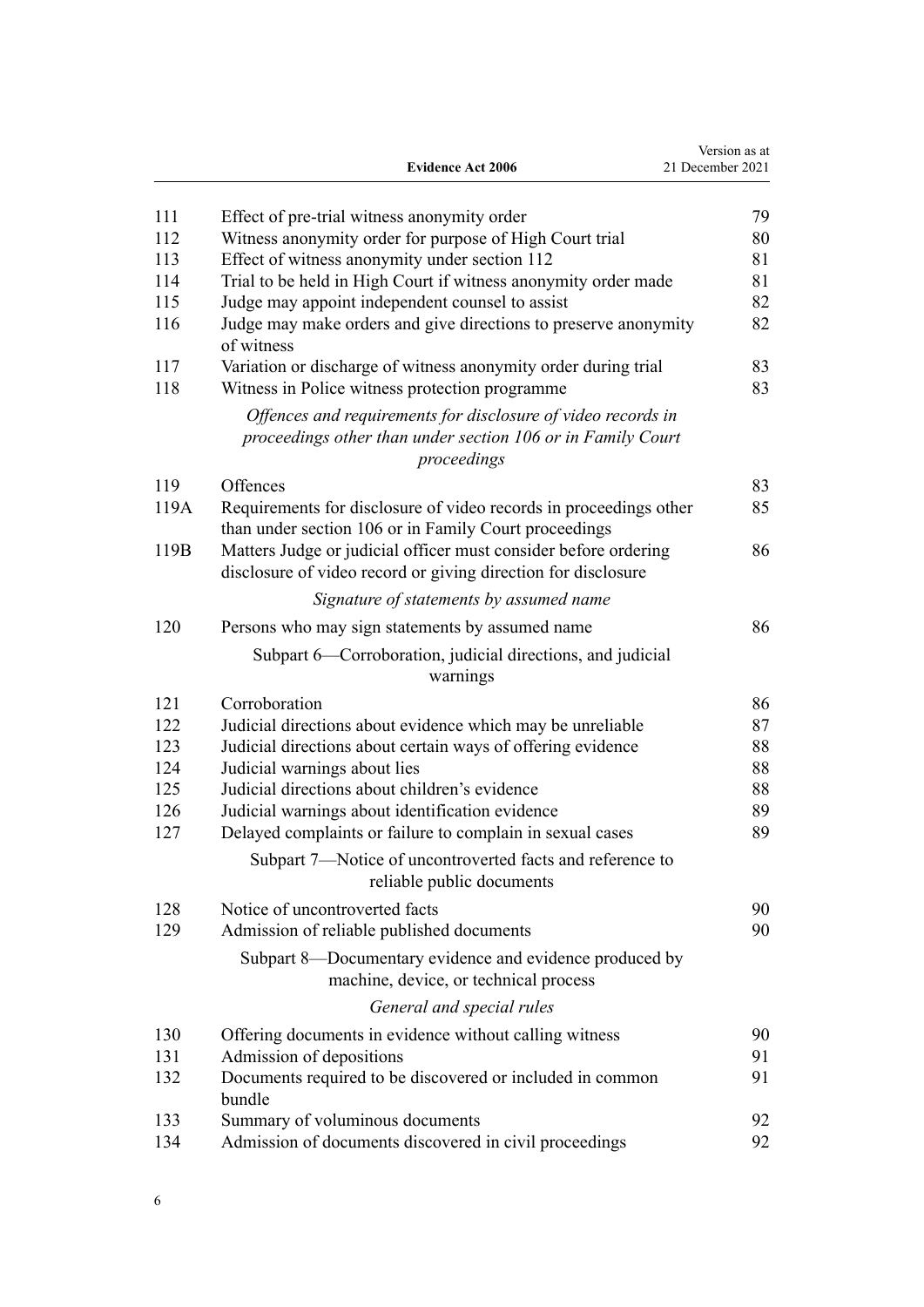| Version as at<br>21 December 2021 | <b>Evidence Act 2006</b>                                                                               |            |
|-----------------------------------|--------------------------------------------------------------------------------------------------------|------------|
| 135                               | Translations and transcripts                                                                           | 92         |
| 136                               | Proof of signatures on attested documents                                                              | 93         |
| 137                               | Evidence produced by machine, device, or technical process                                             | 93         |
| 138                               | Authenticity of public documents                                                                       | 93         |
| 139                               | Evidence of convictions, acquittals, and other judicial proceedings                                    | 94         |
| 140                               | Proof of conviction by fingerprints                                                                    | 95         |
| 141                               | New Zealand and foreign official documents                                                             | 96         |
| 142                               | Notification of acts in official documents                                                             | 97         |
| 143                               | Presumptions as to New Zealand and foreign official seals and<br>signatures                            | 97         |
| 144                               | Evidence of foreign law                                                                                | 98         |
|                                   | Special rules applying where no requirement for legalisation of<br>foreign public document             |            |
| 145                               | Interpretation                                                                                         | 99         |
| 146                               | Foreign public documents: certificates as to contracting States<br>under Convention                    | 100        |
| 147                               | Foreign public documents: Convention certificates sufficient<br>authentication of certain matters      | 100        |
|                                   | Special rules relating to public documents admissible under<br>Australian law                          |            |
| 148<br>149                        | Evidence of public documents by reference to Australian law<br>Evidence of other public documents      | 101<br>101 |
|                                   | Part 4                                                                                                 |            |
|                                   | Evidence from overseas or to be used overseas                                                          |            |
|                                   | Subpart 1—Proceedings in Australia and New Zealand                                                     |            |
|                                   |                                                                                                        |            |
|                                   | Interpretation and application                                                                         |            |
| 150                               | Interpretation                                                                                         | 102        |
| 151                               | Meaning of specified proceeding                                                                        | 104        |
| 152                               | Power of Minister of Justice in relation to certain tribunals                                          | 104        |
| 153                               | Act not to apply to certain proceedings in High Court of New<br>Zealand and Federal Court of Australia | 105        |
| 153A                              | Courts (Remote Participation) Act 2010 does not apply to remote<br>appearances under this subpart      | 105        |
| 153B                              | Mutual Assistance in Criminal Matters Act 1992 operates in<br>parallel with this subpart               | 105        |
|                                   | Service of and compliance with New Zealand subpoenas in<br>Australia                                   |            |
| 154                               | Service of New Zealand subpoenas in Australia                                                          | 105        |
| 155                               | New Zealand subpoena may require evidence to be given in New<br>Zealand or Australia                   | 106        |
| 156                               | Service of subpoena                                                                                    | 106        |
| 157                               | Expenses                                                                                               | 106        |
|                                   |                                                                                                        |            |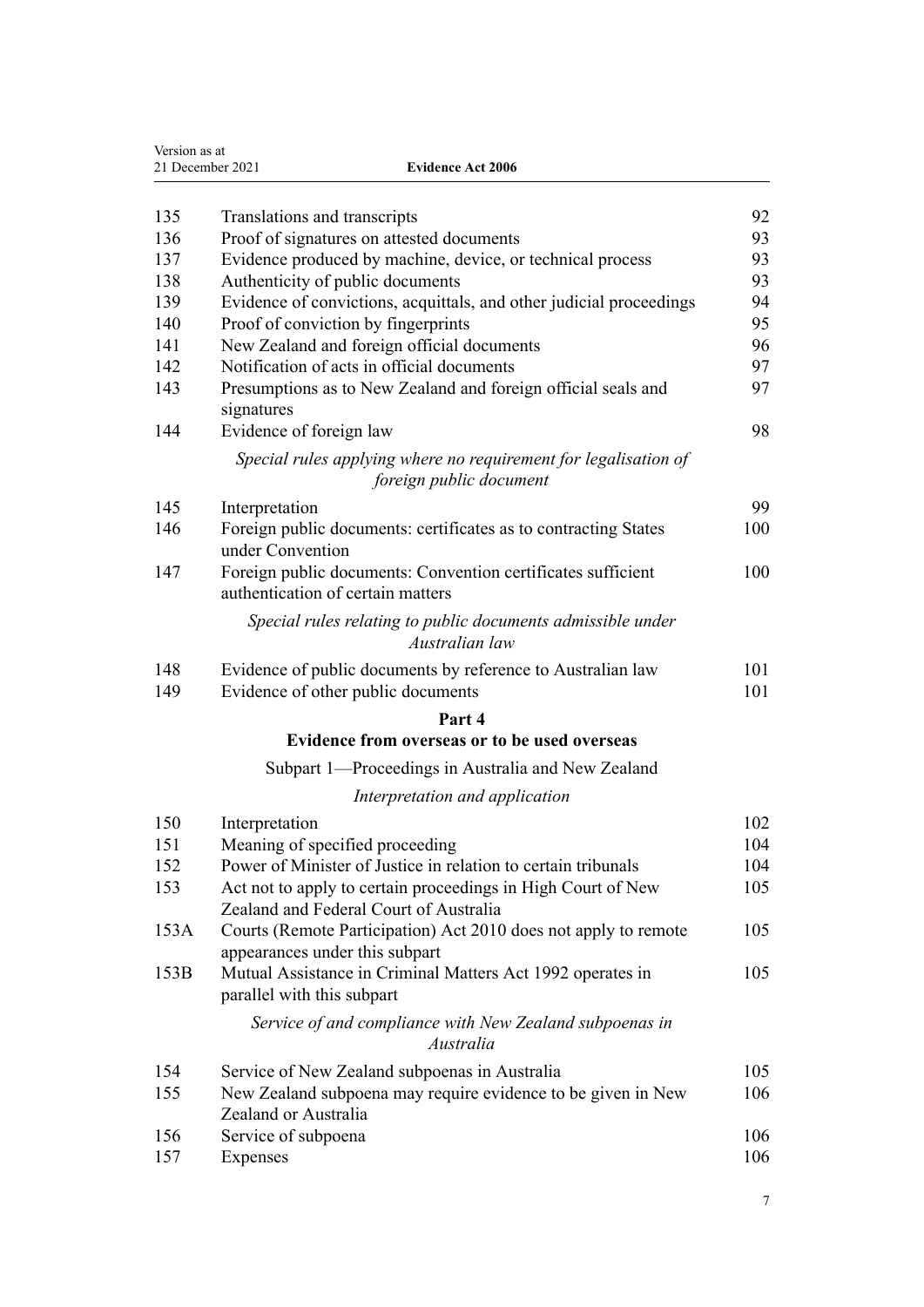|      | <b>Evidence Act 2006</b>                                                                                                              | Version as at<br>21 December 2021 |
|------|---------------------------------------------------------------------------------------------------------------------------------------|-----------------------------------|
| 158  | Payment of additional amounts to witness                                                                                              | 107                               |
| 159  | Subpoenas for production                                                                                                              | 107                               |
| 160  | Setting aside of subpoena served in Australia                                                                                         | 108                               |
| 161  | Failure to comply with subpoena                                                                                                       | 109                               |
| 162  | Other powers not affected                                                                                                             | 109                               |
|      | Service of and compliance with Australian subpoenas in New<br>Zealand                                                                 |                                   |
| 163  | Service of Australian subpoenas in New Zealand                                                                                        | 109                               |
| 164  | Compliance with Australian subpoena                                                                                                   | 110                               |
| 165  | Failure of witness to comply with Australian subpoena                                                                                 | 110                               |
| 166  | Transmission of documents or things to Australian court                                                                               | 111                               |
| 167  | Other powers to serve subpoenas not affected                                                                                          | 112                               |
|      | Audio links and audiovisual links in New Zealand proceedings                                                                          |                                   |
| 168  | New Zealand court may receive evidence, and related examination<br>and submissions, by audio link and audiovisual link from Australia | 112                               |
| 168A | Costs of giving evidence, and making examination and<br>submissions, from Australia                                                   | 112                               |
| 169  | Powers of New Zealand court in Australia                                                                                              | 113                               |
| 170  | Evidence, examination, and submissions by audiovisual link                                                                            | 113                               |
| 171  | Evidence, examination, and submissions by audio link                                                                                  | 114                               |
| 172  | <b>Rights of Australian counsel</b>                                                                                                   | 114                               |
|      | Audio links and audiovisual links in Australian proceedings                                                                           |                                   |
| 173  | Australian court may take evidence, and receive related                                                                               | 115                               |
|      | examination and submissions, by audio link or audiovisual link<br>from New Zealand                                                    |                                   |
| 174  | Powers of Australian court                                                                                                            | 115                               |
| 175  | Orders of Australian court                                                                                                            | 115                               |
| 176  | Place where evidence given or examination or submissions made<br>part of Australian court                                             | 116                               |
| 177  | Privileges, protections, and immunities of Judges, counsel, and<br>witnesses in Australian proceedings                                | 116                               |
| 178  | Power of Australian court to administer oaths in New Zealand                                                                          | 116                               |
| 179  | Contempt of Australian court                                                                                                          | 117                               |
| 180  | Assistance to Australian court                                                                                                        | 117                               |
|      | <b>Enforcement of Australian orders</b>                                                                                               |                                   |
|      | [Repealed]                                                                                                                            |                                   |
| 181  | Enforcement of certain orders made by Australian court<br>[Repealed]                                                                  | 118                               |
|      | Subpart 2—Evidence for use in civil proceedings overseas and<br>evidence for use in civil proceedings in High Court                   |                                   |
| 182  | Interpretation                                                                                                                        | 118                               |
|      |                                                                                                                                       |                                   |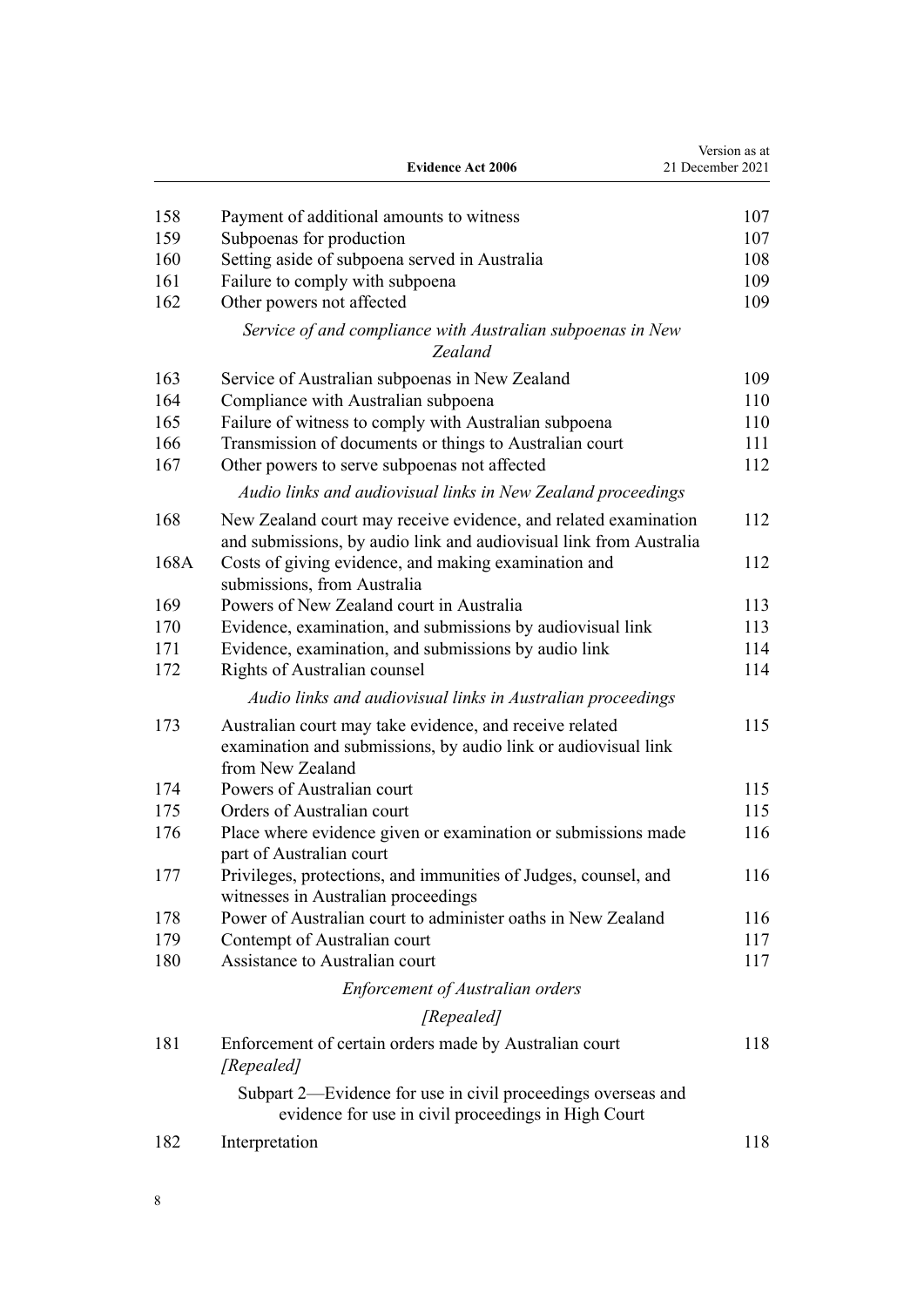| Version as at | 21 December 2021<br><b>Evidence Act 2006</b>                                                             |     |
|---------------|----------------------------------------------------------------------------------------------------------|-----|
| 183           | Relationship with subpart 1                                                                              | 118 |
|               | Evidence for use in civil proceedings overseas                                                           |     |
|               |                                                                                                          |     |
| 184           | Application to High Court for assistance in obtaining evidence for<br>civil proceedings in another court | 118 |
| 185           | Power of High Court to give effect to application for assistance                                         | 119 |
| 186           | Privileges of witnesses                                                                                  | 120 |
| 187           | Orders not to bind the Crown or Crown servants                                                           | 121 |
|               | Procedure for taking evidence overseas for use in civil proceedings<br>in High Court                     |     |
| 188           | Procedure for taking evidence outside New Zealand in civil<br>proceedings in High Court                  | 121 |
|               | <i><b>Offences</b></i>                                                                                   |     |
| 189           | False statements                                                                                         | 122 |
|               | Subpart 3—Evidence for use in overseas criminal proceedings                                              |     |
| 190           | Interpretation                                                                                           | 122 |
| 191           | Relationship with subpart 1                                                                              | 123 |
| 192           | Examination of witness at request of overseas court                                                      | 123 |
| 193           | Powers may be exercised by Registrar                                                                     | 123 |
| 194           | Evidence in support of application                                                                       | 124 |
| 195           | Protection of witnesses                                                                                  | 124 |
| 196           | Witnesses' expenses                                                                                      | 125 |
| 197           | Solicitor may take affidavit or declaration                                                              | 125 |
| 198           | False affidavit or declaration                                                                           | 126 |
|               | Subpart 4—Rules and regulations                                                                          |     |
| 199           | Rules                                                                                                    | 126 |
| 200           | Rules and regulations                                                                                    | 127 |
|               | Part 5<br><b>Miscellaneous</b>                                                                           |     |
|               | Regulations                                                                                              |     |
| 201           | Regulations                                                                                              | 128 |
|               | Periodic review of operation of Act                                                                      |     |
| 202           | Periodic review of operation of Act                                                                      | 130 |
|               | Transitional provisions                                                                                  |     |
| 203           | Notice of hearsay before commencement                                                                    | 130 |
| 204           | Notice before commencement relating to co-defendants' veracity                                           | 130 |
| 205           | Notice before commencement concerning propensity evidence<br>about co-defendants                         | 131 |
| 206           | Identification already carried out                                                                       | 131 |
| 207           | Transitional provisions relating to Law Practitioners Act 1982                                           | 131 |
| 208           | Transitional provision relating to communication assistance                                              | 131 |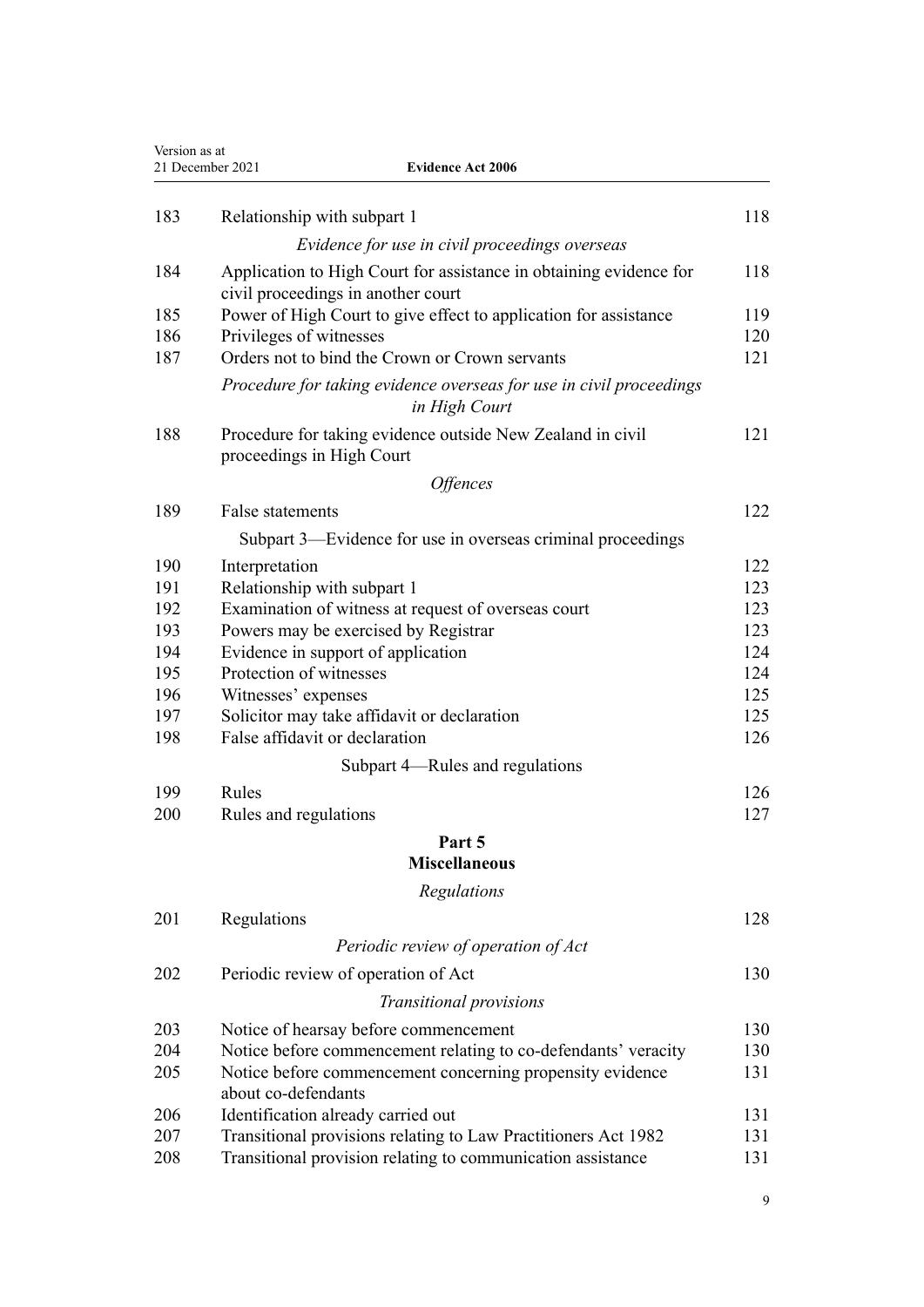<span id="page-9-0"></span>

| s 1 | <b>Evidence Act 2006</b>                                                                     | Version as at<br>21 December 2021 |
|-----|----------------------------------------------------------------------------------------------|-----------------------------------|
| 209 | Transitional provision relating to cross-examination by<br>unrepresented parties             | 131                               |
| 210 | Transitional provision concerning alternative ways of giving<br>evidence                     | 132                               |
| 211 | Transitional provision concerning giving of evidence by child<br>complainants                | 132                               |
| 212 | Transitional provision relating to offering documents in evidence<br>without calling witness | 132                               |
| 213 | Transitional provision relating to translation and transcripts                               | 132                               |
| 214 | General                                                                                      | 132                               |
|     | Repeals and amendments                                                                       |                                   |
| 215 | Repeals                                                                                      | 133                               |
| 216 | Consequential amendments                                                                     | 133                               |
|     | <b>Schedule 1AA</b><br>Transitional, savings, and related provisions                         | 134                               |
|     | <b>Schedule 1</b><br><b>Enactments repealed</b>                                              | 135                               |
|     | <b>Schedule 2</b><br><b>Amendments to other enactments</b>                                   | 136                               |

# **1 Title**

This Act is the Evidence Act 2006.

### **2 Commencement**

- (1) This Act comes into force on a date to be appointed by the Governor-General by Order in Council; and 1 or more Orders in Council may be made appointing different dates for different provisions.
- (2) An order under this section is secondary legislation (*see* [Part 3](http://legislation.govt.nz/pdflink.aspx?id=DLM7298343) of the Legis‐ lation Act 2019 for publication requirements).

| Legislation Act 2019 requirements for secondary legislation made under this section |                                                                                                  |                                    |  |
|-------------------------------------------------------------------------------------|--------------------------------------------------------------------------------------------------|------------------------------------|--|
| <b>Publication</b>                                                                  | PCO must publish it on the legislation website and notify LA19 s $69(1)(c)$<br>it in the Gazette |                                    |  |
| <b>Presentation</b>                                                                 | The Minister must present it to the House of<br>Representatives                                  | LA19 s 114, Sch 1<br>cl $32(1)(a)$ |  |
| <b>Disallowance</b>                                                                 | It may be disallowed by the House of Representatives                                             | LA19 ss 115, 116                   |  |
| This note is not part of the Act.                                                   |                                                                                                  |                                    |  |

Section 2(1): sections 203–214 brought into force, on 18 July 2007, by [clause 2\(1\)](http://legislation.govt.nz/pdflink.aspx?id=DLM442435) of the Evidence Act 2006 Commencement Order 2007 (SR 2007/190).

Section 2(1): Evidence Act (except sections 203–214) brought into force, on 1 August 2007, by [clause 2\(2\)](http://legislation.govt.nz/pdflink.aspx?id=DLM442435) of the Evidence Act 2006 Commencement Order 2007 (SR 2007/190).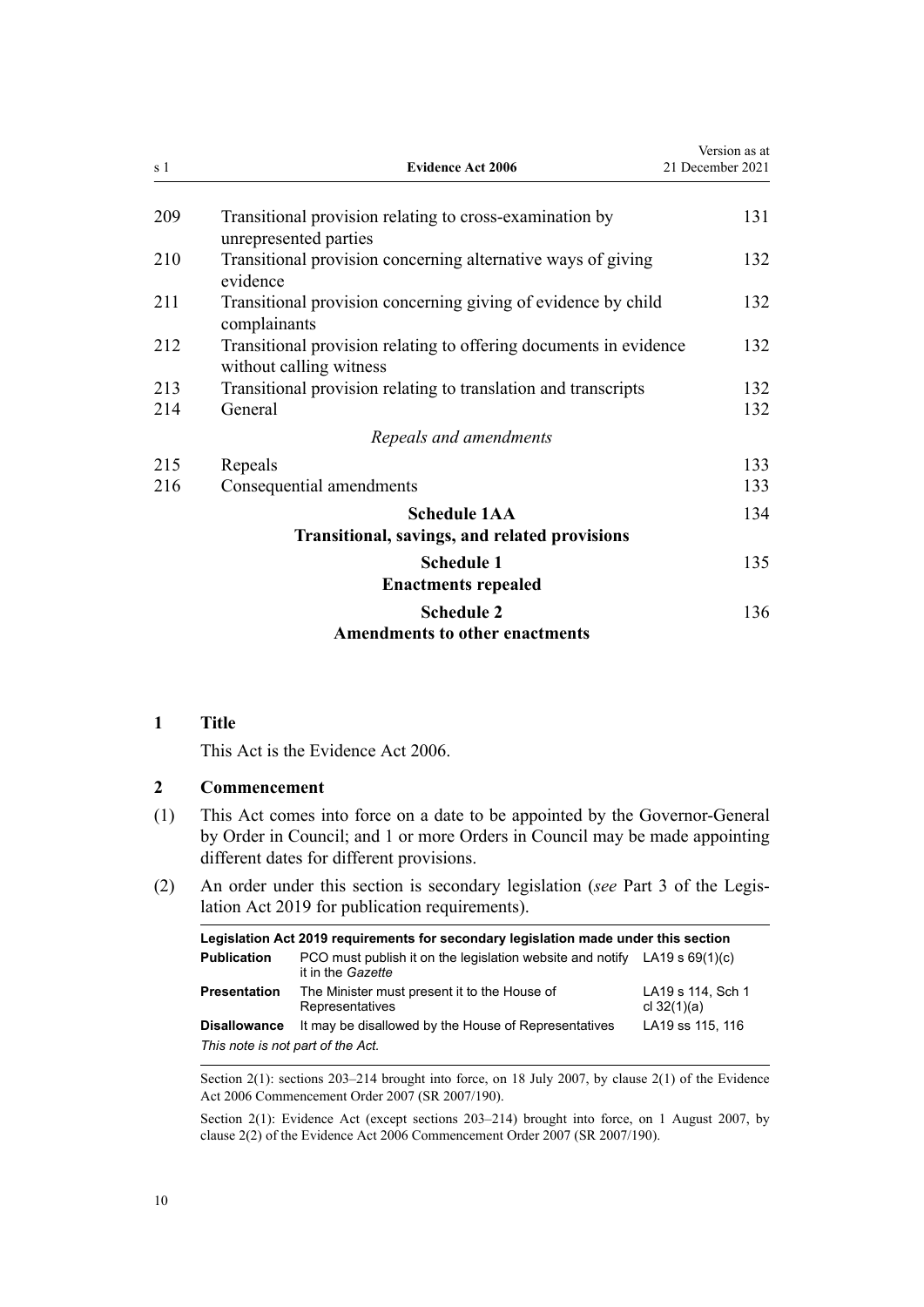<span id="page-10-0"></span>Section 2(2): inserted, on 28 October 2021, by [section 3](http://legislation.govt.nz/pdflink.aspx?id=LMS268932) of the Secondary Legislation Act 2021 (2021 No 7).

# **Part 1 Preliminary provisions**

### *General*

# **3 Act to bind the Crown**

This Act binds the Crown.

### **4 Interpretation**

(1) In this Act, unless the context otherwise requires,—

**admission**, in relation to a civil proceeding, means a statement that is—

- (a) made by a person who is or becomes a party to the proceeding; and
- (b) adverse to the person's interest in the outcome of the proceeding

**child** means a person under the age of 18 years

**child complainant**, in relation to any proceeding, means a complainant who is a child when the proceeding commences

**child witness**, in relation to any proceeding, means a witness who is a child when the proceeding commences, and includes a child complainant but does not include a defendant who is a child

**common bundle** means a compilation of documents that the parties to a civil proceeding wish to offer in evidence at the hearing of the proceeding, being a compilation that—

- (a) is prepared in accordance with rules of court or the practice of a court; and
- (b) is filed in court

**communication assistance** means oral or written interpretation of a language, written assistance, technological assistance, and any other assistance that enables or facilitates communication with a person who—

- (a) does not have sufficient proficiency in the English language to—
	- (i) understand court proceedings conducted in English; or
	- (ii) give evidence in English; or
- (b) has a communication disability

**conviction** means,—

- (a) in [sections 47 to 49](#page-38-0), a subsisting conviction entered before or after the commencement of this Act by—
	- (i) a New Zealand court or a court-martial conducted under New Zealand law in New Zealand or elsewhere; or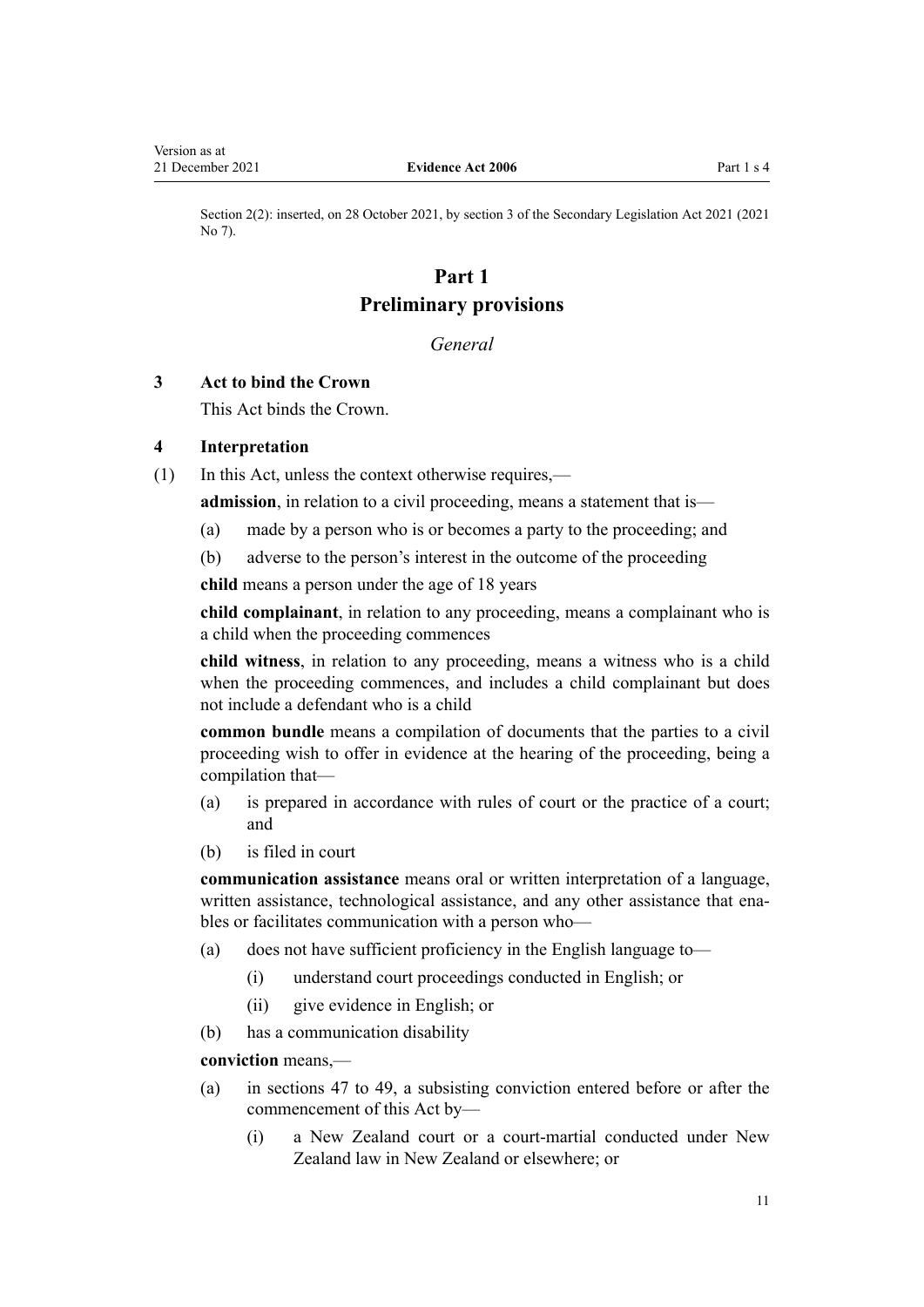Version as at

- (ii) a court established by, or a court-martial conducted under, the law of Australia, United Kingdom, Canada, or any other foreign coun‐ try in respect of which an Order in Council has been made under [section 140\(5\)](#page-94-0); and
- (b) in [sections 139](#page-93-0) and [140](#page-94-0), a subsisting conviction entered before or after the commencement of this Act by a New Zealand or foreign court or a court-martial conducted under New Zealand or foreign law

**copy**, in relation to a document, includes a copy of a copy and a copy that is not an exact copy of the document but is identical to the document in all rele‐ vant respects

**country** includes a State, territory, province, or other part of a country

**court** includes the Supreme Court, the Court of Appeal, the High Court, and the District Court

**District Court** includes—

- (a) the Family Court; and
- (b) the Youth Court

**document** means—

- (a) any material, whether or not it is signed or otherwise authenticated, that bears symbols (including words and figures), images, or sounds or from which symbols, images, or sounds can be derived, and includes-
	- (i) a label, marking, or other writing that identifies or describes a thing of which it forms part, or to which it is attached:
	- (ii) a book, map, plan, graph, or drawing:
	- (iii) a photograph, film, or negative; and
- (b) information electronically recorded or stored, and information derived from that information

**enforcement agency** means the New Zealand Police or any body or organisation that has a statutory responsibility for the enforcement of an enactment

**expert** means a person who has specialised knowledge or skill based on train‐ ing, study, or experience

**expert evidence** means the evidence of an expert based on the specialised knowledge or skill of that expert and includes evidence given in the form of an opinion

**family violence** has the same meaning as in [section 9](http://legislation.govt.nz/pdflink.aspx?id=LMS112966) of the Family Violence Act 2018

### **family violence case**—

(a) means a criminal proceeding in which a person is charged with, or is waiting to be sentenced or otherwise dealt with for, a family violence offence; but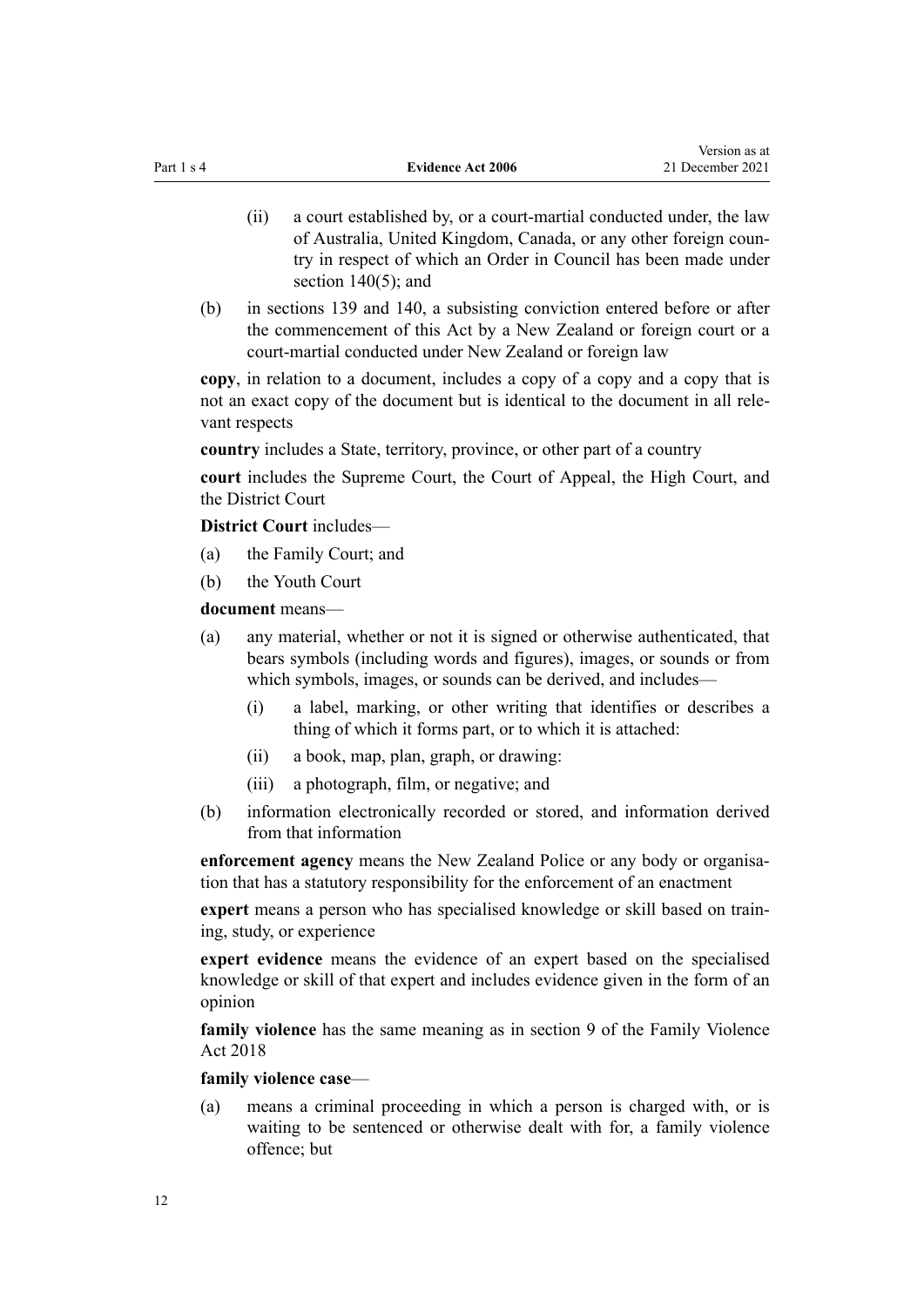(b) does not include a sexual case

**family violence offence** means an offence—

(a) against any enactment (including the [Family Violence Act 2018\)](http://legislation.govt.nz/pdflink.aspx?id=DLM7159300); and

(b) involving family violence (as defined in [section 9](http://legislation.govt.nz/pdflink.aspx?id=LMS112966) of that Act)

**foreign country** means a country other than New Zealand

**give evidence** means to give evidence in a proceeding—

- (a) in the ordinary way, as described in [section 83](#page-58-0); or
- (b) in an alternative way, as provided for by [section 105;](#page-68-0) or
- (c) in any other way provided for under this Act or any other enactment

**harassment** has the same meaning as in [section 3](http://legislation.govt.nz/pdflink.aspx?id=DLM417725) of the Harassment Act 1997

**hearsay rule** means the rule described in [section 17](#page-20-0)

**hearsay statement** means a statement that—

- (a) was made by a person other than a witness; and
- (b) is offered in evidence at the proceeding to prove the truth of its contents

**hostile**, in relation to a witness, means that the witness—

- (a) exhibits, or appears to exhibit, a lack of veracity when giving evidence unfavourable to the party who called the witness on a matter about which the witness may reasonably be supposed to have knowledge; or
- (b) gives evidence that is inconsistent with a statement made by that witness in a manner that exhibits, or appears to exhibit, an intention to be unhelpful to the party who called the witness; or
- (c) refuses to answer questions or deliberately withholds evidence

**incriminate** means to provide information that is reasonably likely to lead to, or increase the likelihood of, the prosecution of a person for a criminal offence

**international organisation** means an organisation of States or governments of States or an organ or agency of an organisation of that kind, and includes the Commonwealth Secretariat

**interpreter** includes a person who provides communication assistance to a defendant or a witness

**investigative questioning** means questioning in connection with the investigation of an offence or a possible offence by, or in the presence of,—

- (a) a member of the Police; or
- (b) a person whose functions include the investigation of offences

**Judge** includes a Justice of the Peace, a community magistrate, and any tribu‐ nal

**lawyer** means a barrister or solicitor, as those terms are defined in [section 6](http://legislation.govt.nz/pdflink.aspx?id=DLM364948) of the Lawyers and Conveyancers Act 2006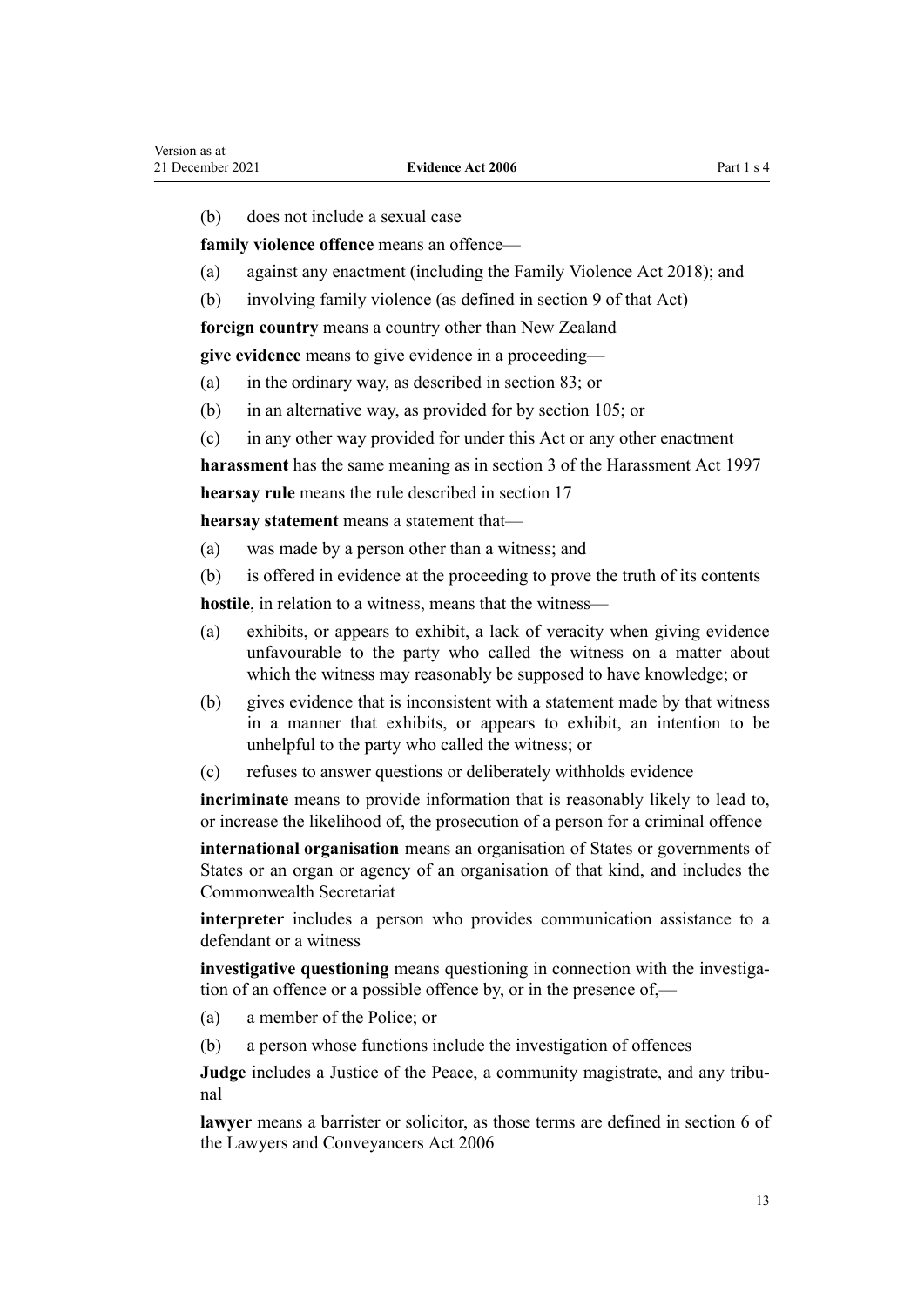**leading question** means a question that directly or indirectly suggests a particular answer to the question

**offer evidence** includes eliciting evidence by cross-examining a witness called by another party

**opinion**, in relation to a statement offered in evidence, means a statement of opinion that tends to prove or disprove a fact

**opinion rule** means the rule described in [section 23](#page-22-0)

**party** means a party to a proceeding

**Police employee** has the same meaning as in [section 4](http://legislation.govt.nz/pdflink.aspx?id=DLM1102132) of the Policing Act 2008

**previous consistent statements rule** means the rule described in [section 35](#page-28-0)

**previous statement** means a statement made by a witness at any time other than at the hearing at which the witness is giving evidence

### **proceeding** means—

- (a) a proceeding conducted by a court; and
- (b) any interlocutory or other application to a court connected with that pro‐ ceeding

**propensity rule** means the rule described in [section 40](#page-30-0)

### **public document**—

- (a) means a document that—
	- (i) forms part of the official records of the legislative, executive, or judicial branch of the Government of New Zealand or of a foreign country or of a person or body holding a public office or exercis‐ ing a function of a public nature under the law of New Zealand or a foreign country; or
	- (ii) forms part of the official records of an international organisation; or
	- (iii) is being kept by, or on behalf of, a branch of any government, per‐ son, body, or organisation referred to in subparagraph (i) or (ii), for the purpose of carrying out the official functions of that government, person, body, or organisation; but
- (b) in [sections 145 to 147](#page-98-0), has the meaning set out in section 145

#### **seal** includes a stamp

**self-incrimination** means the provision by a person of information that could reasonably lead to, or increase the likelihood of, the prosecution of that person for a criminal offence

### **sexual case** means—

(a) a criminal proceeding in which a person is charged with, or is waiting to be sentenced or otherwise dealt with for,—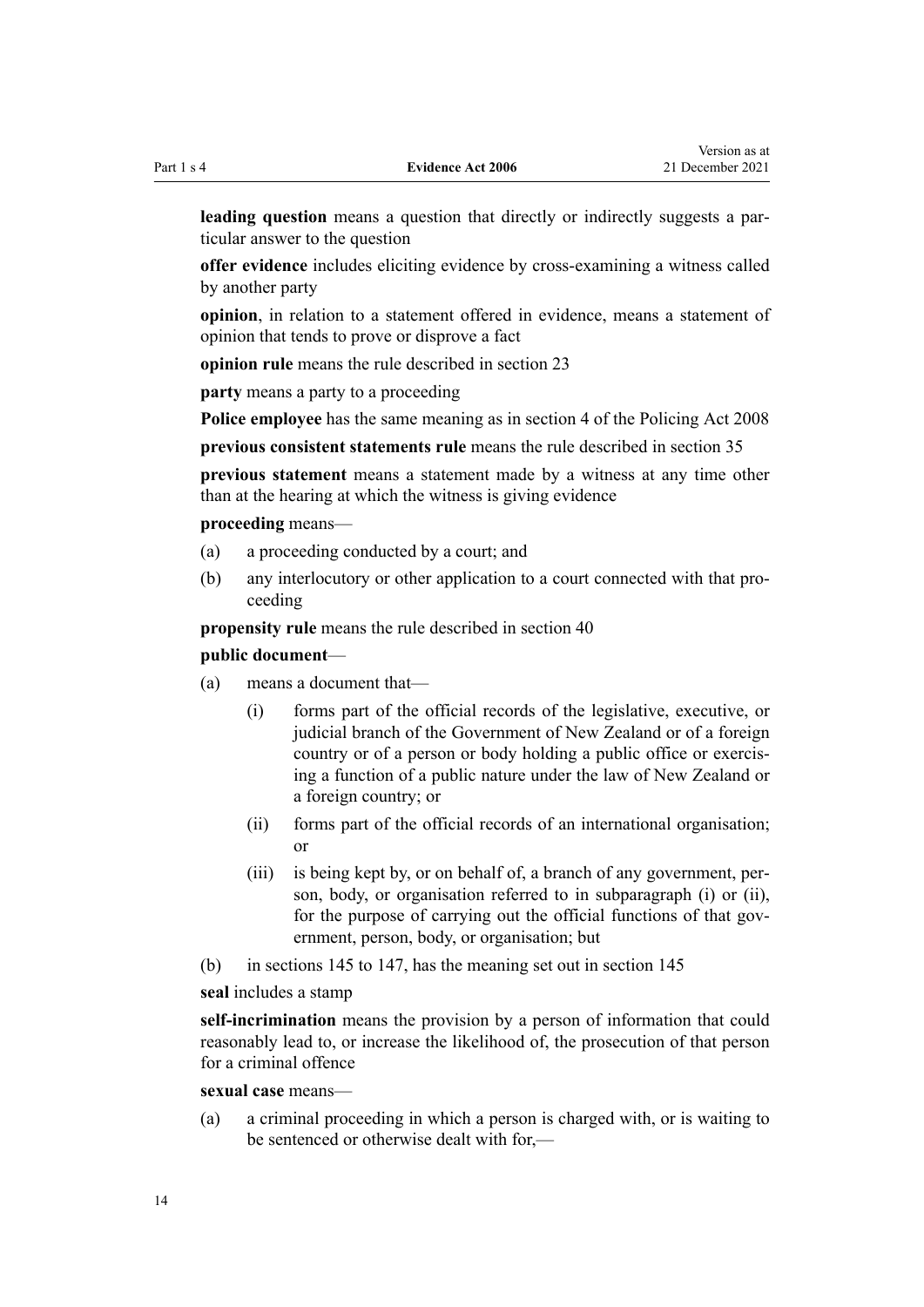- (i) an offence against any of the provisions of [sections 128 to 142A](http://legislation.govt.nz/pdflink.aspx?id=DLM329051) or [section 144A](http://legislation.govt.nz/pdflink.aspx?id=DLM329264) of the Crimes Act 1961; or
- (ii) any other offence against a person of a sexual nature; and
- (b) for the purpose of sections  $40(3)(b)$ , [44 to 44A](#page-33-0), and [95\(1\)](#page-63-0) only, a civil proceeding that involves issues in dispute of a sexual nature

**sexual reputation**, of a complainant, for the purposes of [section 44AA](#page-34-0),—

- (a) means the way in which the complainant is regarded, by others, in sexual matters (including, without limitation, as having a particular sexual dis‐ position or experience); but
- (b) excludes any witness's evidence that is derived from the witness's per‐ sonal sexual experience with, or personal knowledge of the sexual disposition of, the complainant (evidence of which is subject to [section 44\)](#page-33-0)

**statement** means—

- (a) a spoken or written assertion by a person of any matter; or
- (b) non-verbal conduct of a person that is intended by that person as an assertion of any matter

**veracity** has the meaning given in [section 37](#page-29-0)

**veracity rules** means the rules described in [section 37](#page-29-0)

**video record** means a recording on any medium from which a moving image may be produced by any means; and includes an accompanying sound track

**violent case** means a criminal proceeding in which a person is charged with, or is waiting to be sentenced or otherwise dealt with for,—

- (a) any of the offences listed in [section 87\(5\)\(b\)](http://legislation.govt.nz/pdflink.aspx?id=DLM136454) of the Sentencing Act 2002; or
- (b) any other offence of a violent nature against a person

**visual identification evidence** means evidence that is—

- (a) an assertion by a person, based wholly or partly on what that person saw, to the effect that a defendant was present at or near a place where an act constituting direct or circumstantial evidence of the commission of an offence was done at, or about, the time the act was done; or
- (b) an account (whether oral or in writing) of an assertion of the kind described in paragraph (a)

**voice identification evidence** means evidence that is an assertion by a person to the effect that a voice, whether heard first-hand or through mechanical or electronic transmission or recording, is the voice of a defendant or any other person who was connected with an act constituting direct or circumstantial evidence of the commission of an offence

**witness** means a person who gives evidence and is able to be cross-examined in a proceeding.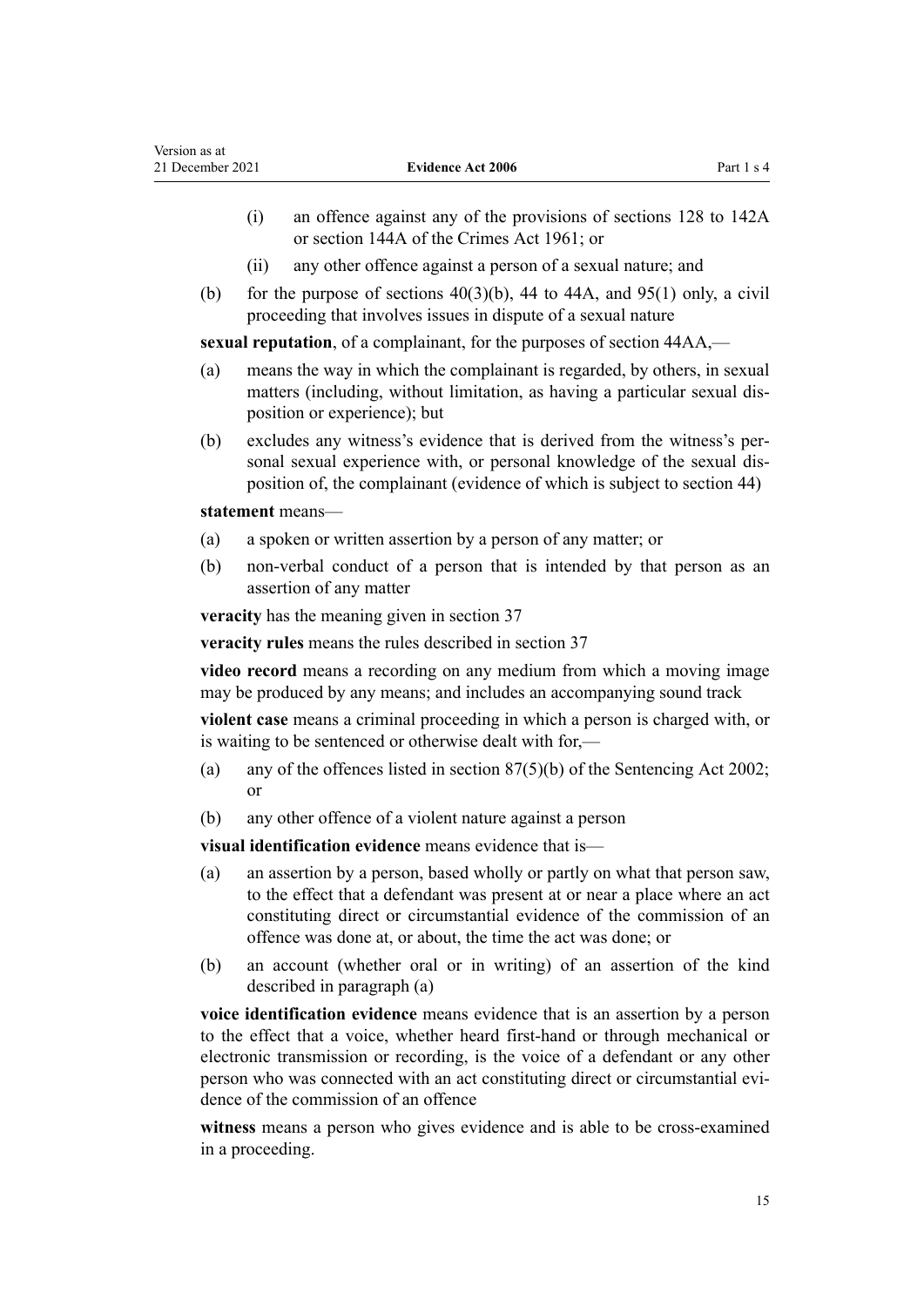<span id="page-15-0"></span>

| Part 1 s 4A | <b>Evidence Act 2006</b> | 21 December 2021 |
|-------------|--------------------------|------------------|
|             |                          |                  |

Version as at

- (2) A hearing commences for the purposes of this Act when, at the substantive hearing of the issues that are the subject of proceedings, the party having the right to begin commences to state that party's case or, having waived the right to make an opening address, calls that party's first witness.
- (3) *[Repealed]*

Section 4(1) **child witness**: inserted, on 8 January 2017, by [section 4\(1\)](http://legislation.govt.nz/pdflink.aspx?id=DLM6488715) of the Evidence Amendment Act 2016 (2016 No 44).

Section 4(1) **court**: amended, on 1 March 2017, by [section 261](http://legislation.govt.nz/pdflink.aspx?id=DLM6942680) of the District Court Act 2016 (2016 No 49).

Section 4(1) **District Court**: replaced, on 1 March 2017, by [section 261](http://legislation.govt.nz/pdflink.aspx?id=DLM6942680) of the District Court Act 2016 (2016 No 49).

Section 4(1) **domestic violence**: repealed, on 3 December 2018, by [section 55\(1\)](http://legislation.govt.nz/pdflink.aspx?id=LMS113557) of the Family Violence (Amendments) Act 2018 (2018 No 47).

Section 4(1) **family violence**: inserted, on 3 December 2018, by [section 55\(2\)](http://legislation.govt.nz/pdflink.aspx?id=LMS113557) of the Family Violence (Amendments) Act 2018 (2018 No 47).

Section 4(1) **family violence case**: inserted, on 3 December 2018, by [section 55\(2\)](http://legislation.govt.nz/pdflink.aspx?id=LMS113557) of the Family Violence (Amendments) Act 2018 (2018 No 47).

Section 4(1) **family violence offence**: inserted, on 3 December 2018, by [section 55\(2\)](http://legislation.govt.nz/pdflink.aspx?id=LMS113557) of the Family Violence (Amendments) Act 2018 (2018 No 47).

Section 4(1) **lawyer**: amended, on 8 January 2017, by [section 4\(2\)](http://legislation.govt.nz/pdflink.aspx?id=DLM6488715) of the Evidence Amendment Act 2016 (2016 No 44).

Section 4(1) **Police employee**: inserted, on 3 December 2018, by [section 55\(2\)](http://legislation.govt.nz/pdflink.aspx?id=LMS113557) of the Family Violence (Amendments) Act 2018 (2018 No 47).

Section 4(1) **sexual case**: replaced, on 21 December 2021, by [section 4\(2\)](http://legislation.govt.nz/pdflink.aspx?id=LMS268253) of the Sexual Violence Legislation Act 2021 (2021 No 60).

Section 4(1) **sexual reputation**: inserted, on 21 December 2021, by [section 4\(4\)](http://legislation.govt.nz/pdflink.aspx?id=LMS268253) of the Sexual Violence Legislation Act 2021 (2021 No 60).

Section 4(1) **veracity**: inserted, on 8 January 2017, by [section 4\(1\)](http://legislation.govt.nz/pdflink.aspx?id=DLM6488715) of the Evidence Amendment Act 2016 (2016 No 44).

Section 4(1) **violent case**: inserted, on 8 January 2017, by [section 4\(1\)](http://legislation.govt.nz/pdflink.aspx?id=DLM6488715) of the Evidence Amendment Act 2016 (2016 No 44).

Section 4(3): repealed, on 1 July 2019, by [section 55\(4\)](http://legislation.govt.nz/pdflink.aspx?id=LMS113557) of the Family Violence (Amendments) Act 2018 (2018 No 47).

#### **4A Transitional, savings, and related provisions**

The transitional, savings, and related provisions set out in [Schedule 1AA](#page-133-0) have effect according to their terms.

Section 4A: inserted, on 21 December 2021, by [section 5](http://legislation.govt.nz/pdflink.aspx?id=LMS268255) of the Sexual Violence Legislation Act 2021 (2021 No 60).

#### **5 Application**

(1) If there is an inconsistency between the provisions of this Act and any other enactment, the provisions of that other enactment prevail, unless this Act provides otherwise.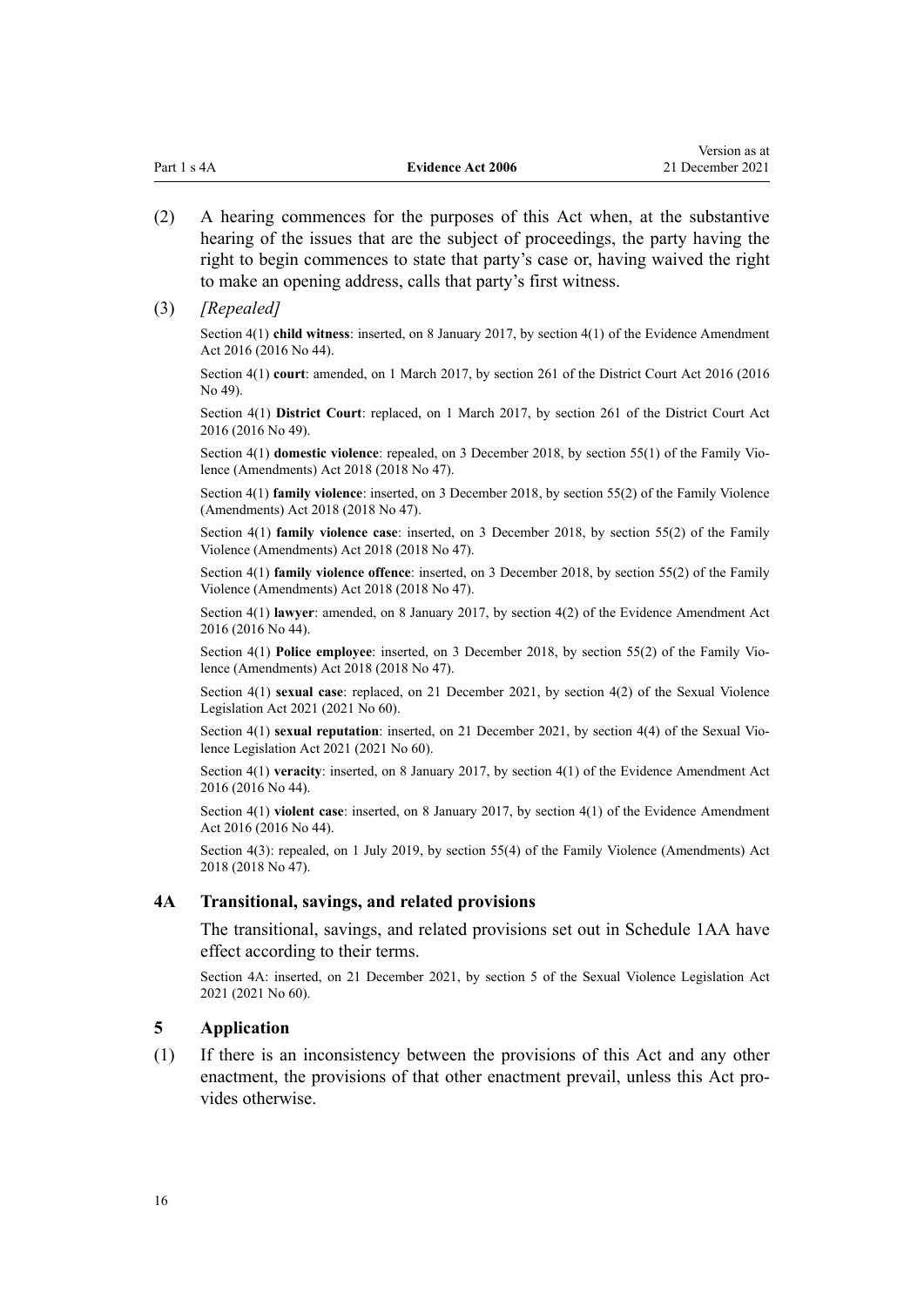<span id="page-16-0"></span>

| Version as at    |                          |            |
|------------------|--------------------------|------------|
| 21 December 2021 | <b>Evidence Act 2006</b> | Part 1 s 8 |

- (2) Despite subsection (1), if there is any inconsistency between rules of court made under any enactment with the concurrence of 2 or more members of the Rules Committee and this Act, the provisions of this Act prevail.
- (3) This Act applies to all proceedings commenced before, on, or after the commencement of this section except—
	- (a) the continuation of a hearing that commenced before the commencement of this section; and
	- (b) any appeal from, or review of, a determination made at a hearing of that kind.

Section 5(3): amended, on 4 July 2007, by [section 4](http://legislation.govt.nz/pdflink.aspx?id=DLM410018) of the Evidence Amendment Act 2007 (2007 No 24).

Section 5(3)(a): amended, on 4 July 2007, by [section 4](http://legislation.govt.nz/pdflink.aspx?id=DLM410018) of the Evidence Amendment Act 2007 (2007) No 24).

*Purpose, principles, and matters of general application*

#### **6 Purpose**

The purpose of this Act is to help secure the just determination of proceedings  $by-$ 

- (a) providing for facts to be established by the application of logical rules; and
- (b) providing rules of evidence that recognise the importance of the rights affirmed by the [New Zealand Bill of Rights Act 1990](http://legislation.govt.nz/pdflink.aspx?id=DLM224791); and
- (c) promoting fairness to parties and witnesses; and
- (d) protecting rights of confidentiality and other important public interests; and
- (e) avoiding unjustifiable expense and delay; and
- (f) enhancing access to the law of evidence.

### **7 Fundamental principle that relevant evidence admissible**

- (1) All relevant evidence is admissible in a proceeding except evidence that is—
	- (a) inadmissible under this Act or any other Act; or
	- (b) excluded under this Act or any other Act.
- (2) Evidence that is not relevant is not admissible in a proceeding.
- (3) Evidence is relevant in a proceeding if it has a tendency to prove or disprove anything that is of consequence to the determination of the proceeding.

### **8 General exclusion**

- (1) In any proceeding, the Judge must exclude evidence if its probative value is outweighed by the risk that the evidence will—
	- (a) have an unfairly prejudicial effect on the proceeding; or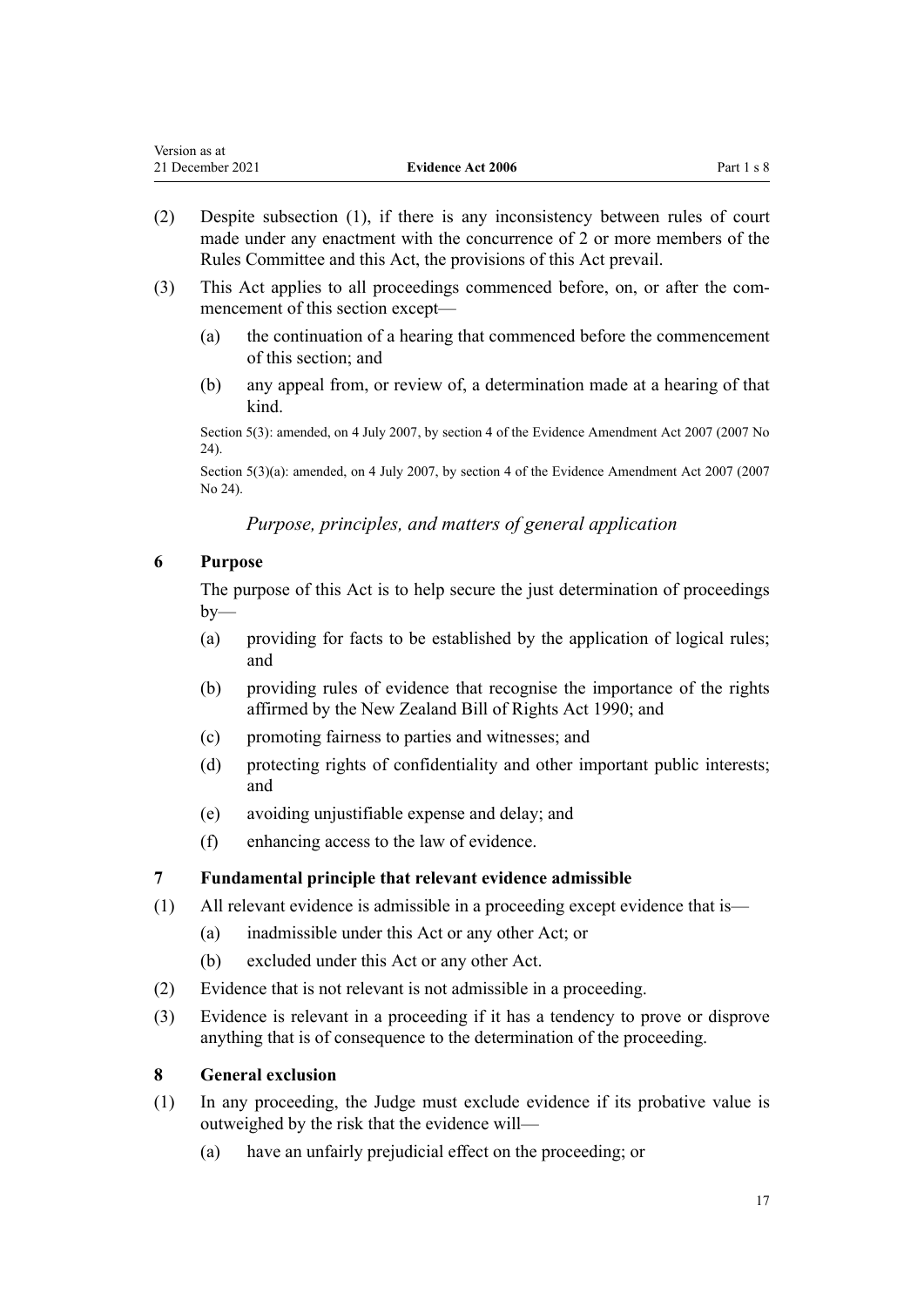- (b) needlessly prolong the proceeding.
- <span id="page-17-0"></span>(2) In determining whether the probative value of evidence is outweighed by the risk that the evidence will have an unfairly prejudicial effect on a criminal pro‐ ceeding, the Judge must take into account the right of the defendant to offer an effective defence.

### **9 Admission by agreement**

- (1) In any proceeding, the Judge may,—
	- (a) with the written or oral agreement of all parties, admit evidence that is not otherwise admissible; and
	- (b) admit evidence offered in any form or way agreed by all parties.
- (2) In a criminal proceeding, a defendant may admit any fact alleged against that defendant so as to dispense with proof of that fact.
- (3) In a criminal proceeding, the prosecution may admit any fact so as to dispense with proof of that fact.

### **10 Interpretation of Act**

- (1) This Act—
	- (a) must be interpreted in a way that promotes its purpose and principles; and
	- (b) is not subject to any rule that statutes in derogation of the common law should be strictly construed; but
	- (c) may be interpreted having regard to the common law, but only to the extent that the common law is consistent with—
		- (i) its provisions; and
		- (ii) the promotion of its purpose and its principles; and
		- (iii) the application of the rule in [section 12](#page-18-0).
- (2) Subsection (1) does not affect the application of [Part 2](http://legislation.govt.nz/pdflink.aspx?id=DLM7298188) of the Legislation Act 2019 to this Act.

Section 10(2): amended, on 28 October 2021, by [section 3](http://legislation.govt.nz/pdflink.aspx?id=LMS268932) of the Secondary Legislation Act 2021 (2021 No 7).

### **11 Inherent and implied powers not affected**

- (1) The inherent and implied powers of a court are not affected by this Act, except to the extent that this Act provides otherwise.
- (2) Despite subsection (1), a court must have regard to the purpose and the prin‐ ciples set out in [sections 6](#page-16-0), [7](#page-16-0), and [8](#page-16-0) when exercising its inherent or implied powers.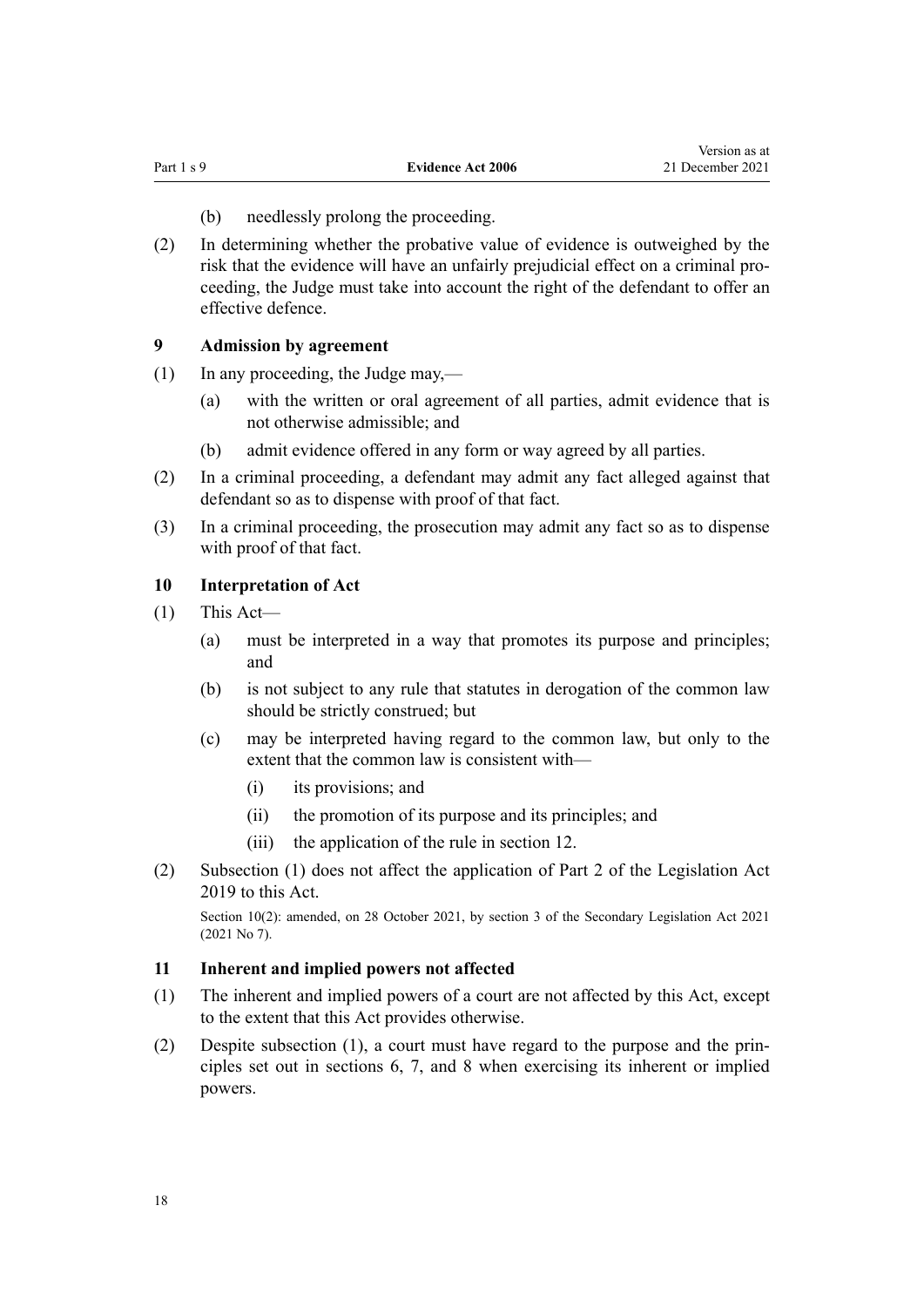### <span id="page-18-0"></span>**12 Evidential matters not provided for**

If there is no provision in this Act or any other enactment regulating the admis‐ sion of any particular evidence or the relevant provisions deal with that ques‐ tion only in part, decisions about the admission of that evidence—

- (a) must be made having regard to the purpose and the principles set out in [sections 6,](#page-16-0) [7](#page-16-0), and [8](#page-16-0); and
- (b) to the extent that the common law is consistent with the promotion of that purpose and those principles and is relevant to the decisions to be taken, must be made having regard to the common law.

# **12A Rules of common law relating to statements of co-conspirators, persons involved in joint criminal enterprises, and certain co-defendants preserved**

#### *[Repealed]*

Section 12A: repealed, on 8 January 2017, by [section 5](http://legislation.govt.nz/pdflink.aspx?id=DLM6488722) of the Evidence Amendment Act 2016 (2016 No 44).

# **13 Establishment of relevance of document**

If a question arises concerning the relevance of a document, the Judge may examine it and draw any reasonable inference from it, including an inference as to its authenticity and identity.

### **14 Provisional admission of evidence**

If a question arises concerning the admissibility of any evidence, the Judge may admit that evidence subject to evidence being later offered that establishes its admissibility.

### **15 Evidence given to establish admissibility**

Evidence given by a witness to prove the facts necessary for deciding whether some other evidence should be admitted in a proceeding—

- (a) is admissible in the proceeding if the evidence given by the witness is inconsistent with the witness's subsequent testimony in the proceeding (whether or not the other evidence is admitted):
- (b) is not otherwise admissible in the proceeding.

# **Part 2**

# **Admissibility rules, privilege, and confidentiality**

# Subpart 1—Hearsay evidence

# **16 Interpretation**

(1) In this subpart,—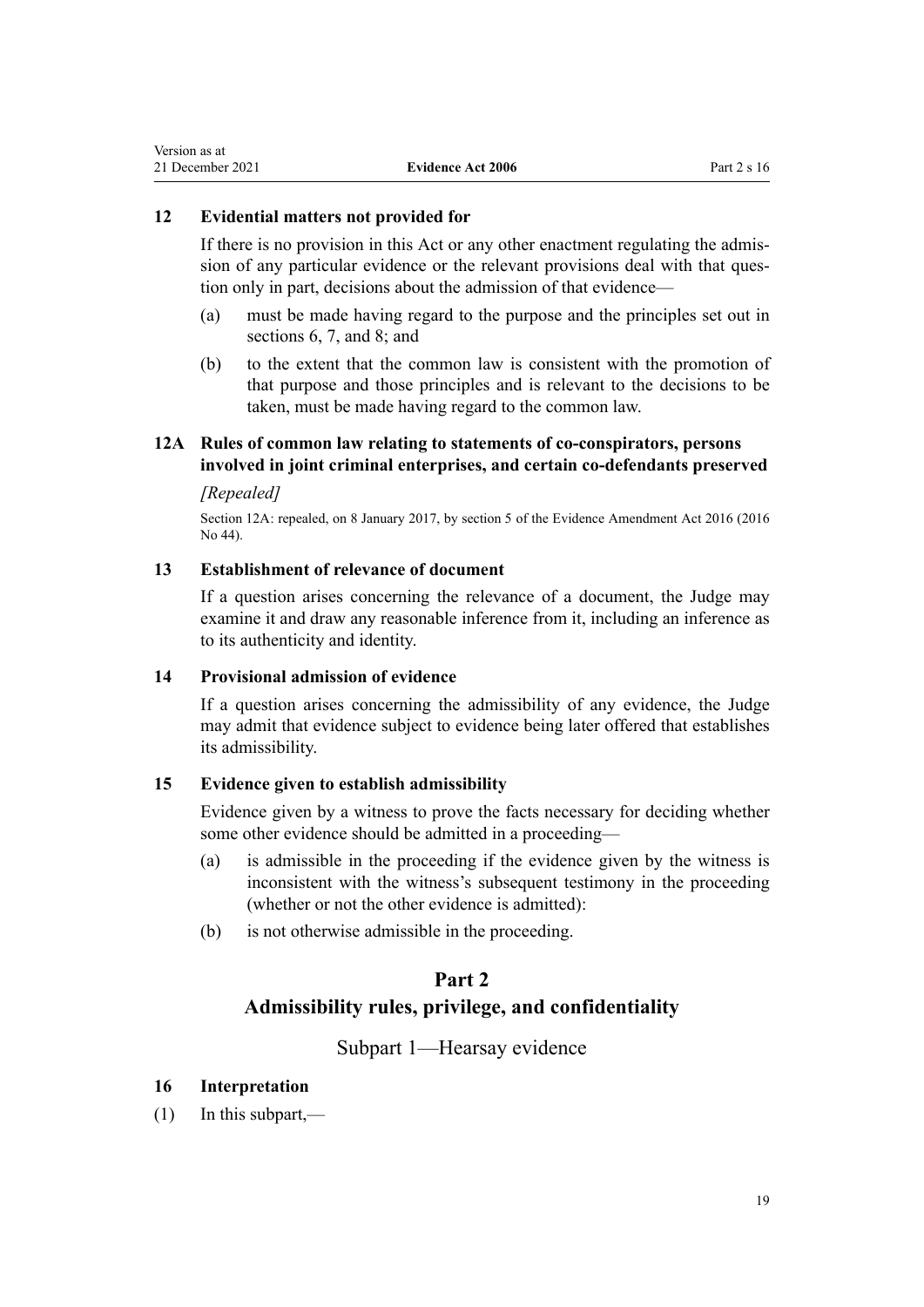#### **business**—

- (a) means any business, profession, trade, manufacture, occupation, or call‐ ing of any kind; and
- (b) includes the activities of any department of State, local authority, public body, body corporate, organisation, or society

### **business record**—

- (a) means a document—
	- (i) that is made—
		- (A) to comply with a duty; or
		- (B) in the course of a business, and as a record or part of a record of that business; and
	- (ii) that is made from information supplied directly or indirectly by a person who had, or may reasonably be supposed by the court to have had, personal knowledge of the matters dealt with in the information he or she supplied; but
- (b) does not include a Police record that contains any statement or interview by or with an eyewitness, or a complainant, or any other person who purports to have knowledge or information about the circumstances of alleged offending or the issues in dispute in a civil proceeding

**circumstances**, in relation to a statement by a person who is not a witness, include—

- (a) the nature of the statement; and
- (b) the contents of the statement; and
- (c) the circumstances that relate to the making of the statement; and
- (d) any circumstances that relate to the veracity of the person; and
- (e) any circumstances that relate to the accuracy of the observation of the person

**duty** includes any duty imposed by law or arising under any contract, and any duty recognised in carrying on any business practice.

- (2) For the purposes of this subpart, a person is **unavailable as a witness** in a pro‐ ceeding if the person—
	- (a) is dead; or
	- (b) is outside New Zealand and it is not reasonably practicable for him or her to be a witness; or
	- (c) is unfit to be a witness because of age or physical or mental condition; or
	- (d) cannot with reasonable diligence be identified or found; or
	- (e) is not compellable to give evidence.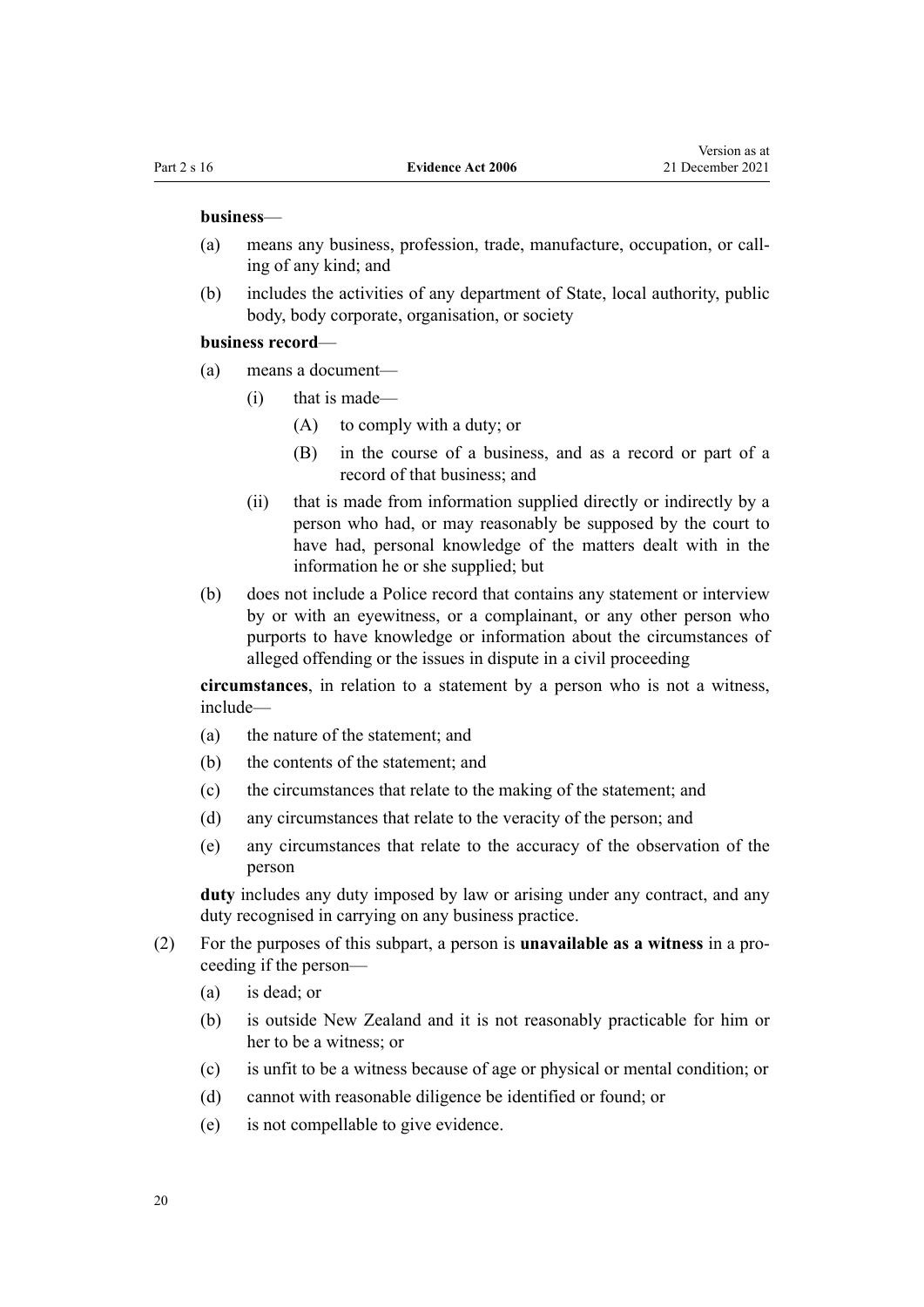<span id="page-20-0"></span>(3) Subsection (2) does not apply to a person whose statement is sought to be offered in evidence by a party who has caused the person to be unavailable in order to prevent the person from attending or giving evidence.

Section 16(1) **business record**: replaced, on 8 January 2017, by [section 6](http://legislation.govt.nz/pdflink.aspx?id=DLM6488723) of the Evidence Amendment Act 2016 (2016 No 44).

### **17 Hearsay rule**

A hearsay statement is not admissible except—

- (a) as provided by this subpart or by the provisions of any other Act; or
- (b) in cases where—
	- (i) this Act provides that this subpart does not apply; and
	- (ii) the hearsay statement is relevant and not otherwise inadmissible under this Act.

#### **18 General admissibility of hearsay**

- (1) A hearsay statement is admissible in any proceeding if—
	- (a) the circumstances relating to the statement provide reasonable assurance that the statement is reliable; and
	- (b) either—
		- (i) the maker of the statement is unavailable as a witness; or
		- (ii) the Judge considers that undue expense or delay would be caused if the maker of the statement were required to be a witness.
- (2) This section is subject to sections 20 and [22](#page-21-0).

# **19 Admissibility of hearsay statements contained in business records**

- (1) A hearsay statement contained in a business record is admissible if—
	- (a) the person who supplied the information used for the composition of the record is unavailable as a witness; or
	- (b) the Judge considers no useful purpose would be served by requiring that person to be a witness as that person cannot reasonably be expected (having regard to the time that has elapsed since he or she supplied the information and to all the other circumstances of the case) to recollect the matters dealt with in the information he or she supplied; or
	- (c) the Judge considers that undue expense or delay would be caused if that person were required to be a witness.
- (2) This section is subject to sections 20 and [22](#page-21-0).

# **20 Admissibility in civil proceedings of hearsay statements in documents related to applications, discovery, or interrogatories**

(1) In a civil proceeding, a hearsay statement in an affidavit made to support or oppose an application is admissible for the purposes of that application if, and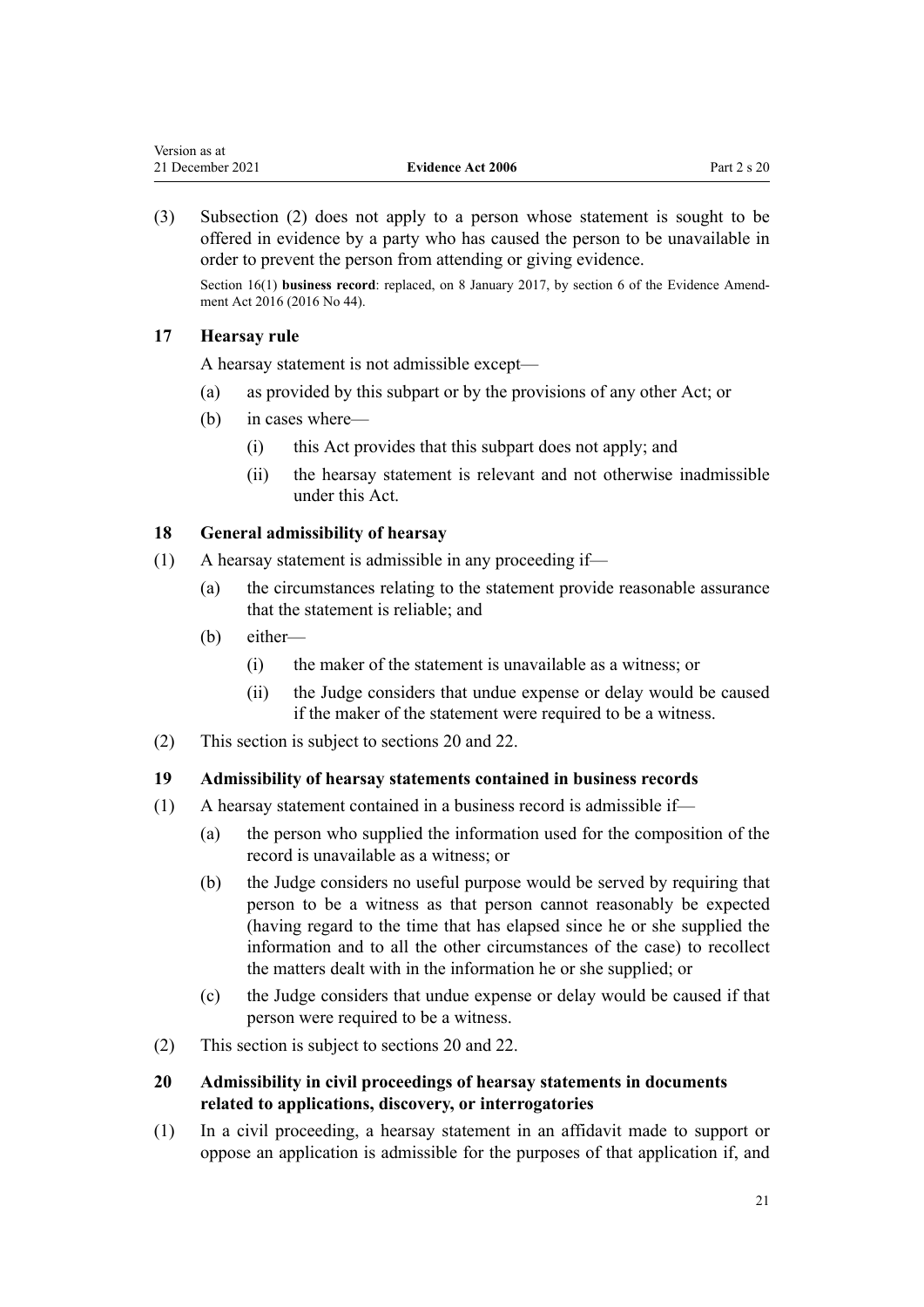<span id="page-21-0"></span>to the extent that, the applicable rules of court require or permit a statement of that kind to be made in the affidavit.

(2) In a civil proceeding, a hearsay statement in a document by which documents are discovered or interrogatories are answered is admissible in that proceeding if, and to the extent that, the applicable rules of court require or permit the making of a statement of that kind.

Compare: 1908 No 89 Schedule 2 rr 138(5), 248, 249, 283(2)(a)

# **21 Defendant who does not give evidence in criminal proceeding may not offer own statement**

- (1) If a defendant in a criminal proceeding does not give evidence, the defendant may not offer his or her own hearsay statement in evidence in the proceeding.
- (2) To avoid any doubt, this section does not limit the previous consistent state‐ ment rule.

### **22 Notice of hearsay in criminal proceedings**

- (1) In a criminal proceeding, no hearsay statement may be offered in evidence unless—
	- (a) the party proposing to offer the statement has complied with the requirements of subsections (2), (3), and (4); or
	- (b) every other party has waived those requirements; or
	- (c) the Judge dispenses with those requirements.
- (2) A party who proposes to offer a hearsay statement in a criminal proceeding, must provide every other party with a written notice stating—
	- (a) the party's intention to offer the hearsay statement in evidence; and
	- (b) the name of the maker of the statement, if known (subject to the terms of any witness anonymity order); and
	- (c) if the hearsay statement was made orally, the contents of the hearsay statement; and
	- (d) if section  $18(1)(a)$  is relied on, the circumstances relating to the statement that provide reasonable assurance that the statement is reliable; and
	- (e) if [section 19](#page-20-0) is relied on, why the document is a business record; and
	- (f) if section  $18(1)(b)(i)$  or  $19(1)(a)$  is relied on, why the person is unavailable as a witness; and
	- (g) if section  $18(1)(b)(ii)$  or  $19(1)(c)$  is relied on, why undue expense or delay would be caused if the person were required to be a witness; and
	- (h) if section  $19(1)(b)$  is relied on, why no useful purpose would be served by requiring the person to be a witness; and
	- (i) if [section 22A](#page-22-0) is relied on, why the 3 matters comprising the required threshold in that section are satisfied.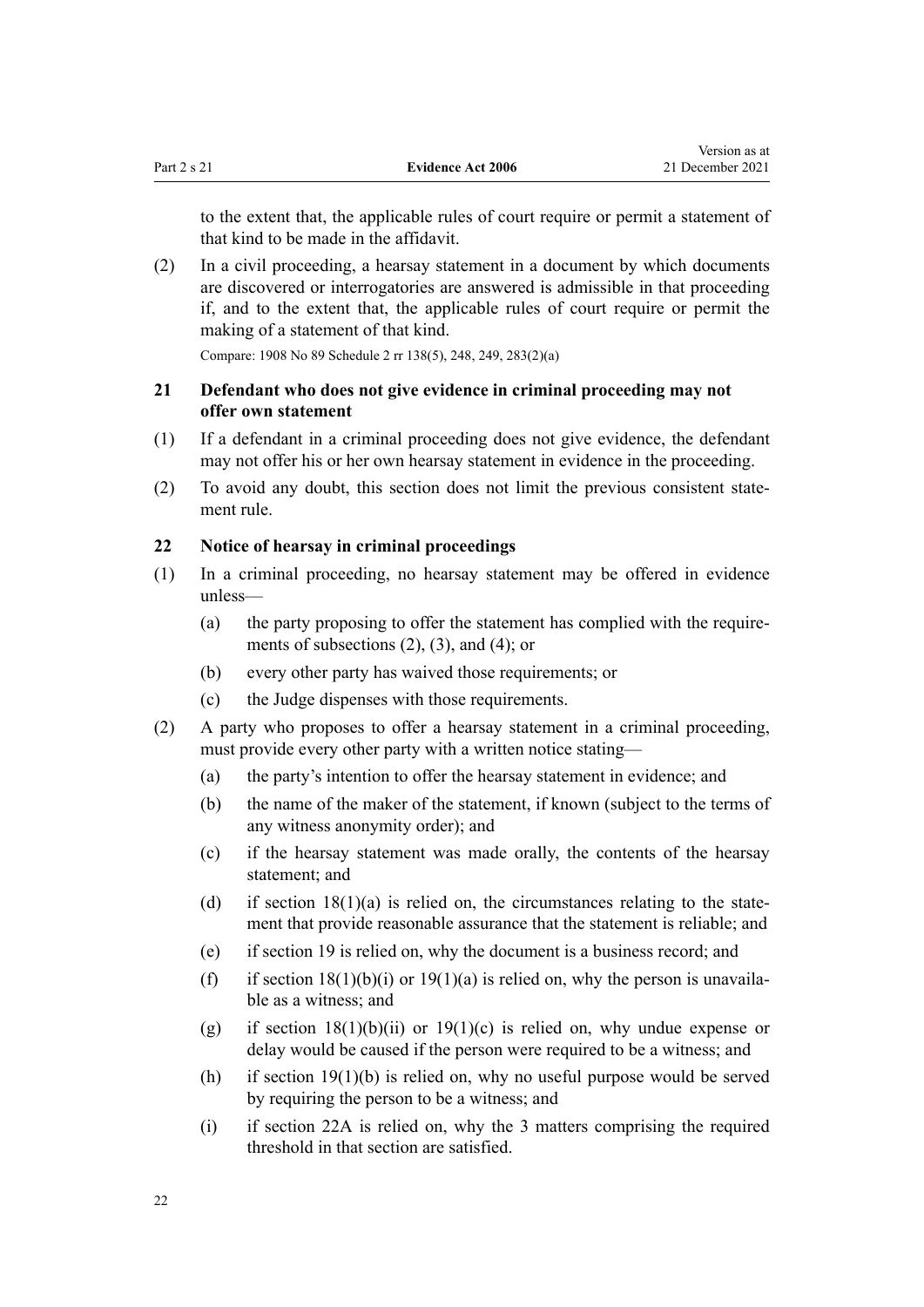<span id="page-22-0"></span>

| Version as at    |                          |             |
|------------------|--------------------------|-------------|
| 21 December 2021 | <b>Evidence Act 2006</b> | Part 2 s 24 |

- (3) If the hearsay statement was made in writing, the notice must be accompanied by a copy of the document in which the statement is contained.
- (4) The requirements of subsections (2) and (3) must be complied with in sufficient time before the hearing to provide all other parties to the proceeding with a fair opportunity to respond to the statement.
- (5) The Judge may dispense with the requirements of subsections (2), (3), and (4) if,—
	- (a) having regard to the nature and contents of the statement, no party is substantially prejudiced by the failure to comply with the requirements; or
	- (b) compliance was not reasonably practicable in the circumstances; or
	- (c) the interests of justice so require.

Section 22(2)(g): amended, on 8 January 2017, by [section 7\(1\)](http://legislation.govt.nz/pdflink.aspx?id=DLM6488727) of the Evidence Amendment Act 2016 (2016 No 44).

Section 22(2)(h): inserted, on 8 January 2017, by [section 7\(2\)](http://legislation.govt.nz/pdflink.aspx?id=DLM6488727) of the Evidence Amendment Act 2016 (2016 No 44).

Section 22(2)(i): inserted, on 8 January 2017, by [section 7\(2\)](http://legislation.govt.nz/pdflink.aspx?id=DLM6488727) of the Evidence Amendment Act 2016 (2016 No 44).

# **22A Admissibility of hearsay statement against defendant**

In a criminal proceeding, a hearsay statement is admissible against a defendant if—

- (a) there is reasonable evidence of a conspiracy or joint enterprise; and
- (b) there is reasonable evidence that the defendant was a member of the conspiracy or joint enterprise; and
- (c) the hearsay statement was made in furtherance of the conspiracy or joint enterprise.

Section 22A: inserted, on 8 January 2017, by [section 8](http://legislation.govt.nz/pdflink.aspx?id=DLM6488728) of the Evidence Amendment Act 2016 (2016 No 44).

# Subpart 2—Statements of opinion and expert evidence

# **23 Opinion rule**

A statement of an opinion is not admissible in a proceeding, except as provided by section 24 or [25](#page-23-0).

### **24 General admissibility of opinions**

A witness may state an opinion in evidence in a proceeding if that opinion is necessary to enable the witness to communicate, or the fact-finder to under‐ stand, what the witness saw, heard, or otherwise perceived.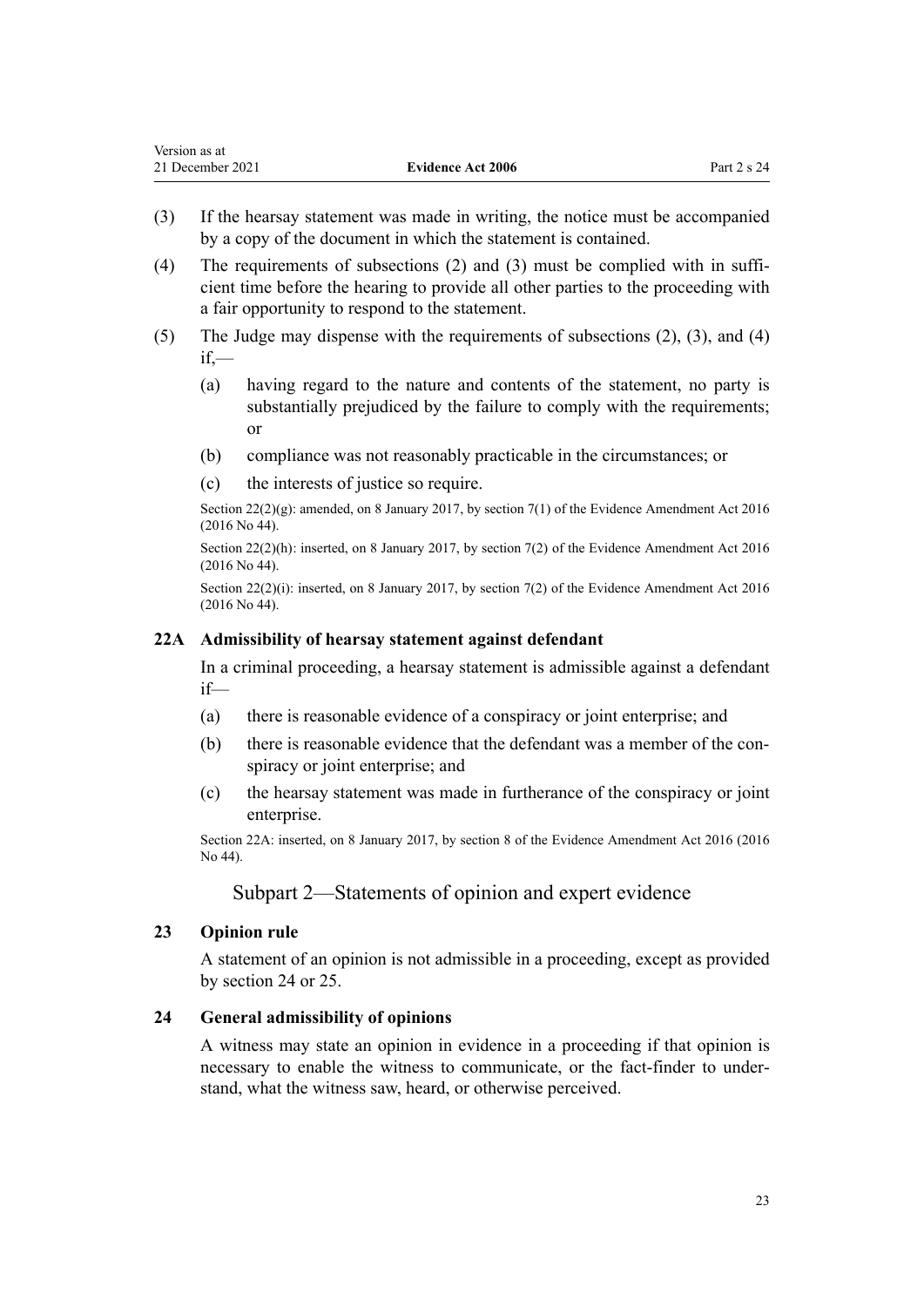# <span id="page-23-0"></span>**25 Admissibility of expert opinion evidence**

- (1) An opinion by an expert that is part of expert evidence offered in a proceeding is admissible if the fact-finder is likely to obtain substantial help from the opin‐ ion in understanding other evidence in the proceeding or in ascertaining any fact that is of consequence to the determination of the proceeding.
- (2) An opinion by an expert is not inadmissible simply because it is about—
	- (a) an ultimate issue to be determined in a proceeding; or
	- (b) a matter of common knowledge.
- (3) If an opinion by an expert is based on a fact that is outside the general body of knowledge that makes up the expertise of the expert, the opinion may be relied on by the fact-finder only if that fact is or will be proved or judicially noticed in the proceeding.
- (4) If expert evidence about the sanity of a person is based in whole or in part on a statement that the person made to the expert about the person's state of mind, then—
	- (a) the statement of the person is admissible to establish the facts on which the expert's opinion is based; and
	- (b) neither the hearsay rule nor the previous consistent statements rule applies to evidence of the statement made by the person.
- (5) Subsection (3) is subject to subsection (4).

### **26 Conduct of experts in civil proceedings**

- (1) In a civil proceeding, experts are to conduct themselves in preparing and giving expert evidence in accordance with the applicable rules of court relating to the conduct of experts.
- (2) The expert evidence of an expert who has not complied with rules of court of the kind specified in subsection (1) may be given only with the permission of the Judge.

```
Compare: 1908 No 89 Schedule 2 r 330A
```
Subpart 3—Defendants' statements, improperly obtained evidence, silence of parties in proceedings, and admissions in civil proceedings

# **27 Defendants' statements offered by prosecution**

- (1) Evidence offered by the prosecution in a criminal proceeding of a statement made by a defendant is admissible against that defendant, and is admissible against a co-defendant in the proceeding only if it is admitted under [section](#page-22-0) [22A](#page-22-0).
- (2) However, evidence offered under subsection (1) is not admissible against that defendant if it is excluded under [section 28,](#page-24-0) [29,](#page-25-0) or [30](#page-25-0).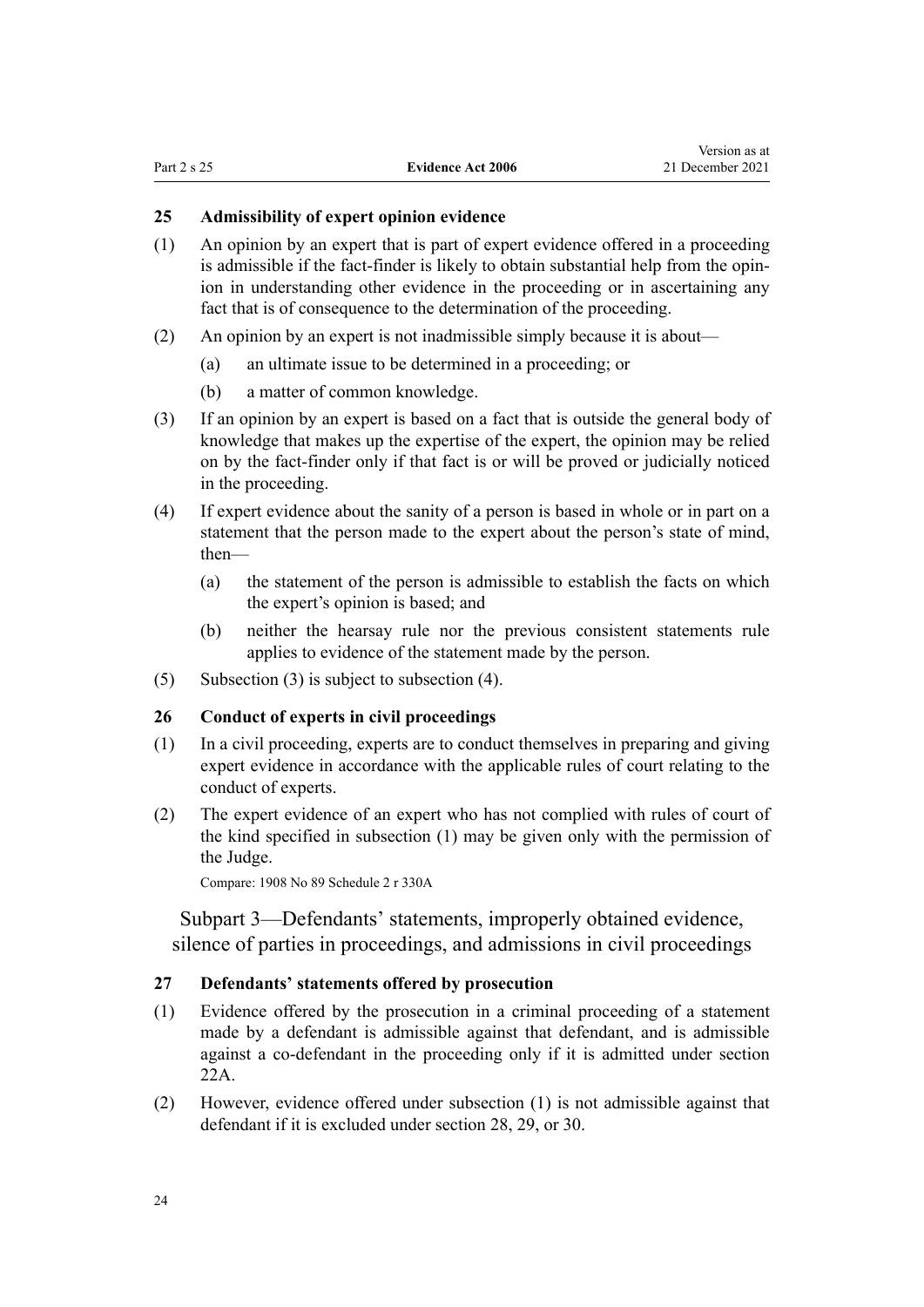- <span id="page-24-0"></span>(3) [Subpart 1](#page-18-0) (hearsay evidence) except [section 22A,](#page-22-0) [subpart 2](#page-22-0) (opinion evidence and expert evidence), and [section 35](#page-28-0) (previous consistent statements rule) do not apply to evidence offered under subsection (1).
- (4) *[Repealed]*

Section 27(1): amended, on 8 January 2017, by [section 9\(1\)](http://legislation.govt.nz/pdflink.aspx?id=DLM6488730) of the Evidence Amendment Act 2016 (2016 No 44).

Section 27(3): amended, on 8 January 2017, by [section 9\(2\)](http://legislation.govt.nz/pdflink.aspx?id=DLM6488730) of the Evidence Amendment Act 2016 (2016 No 44).

Section 27(4): repealed, on 8 January 2017, by [section 9\(3\)](http://legislation.govt.nz/pdflink.aspx?id=DLM6488730) of the Evidence Amendment Act 2016 (2016 No 44).

# **28 Exclusion of unreliable statements**

- (1) This section applies to a criminal proceeding in which the prosecution offers or proposes to offer a statement of a defendant if—
	- (a) the defendant or, if applicable, a co-defendant against whom the statement is offered raises, on the basis of an evidential foundation, the issue of the reliability of the statement and informs the Judge and the prosecu‐ tion of the grounds for raising the issue; or
	- (b) the Judge raises the issue of the reliability of the statement and informs the prosecution of the grounds for raising the issue.
- (2) The Judge must exclude the statement unless satisfied on the balance of prob‐ abilities that the circumstances in which the statement was made were not likely to have adversely affected its reliability.
- (3) However, subsection (2) does not have effect to exclude a statement made by a defendant if the statement is offered only as evidence of the physical, mental, or psychological condition of the defendant at the time the statement was made or as evidence of whether the statement was made.
- (4) Without limiting the matters that a Judge may take into account for the purpose of applying subsection (2), the Judge must, in each case, take into account any of the following matters that are relevant to the case:
	- (a) any pertinent physical, mental, or psychological condition of the defend‐ ant when the statement was made (whether apparent or not):
	- (b) any pertinent characteristics of the defendant including any mental, intel‐ lectual, or physical disability to which the defendant is subject (whether apparent or not):
	- (c) the nature of any questions put to the defendant and the manner and cir‐ cumstances in which they were put:
	- (d) the nature of any threat, promise, or representation made to the defend‐ ant or any other person.

Section 28(1)(a): amended, on 4 July 2007, by [section 7](http://legislation.govt.nz/pdflink.aspx?id=DLM410023) of the Evidence Amendment Act 2007 (2007 No 24).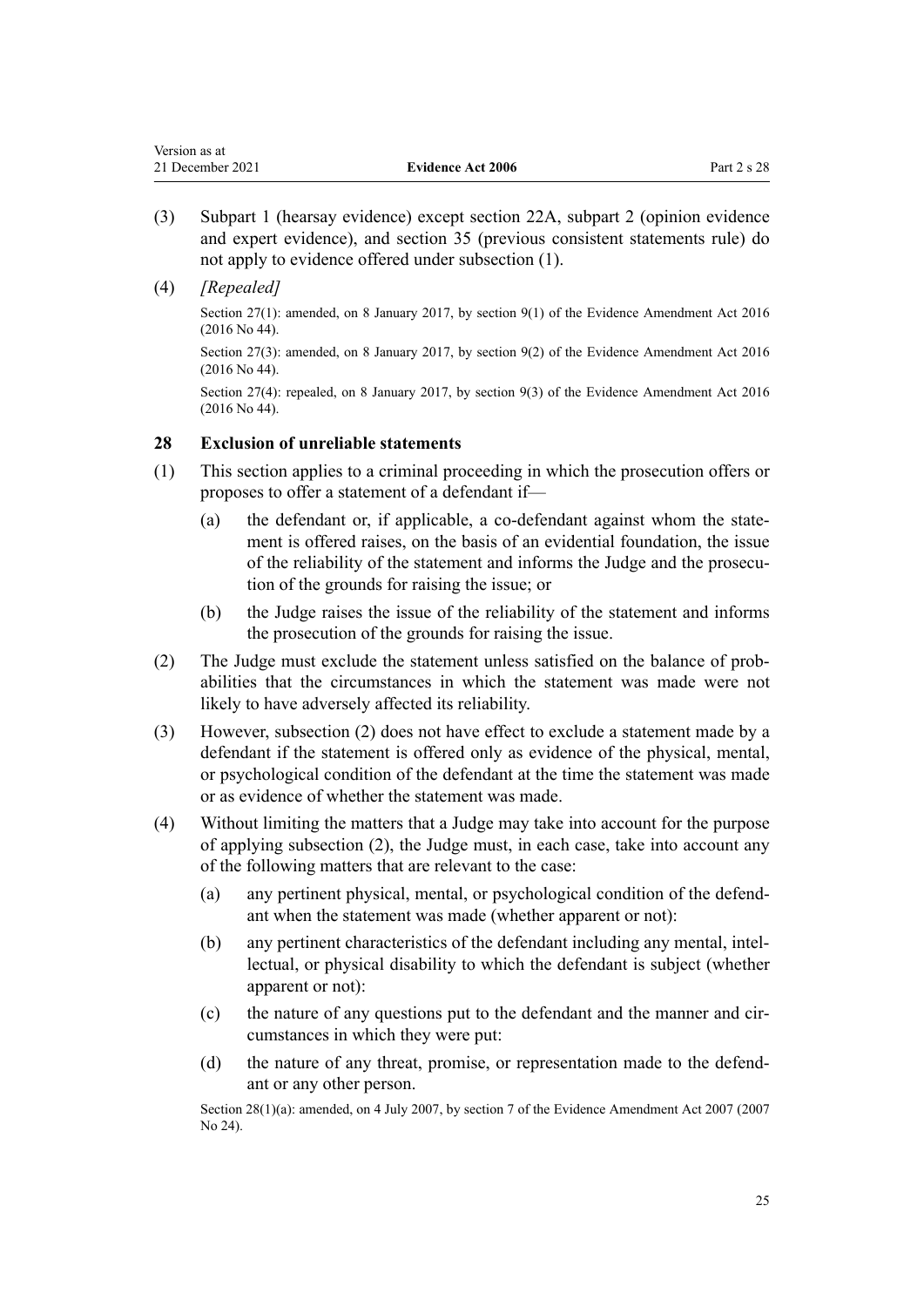Version as at

# <span id="page-25-0"></span>**29 Exclusion of statements influenced by oppression**

- (1) This section applies to a criminal proceeding in which the prosecution offers or proposes to offer a statement of a defendant if—
	- (a) the defendant or, if applicable, a co-defendant against whom the statement is offered raises, on the basis of an evidential foundation, the issue of whether the statement was influenced by oppression and informs the Judge and the prosecution of the grounds for raising the issue; or
	- (b) the Judge raises the issue of whether the statement was influenced by oppression and informs the prosecution of the grounds for raising the issue.
- (2) The Judge must exclude the statement unless satisfied beyond reasonable doubt that the statement was not influenced by oppression.
- (3) For the purpose of applying this section, it is irrelevant whether or not the statement is true.
- (4) Without limiting the matters that a Judge may take into account for the purpose of applying subsection (2), the Judge must, in each case, take into account any of the following matters that are relevant to the case:
	- (a) any pertinent physical, mental, or psychological condition of the defend‐ ant when the statement was made (whether apparent or not):
	- (b) any pertinent characteristics of the defendant including any mental, intel‐ lectual, or physical disability to which the defendant is subject (whether apparent or not):
	- (c) the nature of any questions put to the defendant and the manner and circumstances in which they were put:
	- (d) the nature of any threat, promise, or representation made to the defendant or any other person.
- (5) In this section, **oppression** means—
	- (a) oppressive, violent, inhuman, or degrading conduct towards, or treat‐ ment of, the defendant or another person; or
	- (b) a threat of conduct or treatment of that kind.

Section 29(1)(a): amended, on 4 July 2007, by [section 8](http://legislation.govt.nz/pdflink.aspx?id=DLM410024) of the Evidence Amendment Act 2007 (2007 No 24).

### **30 Improperly obtained evidence**

- (1) This section applies to a criminal proceeding in which the prosecution offers or proposes to offer evidence if—
	- (a) the defendant or, if applicable, a co-defendant against whom the evidence is offered raises, on the basis of an evidential foundation, the issue of whether the evidence was improperly obtained and informs the pros‐ ecution of the grounds for raising the issue; or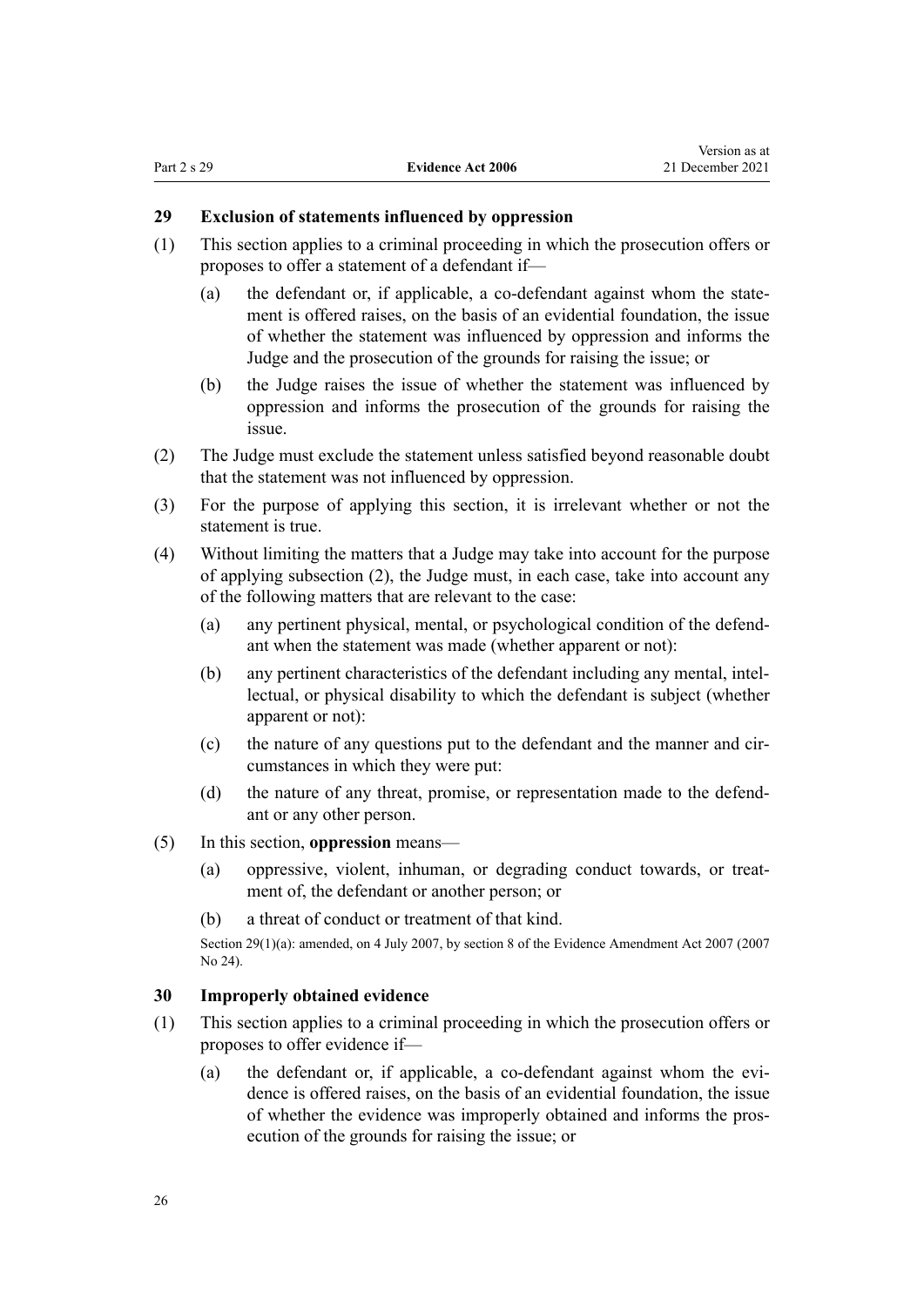| (2)                                  | The Judge must- |                                                                                                                                                                                                                                                                                                                                                    |
|--------------------------------------|-----------------|----------------------------------------------------------------------------------------------------------------------------------------------------------------------------------------------------------------------------------------------------------------------------------------------------------------------------------------------------|
|                                      | (a)             | find, on the balance of probabilities, whether or not the evidence was<br>improperly obtained; and                                                                                                                                                                                                                                                 |
|                                      | (b)             | if the Judge finds that the evidence has been improperly obtained, deter-<br>mine whether or not the exclusion of the evidence is proportionate to the<br>impropriety by means of a balancing process that gives appropriate<br>weight to the impropriety and takes proper account of the need for an<br>effective and credible system of justice. |
| (3)<br>have regard to the following: |                 | For the purposes of subsection (2), the court may, among any other matters,                                                                                                                                                                                                                                                                        |
|                                      | (a)             | the importance of any right breached by the impropriety and the serious-<br>ness of the intrusion on it:                                                                                                                                                                                                                                           |
|                                      | (b)             | the nature of the impropriety, in particular, whether it was deliberate,<br>reckless, or done in bad faith:                                                                                                                                                                                                                                        |
|                                      | (c)             | the nature and quality of the improperly obtained evidence:                                                                                                                                                                                                                                                                                        |
|                                      | (d)             | the seriousness of the offence with which the defendant is charged:                                                                                                                                                                                                                                                                                |
|                                      | (e)             | whether there were any other investigatory techniques not involving any<br>breach of the rights that were known to be available but were not used:                                                                                                                                                                                                 |

- (f) whether there are alternative remedies to exclusion of the evidence that can adequately provide redress to the defendant:
- (g) whether the impropriety was necessary to avoid apprehended physical danger to the Police or others:
- (h) whether there was any urgency in obtaining the improperly obtained evidence.
- (4) The Judge must exclude any improperly obtained evidence if, in accordance with subsection (2), the Judge determines that its exclusion is proportionate to the impropriety.
- (5) For the purposes of this section, evidence is **improperly obtained** if it is obtained—
	- (a) in consequence of a breach of any enactment or rule of law by a person to whom [section 3](http://legislation.govt.nz/pdflink.aspx?id=DLM224799) of the New Zealand Bill of Rights Act 1990 applies; or
	- (b) in consequence of a statement made by a defendant that is or would be inadmissible if it were offered in evidence by the prosecution; or
	- (c) unfairly.

Version as at

(6) Without limiting subsection  $(5)(c)$ , in deciding whether a statement obtained by a member of the Police has been obtained unfairly for the purposes of that pro‐

(b) the Judge raises the issue of whether the evidence was improperly

obtained and informs the prosecution of the grounds for raising the issue.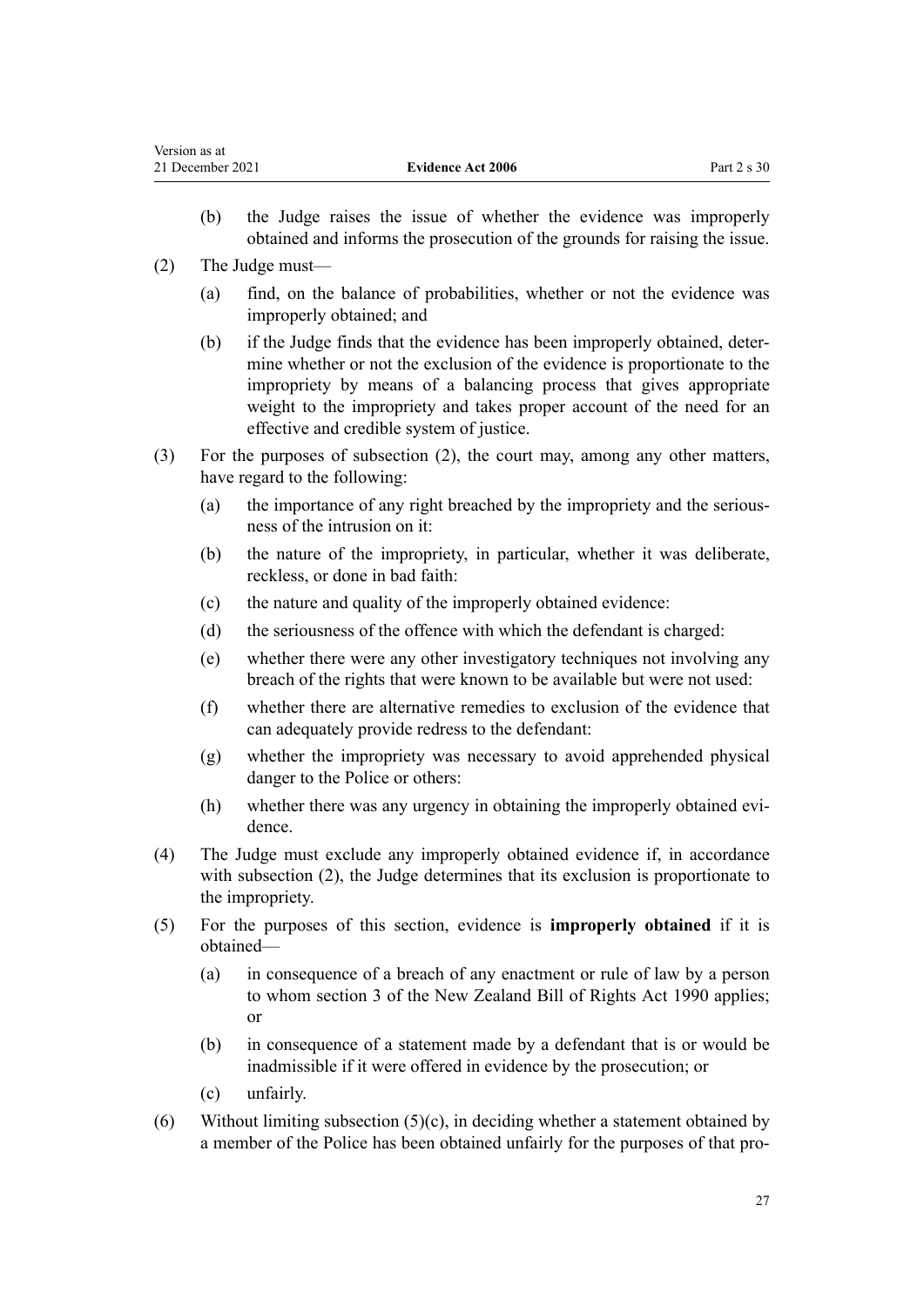<span id="page-27-0"></span>vision, the Judge must take into account guidelines set out in practice notes on that subject issued by the Chief Justice.

Section 30(1)(a): amended, on 4 July 2007, by [section 9](http://legislation.govt.nz/pdflink.aspx?id=DLM410025) of the Evidence Amendment Act 2007 (2007) No 24).

Section 30(2)(b): amended, on 8 January 2017, by [section 10](http://legislation.govt.nz/pdflink.aspx?id=DLM6488731) of the Evidence Amendment Act 2016 (2016 No 44).

### **31 Prosecution may not rely on certain evidence offered by other parties**

Evidence that is liable to be excluded if offered by the prosecution in a criminal proceeding because of [section 28](#page-24-0) or [29](#page-25-0) or [30](#page-25-0) may not be relied on by the pros‐ ecution if that evidence is offered by any other party.

# **32 Fact-finder not to be invited to infer guilt from defendant's silence before trial**

- (1) This section applies to a criminal proceeding in which it appears that the defendant failed—
	- (a) to answer a question put, or respond to a statement made, to the defend‐ ant in the course of investigative questioning before the trial; or
	- (b) to disclose a defence before trial.
- (2) If subsection (1) applies,—
	- (a) no person may invite the fact-finder to draw an inference that the defendant is guilty from a failure of the kind described in subsection (1); and
	- (b) if the proceeding is with a jury, the Judge must direct the jury that it may not draw that inference from a failure of that kind.
- (3) This section does not apply if the fact that the defendant did not answer a ques‐ tion put, or respond to a statement made, before the trial is a fact required to be proved in the proceeding.

#### **33 Restrictions on comment on defendant's right of silence at trial**

In a criminal proceeding, no person other than the defendant or the defendant's counsel or the Judge may comment on the fact that the defendant did not give evidence at his or her trial.

#### **34 Admissions in civil proceedings**

- (1) [Subpart 1](#page-18-0) (hearsay evidence), [subpart 2](#page-22-0) (opinion evidence and expert evi‐ dence), and [section 35](#page-28-0) (the previous consistent statements rule) do not apply to evidence of an admission offered in a civil proceeding that is—
	- (a) given orally by a person who saw, heard, or otherwise perceived the admission being made; or
	- (b) contained in a document.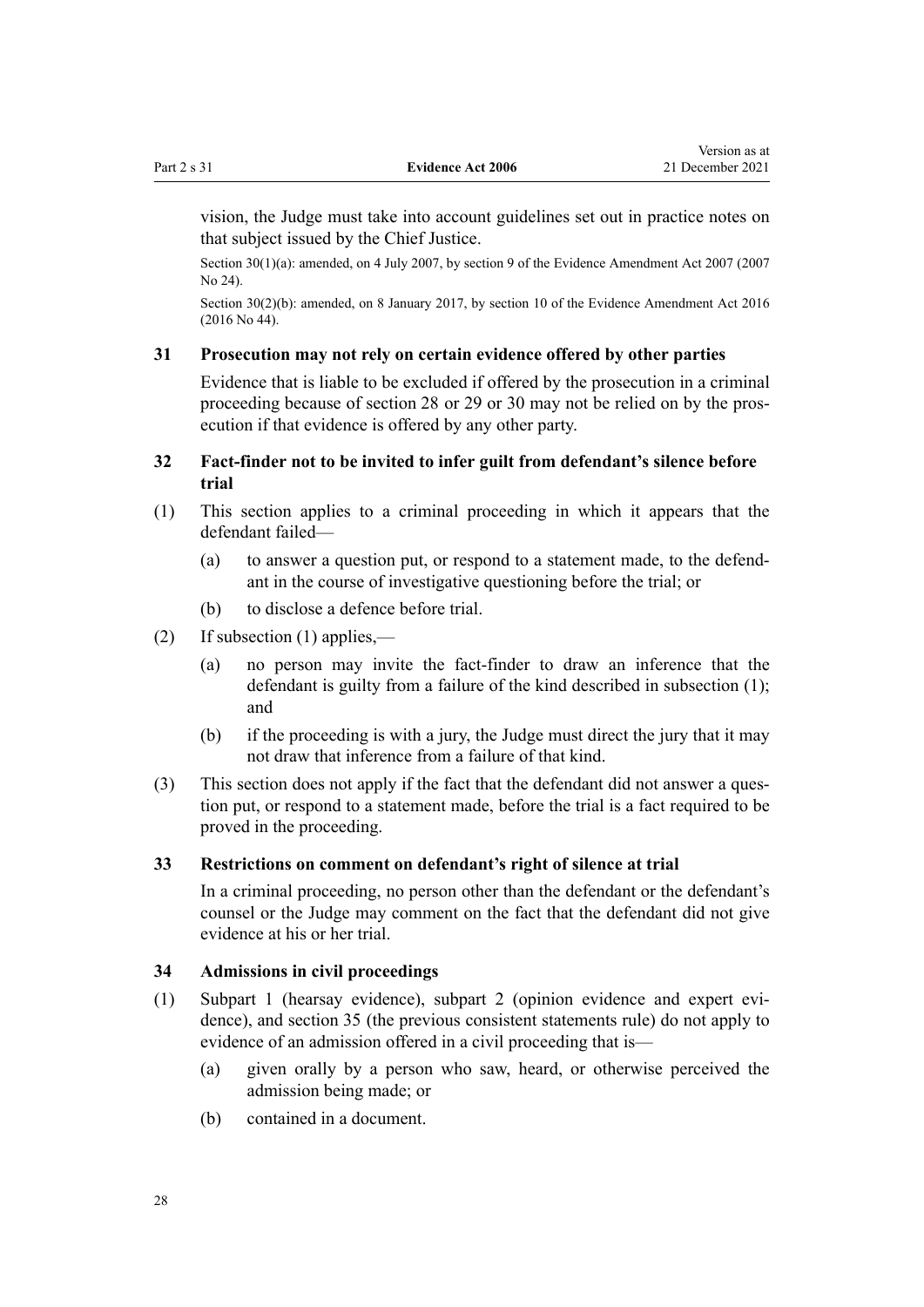- <span id="page-28-0"></span>(2) Evidence of an admission that is a hearsay statement may not be used in respect of the case of a third party unless—
	- (a) the circumstances relating to the making of the admission provide reasonable assurance that the admission is reliable; or
	- (b) the third party consents.
- (3) In this section, **third party** means a party to the proceeding concerned, other than the party who—
	- (a) made the admission; or
	- (b) offered the evidence.

Subpart 4—Previous consistent statements made by witness

# **35 Previous consistent statements rule**

- (1) A previous statement of a witness that is consistent with the witness's evidence is not admissible unless subsection (2) applies to the statement.
- (2) A previous statement of a witness that is consistent with the witness's evidence is admissible if the statement—
	- (a) responds to a challenge that will be or has been made to the witness's veracity or accuracy, based on a previous inconsistent statement of the witness or on a claim of invention on the part of the witness; or
	- (b) forms an integral part of the events before the court; or
	- (c) consists of the mere fact that a complaint has been made in a criminal case.
- (3) *[Repealed]*

Section 35(1): amended, on 8 January 2017, by [section 11\(1\)](http://legislation.govt.nz/pdflink.aspx?id=DLM6488732) of the Evidence Amendment Act 2016 (2016 No 44).

Section 35(2): replaced, on 8 January 2017, by [section 11\(2\)](http://legislation.govt.nz/pdflink.aspx?id=DLM6488732) of the Evidence Amendment Act 2016 (2016 No 44).

Section 35(3): repealed, on 8 January 2017, by [section 11\(2\)](http://legislation.govt.nz/pdflink.aspx?id=DLM6488732) of the Evidence Amendment Act 2016 (2016 No 44).

# Subpart 5—Veracity and propensity

# *Application*

### **36 Application of subpart to evidence of veracity and propensity**

- (1) This subpart does not apply to evidence about a person's veracity if that verac‐ ity is an ingredient of the claim in a civil proceeding or one of the elements of the offence for which a person is being tried in a criminal proceeding.
- (2) This subpart does not apply so far as a proceeding relates to bail or sentencing.
- (3) Subsection (2) is subject to [sections 44 to 44A.](#page-33-0)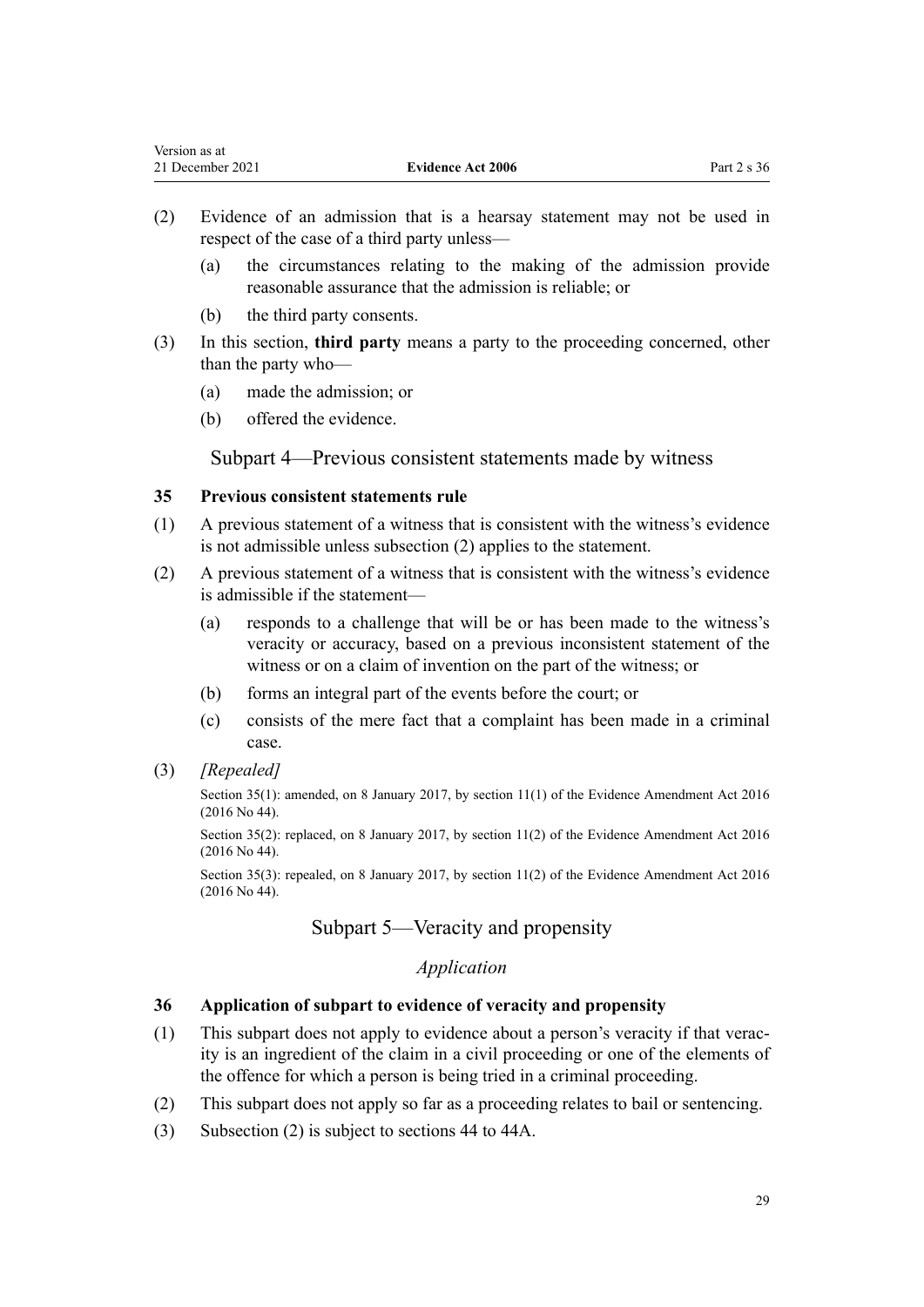<span id="page-29-0"></span>Section 36(3): amended, on 21 December 2021, by [section 6](http://legislation.govt.nz/pdflink.aspx?id=LMS268257) of the Sexual Violence Legislation Act 2021 (2021 No 60).

# *Evidence of veracity*

### **37 Veracity rules**

- (1) A party may not offer evidence in a civil or criminal proceeding about a per‐ son's veracity unless the evidence is substantially helpful in assessing that person's veracity.
- (2) In a criminal proceeding, evidence about a defendant's veracity must also com‐ ply with section 38 or, as the case requires, [section 39.](#page-30-0)
- (3) In deciding, for the purposes of subsection (1), whether or not evidence pro‐ posed to be offered about the veracity of a person is substantially helpful, the Judge may consider, among any other matters, whether the proposed evidence tends to show 1 or more of the following matters:
	- (a) lack of veracity on the part of the person when under a legal obligation to tell the truth (for example, in an earlier proceeding or in a signed dec‐ laration):
	- (b) that the person has been convicted of 1 or more offences that indicate a propensity for a lack of veracity:
	- (c) any previous inconsistent statements made by the person:
	- (d) bias on the part of the person:
	- (e) a motive on the part of the person to be untruthful.
- (4) A party who calls a witness—
	- (a) may not offer evidence to challenge that witness's veracity unless the Judge determines the witness to be hostile; but
	- (b) may offer evidence as to the facts in issue contrary to the evidence of that witness.
- (5) For the purposes of this Act, **veracity** means the disposition of a person to refrain from lying.

Section 37(3)(b): replaced, on 8 January 2017, by [section 12\(1\)](http://legislation.govt.nz/pdflink.aspx?id=DLM6488733) of the Evidence Amendment Act 2016 (2016 No 44).

Section 37(5): replaced, on 8 January 2017, by [section 12\(2\)](http://legislation.govt.nz/pdflink.aspx?id=DLM6488733) of the Evidence Amendment Act 2016 (2016 No 44).

### **38 Evidence of defendant's veracity**

- (1) A defendant in a criminal proceeding may offer evidence about his or her veracity.
- (2) The prosecution in a criminal proceeding may offer evidence about a defend‐ ant's veracity only if—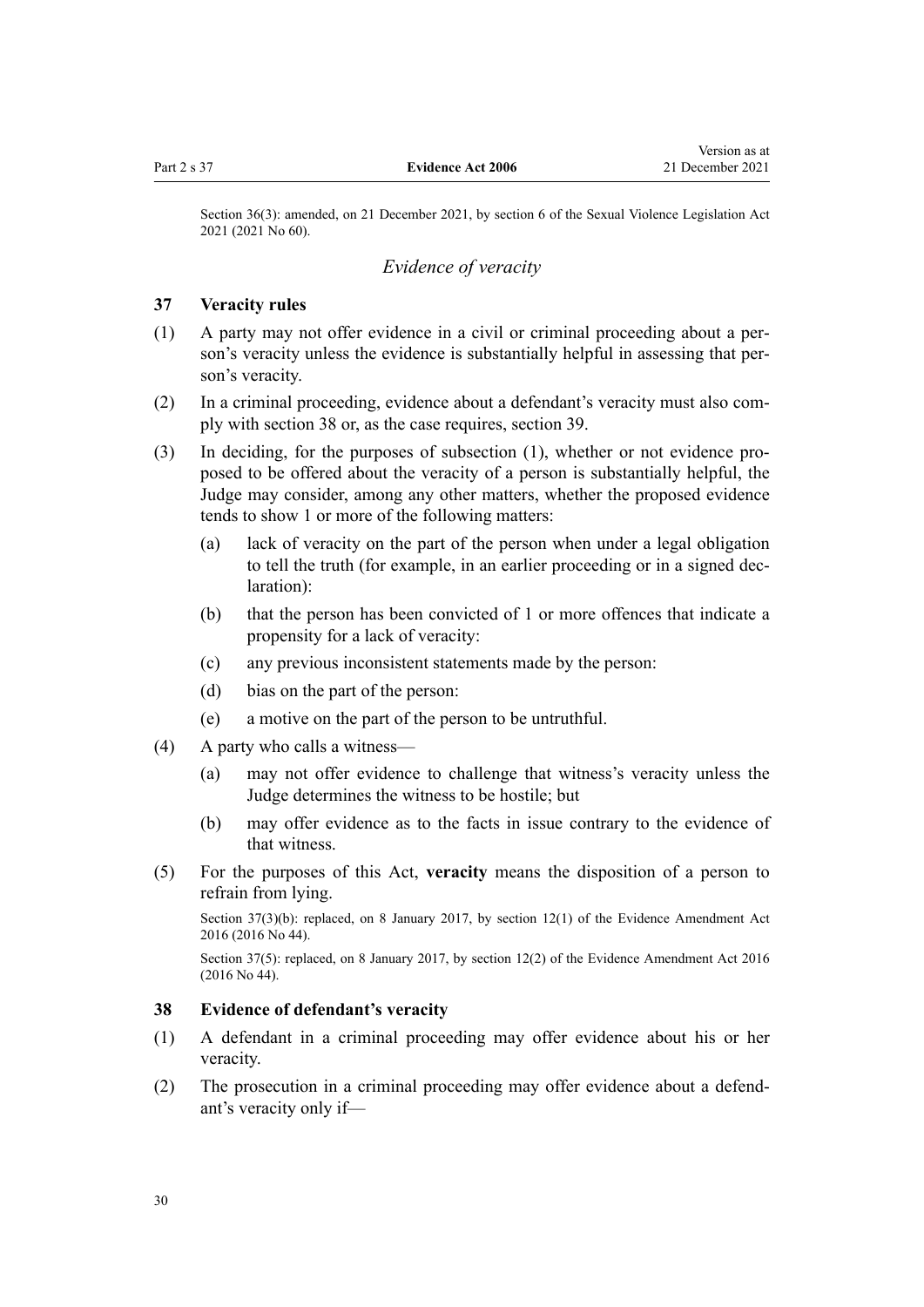- <span id="page-30-0"></span>(a) the defendant has, in court, given oral evidence about his or her veracity or challenged the veracity of a prosecution witness by reference to mat‐ ters other than the facts in issue; and
- (b) the Judge permits the prosecution to do so.
- (3) In determining whether to give permission under subsection (2)(b), the Judge may take into account any of the following matters:
	- (a) the extent to which the defendant's veracity or the veracity of a prosecution witness has been put in issue in the defendant's evidence:
	- (b) the time that has elapsed since any conviction about which the prosecution seeks to give evidence:
	- (c) whether any evidence given by the defendant about veracity was elicited by the prosecution.

Section 38(2)(a): replaced, on 8 January 2017, by [section 13](http://legislation.govt.nz/pdflink.aspx?id=DLM6488735) of the Evidence Amendment Act 2016 (2016 No 44).

# **39 Evidence of co-defendant's veracity**

- (1) A defendant in a criminal proceeding may offer evidence that challenges the veracity of a co-defendant only if—
	- (a) the evidence is relevant to a defence raised or proposed to be raised by the defendant; and
	- (b) the Judge permits the defendant to do so.
- (2) A defendant in a criminal proceeding who proposes to offer evidence that challenges the veracity of a co-defendant must give notice in writing to that codefendant and every other co-defendant of the proposal to offer that evidence unless the requirement to give notice is waived by—
	- (a) all the co-defendants; or
	- (b) the Judge in the interests of justice.
- (3) A notice must—
	- (a) include the contents of the proposed evidence; and
	- (b) be given in sufficient time to provide all the co-defendants with a fair opportunity to respond to that evidence.

# *Evidence of propensity*

### **40 Propensity rule**

- (1) In this section and [sections 41 to 43,](#page-31-0) **propensity evidence**
	- (a) means evidence that tends to show a person's propensity to act in a par‐ ticular way or to have a particular state of mind, being evidence of acts, omissions, events, or circumstances with which a person is alleged to have been involved; but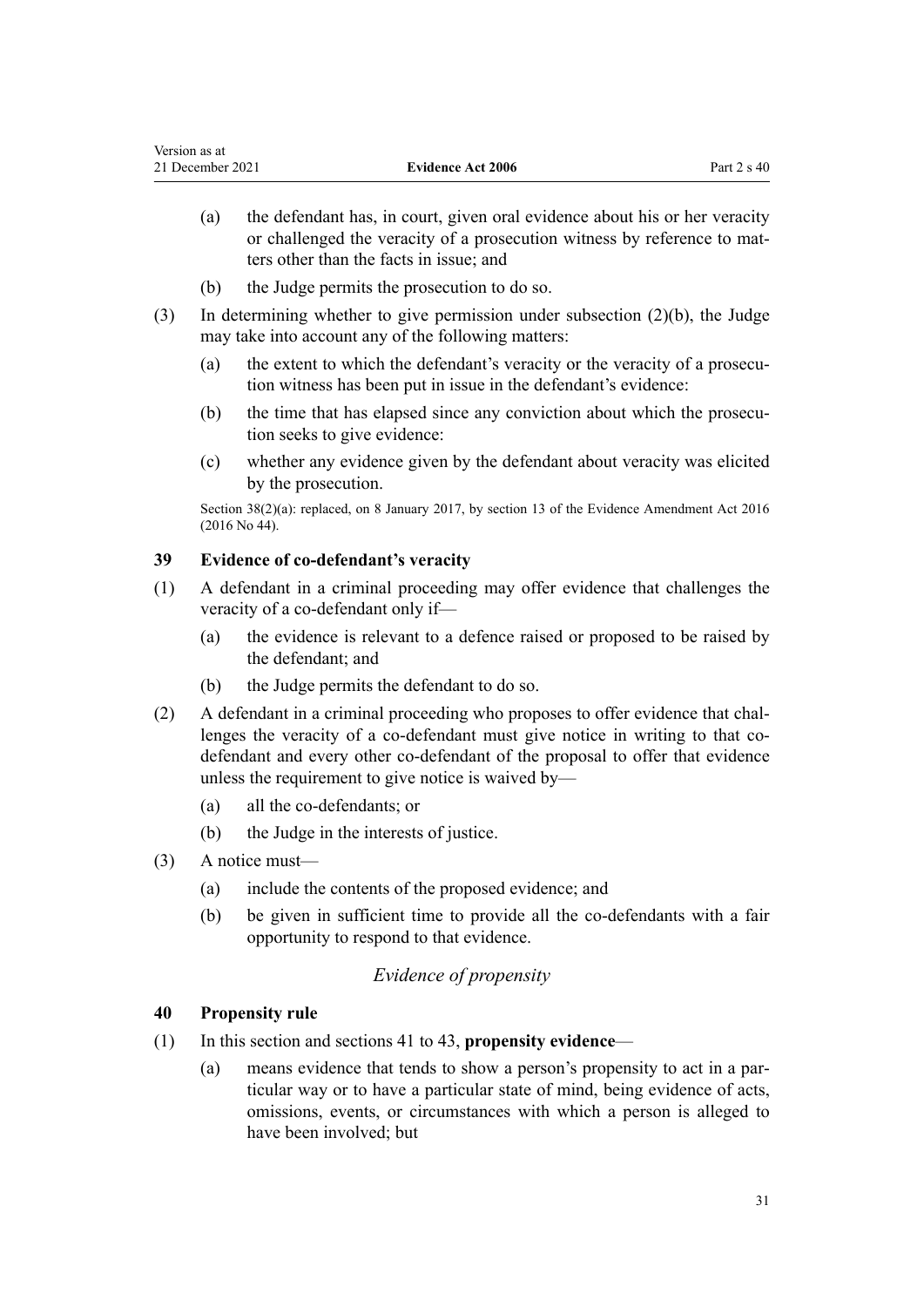- <span id="page-31-0"></span>(b) does not include evidence of an act or omission that is—
	- (i) one of the elements of the offence for which the person is being tried; or
	- (ii) the cause of action in the civil proceeding in question.
- (2) A party may offer propensity evidence in a civil or criminal proceeding about any person.
- (3) However, propensity evidence about—
	- (a) a defendant in a criminal proceeding may be offered only in accordance with section 41 or 42 or [43](#page-32-0), whichever section is applicable; and
	- (b) a complainant in a sexual case in relation to the complainant's sexual experience, sexual disposition, or sexual reputation may be offered only in accordance with [sections 44 to 44A.](#page-33-0)
- (4) Evidence that is solely or mainly relevant to veracity is governed by the verac‐ ity rules set out in [section 37](#page-29-0) and, accordingly, this section does not apply to evidence of that kind.

Section 40(1)(b)(i): amended, on 21 December 2021, by [section 7\(1\)](http://legislation.govt.nz/pdflink.aspx?id=LMS268259) of the Sexual Violence Legislation Act 2021 (2021 No 60).

Section 40(1)(b)(ii): amended, on 21 December 2021, by [section 7\(2\)](http://legislation.govt.nz/pdflink.aspx?id=LMS268259) of the Sexual Violence Legislation Act 2021 (2021 No 60).

Section 40(3)(b): replaced, on 21 December 2021, by [section 7\(3\)](http://legislation.govt.nz/pdflink.aspx?id=LMS268259) of the Sexual Violence Legislation Act 2021 (2021 No 60).

### **41 Propensity evidence about defendants**

- (1) A defendant in a criminal proceeding may offer propensity evidence about himself or herself.
- (2) If a defendant offers propensity evidence about himself or herself, the prosecu‐ tion or another party may, with the permission of the Judge, offer propensity evidence about that defendant.
- (3) [Section 43](#page-32-0) does not apply to propensity evidence offered by the prosecution under subsection (2).

#### **42 Propensity evidence about co-defendants**

- (1) A defendant in a criminal proceeding may offer propensity evidence about a co-defendant only if—
	- (a) that evidence is relevant to a defence raised or proposed to be raised by the defendant; and
	- (b) the Judge permits the defendant to do so.
- (2) A defendant in a criminal proceeding who proposes to offer propensity evidence about a co-defendant must give notice in writing to that co-defendant and every other co-defendant of the proposal to offer that evidence unless the requirement to give notice is waived—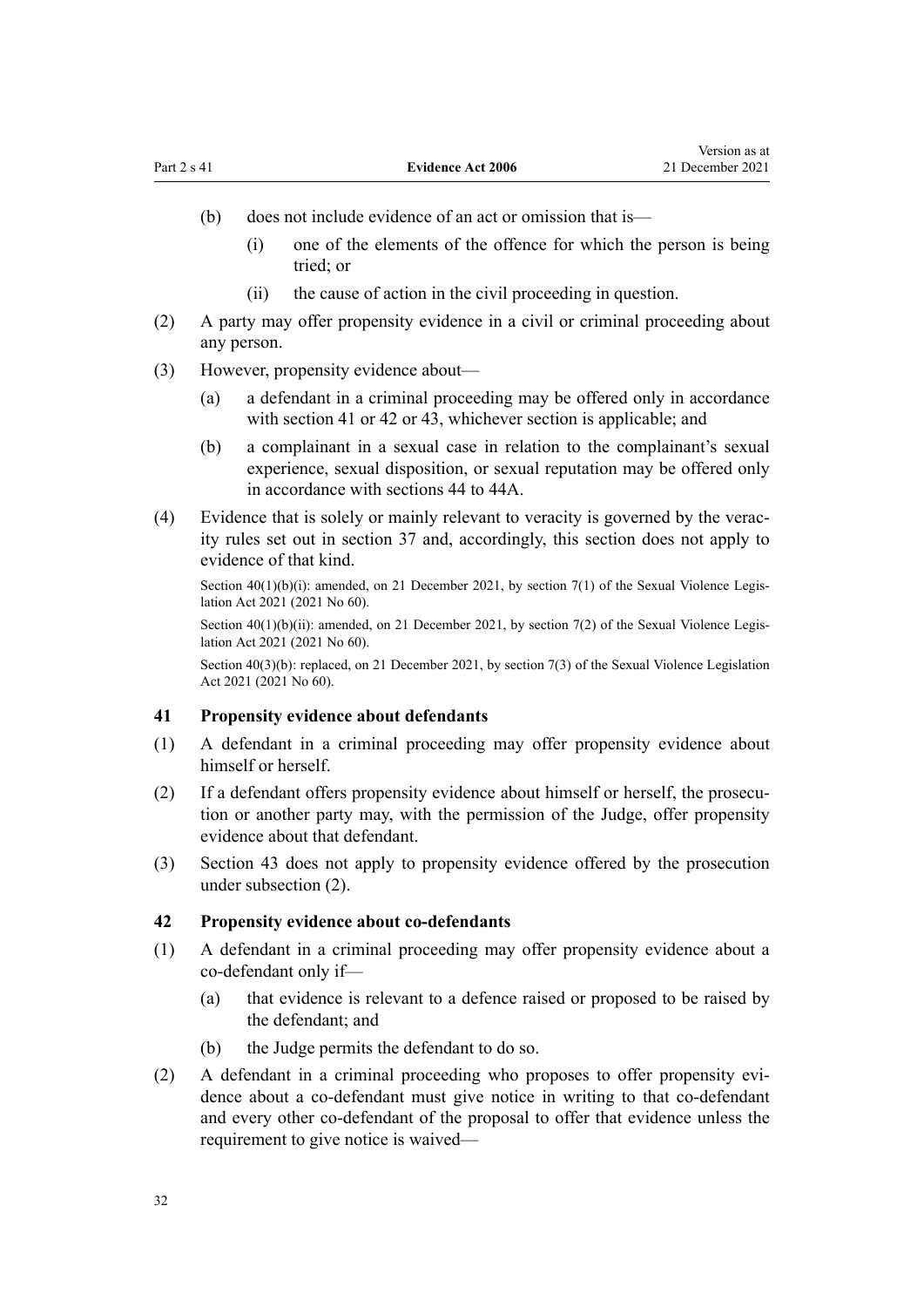- <span id="page-32-0"></span>(a) by all the co-defendants; or
- (b) by the Judge in the interests of justice.
- (3) A notice must—
	- (a) include the contents of the proposed evidence; and
	- (b) be given in sufficient time to provide all the co-defendants with a fair opportunity to respond to that evidence.

#### **43 Propensity evidence offered by prosecution about defendants**

- (1) The prosecution may offer propensity evidence about a defendant in a criminal proceeding only if the evidence has a probative value in relation to an issue in dispute in the proceeding which outweighs the risk that the evidence may have an unfairly prejudicial effect on the defendant.
- (2) When assessing the probative value of propensity evidence, the Judge must take into account the nature of the issue in dispute.
- (3) When assessing the probative value of propensity evidence, the Judge may consider, among other matters, the following:
	- (a) the frequency with which the acts, omissions, events, or circumstances that are the subject of the evidence have occurred:
	- (b) the connection in time between the acts, omissions, events, or circumstances that are the subject of the evidence and the acts, omissions, events, or circumstances which constitute the offence for which the defendant is being tried:
	- (c) the extent of the similarity between the acts, omissions, events, or circumstances that are the subject of the evidence and the acts, omissions, events, or circumstances which constitute the offence for which the defendant is being tried:
	- (d) the number of persons making allegations against the defendant that are the same as, or are similar to, the subject of the offence for which the defendant is being tried:
	- (e) whether the allegations described in paragraph (d) may be the result of collusion or suggestibility:
	- (f) the extent to which the acts, omissions, events, or circumstances that are the subject of the evidence and the acts, omissions, events, or circum‐ stances which constitute the offence for which the defendant is being tried are unusual.
- (4) When assessing the prejudicial effect of evidence on the defendant, the Judge must consider, among any other matters,—
	- (a) whether the evidence is likely to unfairly predispose the fact-finder against the defendant; and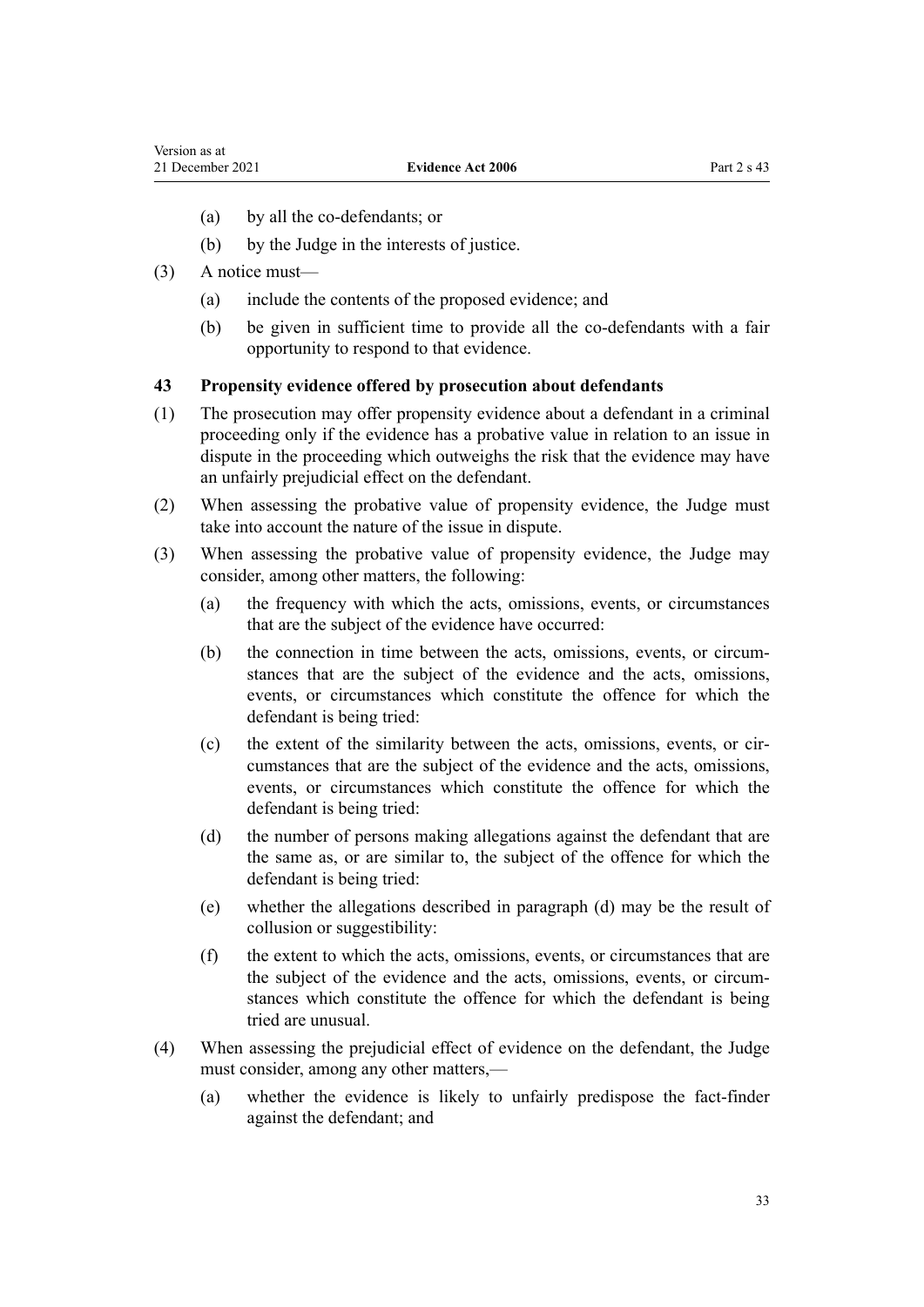<span id="page-33-0"></span>

|             |                          | Version as at    |
|-------------|--------------------------|------------------|
| Part 2 s 44 | <b>Evidence Act 2006</b> | 21 December 2021 |

(b) whether the fact-finder will tend to give disproportionate weight in reaching a verdict to evidence of other acts or omissions.

# *Complainants in sexual cases*

# **44 Evidence of sexual experience or sexual disposition of complainants in sexual cases**

- (1) In a sexual case, unless a Judge gives permission (on an application made under this subsection and in accordance with [section 44A](#page-34-0)), no evidence can be given and no question can be put to a witness that relates directly or indirectly to—
	- (a) the sexual experience of the complainant with the defendant (except to establish 1 or both of the following:
		- (i) the mere fact that the complainant has sexual experience with the defendant:
		- (ii) an act or omission that is one of the elements of the offence for which the defendant is being tried, or that is the cause of action in the civil proceeding in question):
	- (b) the sexual experience of the complainant with any person other than the defendant:
	- (c) the sexual disposition of the complainant.
- (2) The Judge must not grant permission under subsection (1) to bring the evidence or ask the question unless satisfied that the evidence or question is of such direct relevance to facts in issue in the proceeding, or the issue of the appropriate sentence, that it would be contrary to the interests of justice to exclude it.
- (3) The permission of the Judge is not required to rebut or contradict evidence per‐ mitted to be given under this section.
- (4) In a sexual case in which the defendant is charged as a party and cannot be convicted unless it is shown that another person committed a sexual offence against the complainant, subsection  $(1)(b)$  does not apply to any evidence given, or any question put, that relates directly or indirectly to the sexual experience of the complainant with that other person.
- (5) This section does not authorise evidence to be given or any question to be put that could not be given or put apart from this section.
- (6) In this section and [sections 40\(3\)\(b\)](#page-30-0), [44AA](#page-34-0), and [44A,](#page-34-0) **complainant**, in a civil proceeding that involves issues in dispute of a sexual nature, means the party, or a witness for the party, who seeks to establish a cause of action or, as the case requires, a defence in the civil proceeding.

Section 44: replaced, on 21 December 2021, by [section 8](http://legislation.govt.nz/pdflink.aspx?id=LMS268266) of the Sexual Violence Legislation Act 2021 (2021 No 60).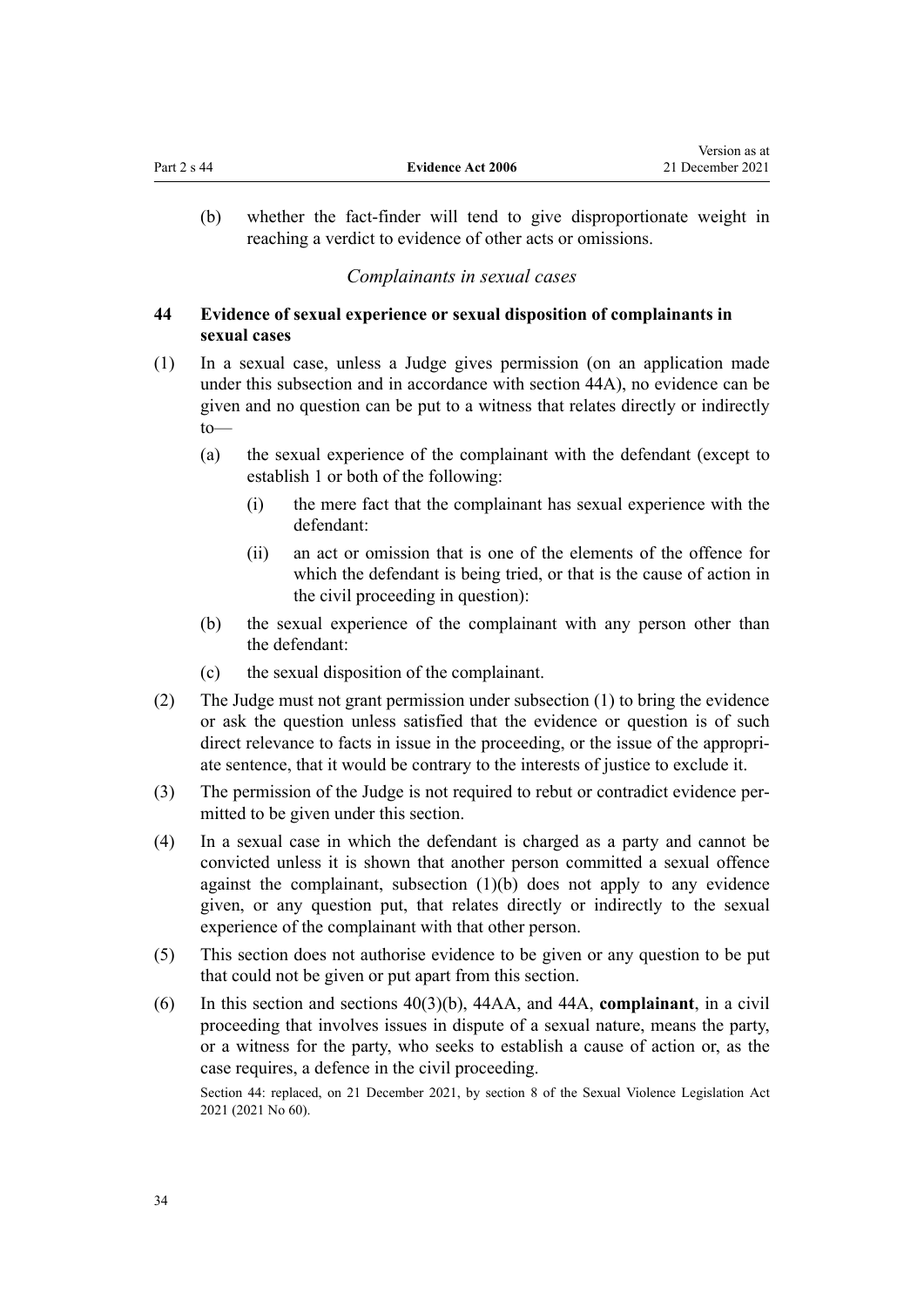### **44AA Evidence of sexual reputation of complainants in sexual cases**

- (1) In a sexual case, no evidence can be given and no question can be put to a wit‐ ness that relates directly or indirectly to the sexual reputation of the complai‐ nant.
- (2) However, in a sexual case that is a specified civil proceeding (as defined in subsection (3)), the Judge may give permission (on an application made under this subsection and in accordance with section 44A) for evidence to be given or a question to be put to a witness that relates directly or indirectly to the sexual reputation of the complainant.
- (3) A **specified civil proceeding**, in subsection (2), means a civil proceeding in which the complainant's sexual reputation itself is directly relevant to—
	- (a) a cause of action in the civil proceeding; or
	- (b) a defence in the civil proceeding.

<span id="page-34-0"></span>Version as at

- (4) The Judge must not grant permission under subsection (2) to bring the evidence or ask the question unless satisfied that the evidence or question is of such direct relevance to facts in issue in the proceeding that it would be contrary to the interests of justice to exclude it.
- (5) However, evidence (of the sexual reputation of the complainant) permitted to be given under this section cannot be used—
	- (a) to support a claim of consent, or of reasonable belief in consent, to an act of a sexual nature; or
	- (b) to prove the accuracy or truth of that reputation.
- (6) The permission of the Judge is not required to rebut or contradict evidence per‐ mitted to be given under this section.
- (7) This section does not authorise evidence to be given or any question to be put that could not be given or put apart from this section.

Section 44AA: inserted, on 21 December 2021, by [section 8](http://legislation.govt.nz/pdflink.aspx?id=LMS268266) of the Sexual Violence Legislation Act 2021 (2021 No 60).

### **44A Application to offer evidence or ask questions about sexual experience or sexual disposition or sexual reputation of complainants in sexual cases**

- (1) An application made under section  $44(1)$  or  $44AA(2)$  must comply with subsections (2) to (6) (as relevant) unless—
	- (a) every other party has waived those requirements; or
	- (b) the Judge dispenses with those requirements.
- (2) A party who proposes to offer evidence about the sexual experience or sexual disposition or sexual reputation of a complainant must make a written application to a Judge, which must include—
	- (a) the name of the person who will give the evidence; and
	- (b) the subject matter and scope of the evidence; and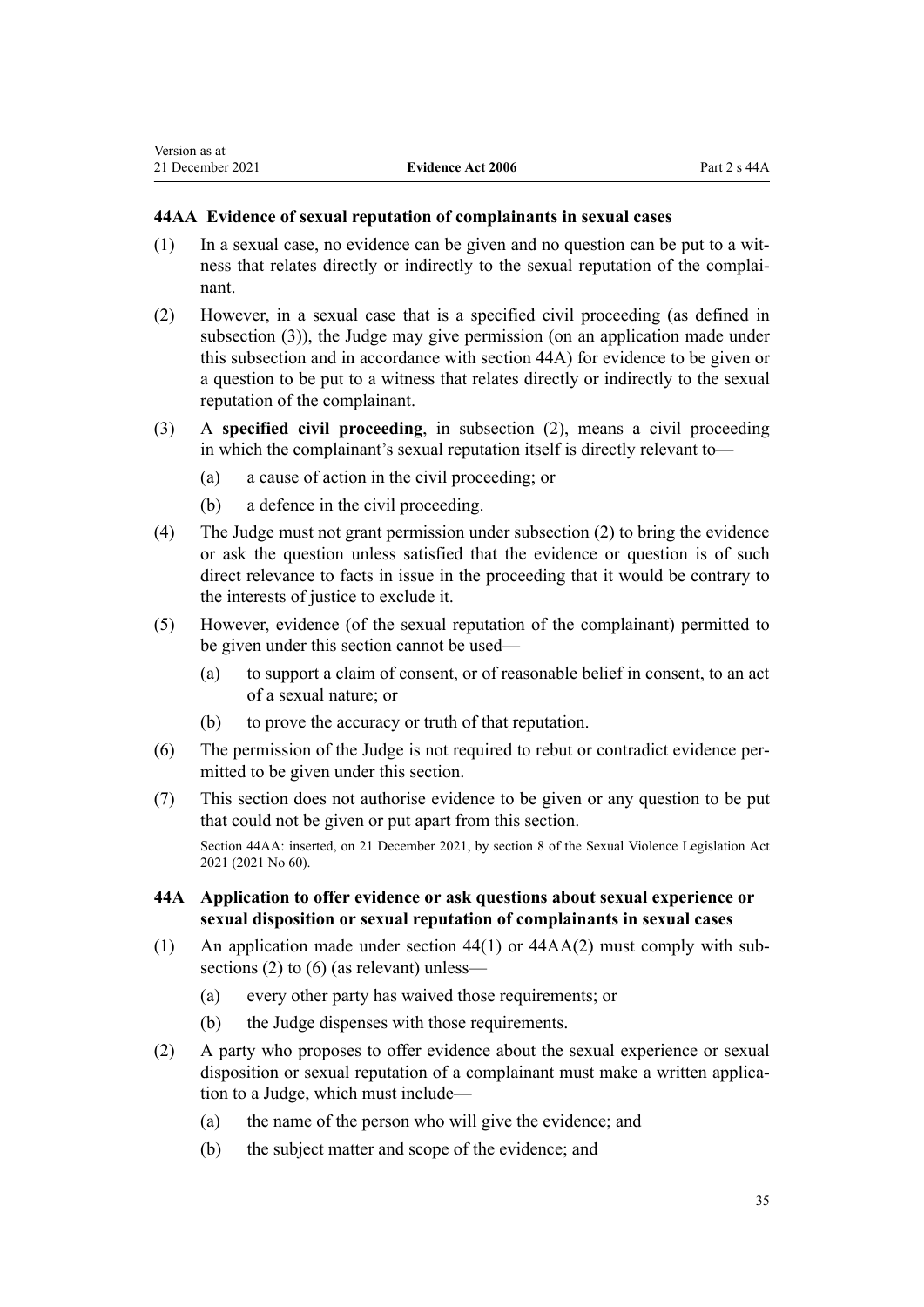- (c) the reasons it is claimed that the evidence meets the test in [section 44\(2\)](#page-33-0) or [44AA\(4\)](#page-34-0).
- (3) A party who proposes to ask any question about the sexual experience or sex‐ ual disposition or sexual reputation of a complainant must make a written application to a Judge, which must include—
	- (a) the name of the person who will be asked the question; and
	- (b) the question; and
	- (c) the scope of the questioning sought to flow from the initial question; and
	- (d) the reasons it is claimed that the evidence meets the test in [section 44\(2\)](#page-33-0) or [44AA\(4\)](#page-34-0).
- (4) If any document is intended to be produced as evidence of the sexual experi‐ ence or sexual disposition or sexual reputation of a complainant, the application required under subsection (2) must be accompanied by a copy of the document.
- (5) In a criminal proceeding, an application must be made, and a copy of the appli‐ cation must be given to all other parties,—
	- (a) as early as practicable before the trial so that all other parties are provided with a fair opportunity to respond to the evidence or question:
	- (b) unless a Judge otherwise permits under subsection (7), no later than when a case management memorandum (for a Judge-alone trial) or a trial callover memorandum (for a jury trial) is filed under the [Criminal](http://legislation.govt.nz/pdflink.aspx?id=DLM3359902) [Procedure Act 2011.](http://legislation.govt.nz/pdflink.aspx?id=DLM3359902)
- (6) In a civil proceeding, an application must be made, and a copy of the applica‐ tion must be given to all other parties,—
	- (a) as early as practicable before the evidence is to be offered or the question is to be asked so that all other parties are provided with a fair oppor‐ tunity to respond to the evidence or question; and
	- (b) unless a Judge permits otherwise under subsection (7), no later than the close of pleadings date.
- (7) The Judge may dispense with any of the requirements in subsections (2) to (6) if,—
	- (a) having regard to the nature of the evidence or question proposed to be offered or asked, no party is substantially prejudiced by the failure to comply with a requirement; and
	- (b) compliance was not reasonably practicable in the circumstances; and
	- (c) it is in the interests of justice to do so.

Section 44A: replaced, on 21 December 2021, by [section 8](http://legislation.govt.nz/pdflink.aspx?id=LMS268266) of the Sexual Violence Legislation Act 2021 (2021 No 60).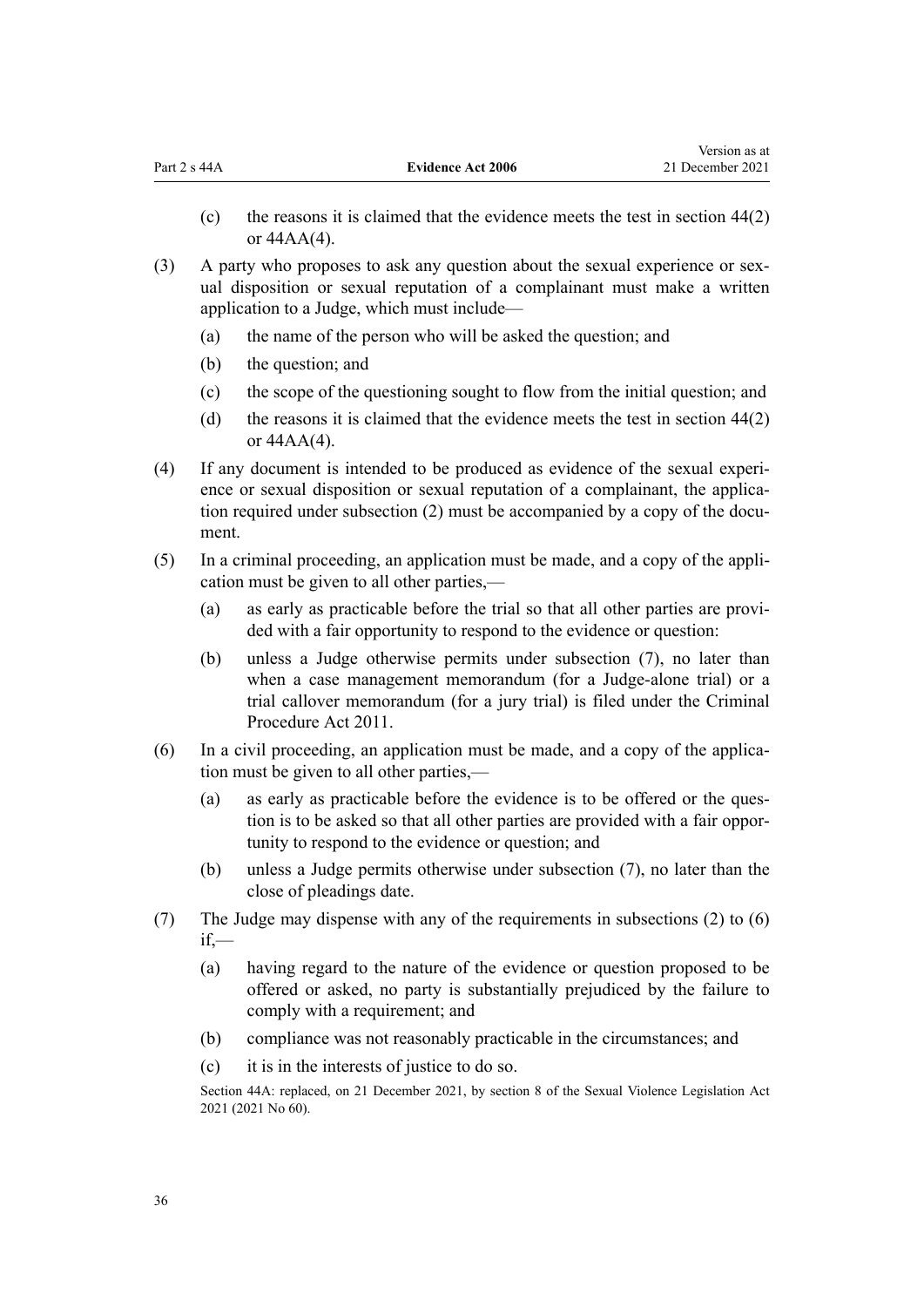#### **45 Admissibility of visual identification evidence**

Version as at

- (1) If a formal procedure is followed by officers of an enforcement agency in obtaining visual identification evidence of a person alleged to have committed an offence or there was a good reason for not following a formal procedure, that evidence is admissible in a criminal proceeding unless the defendant proves on the balance of probabilities that the evidence is unreliable.
- (2) If a formal procedure is not followed by officers of an enforcement agency in obtaining visual identification evidence of a person alleged to have committed an offence and there was no good reason for not following a formal procedure, that evidence is inadmissible in a criminal proceeding unless the prosecution proves beyond reasonable doubt that the circumstances in which the identification was made have produced a reliable identification.
- (3) For the purposes of this section, a **formal procedure** is a procedure for obtain‐ ing visual identification evidence—
	- (a) that is observed as soon as practicable after the alleged offence is repor‐ ted to an officer of an enforcement agency; and
	- (b) in which the suspect is compared to no fewer than 7 other persons who are similar in appearance to the suspect; and
	- (c) in which no indication is given to the person making the identification as to who among the persons in the procedure is the suspect; and
	- (d) in which the person making the identification is informed that the suspect may or may not be among the persons in the procedure; and
	- (e) that is the subject of a written record of the procedure actually followed that is sworn to be true and complete by the officer who conducted the procedure and provided to the Judge and the defendant (but not the jury) at the hearing; and
	- (f) that is the subject of a pictorial record of what the witness looked at that is prepared and certified to be true and complete by the officer who conducted the procedure and provided to the Judge and the defendant (but not the jury) at the hearing; and
	- (g) that complies with any further requirements provided for in regulations made under [section 201.](#page-127-0)
- (4) The circumstances referred to in the following paragraphs are **good reasons** for not following a formal procedure:
	- (a) a refusal of the suspect to take part in the procedure (that is, by refusing to take part in a parade or other procedure, or to permit a photograph or video record to be taken, where the enforcement agency does not already have a photo or a video record that shows a true likeness of that person):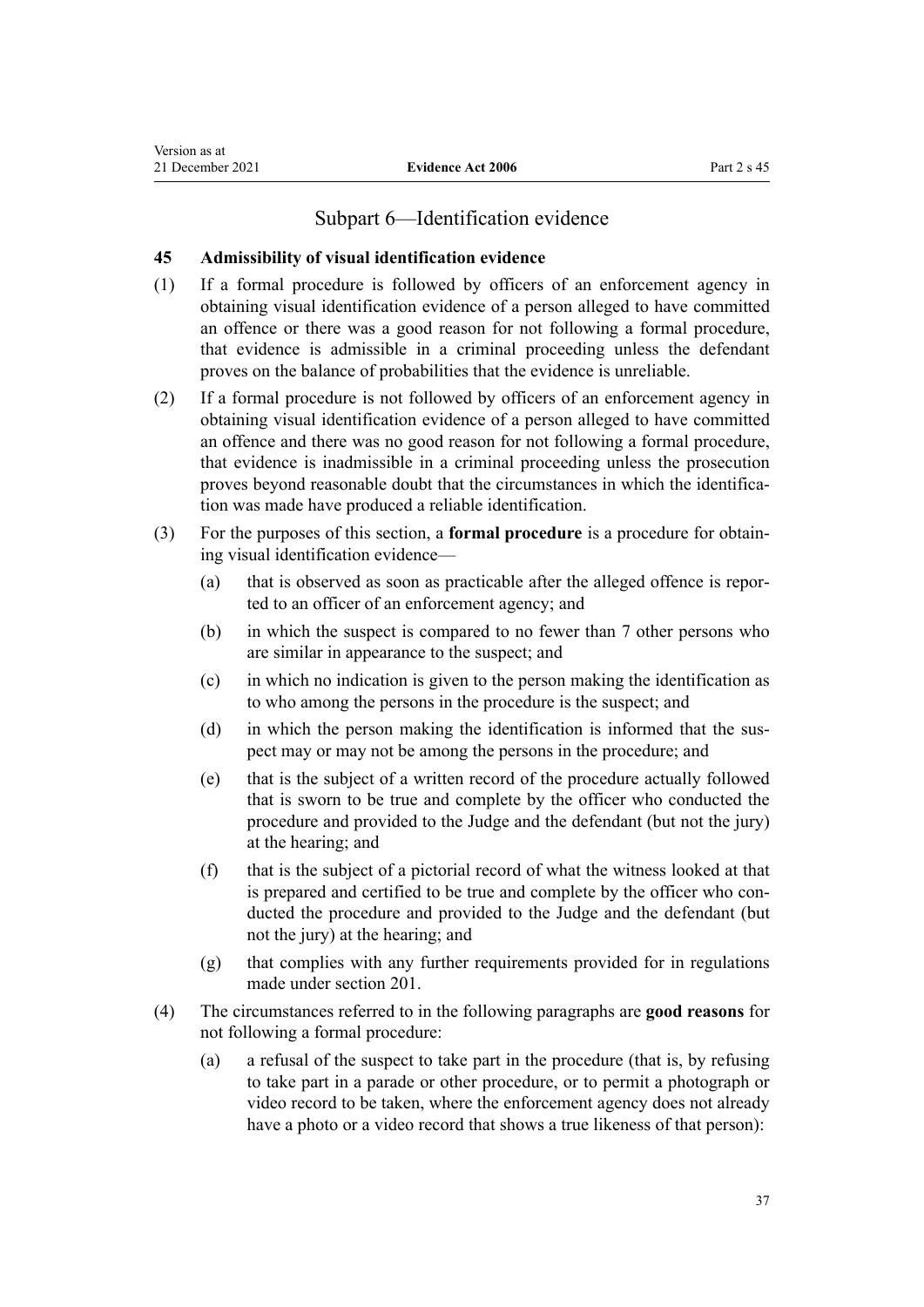|                                          | (b)                                                                                                                   | the singular appearance of the suspect (being of a nature that cannot be<br>disguised so that the person is similar in appearance to those with whom<br>the person is to be compared):                                                                                              |  |
|------------------------------------------|-----------------------------------------------------------------------------------------------------------------------|-------------------------------------------------------------------------------------------------------------------------------------------------------------------------------------------------------------------------------------------------------------------------------------|--|
|                                          | (c)                                                                                                                   | a substantial change in the appearance of the suspect after the alleged<br>offence occurred and before it was practical to hold a formal procedure:                                                                                                                                 |  |
|                                          | (d)                                                                                                                   | no officer involved in the investigation or the prosecution of the alleged<br>offence could reasonably anticipate that identification would be an issue<br>at the trial of the defendant:                                                                                           |  |
|                                          | (e)                                                                                                                   | if an identification of a person alleged to have committed an offence has<br>been made to an officer of an enforcement agency soon after the offence<br>occurred and in the course of that officer's initial investigation:                                                         |  |
|                                          | (f)                                                                                                                   | if an identification of a person alleged to have committed an offence has<br>been made to an officer of an enforcement agency after a chance meet-<br>ing between the person who made the identification and the person<br>alleged to have committed the offence.                   |  |
|                                          |                                                                                                                       | Section $45(3)(b)$ : amended, on 8 January 2017, by section 16(1) of the Evidence Amendment Act<br>2016 (2016 No 44).                                                                                                                                                               |  |
|                                          | Section $45(3)(c)$ : amended, on 8 January 2017, by section 16(1) of the Evidence Amendment Act<br>2016 (2016 No 44). |                                                                                                                                                                                                                                                                                     |  |
|                                          |                                                                                                                       | Section $45(3)(d)$ : amended, on 8 January 2017, by section 16(1) of the Evidence Amendment Act<br>2016 (2016 No 44).                                                                                                                                                               |  |
| 2016 (2016 No 44).<br>2016 (2016 No 44). |                                                                                                                       | Section $45(4)(a)$ : amended, on 8 January 2017, by section 16(1) of the Evidence Amendment Act                                                                                                                                                                                     |  |
|                                          |                                                                                                                       | Section $45(4)(b)$ : amended, on 8 January 2017, by section 16(1) of the Evidence Amendment Act                                                                                                                                                                                     |  |
|                                          |                                                                                                                       | Section $45(4)(c)$ : amended, on 8 January 2017, by section 16(1) of the Evidence Amendment Act<br>2016 (2016 No 44).                                                                                                                                                               |  |
|                                          |                                                                                                                       | Section $45(4)(e)$ : amended, on 8 January 2017, by section 16(2) of the Evidence Amendment Act<br>2016 (2016 No 44).                                                                                                                                                               |  |
| 46                                       | Admissibility of voice identification evidence                                                                        |                                                                                                                                                                                                                                                                                     |  |
|                                          |                                                                                                                       | Voice identification evidence offered by the prosecution in a criminal proceed-<br>ing is inadmissible unless the prosecution proves on the balance of probabil-<br>ities that the circumstances in which the identification was made have pro-<br>duced a reliable identification. |  |
| 46A                                      |                                                                                                                       | Caution regarding reliance on identification evidence                                                                                                                                                                                                                               |  |
|                                          | [Repealed]                                                                                                            |                                                                                                                                                                                                                                                                                     |  |
|                                          | $(2016$ No 44).                                                                                                       | Section 46A: repealed, on 8 January 2017, by section 17 of the Evidence Amendment Act 2016                                                                                                                                                                                          |  |
|                                          |                                                                                                                       |                                                                                                                                                                                                                                                                                     |  |

Version as at 21 December 2021

Part 2 s 46 **Evidence Act 2006**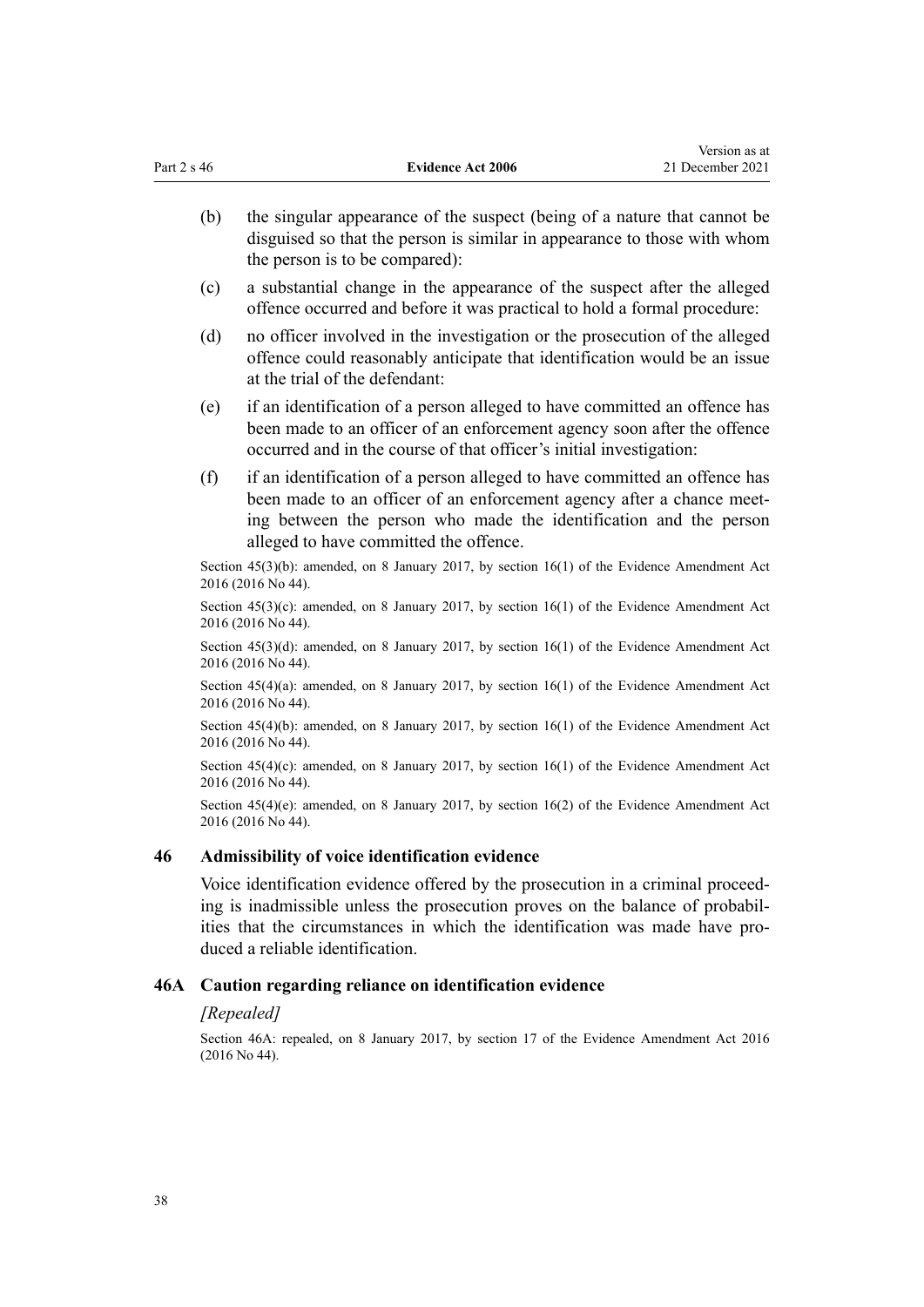# Subpart 7—Evidence of convictions and civil judgments

# **47 Conviction as evidence in civil proceedings**

- (1) When the fact that a person has committed an offence is relevant to an issue in a civil proceeding, proof that the person has been convicted of that offence is conclusive proof that the person committed the offence.
- (2) Despite subsection (1), if the conviction of a person is proved under that sub‐ section, the Judge may, in exceptional circumstances,—
	- (a) permit a party to the proceeding to offer evidence tending to prove that the person convicted did not commit the offence for which the person was convicted; and
	- (b) if satisfied that it is appropriate to do so, direct that the issue whether the person committed the offence be determined without reference to that subsection.
- (3) This section applies—
	- (a) whether or not the person convicted is a party to the proceeding; and
	- (b) whether or not the person was convicted on a guilty plea.
- (4) This section—
	- (a) is subject to section 48; and
	- (b) does not affect a provision in any other enactment to the effect that a conviction or a finding of fact in a criminal proceeding is to constitute conclusive evidence for the purposes of any other proceeding.

## **48 Conviction as evidence in defamation proceedings**

In a proceeding for defamation that is based on a statement to the effect that a person has committed an offence, proof that the person has been convicted of the offence is conclusive proof that the person committed the offence if the conviction—

- (a) subsisted at the time that the statement was made; or
- (b) subsists at the time of the proceeding.

## **49 Conviction as evidence in criminal proceedings**

- (1) Evidence of the fact that a person has been convicted of an offence is, if not excluded by any other provision of this Act, admissible in a criminal proceeding and proof that the person has been convicted of that offence is conclusive proof that the person committed the offence.
- (2) Despite subsection  $(1)$ , if the conviction of a person is proved under that subsection, the Judge may, in exceptional circumstances,—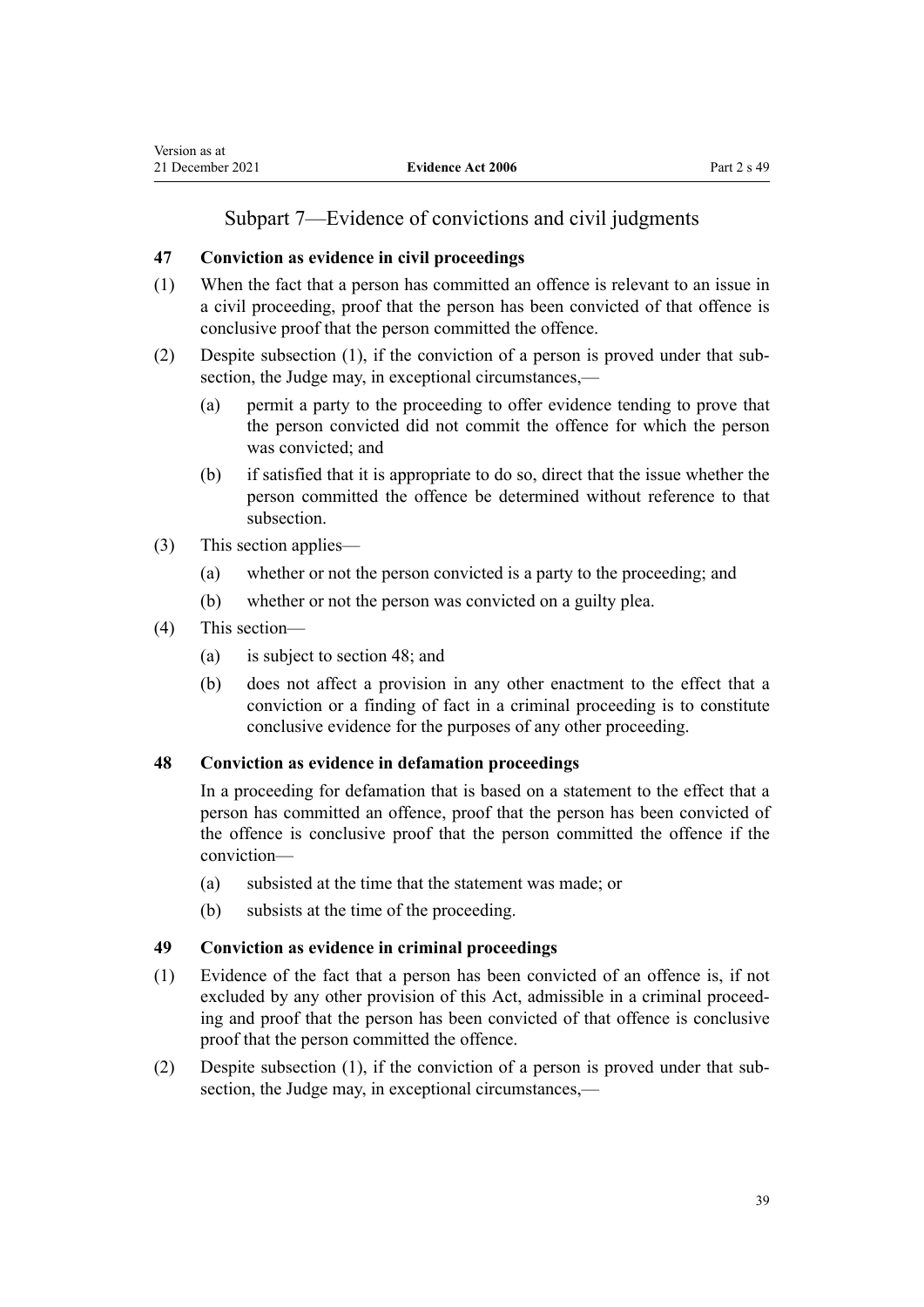|               |                          | Version as at    |
|---------------|--------------------------|------------------|
| Part $2 s 50$ | <b>Evidence Act 2006</b> | 21 December 2021 |

- (a) permit a party to the proceeding to offer evidence tending to prove that the person convicted did not commit the offence for which the person was convicted; and
- (b) if satisfied that it is appropriate to do so, direct that the issue whether the person committed the offence be determined without reference to that subsection.
- (3) A party to a criminal proceeding who wishes to offer evidence of the fact that a person has been convicted of an offence must first inform the Judge of the pur‐ pose for which the evidence is to be offered.

# **50 Civil judgment as evidence in civil or criminal proceedings**

- (1) Evidence of a judgment or a finding of fact in a civil proceeding is not admis‐ sible in a criminal proceeding or another civil proceeding to prove the existence of a fact that was in issue in the proceeding in which the judgment was given.
- (1A) Evidence of a decision or a finding of fact by a tribunal is not admissible in any proceeding to prove the existence of a fact that was in issue in the matter before the tribunal.
- (2) This section does not affect the operation of—
	- (a) a judgment *in rem*; or
	- (b) the law relating to *res judicata* or issue estoppel; or
	- (c) the law relating to an action on, or the enforcement of, a judgment.

Section 50(1A): inserted, on 8 January 2017, by [section 18](http://legislation.govt.nz/pdflink.aspx?id=DLM6488741) of the Evidence Amendment Act 2016 (2016 No 44).

# Subpart 8—Privilege and confidentiality

*Matters relating to interpretation and procedure*

# **51 Interpretation**

(1) In this subpart,—

lawyer has the meaning given to it by [section 6](http://legislation.govt.nz/pdflink.aspx?id=DLM364948) of the Lawyers and Conveyancers Act 2006

## **legal adviser** means—

- (a) a lawyer; or
- (b) a registered patent attorney; or
- (c) an overseas practitioner

# **overseas practitioner** means—

(a) a person who is entitled to practise as a barrister, or a solicitor, or both in the High Court of Australia or in a Supreme Court of a State or a terri‐ tory of Australia; or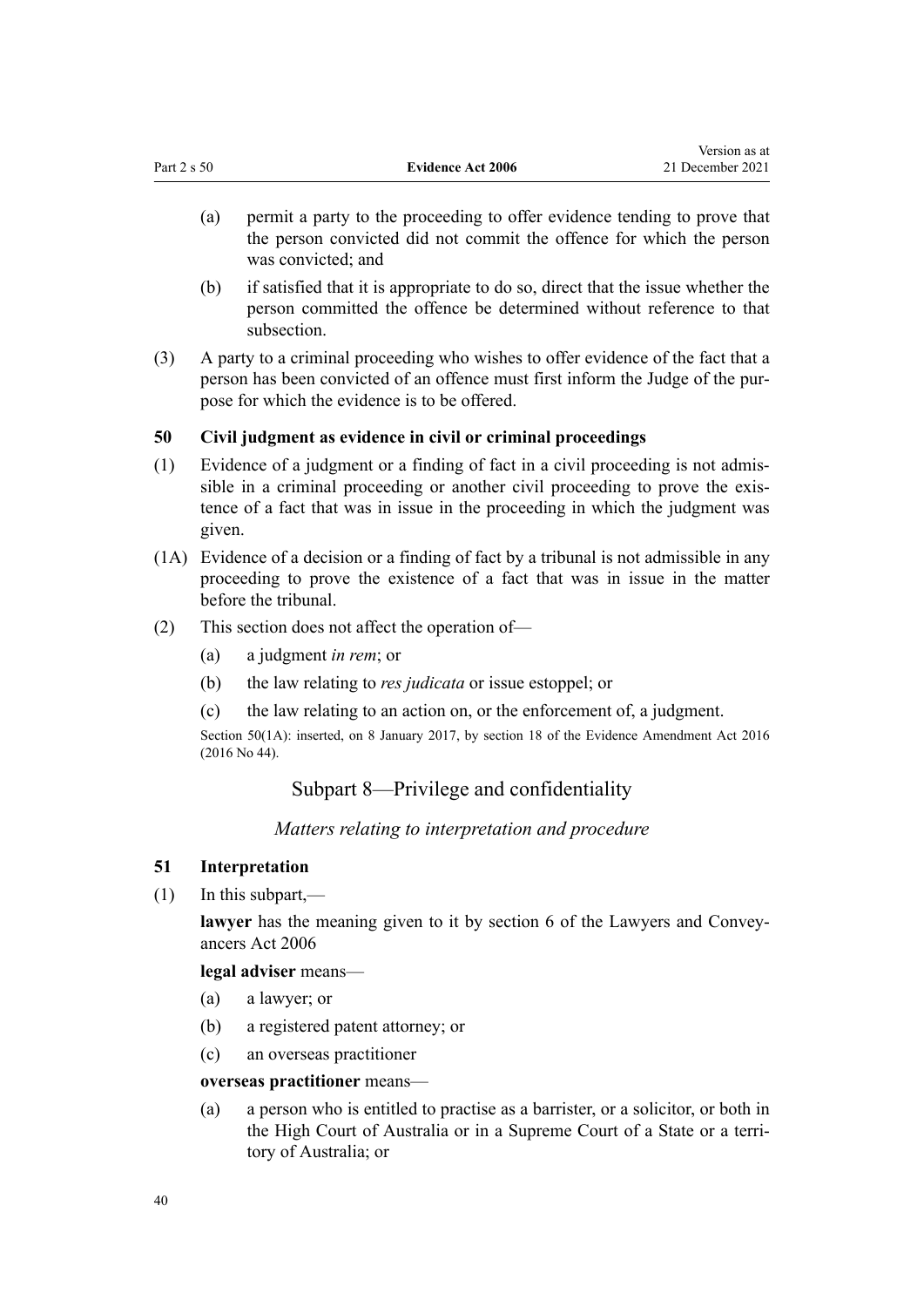- (b) a person who is entitled to practise in Australia as a registered trade marks attorney; or
- (c) a person who is, under the laws of a country other than New Zealand or Australia, entitled to undertake work that, in New Zealand, is normally undertaken by a lawyer or a patent attorney

**registered patent attorney** has the meaning given to it by [Part 6](http://legislation.govt.nz/pdflink.aspx?id=DLM7123300) of the Patents Act 2013.

- (2) A reference in this subpart to a communication or to any information includes a reference to a communication or to information contained in a document.
- (3) Despite subsection (2), in [sections 60 to 63,](#page-47-0) **information** means a statement of fact or opinion to be given—
	- (a) orally; or
	- (b) in a document that is prepared or created—
		- (i) after and in response to a requirement to which any of those sec‐ tions applies; but
		- (ii) not for the principal purpose of avoiding criminal prosecution under New Zealand law.
- (4) A reference in this subpart to a communication made or received by a person or an act carried out by a person includes a reference to a communication made or received or an act carried out by an authorised representative of that person on that person's behalf.
- (5) However, subsection (4) does not apply to any of the following sections:
	- (a) [section 58](#page-45-0) (privilege for communications with ministers of religion):
	- (b) [section 59](#page-46-0) (privilege in criminal proceedings for information obtained by medical practitioners and clinical psychologists):
	- (c) [section 64](#page-49-0) (informers).
- (6) *[Repealed]*

Section 51(1) **overseas practitioner** paragraph (b): replaced, on 24 February 2017, by [section 8](http://legislation.govt.nz/pdflink.aspx?id=DLM6636735) of the Patents (Trans-Tasman Patent Attorneys and Other Matters) Amendment Act 2016 (2016 No 89).

Section 51(1) **overseas practitioner** paragraph (c): replaced, on 8 January 2017, by [section 19\(1\)](http://legislation.govt.nz/pdflink.aspx?id=DLM6488742) of the Evidence Amendment Act 2016 (2016 No 44).

Section 51(1) **registered patent attorney**: inserted, on 24 February 2017, by [section 8](http://legislation.govt.nz/pdflink.aspx?id=DLM6636735) of the Patents (Trans-Tasman Patent Attorneys and Other Matters) Amendment Act 2016 (2016 No 89).

Section 51(3): amended, on 8 January 2017, by [section 19\(2\)](http://legislation.govt.nz/pdflink.aspx?id=DLM6488742) of the Evidence Amendment Act 2016 (2016 No 44).

Section 51(6): repealed, on 8 January 2017, by [section 19\(3\)](http://legislation.govt.nz/pdflink.aspx?id=DLM6488742) of the Evidence Amendment Act 2016 (2016 No 44).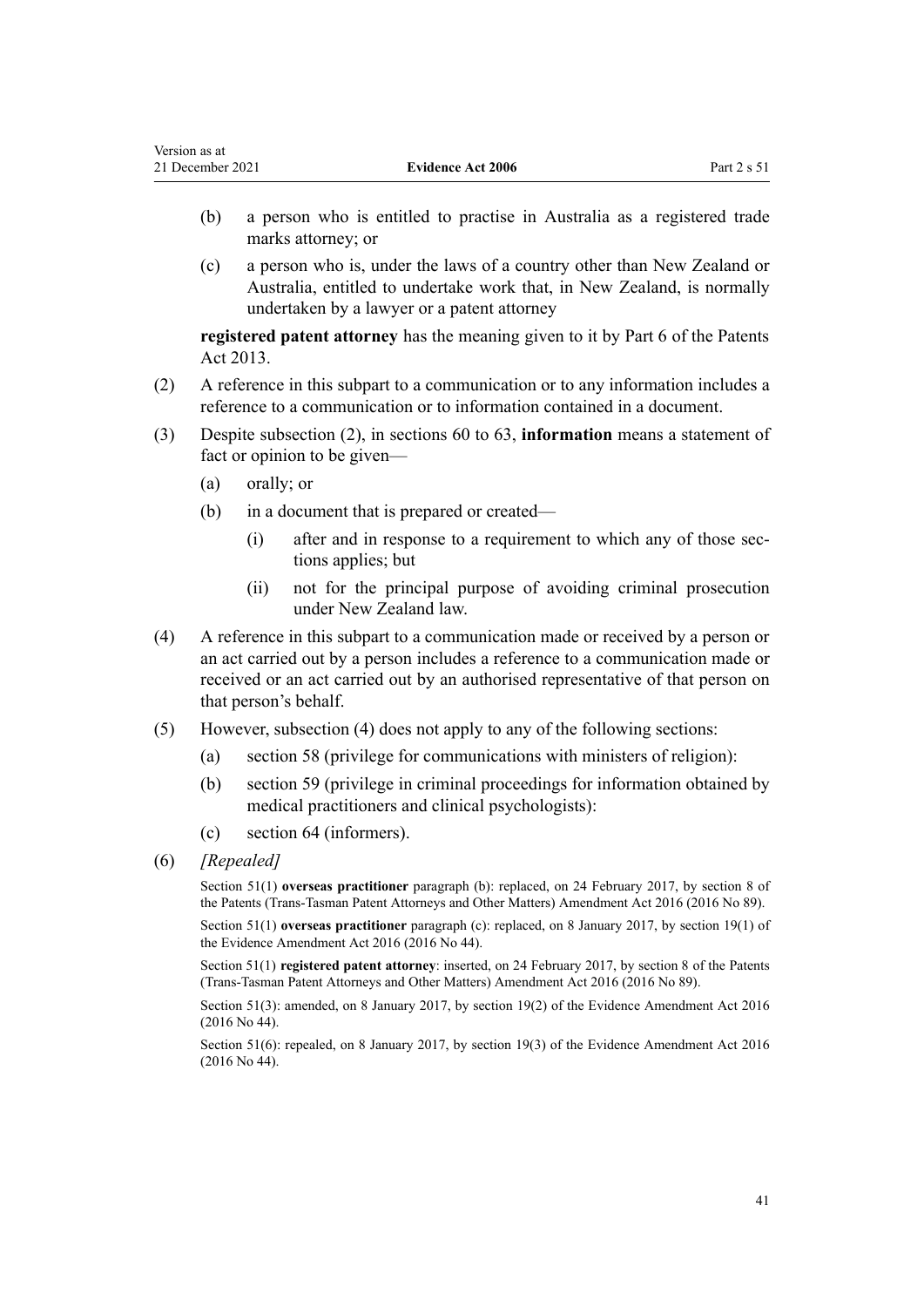# **52 Orders for protection of privileged or confidential material, or material relating to matters of State**

- $(1)$  A Judge may order that evidence must not be given in a proceeding of a communication, information, opinion, or document in respect of which a person has a privilege conferred by this subpart and may make an order under this subsec‐ tion—
	- (a) on the Judge's own initiative; or
	- (b) on the application of the person who has the privilege; or
	- (c) on the application of an interested person other than the person who has the privilege.
- (2) A Judge may give a direction under [section 69](#page-52-0) (confidential information) or [section 70](#page-53-0) (matters of State) on the Judge's own initiative or on the application of an interested person.
- (3) An application under subsection (1) or (2) may be made at any time either before or after any relevant proceeding is commenced.
- (4) A Judge may give any directions that are necessary to protect the confidential‐ ity of, or limit the use that may be made of,—
	- (a) any privileged communication, information, opinion, or document that is disclosed to a Judge or other body or person in compliance with a judicial or administrative order; or
	- (b) any communication or information that is the subject of a direction under [section 69](#page-52-0) (confidential information) or [section 70](#page-53-0) (matters of State) but is disclosed to a Judge or other body or person in compliance with a judicial or administrative order.

# *Privilege*

# **53 Effect and protection of privilege**

- (1) A person who has a privilege conferred by any of [sections 54 to 59](#page-42-0) in respect of a communication or any information has the right to refuse to disclose in a proceeding—
	- (a) the communication; and
	- (b) the information, including any information contained in the communication; and
	- (c) any opinion formed by a person that is based on the communication or information.
- (2) A person who has a privilege conferred by [section 60](#page-47-0) or [64](#page-49-0) in respect of infor‐ mation has the right to refuse to disclose in a proceeding the information.
- (3) A person who has a privilege conferred by any of [sections 54 to 59](#page-42-0) and [64](#page-49-0) in respect of a communication, information, opinion, or document may require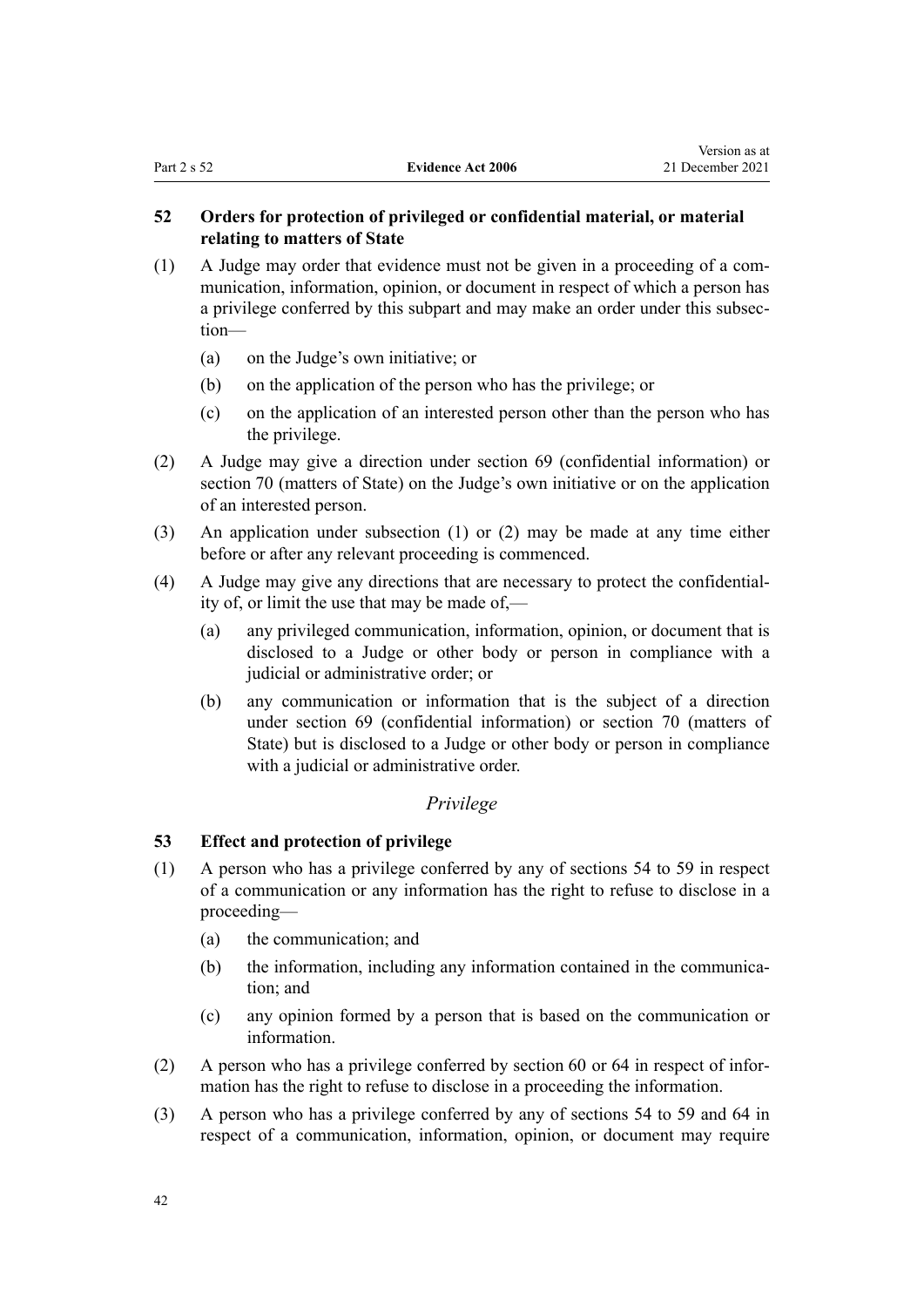that the communication, information, opinion, or document not be disclosed in a proceeding—

- (a) by the person to whom the communication is made or the information is given, or by whom the opinion is given or the information or document is prepared or compiled; or
- (b) by any other person who has come into possession of it with the authority of the person who has the privilege, in confidence and for purposes related to the circumstances that have given rise to the privilege.
- (4) If a communication, information, opinion, or document, in respect of which a person has a privilege conferred by any of sections 54 to 59 and [64,](#page-49-0) is in the possession of a person other than a person referred to in subsection (3), a Judge may, on the Judge's own initiative or on the application of the person who has the privilege, order that the communication, information, opinion, or document not be disclosed in a proceeding.
- (5) This Act does not affect the general law governing legal professional privilege, so far as it applies to the determination of claims to that privilege that are made neither in the course of, nor for the purpose of, a proceeding.

# **54 Privilege for communications with legal advisers**

- (1) A person who requests or obtains professional legal services from a legal adviser has a privilege in respect of any communication between the person and the legal adviser if the communication was—
	- (a) intended to be confidential; and

<span id="page-42-0"></span>Version as at

- (b) made in the course of and for the purpose of—
	- (i) the person requesting or obtaining professional legal services from the legal adviser; or
	- (ii) the legal adviser giving such services to the person.
- (1A) The privilege applies to a person who requests professional legal services from a legal adviser whether or not the person actually obtains such services.
- (2) In this section, **professional legal services** means, in the case of a registered patent attorney or an overseas practitioner whose functions wholly or partly correspond to those of a registered patent attorney, requesting or obtaining or giving information or advice concerning intellectual property.
- (3) In subsection (2), **intellectual property** means 1 or more of the following mat‐ ters:
	- (a) literary, artistic, and scientific works, and copyright:
	- (b) performances of performing artists, phonograms, and broadcasts:
	- (c) inventions in all fields of human endeavour:
	- (d) scientific discoveries:
	- (e) geographical indications: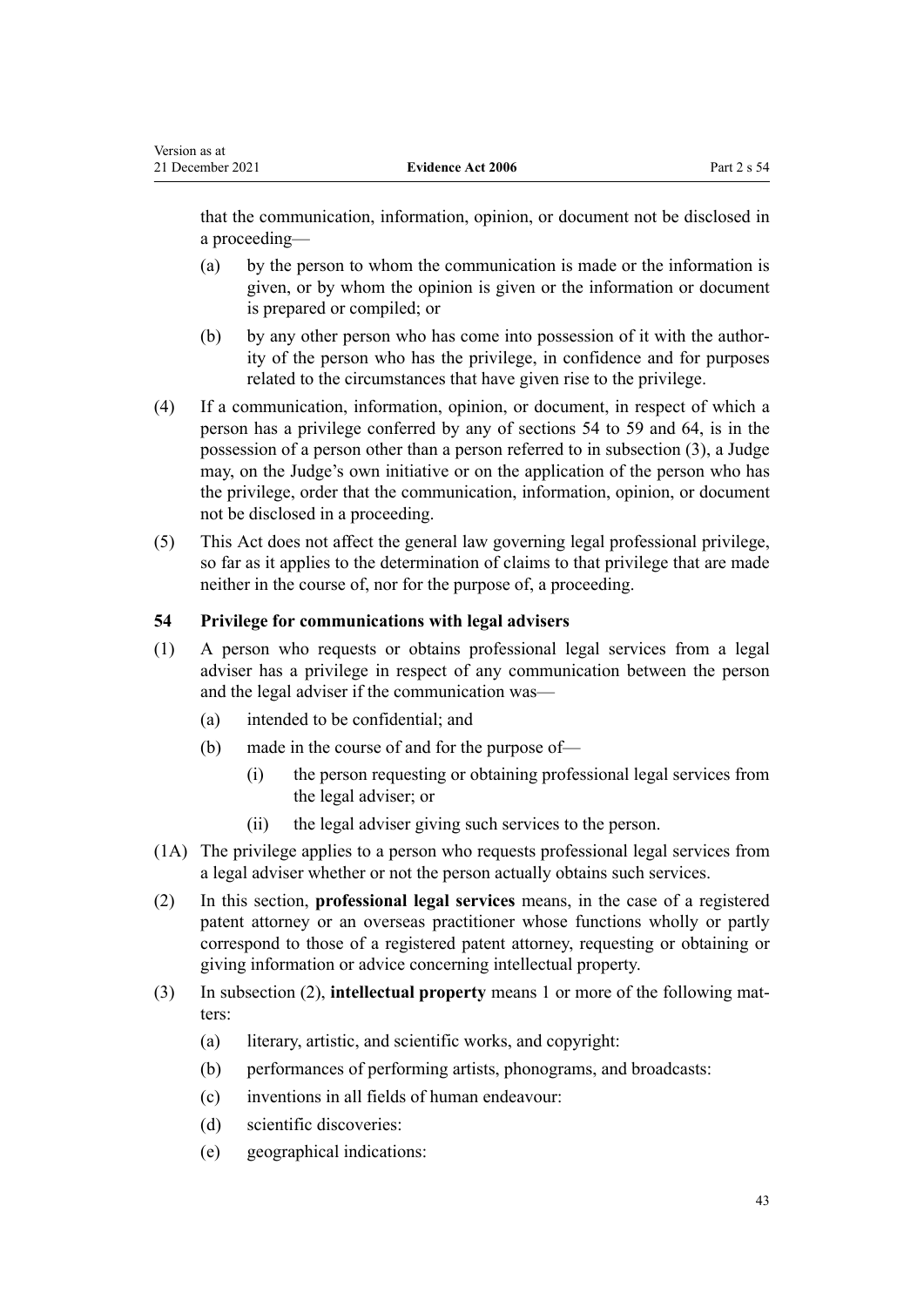- (f) patents, plant varieties, registered designs, registered and unregistered trade marks, service marks, commercial names and designations, and industrial designs:
- (g) protection against unfair competition:
- (h) circuit layouts and semiconductor chip products:
- (i) confidential information:
- $(i)$  all other rights resulting from intellectual activity in the industrial, scientific, literary, or artistic fields.

Section 54(1): amended, on 8 January 2017, by [section 20\(1\)](http://legislation.govt.nz/pdflink.aspx?id=DLM6488744) of the Evidence Amendment Act 2016 (2016 No 44).

Section  $54(1)(b)(i)$ : amended, on 8 January 2017, by section  $20(2)$  of the Evidence Amendment Act 2016 (2016 No 44).

Section 54(1A): inserted, on 8 January 2017, by [section 20\(3\)](http://legislation.govt.nz/pdflink.aspx?id=DLM6488744) of the Evidence Amendment Act 2016 (2016 No 44).

Section 54(2): amended, on 8 January 2017, by [section 20\(4\)](http://legislation.govt.nz/pdflink.aspx?id=DLM6488744) of the Evidence Amendment Act 2016 (2016 No 44).

# **55 Privilege and solicitors' trust accounts**

- (1) This section applies to documents that are books of account or accounting records kept—
	- (a) by a solicitor in relation to any trust account money that is subject to [section 112](http://legislation.govt.nz/pdflink.aspx?id=DLM366142) of the Lawyers and Conveyancers Act 2006; or
	- (b) by a nominee company that—
		- (i) is subject to practice rules made by the Council of the New Zealand Law Society pursuant to [section 96](http://legislation.govt.nz/pdflink.aspx?id=DLM366124) of the Lawyers and Conveyancers Act 2006; and
		- (ii) is operated by a barrister and solicitor or an incorporated law firm as a nominee in respect of securities and documents of title held for clients.
- (2) [Section 54](#page-42-0) does not prevent, limit, or affect—
	- (a) the issue by a District Court Judge of a search warrant under [section 198](http://legislation.govt.nz/pdflink.aspx?id=DLM314010) of the Summary Proceedings Act 1957 in respect of a document to which this section applies; or
	- (b) the execution of that warrant in respect of a document to which this section applies; or
	- (c) the admissibility, in a criminal proceeding for an offence described in the warrant, of any evidence that relates to the contents of a document obtained under the warrant.

## **56 Privilege for preparatory materials for proceedings**

 $(1)$  Subsection  $(2)$  applies to a communication or information only if the communication or information is made, received, compiled, or prepared for the domin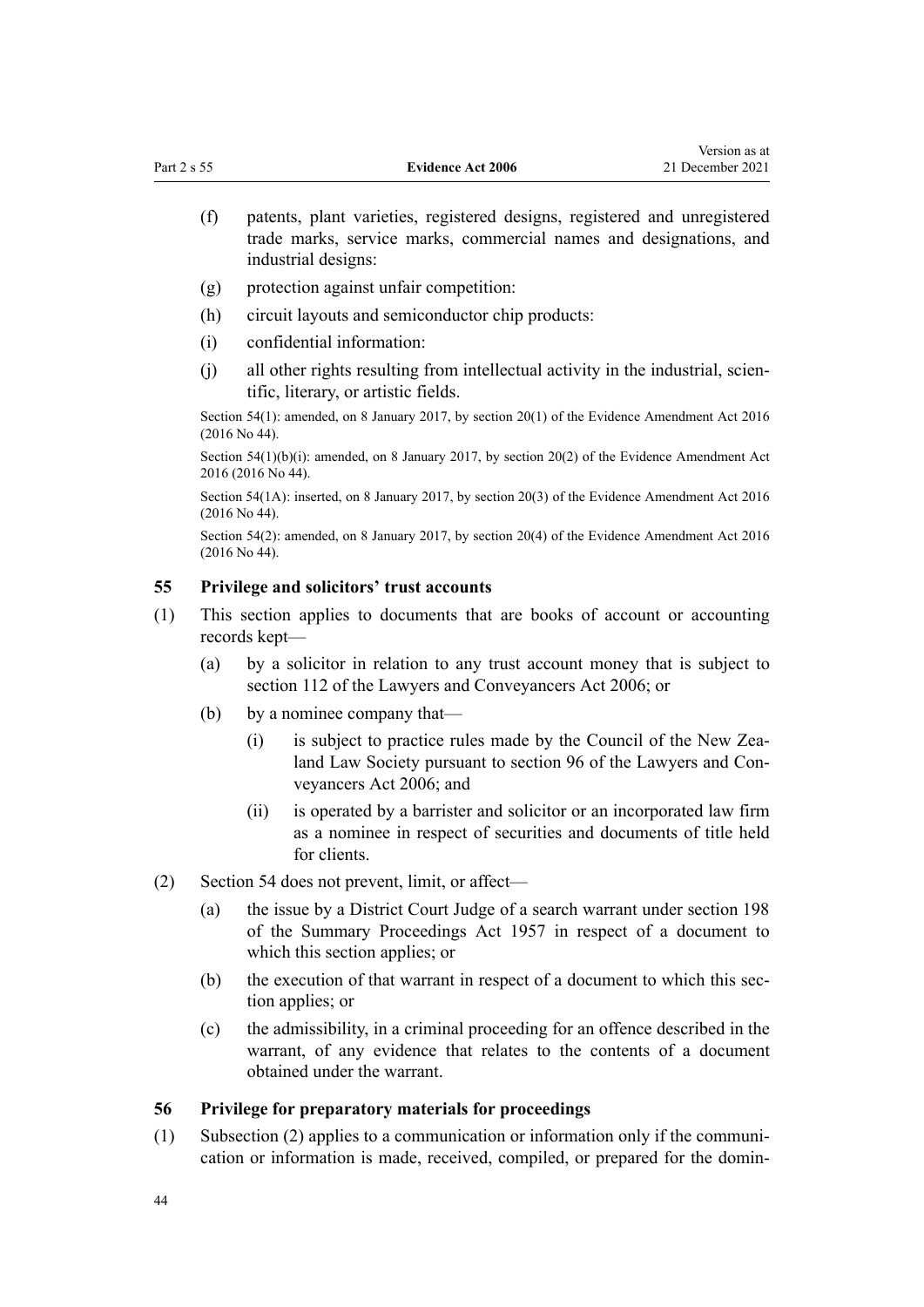<span id="page-44-0"></span>ant purpose of preparing for a proceeding or an apprehended proceeding (the **proceeding**).

- (2) A person (the **party**) who is, or on reasonable grounds contemplates becoming, a party to the proceeding has a privilege in respect of—
	- (a) a communication between the party and any other person:
	- (b) a communication between the party's legal adviser and any other person:
	- (c) information compiled or prepared by the party or the party's legal adviser:
	- (d) information compiled or prepared at the request of the party, or the party's legal adviser, by any other person.
- (3) If the proceeding is under, or to be under, [Part 2](http://legislation.govt.nz/pdflink.aspx?id=DLM149452) of the Oranga Tamariki Act 1989 or the [Care of Children Act 2004](http://legislation.govt.nz/pdflink.aspx?id=DLM317232) (other than a criminal proceeding under that Part or that Act), a Judge may, if satisfied that it is in the best interests of the child to do so, determine that subsection (2) does not apply in respect of any communication or information that the Judge specifies.

Section 56(3): amended, on 14 July 2017, by [section 149](http://legislation.govt.nz/pdflink.aspx?id=DLM7287401) of the Children, Young Persons, and Their Families (Oranga Tamariki) Legislation Act 2017 (2017 No 31).

# **57 Privilege for settlement negotiations, mediation, or plea discussions**

- (1) A person who is a party to, or a mediator in, a dispute of a kind for which relief may be given in a civil proceeding has a privilege in respect of any communication between that person and any other person who is a party to the dispute if the communication—
	- (a) was intended to be confidential; and
	- (b) was made in connection with an attempt to settle or mediate the dispute between the persons.
- (2) A person who is a party to a dispute of a kind for which relief may be given in a civil proceeding has a privilege in respect of a confidential document that the person has prepared, or caused to be prepared, in connection with an attempt to mediate the dispute or to negotiate a settlement of the dispute.
- (2A) A person who is a party to a criminal proceeding has a privilege in respect of any communication or document made or prepared in connection with plea dis‐ cussions in the proceeding.
- (2B) However, the court may order the disclosure of the whole or any part of a communication or document privileged under subsection (2A) if the court considers that—
	- (a) the disclosure is necessary for a subsequent prosecution for perjury; or
	- (b) the disclosure is necessary to clarify the terms of an agreement reached, if the terms are later disputed or are ambiguous; or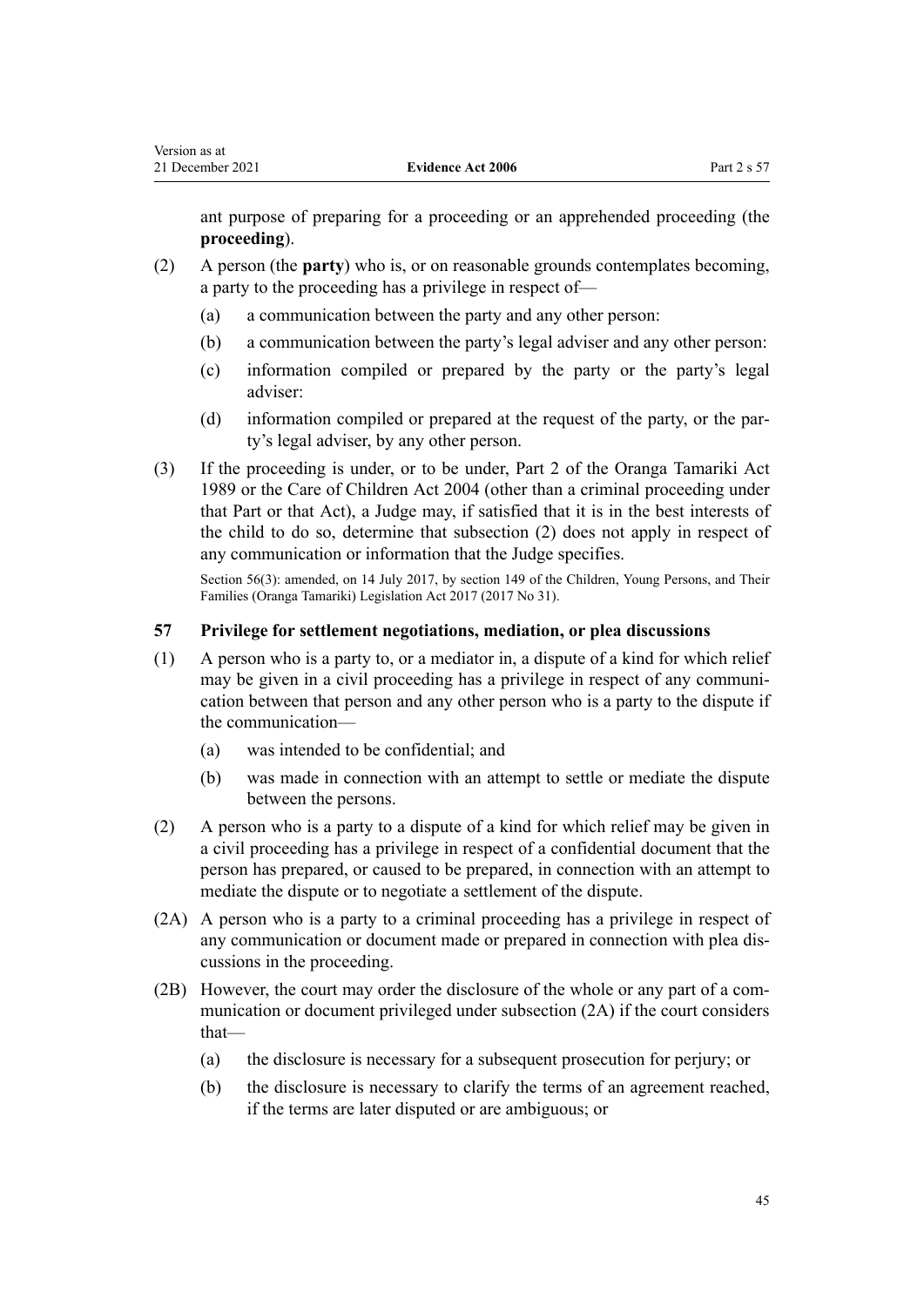<span id="page-45-0"></span>(c) after due consideration of the importance of the privilege and of the rights of a defendant in a criminal proceeding, it would be contrary to justice not to disclose the communication or document or part of it.

Version as at

- (3) This section does not apply to—
	- (a) the terms of an agreement settling the dispute; or
	- (b) evidence necessary to prove the existence of such an agreement in a pro‐ ceeding in which the conclusion of such an agreement is in issue; or
	- (c) the use in a proceeding, solely for the purposes of an award of costs, of a written offer that—
		- (i) is expressly stated to be without prejudice except as to costs; and
		- (ii) relates to an issue in the proceeding; or
	- (d) the use in a proceeding of a communication or document made or prepared in connection with any settlement negotiations or mediation if the court considers that, in the interests of justice, the need for the communication or document to be disclosed in the proceeding outweighs the need for the privilege, taking into account the particular nature and benefit of the settlement negotiations or mediation.

Compare: 1908 No 89 Schedule 2 r 48G

Section 57 heading: amended, on 8 January 2017, by [section 21\(1\)](http://legislation.govt.nz/pdflink.aspx?id=DLM6488745) of the Evidence Amendment Act 2016 (2016 No 44).

Section 57(2A): inserted, on 8 January 2017, by [section 21\(2\)](http://legislation.govt.nz/pdflink.aspx?id=DLM6488745) of the Evidence Amendment Act 2016 (2016 No 44).

Section 57(2B): inserted, on 8 January 2017, by [section 21\(2\)](http://legislation.govt.nz/pdflink.aspx?id=DLM6488745) of the Evidence Amendment Act 2016 (2016 No 44).

Section  $57(3)(c)(ii)$ : amended, on 8 January 2017, by section  $21(3)$  of the Evidence Amendment Act 2016 (2016 No 44).

Section 57(3)(d): inserted, on 8 January 2017, by [section 21\(4\)](http://legislation.govt.nz/pdflink.aspx?id=DLM6488745) of the Evidence Amendment Act 2016 (2016 No 44).

## **58 Privilege for communications with ministers of religion**

- (1) A person has a privilege in respect of any communication between that person and a minister of religion if the communication was—
	- (a) made in confidence to or by the minister in the minister's capacity as a minister of religion; and
	- (b) made for the purpose of the person obtaining or receiving from the minister religious or spiritual advice, benefit, or comfort.
- (2) A person is a **minister of religion** for the purposes of this section if the person has a status within a church or other religious or spiritual community that requires or calls for that person—
	- (a) to receive confidential communications of the kind described in subsec‐ tion (1); and
	- (b) to respond with religious or spiritual advice, benefit, or comfort.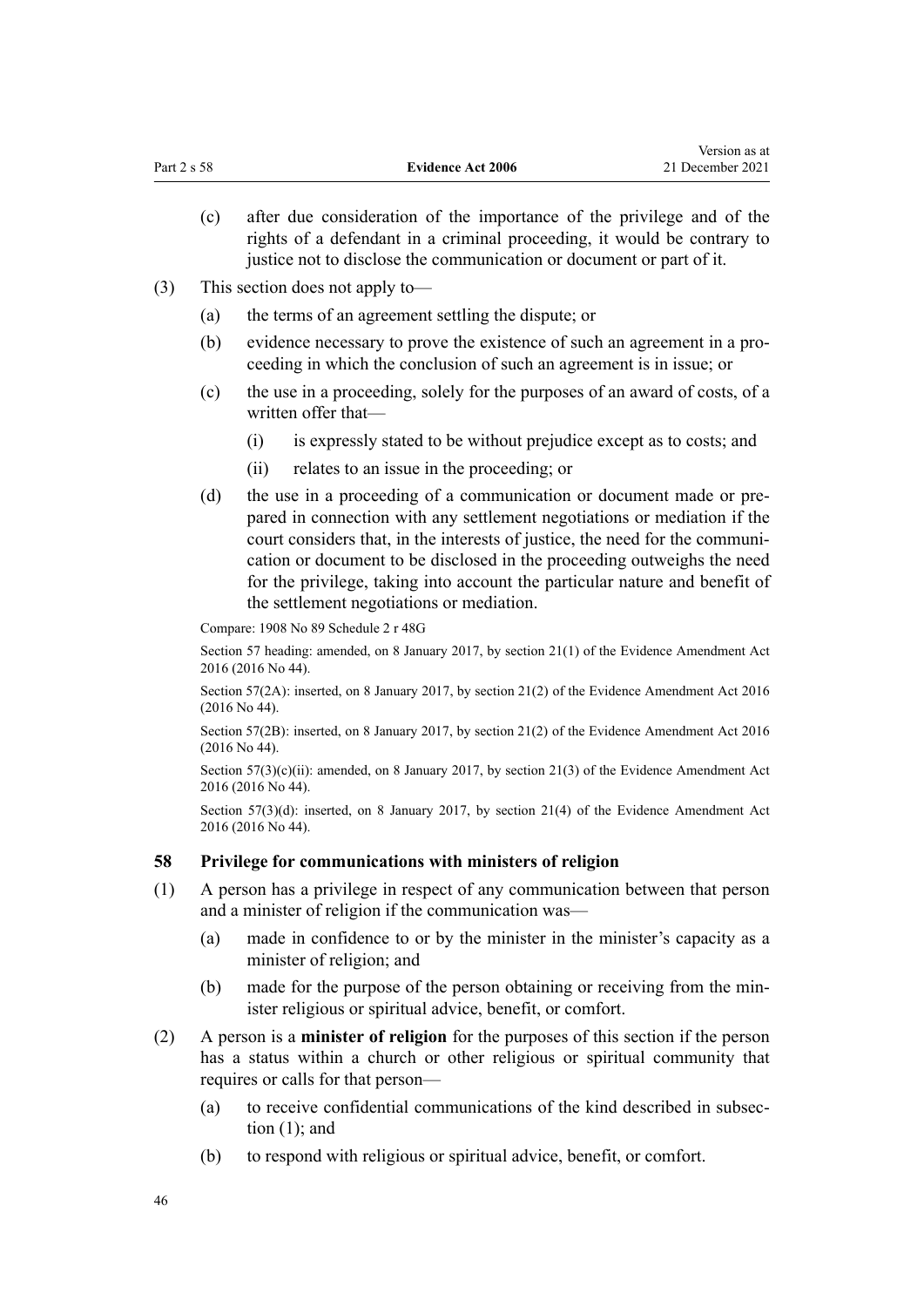# **59 Privilege in criminal proceedings for information obtained by medical practitioners and clinical psychologists**

(1) This section—

<span id="page-46-0"></span>Version as at

- (a) applies to a person who consults or is examined by a medical practi‐ tioner or a clinical psychologist for drug dependency or any other condi‐ tion or behaviour that may manifest itself in criminal conduct; but
- (b) does not apply in the case of a person who has been required by an order of a Judge, or by other lawful authority, to submit himself or herself to the medical practitioner or clinical psychologist for any examination, test, or for any other purpose.
- $(1)$  For the purpose of applying subsection  $(1)(b)$ , there is no privilege under this section in relation to any communication or information (other than any previous medical record or other previous medical information about the person) that is made or obtained for the purpose of the examination or test or for the other purpose concerned.
- $(2)$  A person has a privilege in a criminal proceeding in respect of any communication made by the person to a medical practitioner or clinical psychologist that the person believes is necessary to enable the medical practitioner or clinical psychologist to examine, treat, or care for the person for drug dependency or any other condition or behaviour that may manifest itself in criminal conduct.
- (3) A person has a privilege in a criminal proceeding in respect of information obtained by a medical practitioner or clinical psychologist as a result of con‐ sulting with or examining the person to enable the medical practitioner or clinical psychologist to examine, treat, or care for the person for drug dependency or any other condition or behaviour that may manifest itself in criminal conduct.
- (4) A person has a privilege in a criminal proceeding in respect of information consisting of a prescription, or notes of a prescription, for treatment prescribed by a medical practitioner or clinical psychologist as a result of consulting with or examining the person to enable the medical practitioner or clinical psychologist to treat or care for the person for drug dependency or any other condition or behaviour that may manifest itself in criminal conduct.
- (5) A reference in this section to a communication to, or information obtained by, a medical practitioner or a clinical psychologist is to be taken to include a refer‐ ence to a communication to, or information obtained by, a person acting in a professional capacity on behalf of a medical practitioner or clinical psychologist in the course of the examination or treatment of, or care for, the person by that medical practitioner or clinical psychologist.
- (6) In this section,—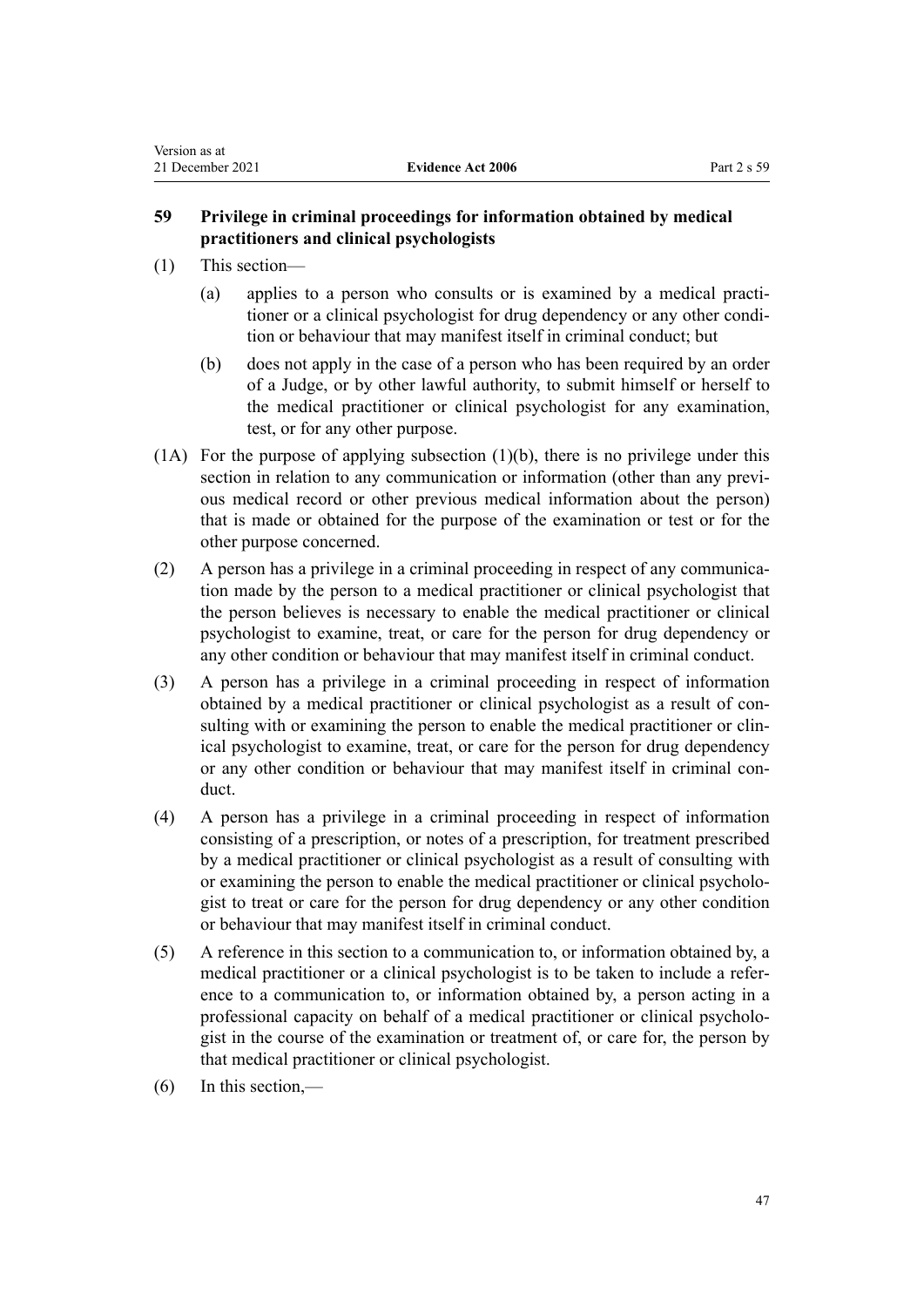<span id="page-47-0"></span>**clinical psychologist** means a health practitioner—

- (a) who is, or is deemed to be, registered with the Psychologists Board continued by [section 114\(1\)\(a\)](http://legislation.govt.nz/pdflink.aspx?id=DLM204329) of the Health Practitioners Competence Assurance Act 2003 as a practitioner of the profession of psychology; and
- (b) who is by his or her scope of practice permitted to diagnose and treat persons suffering from mental and emotional problems

**drug dependency** means the state of periodic or chronic intoxication produced by the repeated consumption, smoking, or other use of a controlled drug (as defined in [section 2\(1\)](http://legislation.govt.nz/pdflink.aspx?id=DLM436106) of the Misuse of Drugs Act 1975) detrimental to the user, and involving a compulsive desire to continue consuming, smoking, or otherwise using the drug or a tendency to increase the dose of the drug.

Section 59(1A): inserted, on 8 January 2017, by [section 22](http://legislation.govt.nz/pdflink.aspx?id=DLM6488746) of the Evidence Amendment Act 2016 (2016 No 44).

#### **60 Privilege against self-incrimination**

- (1) This section applies if—
	- (a) a person is (apart from this section) required to provide specific information—
		- (i) in the course of a proceeding; or
		- (ii) by a person exercising a statutory power or duty; or
		- (iii) by a Police officer or other person holding a public office in the course of an investigation into a criminal offence or possible crim‐ inal offence; and
	- (b) the information would, if so provided, be likely to incriminate the person under New Zealand law for an offence punishable by a fine or imprisonment.
- (2) The person—
	- (a) has a privilege in respect of the information and cannot be required to provide it; and
	- (b) cannot be prosecuted or penalised for refusing or failing to provide the information, whether or not the person claimed the privilege when the person refused or failed to provide the information.
- (3) Subsection (2) has effect—
	- (a) unless an enactment removes the privilege against self-incrimination either expressly or by necessary implication; and
	- (b) to the extent that an enactment does not expressly or by necessary implication remove the privilege against self-incrimination.
- (4) Subsection (2) does not enable a claim of privilege to be made—
	- (a) on behalf of a body corporate; or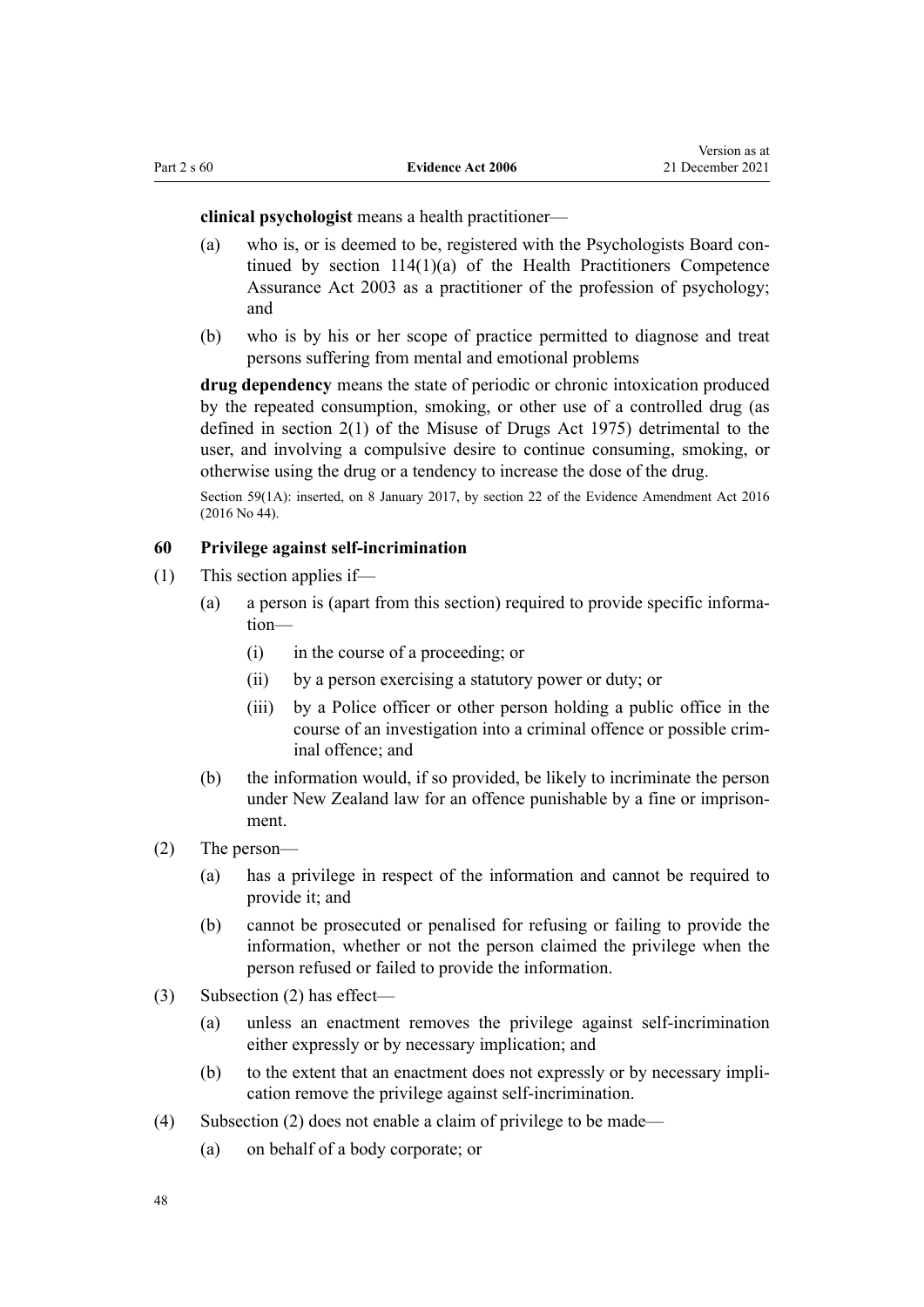- (b) on behalf of any person other than the person required to provide the information (except by a legal adviser on behalf of a client who is so required); or
- (c) by a defendant in a criminal proceeding when giving evidence about the matter for which the defendant is being tried.
- (5) This section is subject to [section 63.](#page-49-0)

# **61 Discretion as to incrimination under foreign law**

- (1) This section applies to any specific information—
	- (a) that a person is (apart from this section) required to provide—
		- (i) in the course of a proceeding; or
		- (ii) by a person exercising a statutory power or duty; or
		- (iii) by a Police officer or other person holding a public office in the course of an investigation into a criminal offence or possible crim‐ inal offence; and
	- (b) that would, if so provided, be likely to incriminate the person under for‐ eign law for an offence punishable by—
		- (i) capital punishment; or
		- (ii) corporal punishment or imprisonment, or both.
- (2) A Judge may direct that the person cannot be required to provide the informa‐ tion if the Judge, after having regard to the likelihood of extradition and other relevant matters, thinks that it would be unreasonable to require the person to incriminate himself or herself by providing the information.
- (3) Subsection (2) does not enable a Judge to give a direction in respect of—
	- (a) a body corporate; or
	- (b) any person other than the person required to provide the information (except by a legal adviser on behalf of a client who is so required); or
	- (c) a defendant in a criminal proceeding when giving evidence about the matter for which the defendant is being tried.

## **62 Claiming privilege against self-incrimination in court proceedings**

- (1) If in a court proceeding it appears to the Judge that a party or witness may have grounds to claim a privilege against self-incrimination in respect of specific information required to be provided by that person, the Judge must satisfy himself or herself that the person is aware of the privilege and its effect.
- (2) A person who claims a privilege against self-incrimination in a court proceed‐ ing must offer sufficient evidence to enable the Judge to assess whether selfincrimination is reasonably likely if the person provides the required information.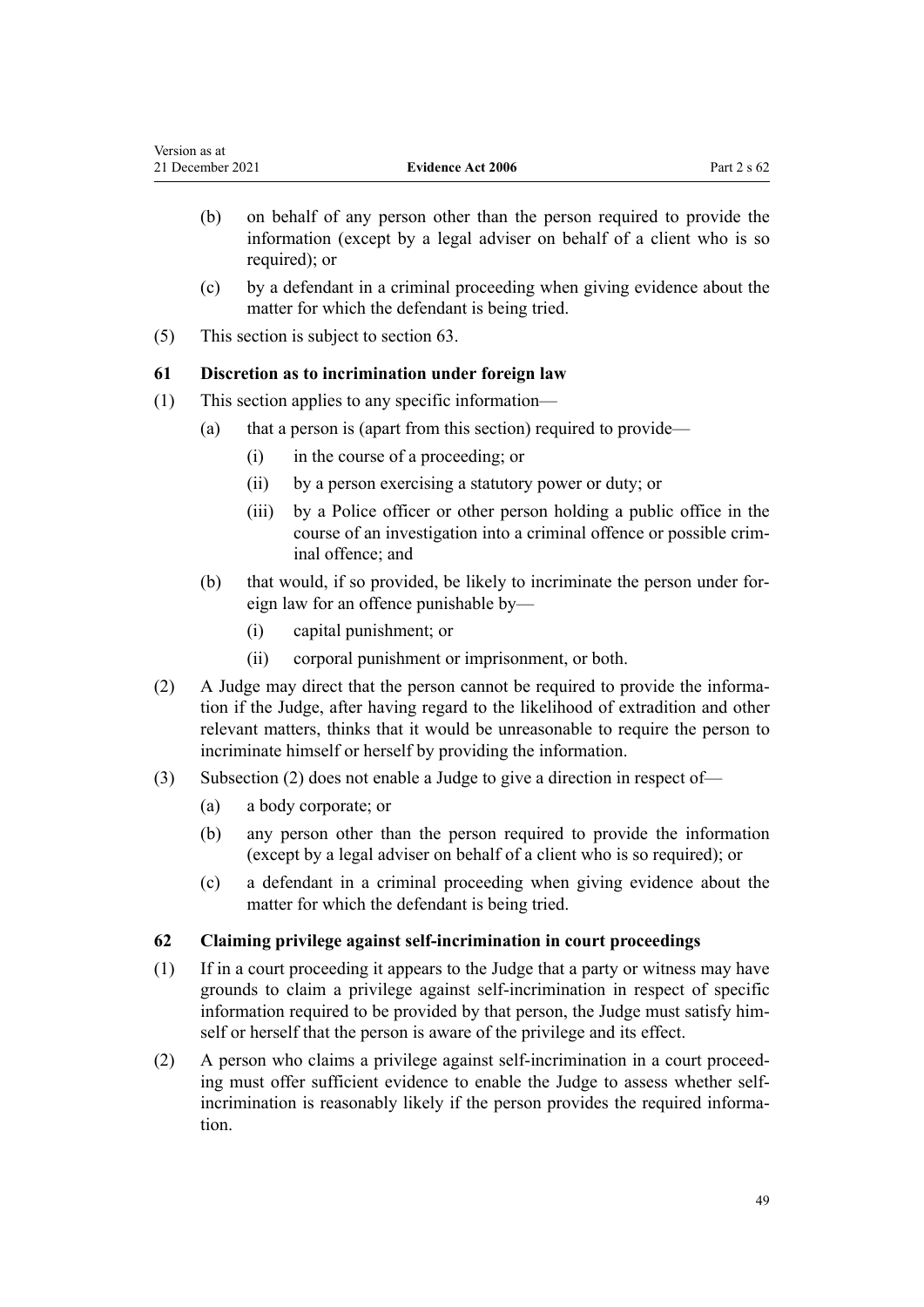# <span id="page-49-0"></span>**63 Replacement of privilege with respect to disclosure requirements in civil proceedings**

- (1) This section applies to a person who is required by an order of the court made for the purposes of a civil proceeding—
	- (a) to disclose information; or
	- (b) to permit premises to be searched; or
	- (c) to permit documents or things to be inspected, recorded, copied, or removed; or
	- (d) to secure or produce documents or things.
- (2) The person does not have the privilege provided for by [section 60](#page-47-0) and must comply with the terms of the order.
- (3) No evidence of any information that has directly or indirectly been obtained as a result of the person's compliance with the order may be used against the per‐ son in any criminal proceeding, except in a criminal proceeding that concerns the falsity of the information.

# **64 Informers**

- (1) An informer has a privilege in respect of information that would disclose, or is likely to disclose, the informer's identity.
- (2) A person is an **informer** for the purposes of this section if the person—
	- (a) has supplied, gratuitously or for reward, information to an enforcement agency, or to a representative of an enforcement agency, concerning the possible or actual commission of an offence in circumstances in which the person has a reasonable expectation that his or her identity will not be disclosed; and
	- (b) is not called as a witness by the prosecution to give evidence relating to that information.
- (3) An informer may be a member of the Police working undercover.

## **65 Waiver**

- (1) A person who has a privilege conferred by any of [sections 54 to 60](#page-42-0) and 64 may waive that privilege either expressly or impliedly.
- (2) A person who has a privilege waives the privilege if that person, or anyone with the authority of that person, voluntarily produces or discloses, or consents to the production or disclosure of, any significant part of the privileged communication, information, opinion, or document in circumstances that are inconsistent with a claim of confidentiality.
- (3) A person who has a privilege waives the privilege if the person—
	- (a) acts so as to put the privileged communication, information, opinion, or document in issue in a proceeding; or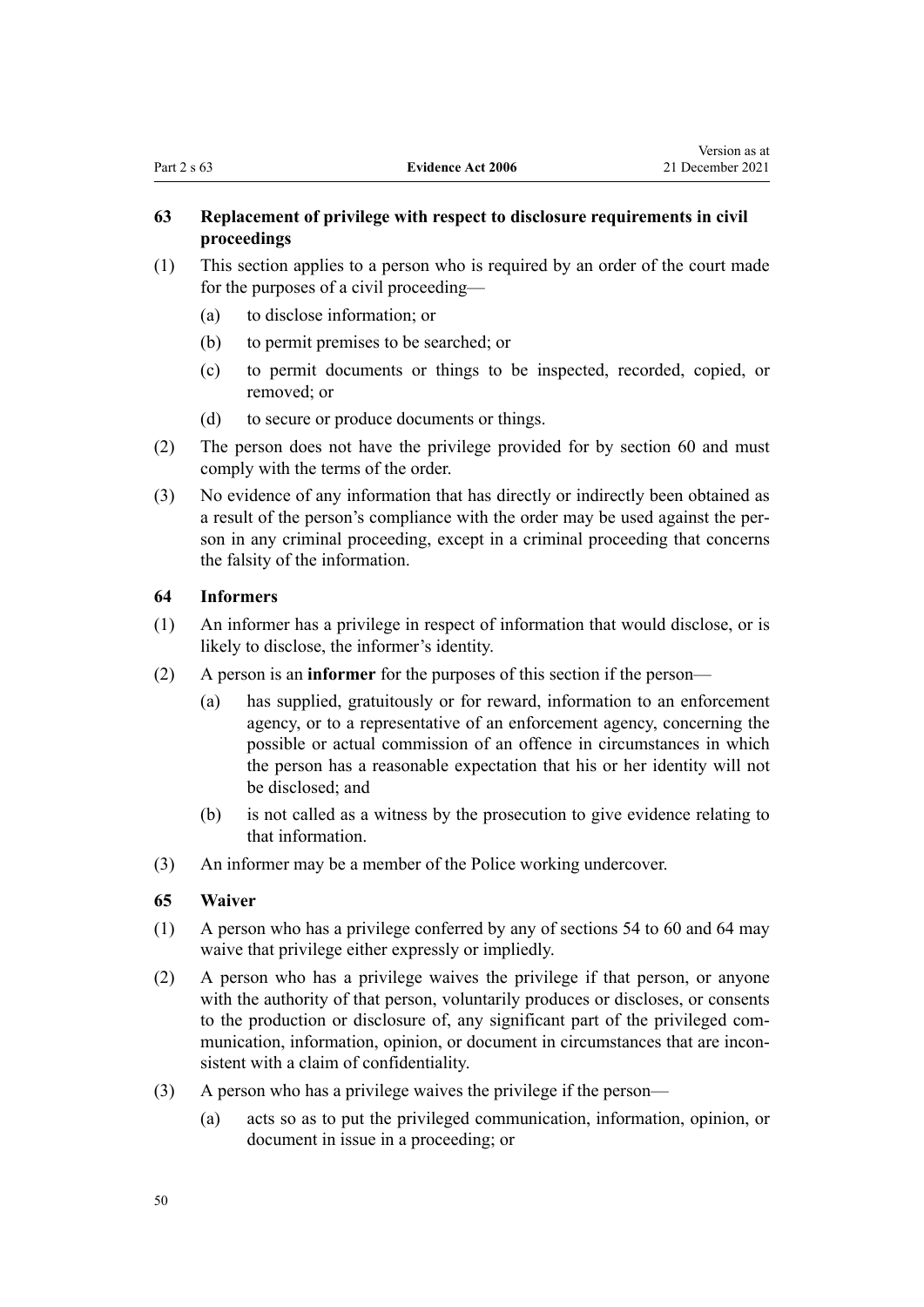| Version as at    |                          |               |
|------------------|--------------------------|---------------|
| 21 December 2021 | <b>Evidence Act 2006</b> | Part 2 s $66$ |

- (b) institutes a civil proceeding against a person who is in possession of the privileged communication, information, opinion, or document the effect of which is to put the privileged matter in issue in the proceeding.
- (4) A person who has a privilege in respect of a communication, information, opin‐ ion, or document that has been disclosed to another person does not waive the privilege if the disclosure occurred involuntarily or mistakenly or otherwise without the consent of the person who has the privilege.
- (5) A privilege conferred by [section 57](#page-44-0) (which relates to settlement negotiations or mediation) may be waived only by all the persons who have that privilege.

# **66 Joint and successive interests in privileged material**

- (1) A person who jointly with some other person or persons has a privilege con‐ ferred by any of [sections 54 to 60](#page-42-0) and [64](#page-49-0) in respect of a communication, information, opinion, or document—
	- (a) is entitled to assert the privilege against third parties; and
	- (b) is not restricted by any of [sections 54 to 60](#page-42-0) and [64](#page-49-0) from having access or seeking access to the privileged matter; and
	- (c) may, on the application of a person who has a legitimate interest in maintaining the privilege (including another holder of the privilege), be ordered by a Judge not to disclose the privileged matter in a proceeding.
- (2) On or after the death of a person who has a privilege conferred by any of [sec‐](#page-42-0) [tions 54 to 57](#page-42-0) in respect of a communication, information, opinion, or document, the personal representative of the deceased person or other successor in title to property of the deceased person—
	- (a) is entitled to assert the privilege against third parties; and
	- (b) is not restricted by any of [sections 54 to 57](#page-42-0) from having access or seek‐ ing access to the privileged matter.
- (3) However, subsection (2) applies only to the extent that a Judge is satisfied that the personal representative or other successor in title to property has a justifiable interest in maintaining the privilege in respect of the communication, information, opinion, or document.
- (4) A personal representative of a deceased person who has a privilege conferred by any of [sections 54 to 57](#page-42-0) in respect of a communication, information, opin‐ ion, or document and any other successor in title to property of a person who has such a privilege, may, on the application of a person who has a legitimate interest in maintaining the privilege (including another holder of the privilege), be ordered by a Judge not to disclose the privileged matter in a proceeding.

Section 66(2): replaced, on 8 January 2017, by [section 23](http://legislation.govt.nz/pdflink.aspx?id=DLM6488747) of the Evidence Amendment Act 2016 (2016 No 44).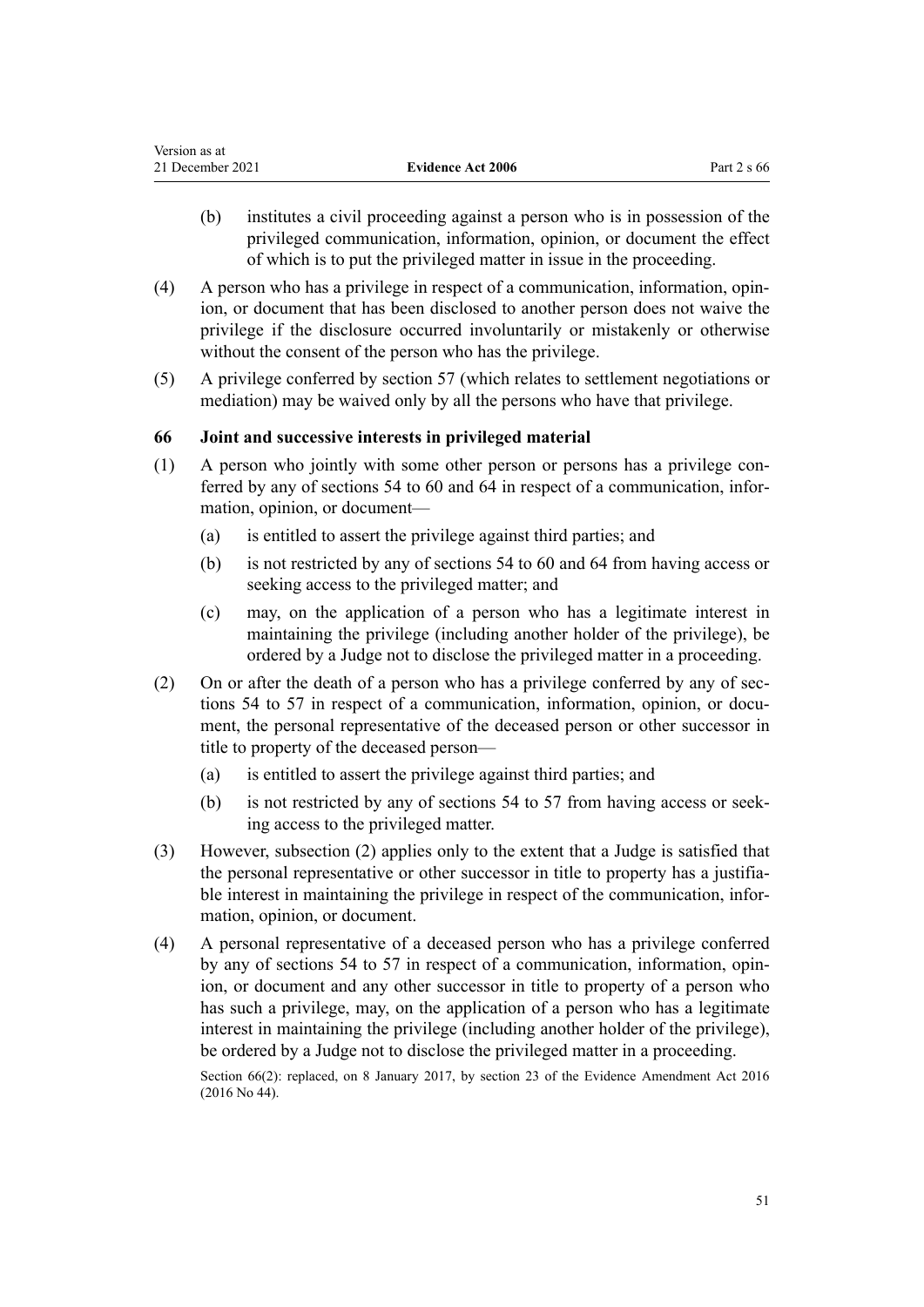Version as at

# **67 Powers of Judge to disallow privilege**

- (1) A Judge must disallow a claim of privilege conferred by any of [sections 54 to](#page-42-0) [59](#page-42-0) and [64](#page-49-0) in respect of a communication or information if satisfied there is a prima facie case that the communication was made or received, or the information was compiled or prepared, for a dishonest purpose or to enable or aid any‐ one to commit or plan to commit what the person claiming the privilege knew, or reasonably should have known, to be an offence.
- (2) A Judge may disallow a claim of privilege conferred by any of [sections 54 to](#page-42-0) [59](#page-42-0) and [64](#page-49-0) in respect of a communication or information if the Judge is of the opinion that evidence of the communication or information is necessary to enable the defendant in a criminal proceeding to present an effective defence.
- (3) Any communication or information disclosed as the result of the disallowance of a claim of privilege under subsection (2) and any information derived from that disclosure cannot be used against the holder of the privilege in a proceed‐ ing in New Zealand.

# *Confidentiality*

# **68 Protection of journalists' sources**

- (1) If a journalist has promised an informant not to disclose the informant's iden‐ tity, neither the journalist nor his or her employer is compellable in a civil or criminal proceeding to answer any question or produce any document that would disclose the identity of the informant or enable that identity to be discovered.
- (2) A Judge of the High Court may order that subsection  $(1)$  is not to apply if satisfied by a party to a civil or criminal proceeding that, having regard to the issues to be determined in that proceeding, the public interest in the disclosure of evidence of the identity of the informant outweighs—
	- (a) any likely adverse effect of the disclosure on the informant or any other person; and
	- (b) the public interest in the communication of facts and opinion to the pub‐ lic by the news media and, accordingly also, in the ability of the news media to access sources of facts.
- (3) The Judge may make the order subject to any terms and conditions that the Judge thinks appropriate.
- (4) This section does not affect the power or authority of the House of Representa‐ tives.
- (5) In this section,—

**informant** means a person who gives information to a journalist in the normal course of the journalist's work in the expectation that the information may be published in a news medium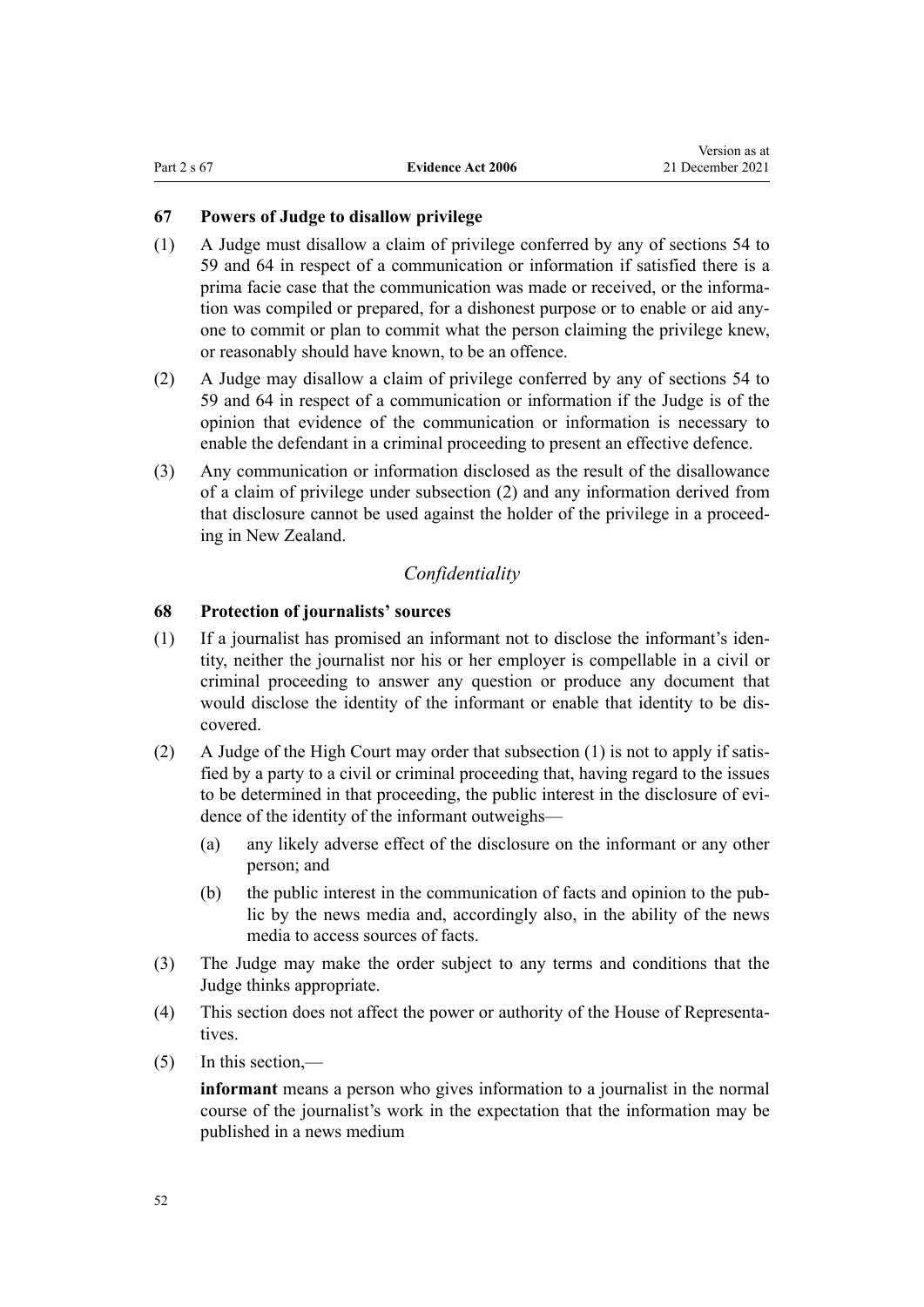**journalist** means a person who in the normal course of that person's work may be given information by an informant in the expectation that the information may be published in a news medium

**news medium** means a medium for the dissemination to the public or a section of the public of news and observations on news

**public interest in the disclosure of evidence** includes, in a criminal proceed‐ ing, the defendant's right to present an effective defence.

## **69 Overriding discretion as to confidential information**

- (1) A **direction under this section** is a direction that any 1 or more of the follow‐ ing not be disclosed in a proceeding:
	- (a) a confidential communication:

<span id="page-52-0"></span>Version as at

- (b) any confidential information:
- (c) any information that would or might reveal a confidential source of information.
- (2) A Judge may give a direction under this section if the Judge considers that the public interest in the disclosure in the proceeding of the communication or information is outweighed by the public interest in—
	- (a) preventing harm to a person by whom, about whom, or on whose behalf the confidential information was obtained, recorded, or prepared or to whom it was communicated; or
	- (b) preventing harm to—
		- (i) the particular relationship in the course of which the confidential communication or confidential information was made, obtained, recorded, or prepared; or
		- (ii) relationships that are of the same kind as, or of a kind similar to, the relationship referred to in subparagraph (i); or
	- (c) maintaining activities that contribute to or rely on the free flow of infor‐ mation.
- (3) When considering whether to give a direction under this section, the Judge must have regard to—
	- (a) the likely extent of harm that may result from the disclosure of the communication or information; and
	- (b) the nature of the communication or information and its likely importance in the proceeding; and
	- (c) the nature of the proceeding; and
	- (d) the availability or possible availability of other means of obtaining evidence of the communication or information; and
	- (e) the availability of means of preventing or restricting public disclosure of the evidence if the evidence is given; and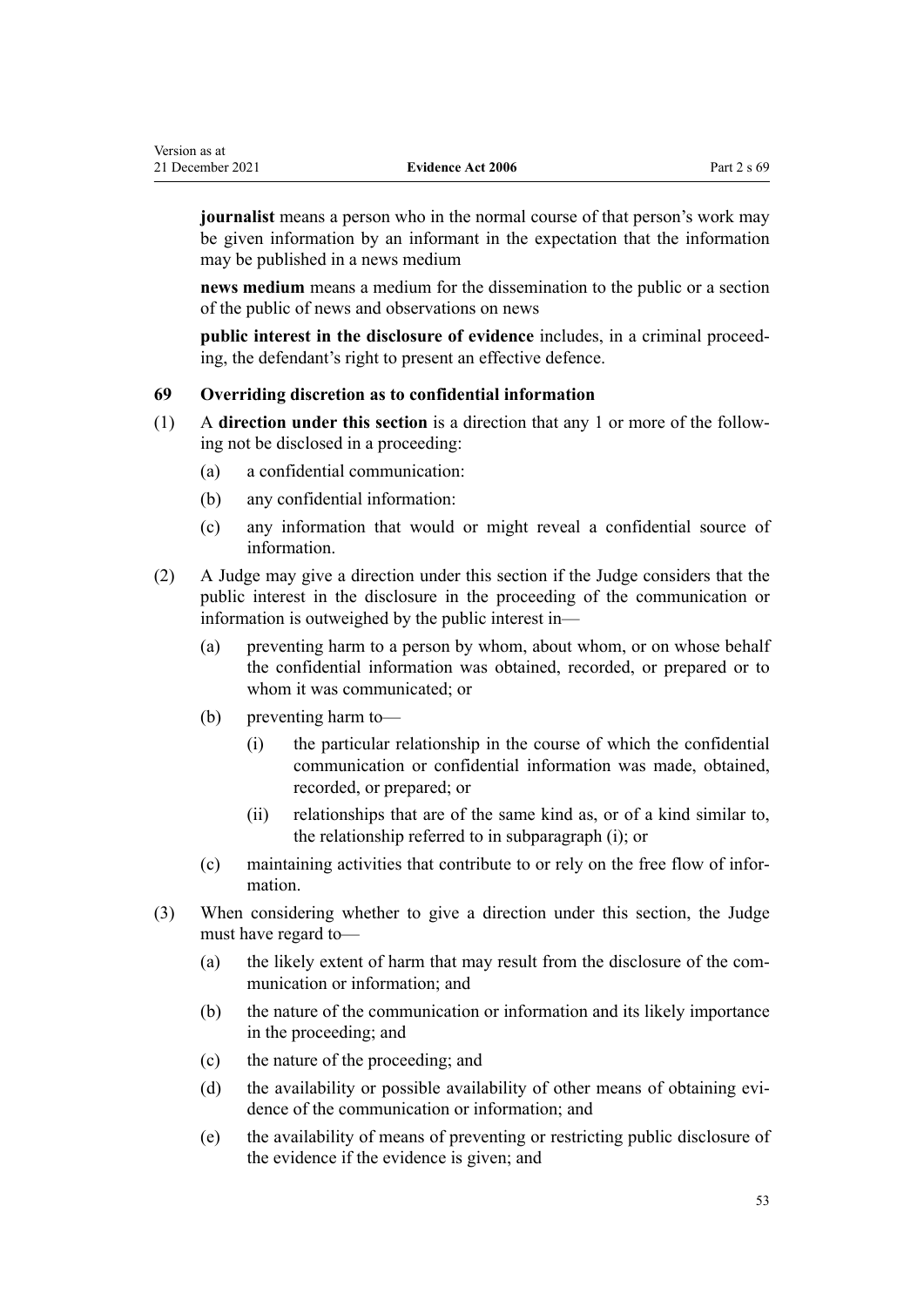- <span id="page-53-0"></span>(f) the sensitivity of the evidence, having regard to—
	- (i) the time that has elapsed since the communication was made or the information was compiled or prepared; and
	- (ii) the extent to which the information has already been disclosed to other persons; and
- (g) society's interest in protecting the privacy of victims of offences and, in particular, victims of sexual offences.
- (4) The Judge may, in addition to the matters stated in subsection (3), have regard to any other matters that the Judge considers relevant.
- (5) A Judge may give a direction under this section that a communication or infor‐ mation not be disclosed whether or not the communication or information is privileged by another provision of this subpart or would, except for a limitation or restriction imposed by this subpart, be privileged.

## **70 Discretion as to matters of State**

- (1) A Judge may direct that a communication or information that relates to matters of State must not be disclosed in a proceeding if the Judge considers that the public interest in the communication or information being disclosed in the pro‐ ceeding is outweighed by the public interest in withholding the communication or information.
- (2) A communication or information that relates to matters of State includes a communication or information—
	- (a) in respect of which the reason advanced in support of an application for a direction under this section is one of those set out in [sections 6](http://legislation.govt.nz/pdflink.aspx?id=DLM65366) and [7](http://legislation.govt.nz/pdflink.aspx?id=DLM65368) of the Official Information Act 1982; or
	- (b) that is official information as defined in [section 2\(1\)](http://legislation.govt.nz/pdflink.aspx?id=DLM64790) of the Official Information Act 1982 and in respect of which the reason advanced in support of the application for a direction under this section is one of those set out in section  $9(2)(b)$  to (k) of that Act.
- (3) A Judge may give a direction under this section that a communication or infor‐ mation not be disclosed whether or not the communication or information is privileged by another provision of this subpart or would, except for a limitation or restriction imposed by this subpart, be privileged.

# **Part 3**

# **Trial process**

# Subpart 1—Eligibility and compellability

# **71 Eligibility and compellability generally**

(1) In a civil or criminal proceeding,—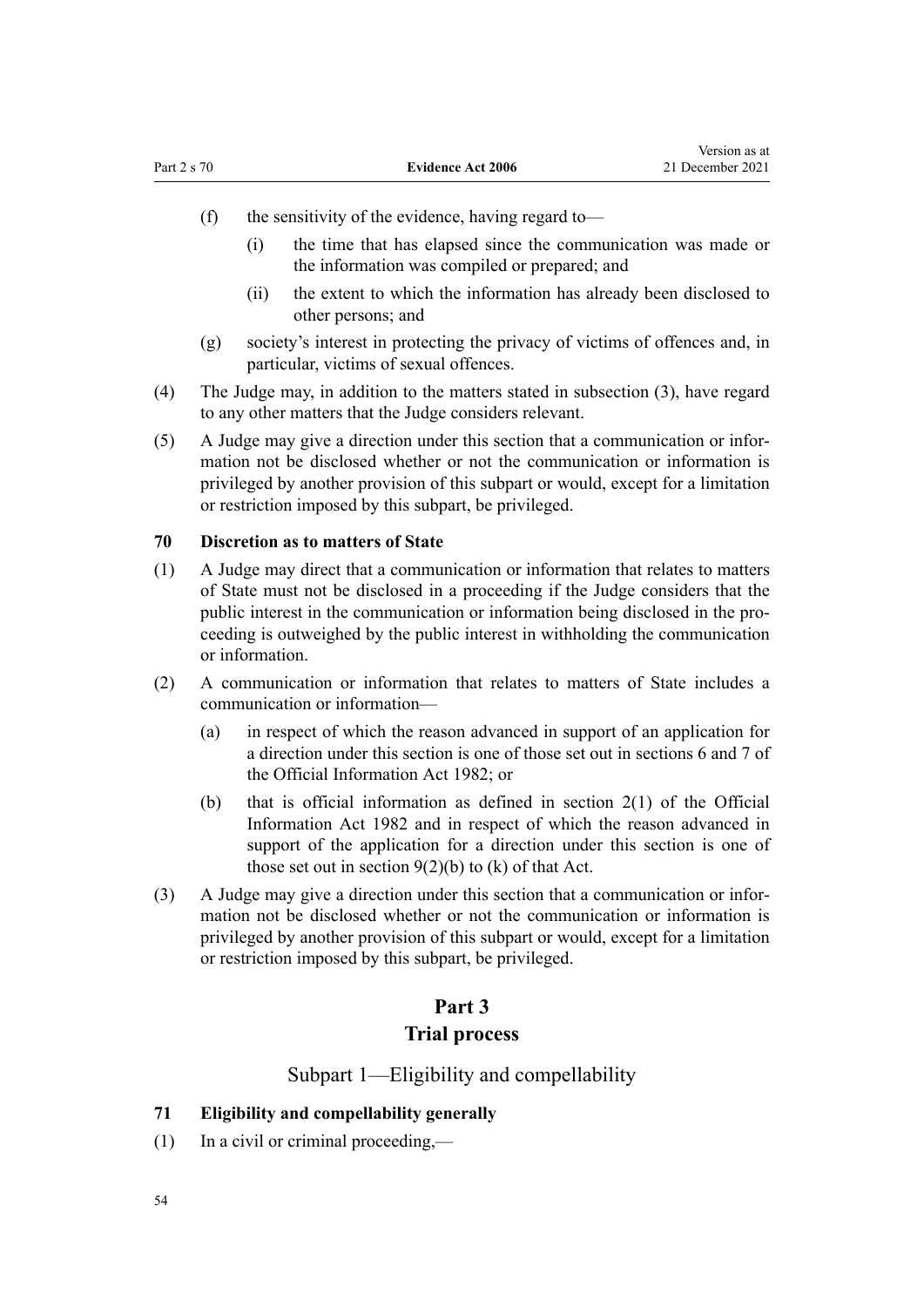- (a) any person is eligible to give evidence; and
- (b) a person who is eligible to give evidence is compellable to give that evidence.
- (2) Subsection (1) is subject to sections 72 to 75.

# **72 Eligibility of Judges, jurors, and counsel**

- (1) A person who is acting as a Judge in a proceeding is not eligible to give evi‐ dence in that proceeding.
- (2) A person who is acting as a juror or counsel in a proceeding is not eligible to give evidence in that proceeding except with the permission of the Judge.
- (3) In this section, **counsel** includes an employment advocate.
- **73 Compellability of defendants and associated defendants in criminal proceedings**
- (1) A defendant in a criminal proceeding is not a compellable witness for the pros‐ ecution or the defence in that proceeding.
- (2) An associated defendant is not compellable to give evidence for or against a defendant in a criminal proceeding unless—
	- (a) the associated defendant is being tried separately from the defendant; or
	- (b) the proceeding against the associated defendant has been determined.
- (3) A proceeding has been determined for the purposes of subsection (2) if—
	- (a) the proceeding has been stayed or the charge against the associated defendant has been withdrawn or dismissed; or
	- (b) the associated defendant has been acquitted of the offence; or
	- (c) the associated defendant, having pleaded guilty to, or having been found guilty of, the offence, has been sentenced or otherwise dealt with for that offence.
- (4) In this section, **associated defendant**, in relation to a defendant in a criminal proceeding, means a person against whom a prosecution has been instituted for—
	- (a) an offence that arose in relation to the same events as did the offence for which the defendant is being prosecuted; or
	- (b) an offence that relates to, or is connected with, the offence for which the defendant is being prosecuted.

Section 73(3)(a): amended, on 1 July 2013, by [section 5](http://legislation.govt.nz/pdflink.aspx?id=DLM4058409) of the Evidence Amendment Act 2011 (2011 No 89).

# **74 Compellability of Sovereign and certain other persons**

None of the following persons is compellable to give evidence:

(a) the Sovereign: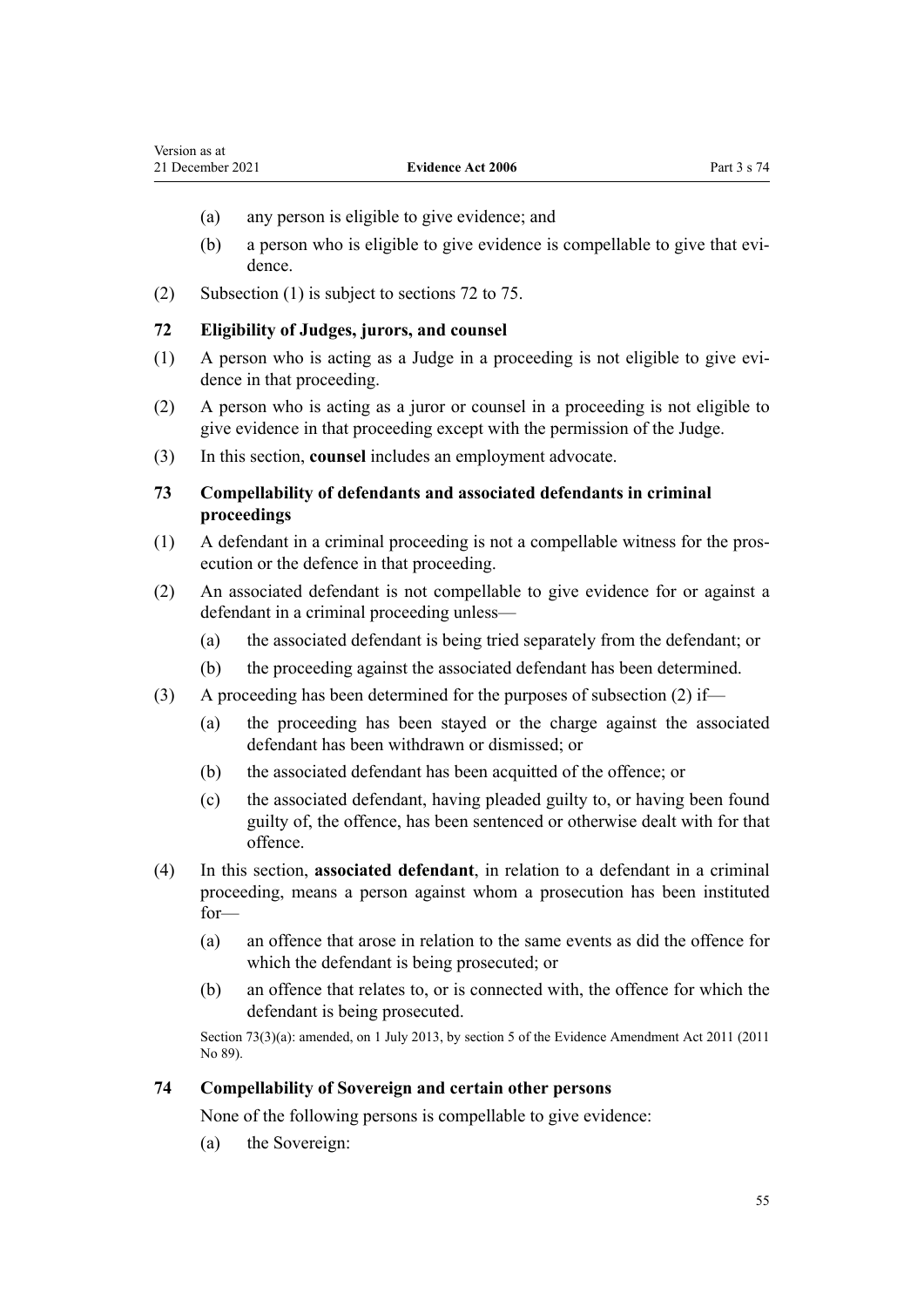- (b) the Governor-General:
- (c) a Sovereign or Head of State of a foreign country:
- (d) a Judge, in respect of the Judge's conduct as a Judge.

#### **75 Bank officer not compellable to produce banking records**

- (1) In any proceedings to which a bank is not a party, no officer of the bank is compellable—
	- (a) to produce any banking record of the bank, the contents of which can be proved under [section 19](#page-20-0); or
	- (b) to appear as a witness to prove the matters, transactions, and amounts recorded in those records.
- (2) Subsection (1) is subject to any contrary order of a Judge made for a special reason.
- (3) In this section, **bank** means—
	- (a) a registered bank within the meaning of [section 2](http://legislation.govt.nz/pdflink.aspx?id=DLM199370) of the Reserve Bank of New Zealand Act 1989:
	- (b) the Reserve Bank of New Zealand:
	- (c) any other person carrying on in New Zealand the business of banking.

#### **76 Evidence of jury deliberations**

- (1) A person must not give evidence about the deliberations of a jury.
- (2) Subsection (1) does not prevent the giving of evidence about matters that do not form part of the deliberations of a jury, including (without limitation)—
	- (a) the competency or capacity of a juror; or
	- (b) any conduct of, or knowledge gained by, a juror that is believed to dis‐ qualify that juror from holding that position.
- (3) Subsection (1) does not prevent a person from giving evidence about the delib‐ erations of a jury if the Judge is satisfied that the particular circumstances are so exceptional that there is a sufficiently compelling reason to allow that evidence to be given.
- (4) In determining, under subsection (3), whether to allow evidence to be given in any proceedings, the Judge must weigh—
	- (a) the public interest in protecting the confidentiality of jury deliberations generally:
	- (b) the public interest in ensuring that justice is done in those proceedings.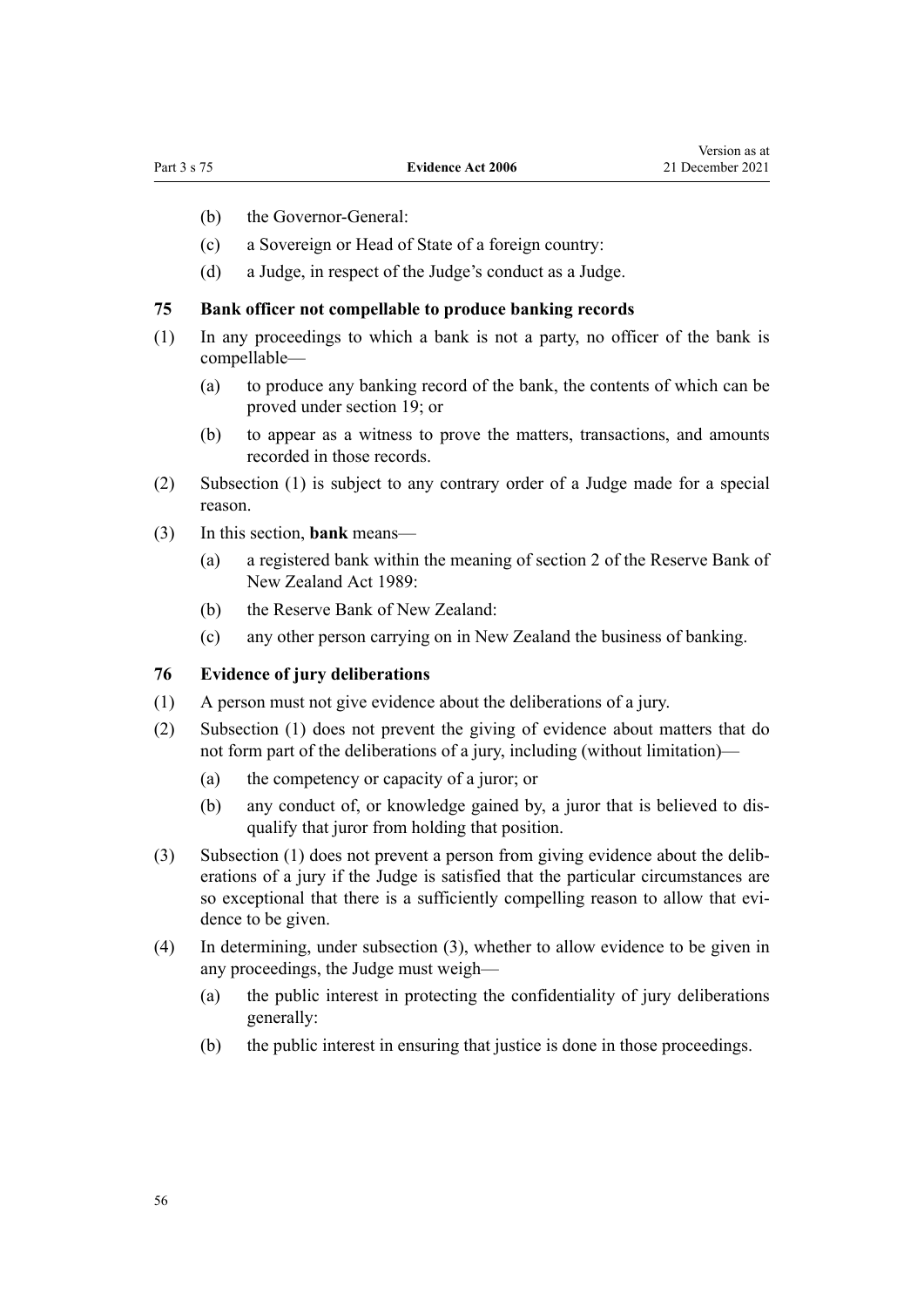# Subpart 2—Oaths and affirmations

# **77 Witnesses to give evidence on oath or affirmation**

- (1) A witness in a proceeding who is of or over the age of 12 years must take an oath or make an affirmation before giving evidence.
- (2) A witness in a proceeding who is under the age of 12 years—
	- (a) must be informed by the Judge of the importance of telling the truth and not telling lies; and
	- (b) must, after being given that information, make a promise to tell the truth, before giving evidence.
- (3) Evidence given by a witness to whom subsection (2) applies must be treated in the same manner as if that evidence had been given on oath.
- (4) Despite subsections (1) and (2), a witness—
	- (a) to whom either of those subsections applies may give evidence without taking an oath, or making an affirmation, or making a promise to tell the truth, with the permission of the Judge; and
	- (b) if the Judge gives permission under paragraph (a), must be informed by the Judge of the importance of telling the truth and not telling lies, before the witness gives evidence; and
	- (c) after being given the information referred to in paragraph (b), may give evidence that must be treated in the same manner as if that evidence had been given on oath.

# **78 Interpreters to act on oath or affirmation**

A person must either take an oath or make an affirmation before acting as an interpreter in a proceeding.

Subpart 3—Support, communication assistance, and views

## **79 Support persons**

- (1) A complainant, when giving evidence in a criminal proceeding, is entitled to have 1 person, and may, with the permission of the Judge, have more than 1 person, near him or her to give support.
- (1A) A child witness, when giving evidence in a criminal proceeding, is entitled to have 1 person, and may, with the permission of the Judge, have more than 1 person, near him or her to give support.
- (2) Any other witness, when giving evidence in any proceeding, may with the per‐ mission of the Judge, have 1 or more support persons near him or her to give support.
- (2A) Subsections (1), (1A), and (2) apply whether the witness or complainant gives evidence in an alternative way or in the ordinary way.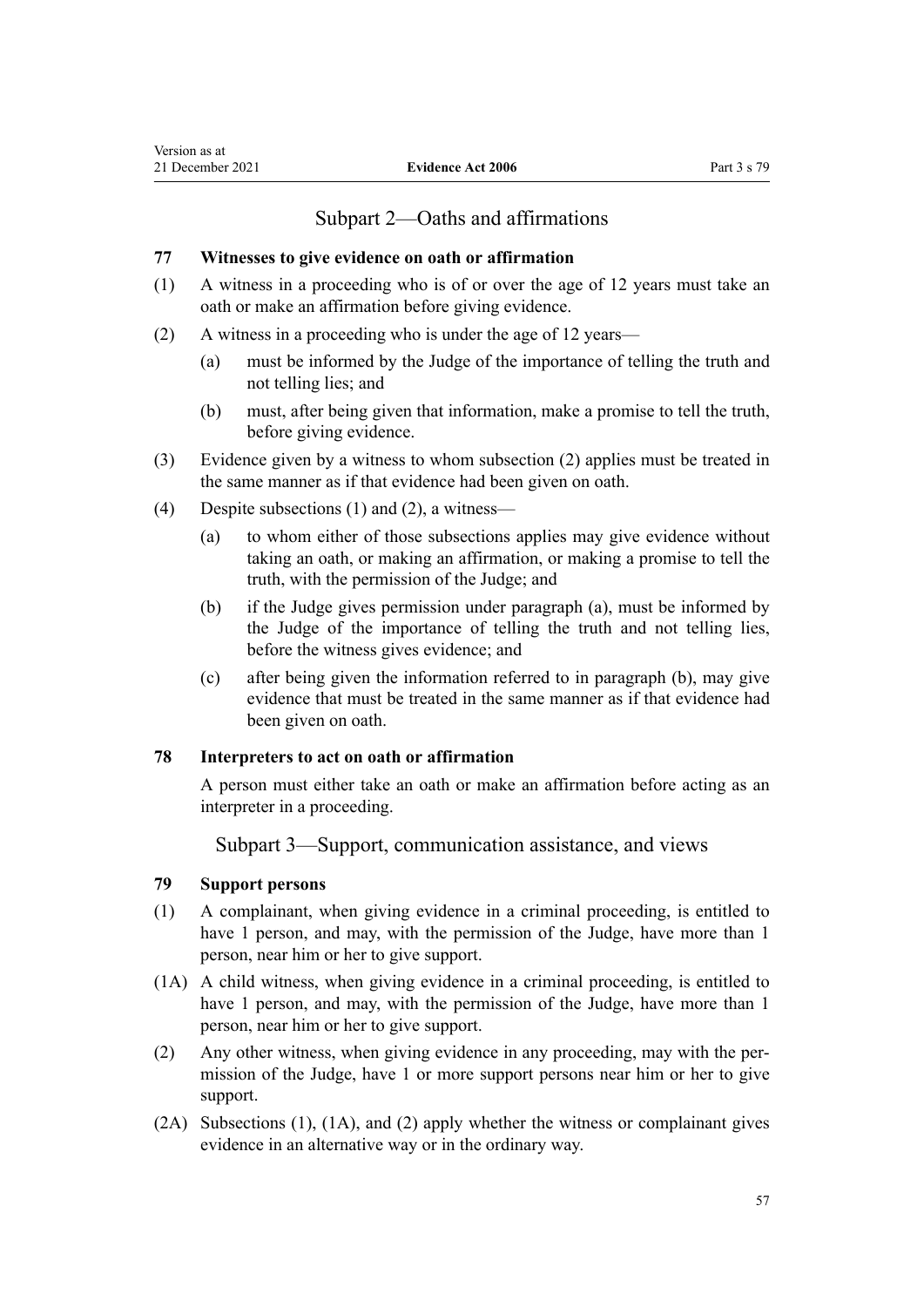- (3) Despite subsections (1), (1A), and (2), the Judge may, in the interests of justice, direct that support may not be given to a complainant or a child witness or other witness by—
	- (a) any person; or
	- (b) a particular person.
- (4) A complainant or a child witness or other witness who is to have a support per‐ son near him or her while giving evidence must, unless the Judge orders otherwise, disclose to all parties as soon as practicable the name of each person who is to provide that support.
- (5) The Judge may give directions regulating the conduct of a person providing or receiving support under this section.

Section 79(1A): inserted, on 8 January 2017, by [section 24\(1\)](http://legislation.govt.nz/pdflink.aspx?id=DLM6488748) of the Evidence Amendment Act 2016 (2016 No 44).

Section 79(2A): inserted, on 8 January 2017, by [section 24\(2\)](http://legislation.govt.nz/pdflink.aspx?id=DLM6488748) of the Evidence Amendment Act 2016 (2016 No 44).

Section 79(3): replaced, on 8 January 2017, by [section 24\(3\)](http://legislation.govt.nz/pdflink.aspx?id=DLM6488748) of the Evidence Amendment Act 2016 (2016 No 44).

Section 79(4): amended, on 8 January 2017, by [section 24\(4\)](http://legislation.govt.nz/pdflink.aspx?id=DLM6488748) of the Evidence Amendment Act 2016 (2016 No 44).

# **80 Communication assistance**

- (1) A defendant in a criminal proceeding is entitled to communication assistance, in accordance with this section and any regulations made under this Act, to—
	- (a) enable the defendant to understand the proceeding; and
	- (b) give evidence if the defendant elects to do so.
- (2) Communication assistance may be provided to a defendant in a criminal pro‐ ceeding on the application of the defendant in the proceeding or on the initiative of the Judge.
- $(3)$  A witness in a civil or criminal proceeding is entitled to communication assisted ance in accordance with this section and any regulations made under this Act to enable that witness to give evidence.
- (4) Communication assistance may be provided to a witness on the application of the witness or any party to the proceeding or on the initiative of the Judge.
- (5) Any statement made in court to a Judge or a witness by a person providing communication assistance must, if known by the person making that statement to be false and intended by that person to be misleading, be treated as perjury for the purposes of [sections 108](http://legislation.govt.nz/pdflink.aspx?id=DLM328793) and [109](http://legislation.govt.nz/pdflink.aspx?id=DLM328796) of the Crimes Act 1961.

# **81 Communication assistance need not be provided in certain circumstances**

- (1) Communication assistance need not be provided to a defendant in a criminal proceeding if the Judge considers that the defendant—
	- (a) can sufficiently understand the proceeding; and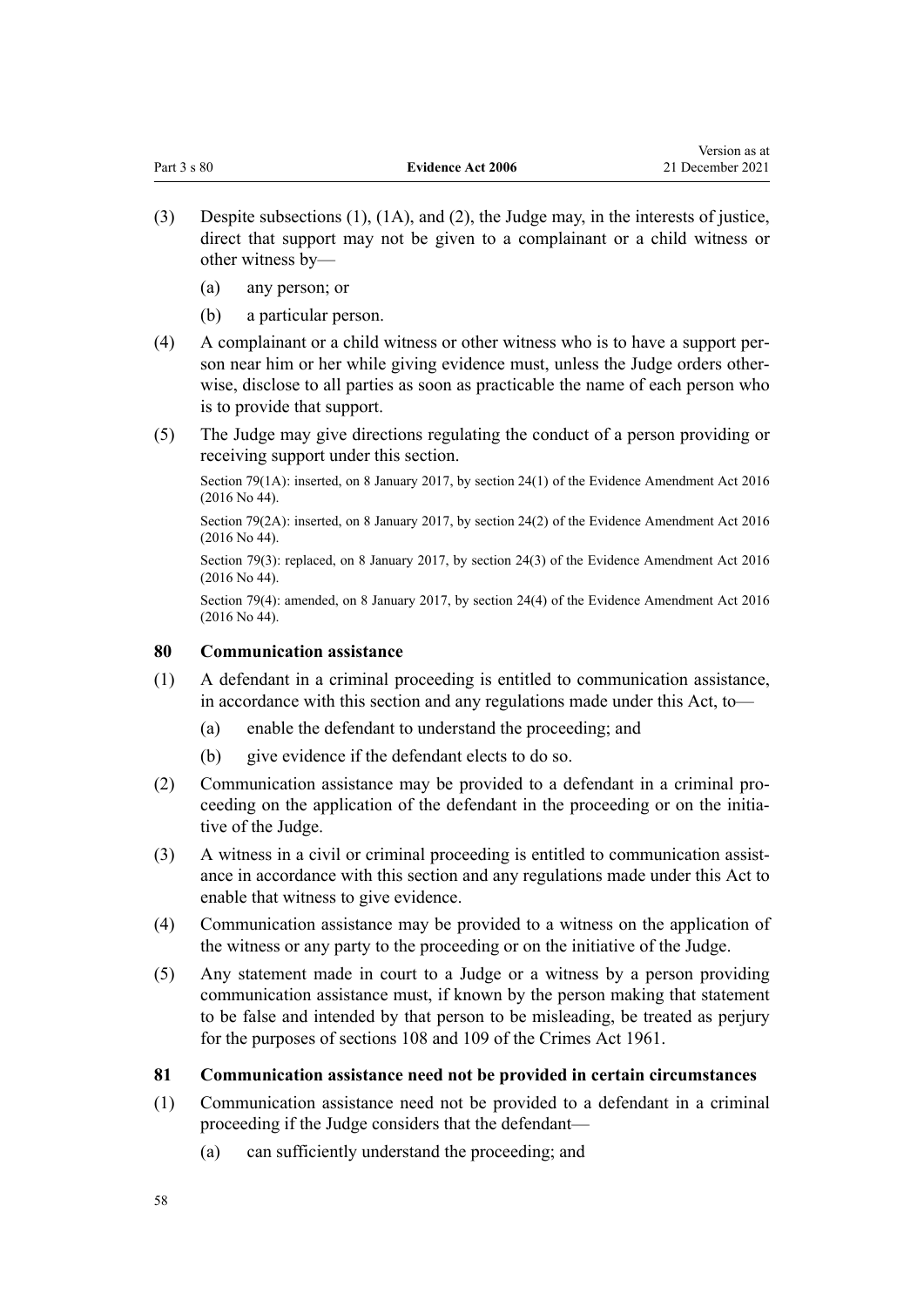<span id="page-58-0"></span>

| Version as at    |                          |             |
|------------------|--------------------------|-------------|
| 21 December 2021 | <b>Evidence Act 2006</b> | Part 3 s 83 |

- (b) if the defendant elects to give evidence, can sufficiently understand questions put orally and can adequately respond to them.
- (2) Communication assistance need not be provided to a witness in a civil or a criminal proceeding if the Judge considers that the witness can sufficiently understand questions put orally and can adequately respond to them.
- (3) The Judge may direct what kind of communication assistance is to be provided to a defendant or a witness.

## **82 Views**

- $(1)$  If, in any proceeding, the Judge considers that a view is in the interests of justice, the Judge may—
	- (a) hold a view; or
	- (b) if there is a jury, order a view.
- (2) A view may be held or ordered on the application of any party or on the Judge's own initiative.
- (3) If there is a jury, a view may be ordered to be held at any time before the jury retires, and the Judge may order a further view of the same place or thing dur‐ ing the jury's deliberations.
- (4) If there is not a jury, the Judge may hold a view at any time before judgment is delivered.
- (5) Information obtained at a view may be used as though that information had been given in evidence.
- (6) Every party, including the defendant in a criminal proceeding, and lawyers for the parties, is entitled to attend a view, but any party, or that party's lawyer, may waive that entitlement.
- (7) In this section, **view** means an inspection by the Judge or, if there is a jury, by the Judge and jury, of a place or thing that is not in the courtroom.

# Subpart 4—Questioning of witnesses

## **83 Ordinary way of giving evidence**

- (1) The ordinary way for a witness to give evidence is,—
	- (a) in a criminal or civil proceeding, orally in a courtroom in the presence of—
		- (i) the Judge or, if there is a jury, the Judge and jury; and
		- (ii) the parties to the proceeding and their counsel; and
		- (iii) any member of the public who wishes to be present, unless excluded by order of the Judge; or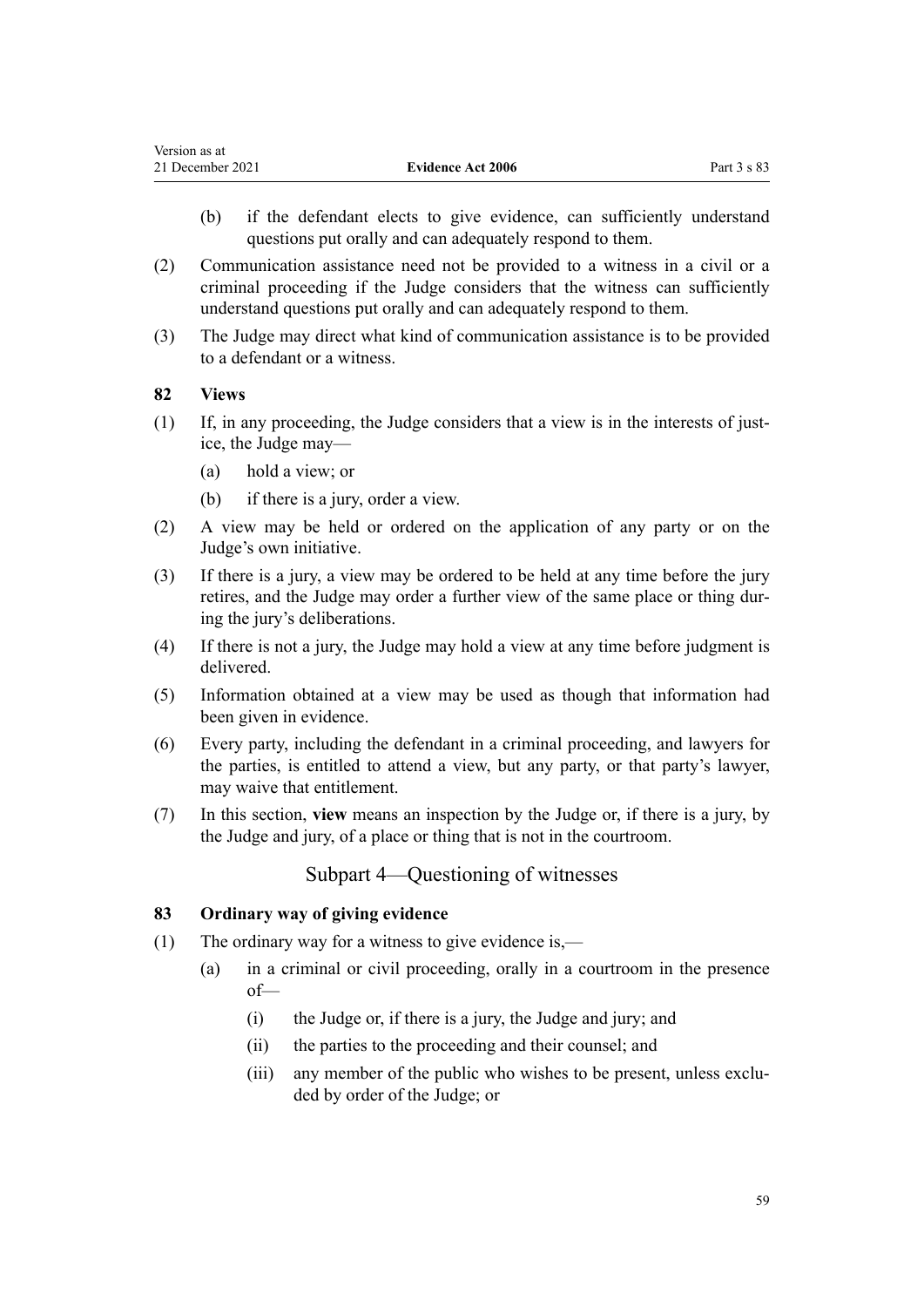- (b) in a criminal proceeding, in an affidavit filed in the court or by reading a written statement in a courtroom, if both the prosecution and the defendant consent to the giving of evidence in this form; or
- (c) in a civil proceeding, in an affidavit filed in the court or by reading a written statement in a courtroom, if—
	- (i) rules of court permit or require the giving of evidence in this form; or

Version as at

- (ii) both parties consent to the giving of evidence in this form.
- (2) An affidavit or a written statement referred to in subsection  $(1)(b)$  or (c) may be given in evidence only if it—
	- (a) is the personal statement of the deponent or maker; and
	- (b) does not contain a statement that is otherwise inadmissible under this Act.

## **84 Examination of witnesses**

- (1) Unless this Act or any other enactment provides otherwise, or the Judge directs to the contrary, in any proceeding—
	- (a) a witness first gives evidence in chief; and
	- (b) after giving evidence in chief, the witness may be cross-examined by all parties, other than the party calling the witness, who wish to do so; and
	- (c) after all parties who wish to do so have cross-examined the witness, the witness may be re-examined.
- (2) If a witness gives evidence in an affidavit or by reading a written statement in a courtroom, it is to be treated for the purposes of this Act as evidence given in chief.

## **85 Unacceptable questions**

- (1) In any proceeding, if the Judge considers a question, or the way in which it is asked, is improper, unfair, misleading, needlessly repetitive, or expressed in language that is too complicated for the witness to understand, the Judge must disallow the question or direct that the witness is not obliged to answer it.
- (2) Without limiting the matters that the Judge may take into account for the pur‐ poses of subsection (1), the Judge may have regard to—
	- (a) the age, maturity, or vulnerability of the witness; and
	- (b) any physical, intellectual, psychological, or psychiatric impairment of the witness; and
	- (c) the linguistic or cultural background or religious beliefs of the witness; and
	- (d) the nature of the proceeding; and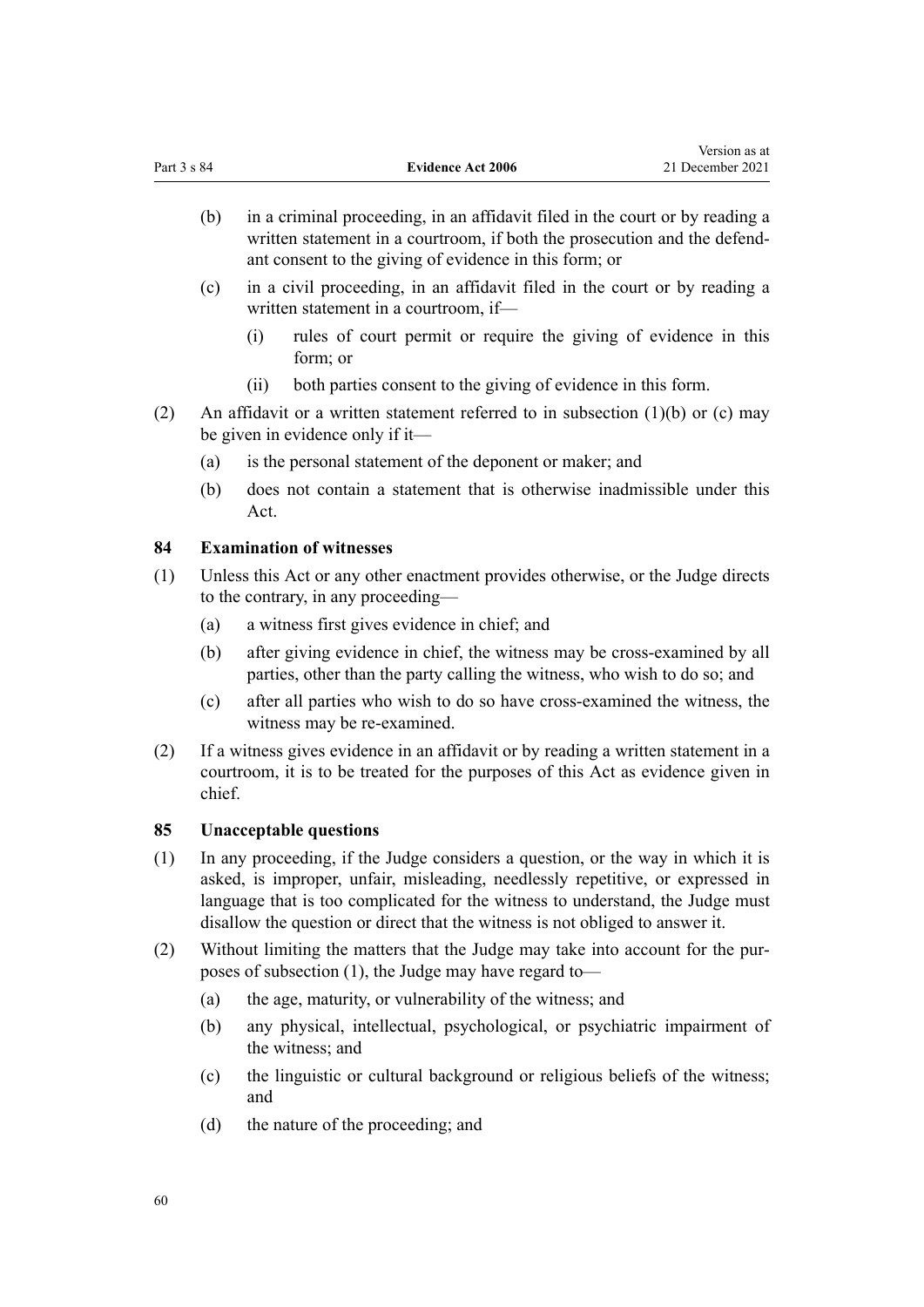- (e) in the case of a hypothetical question, whether the hypothesis has been or will be proved by other evidence in the proceeding; and
- $(f)$  the nature of previous questions and any cumulative impact the questioning may have on the witness.

Section 85(1): replaced, on 21 December 2021, by [section 9\(1\)](http://legislation.govt.nz/pdflink.aspx?id=LMS268268) of the Sexual Violence Legislation Act 2021 (2021 No 60).

Section 85(2)(a): replaced, on 21 December 2021, by [section 9\(2\)](http://legislation.govt.nz/pdflink.aspx?id=LMS268268) of the Sexual Violence Legislation Act 2021 (2021 No 60).

Section 85(2)(f): inserted, on 21 December 2021, by [section 9\(3\)](http://legislation.govt.nz/pdflink.aspx?id=LMS268268) of the Sexual Violence Legislation Act 2021 (2021 No 60).

## **86 Restriction of publication**

A person commits a contempt of court who prints or publishes,—

- (a) without the express permission of the Judge, any question that is dis‐ allowed by the Judge, or any evidence given in response to a question of that kind; or
- (b) any question, or any evidence given in response to a question, that the Judge has informed a witness he or she is not obliged to answer and has ordered must not be published.

#### **87 Privacy as to witness's precise address**

- (1) In any proceeding, the precise particulars of a witness's address (for example, details of the street and number) may not, without the permission of the Judge, be—
	- (a) the subject of any question to a witness or included in any evidence given; or
	- (b) included in any statement or remark made by a witness, lawyer, officer of the court, or any other person.
- (2) The Judge must not grant permission under subsection (1) unless satisfied that the question to be put, the evidence to be given, or the statement or remark to be made, is of sufficient direct relevance to the facts in issue that to exclude it would be contrary to the interests of justice.
- (3) An application for permission under subsection (1) may be made before or after the commencement of any hearing, and is, where practicable, to be made and dealt with in chambers.
- (4) Nothing in subsection (1) applies in a criminal proceeding if it is necessary to disclose the particulars in the charge in order to ensure that the defendant is fully and fairly informed of the charge.

#### **88 Restriction on disclosure of complainant's occupation in sexual cases**

 $(1)$  In a sexual case, except with the permission of the Judge,—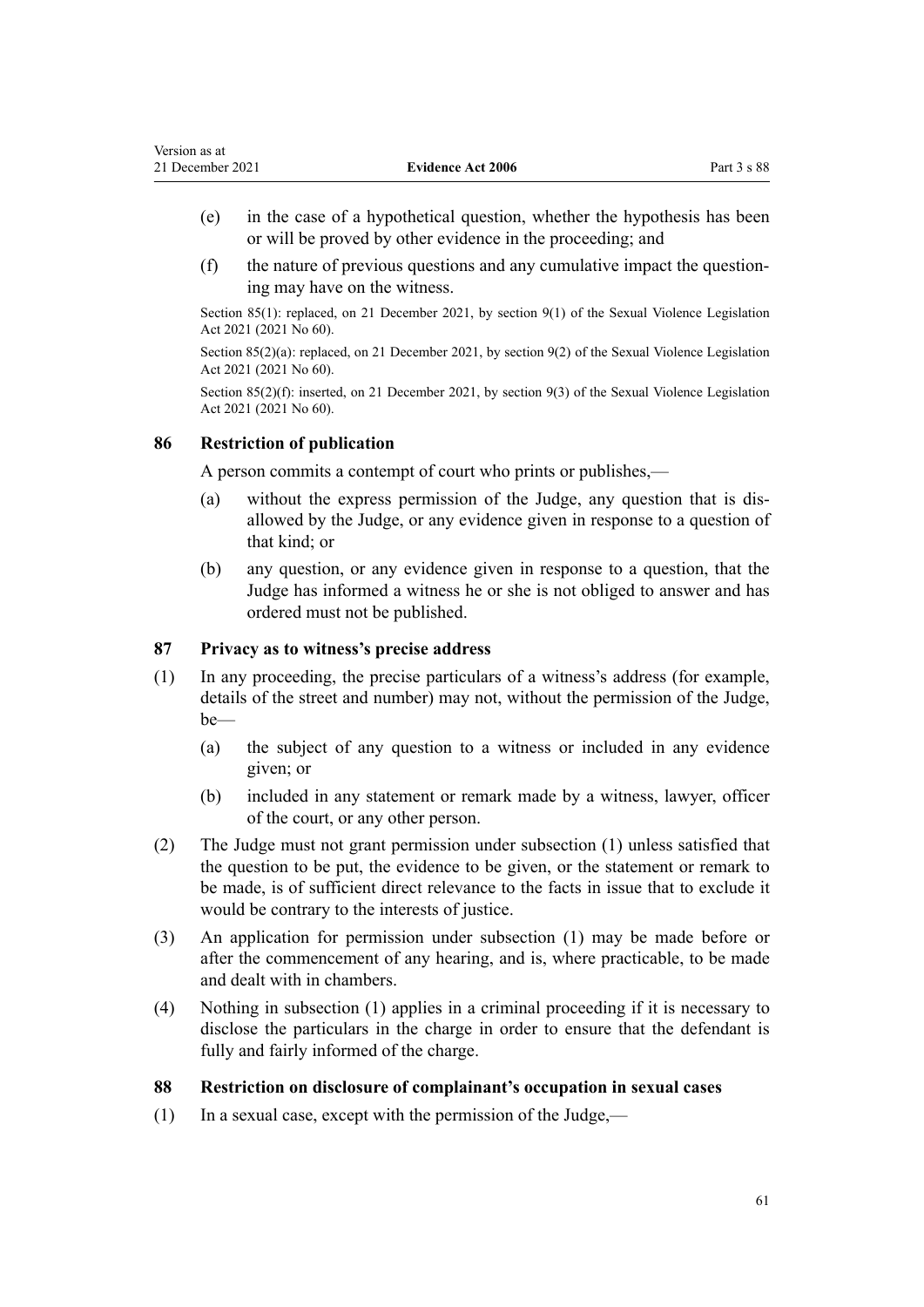|             |                          | Version as at    |
|-------------|--------------------------|------------------|
| Part 3 s 89 | <b>Evidence Act 2006</b> | 21 December 2021 |

- (a) no question may be put to the complainant or any other witness, and no evidence may be given, concerning the complainant's occupation; and
- (b) no statement or remark may be made in court by a witness, lawyer, officer of the court, or any other person involved in the proceeding concerning the complainant's occupation.
- (2) The Judge must not grant permission under subsection (1) unless satisfied that the question to be put, the evidence to be given, or the statement or remark to be made, is of sufficient direct relevance to the facts in issue that to exclude it would be contrary to the interests of justice.
- (3) An application for permission under subsection (1) may be made before or after the commencement of any hearing, and is, where practicable, to be made and dealt with in chambers.

# **89 Leading questions in examination in chief and re-examination**

- $(1)$  In any proceeding, a leading question must not be put to a witness in examination in chief or re-examination unless—
	- (a) the question relates to introductory or undisputed matters; or
	- (b) the question is put with the consent of all other parties; or
	- (c) the Judge, in exercise of the Judge's discretion, allows the question.
- (2) Subsection (1) does not prevent a Judge, if permitted by rules of court, from allowing a written statement or report of a witness to be tendered or treated as the evidence in chief of that person.

## **90 Use of documents in questioning witness or refreshing memory**

- (1) A party must not, for the purpose of questioning a witness in a proceeding, use a document that has been excluded under [section 28,](#page-24-0) [29,](#page-25-0) or [30.](#page-25-0)
- (2) A witness must not consult a document that has been excluded under [section](#page-24-0) [28,](#page-24-0) [29,](#page-25-0) or [30](#page-25-0) while giving evidence.
- (3) If when questioning a witness a party proposes to use a document or to show a document to the witness, that document must be shown to every other party to the proceeding.
- (4) If a witness proposes to consult a document while giving evidence,—
	- (a) that document must be shown to every other party to the proceeding; and
	- (b) that document may not be consulted by that witness—
		- (i) without the prior leave of the Judge or the consent of the other parties; or
		- (ii) if the purpose of consulting that document is to refresh his or her memory while giving evidence, except in accordance with subsection  $(5)$ .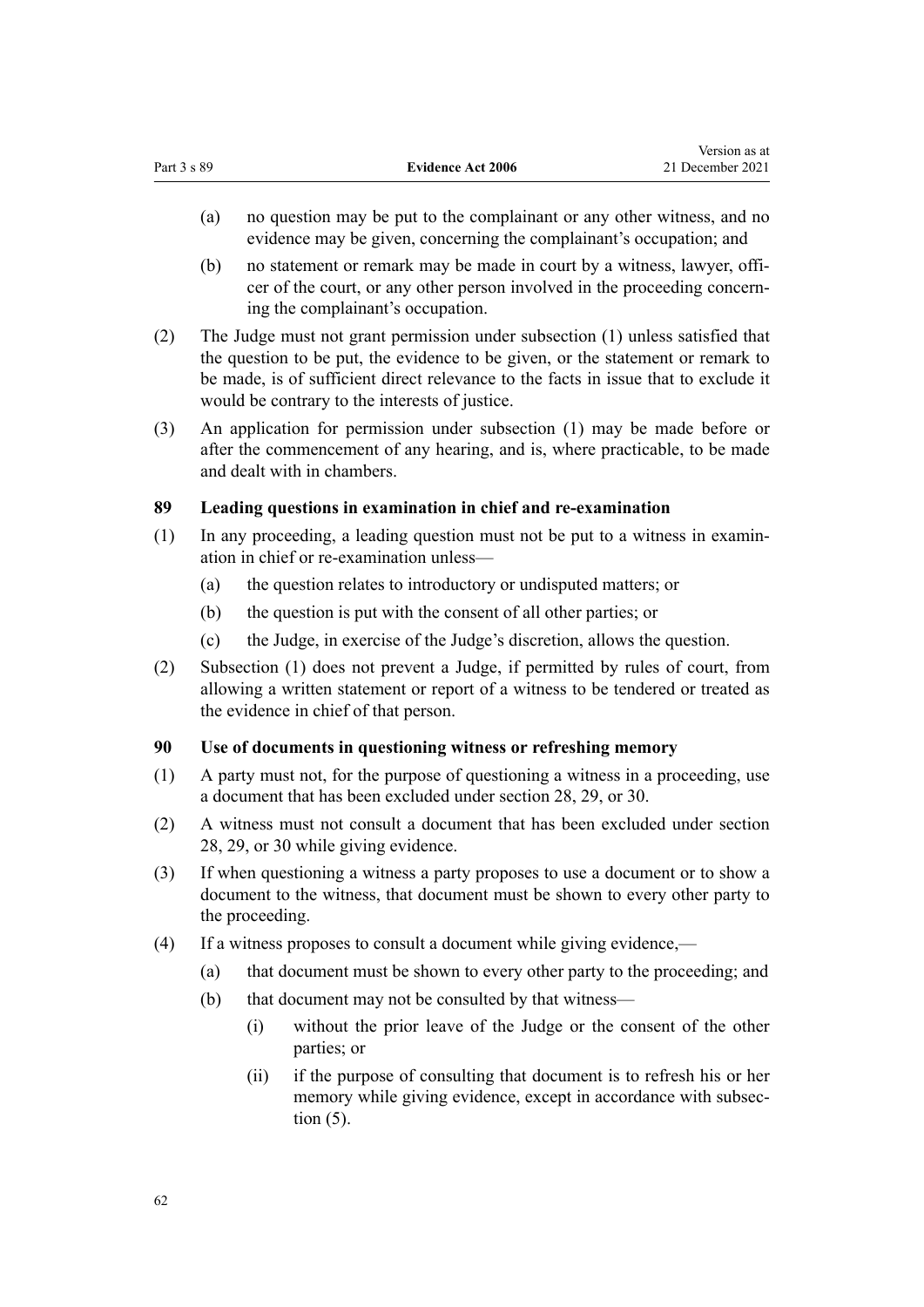| Version as at    |                          |             |
|------------------|--------------------------|-------------|
| 21 December 2021 | <b>Evidence Act 2006</b> | Part 3 s 92 |

- (5) For the purposes of refreshing his or her memory while giving evidence, a wit‐ ness may, with the prior leave of the Judge, consult a document made or adopted at a time when his or her memory was fresh.
- (6) Subsection (5) is subject to subsection (2).
- (7) A previous statement of a witness that is consistent with a witness's evidence is admissible if—
	- (a) the circumstances relating to the statement provide reasonable assurance that the statement is reliable; and
	- (b) the statement provides the court with information that the witness is unable to recall.

Section 90(1): amended, on 8 January 2017, by [section 25\(1\)](http://legislation.govt.nz/pdflink.aspx?id=DLM6488749) of the Evidence Amendment Act 2016 (2016 No 44).

Section 90(2): amended, on 8 January 2017, by [section 25\(1\)](http://legislation.govt.nz/pdflink.aspx?id=DLM6488749) of the Evidence Amendment Act 2016 (2016 No 44).

Section 90(7): inserted, on 8 January 2017, by [section 25\(2\)](http://legislation.govt.nz/pdflink.aspx?id=DLM6488749) of the Evidence Amendment Act 2016 (2016 No 44).

## **91 Editing of inadmissible statements**

- (1) If a statement is determined by the Judge to be inadmissible in part in a pro‐ ceeding, a party who wishes to use an admissible part of the statement may, subject to the direction of the Judge, edit the statement by excluding any part of it that is inadmissible.
- (2) A party may not edit a statement under subsection (1) unless, in the opinion of the Judge, the inadmissible parts of the statement can be excluded without obscuring or confusing the meaning of the admissible part of the statement.

#### **92 Cross-examination duties**

- (1) In any proceeding, a party must cross-examine a witness on significant matters that are relevant and in issue and that contradict the evidence of the witness, if the witness could reasonably be expected to be in a position to give admissible evidence on those matters.
- (2) If a party fails to comply with this section, the Judge may—
	- (a) grant permission for the witness to be recalled and questioned about the contradictory evidence; or
	- (b) admit the contradictory evidence on the basis that the weight to be given to it may be affected by the fact that the witness, who may have been able to explain the contradiction, was not questioned about the evidence; or
	- (c) exclude the contradictory evidence; or
	- (d) make any other order that the Judge considers just.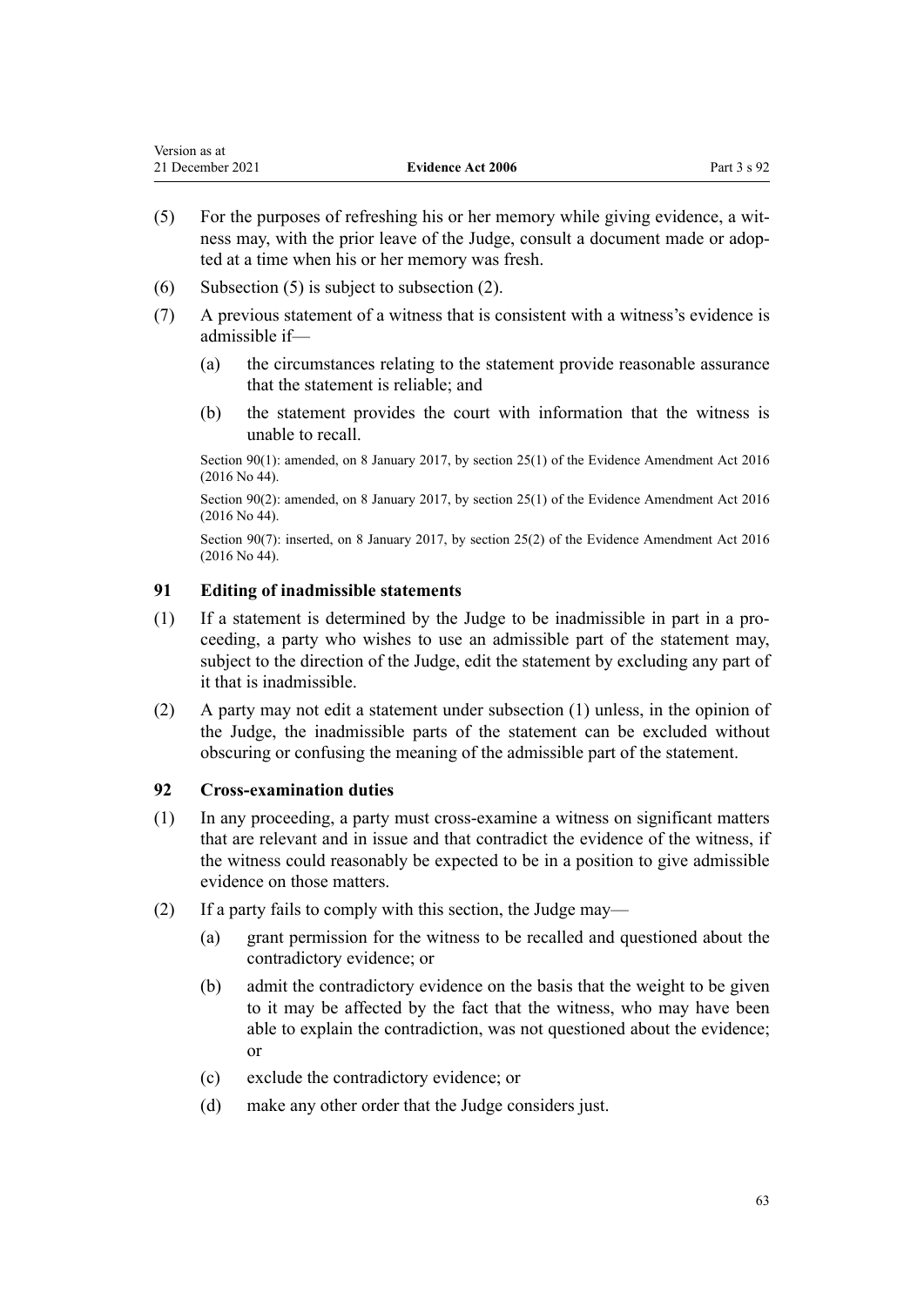# **93 Limits on cross-examination**

If a party in any proceeding cross-examines a witness who has the same, or substantially the same, interest in the proceeding as the cross-examining party, the Judge may, in the interests of justice, limit the extent to which leading questions may be asked in that cross-examination.

# **94 Cross-examination by party of own witness**

In any proceeding, the party who calls a witness may, if the Judge determines that the witness is hostile and gives permission, cross-examine the witness to the extent authorised by the Judge.

#### **95 Restrictions on cross-examination by parties in person**

- (1) A defendant in or a party to a sexual case, or a defendant in or a party to a criminal or civil proceeding concerning family violence or harassment, is not entitled to personally cross-examine—
	- (a) a complainant; or
	- (b) any other witness (for example, a propensity witness) who has made an allegation against that defendant or party (as applicable),—
		- (i) in a criminal proceeding, of an offence of a sexual nature, or of an offence of family violence or harassment; or
		- (ii) in a civil proceeding, of a sexual nature, or of family violence or harassment; or
	- (c) a child who is a witness of a kind not described in paragraph (a) or (b), unless the Judge gives permission.
- (2) In a civil or criminal proceeding, a Judge may, on the application of a witness, or a party calling a witness, or on the Judge's own initiative, order that a party to the proceeding must not personally cross-examine the witness.
- (3) An order under subsection (2) may be made on 1 or more of the following grounds:
	- (a) the age or maturity of the witness:
	- (b) the physical, intellectual, psychological, or psychiatric impairment of the witness:
	- (c) the linguistic or cultural background or religious beliefs of the witness:
	- (d) the nature of the proceeding:
	- (e) the relationship of the witness to the unrepresented party:
	- (f) any other grounds likely to promote the purpose of the Act.
- (4) When considering whether or not to make an order under subsection (2), the Judge must have regard to—
	- (a) the need to ensure the fairness of the proceeding and, in a criminal pro‐ ceeding, that the defendant has a fair trial; and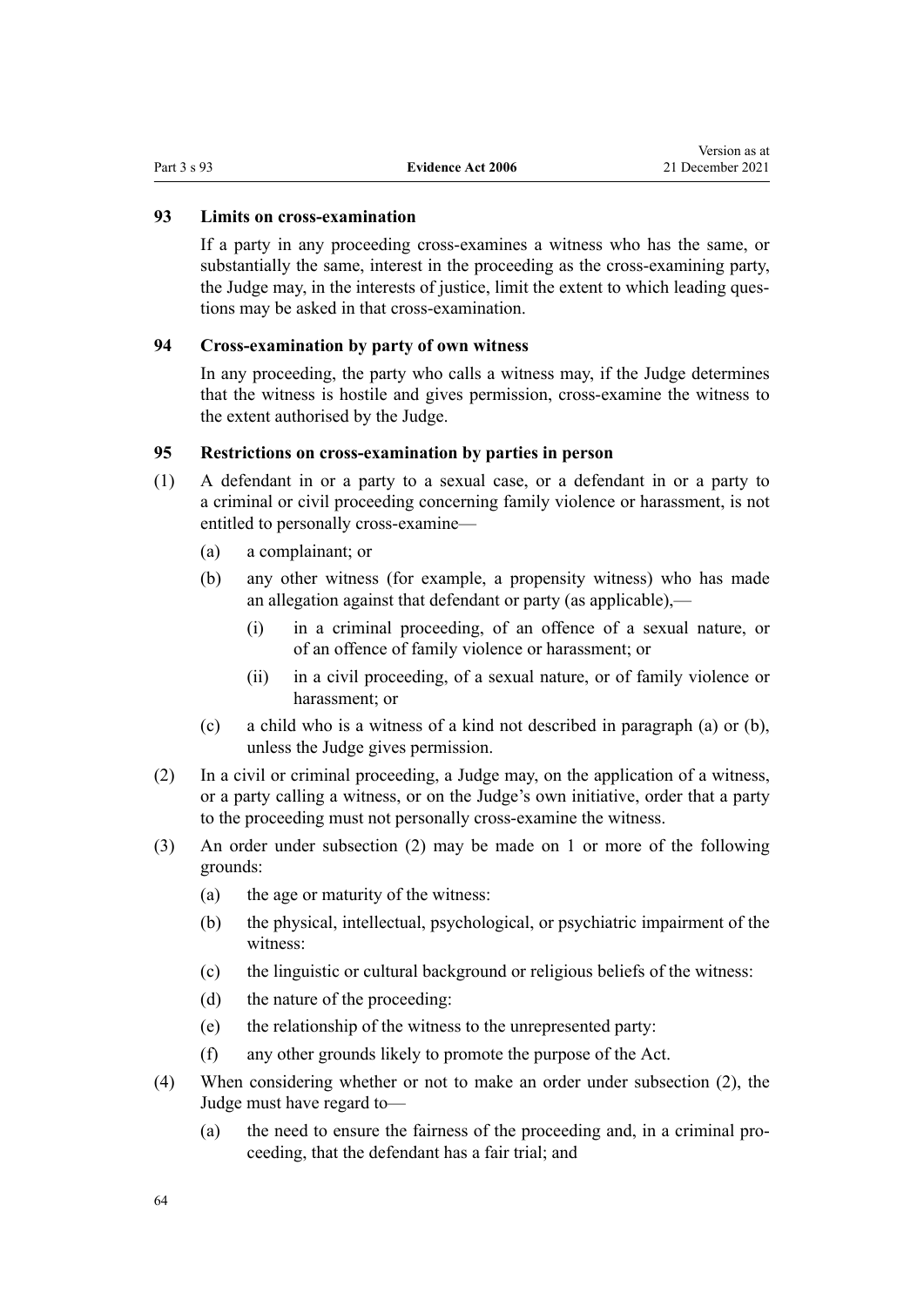- (b) the need to minimise the stress on the complainant or witness; and
- (c) any other factor that is relevant to the just determination of the proceed‐ ing.
- (5) A defendant in or party to a proceeding who, under this section, is precluded from personally cross-examining a witness may have that defendant's or par‐ ty's questions put to the witness by—
	- (a) a lawyer engaged by the defendant or the party; or
	- (b) if the defendant or the party is unrepresented and fails or refuses to engage a lawyer for the purpose within a reasonable time specified by the Judge, a person appointed by the Judge for the purpose.
- (6) In respect of each such question, the Judge may—
	- (a) allow the question to be put to the witness; or
	- (b) require the question to be put to the witness in a form rephrased by the Judge; or
	- (c) refuse to allow the question to be put to the witness.
- (7) Subsection (1) overrides [section 11](http://legislation.govt.nz/pdflink.aspx?id=DLM3865709) of the Criminal Procedure Act 2011.

Section 95(1): replaced, on 21 December 2021, by [section 10\(1\)](http://legislation.govt.nz/pdflink.aspx?id=LMS313532) of the Sexual Violence Legislation Act 2021 (2021 No 60).

Section 95(5): amended, on 21 December 2021, by section  $10(2)(a)$  of the Sexual Violence Legislation Act 2021 (2021 No 60).

Section 95(5): amended, on 21 December 2021, by [section 10\(2\)\(b\)](http://legislation.govt.nz/pdflink.aspx?id=LMS313532) of the Sexual Violence Legislation Act 2021 (2021 No 60).

Section  $95(5)(a)$ : amended, on 21 December 2021, by [section 10\(3\)](http://legislation.govt.nz/pdflink.aspx?id=LMS313532) of the Sexual Violence Legislation Act 2021 (2021 No 60).

Section  $95(5)(b)$ : amended, on 21 December 2021, by [section 10\(3\)](http://legislation.govt.nz/pdflink.aspx?id=LMS313532) of the Sexual Violence Legislation Act 2021 (2021 No 60).

Section 95(7): amended, on 1 July 2013, by [section 5](http://legislation.govt.nz/pdflink.aspx?id=DLM4058409) of the Evidence Amendment Act 2011 (2011 No 89).

#### **96 Cross-examination on previous statements of witnesses**

- $(1)$  A party who cross-examines a witness may question the witness about a previous statement made by that witness without showing it or disclosing its con‐ tents to the witness if the time, place, and other circumstances concerning the making of the statement are adequately identified to the witness.
- (2) If a witness does not expressly admit making the statement and the party wishes to prove that the witness did make the statement,—
	- (a) the party must show the statement to the witness if it is in writing, or dis‐ close its contents to the witness if the statement was not in writing; and
	- (b) the witness must be given an opportunity to deny making the statement or to explain any inconsistency between the statement and the witness's testimony.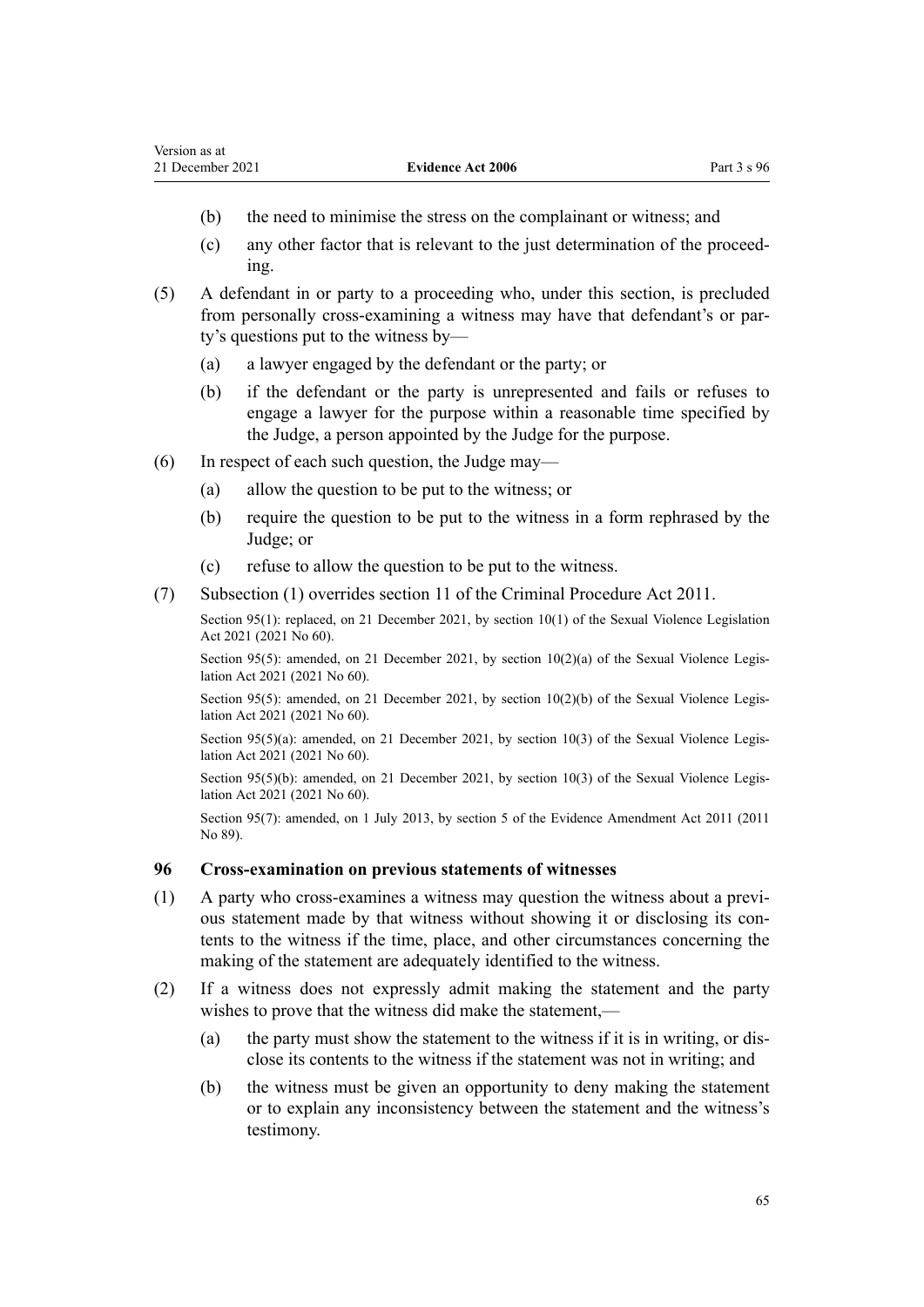| Part 3 s 97 | <b>Evidence Act 2006</b> | 21 December 2021 |
|-------------|--------------------------|------------------|

Version as at

- (3) If a document is used by a defendant for the purpose of cross-examining a wit‐ ness but is not offered as evidence by that defendant, the following rights of the defendant are not affected:
	- (a) the defendant's right to make a no-case application; and
	- (b) the defendant's rights in relation to the order of addressing the court.

# **97 Re-examination**

- (1) On re-examination, a witness—
	- (a) may be questioned about matters arising out of evidence given by the witness in cross-examination, including any qualification in cross-examination of evidence given by the witness in examination in chief; but
	- (b) may not be questioned about any other matter, except with the permission of the Judge.
- (2) If permission is given by the Judge under subsection (1), the Judge—
	- (a) must allow other parties to cross-examine the witness on the additional evidence given; and
	- (b) may allow further re-examination on matters arising out of that crossexamination.

# **98 Further evidence after closure of case**

- $(1)$  In any proceeding, a party may not offer further evidence after closing that party's case, except with the permission of the Judge.
- (2) In a civil proceeding, the Judge may not grant permission under subsection (1) if any unfairness caused to any other party by the granting of permission can‐ not be remedied by an adjournment or an award of costs, or both.
- (3) In a criminal proceeding, the Judge may grant permission to the prosecution under subsection (1) if—
	- (a) the further evidence relates to a purely formal matter; or
	- (b) the further evidence relates to a matter arising out of the conduct of the defence, the relevance of which could not reasonably have been foreseen; or
	- (c) the further evidence was not available or admissible before the prosecution's case was closed; or
	- (d) for any other reason the interests of justice require the further evidence to be admitted.
- (4) In a criminal proceeding, the Judge may grant permission to a defendant under subsection (1) if the interests of justice require the further evidence to be admitted.
- (5) The Judge may grant permission under subsection (1),—
	- (a) if there is a jury, at any time until the jury retires to consider its verdict: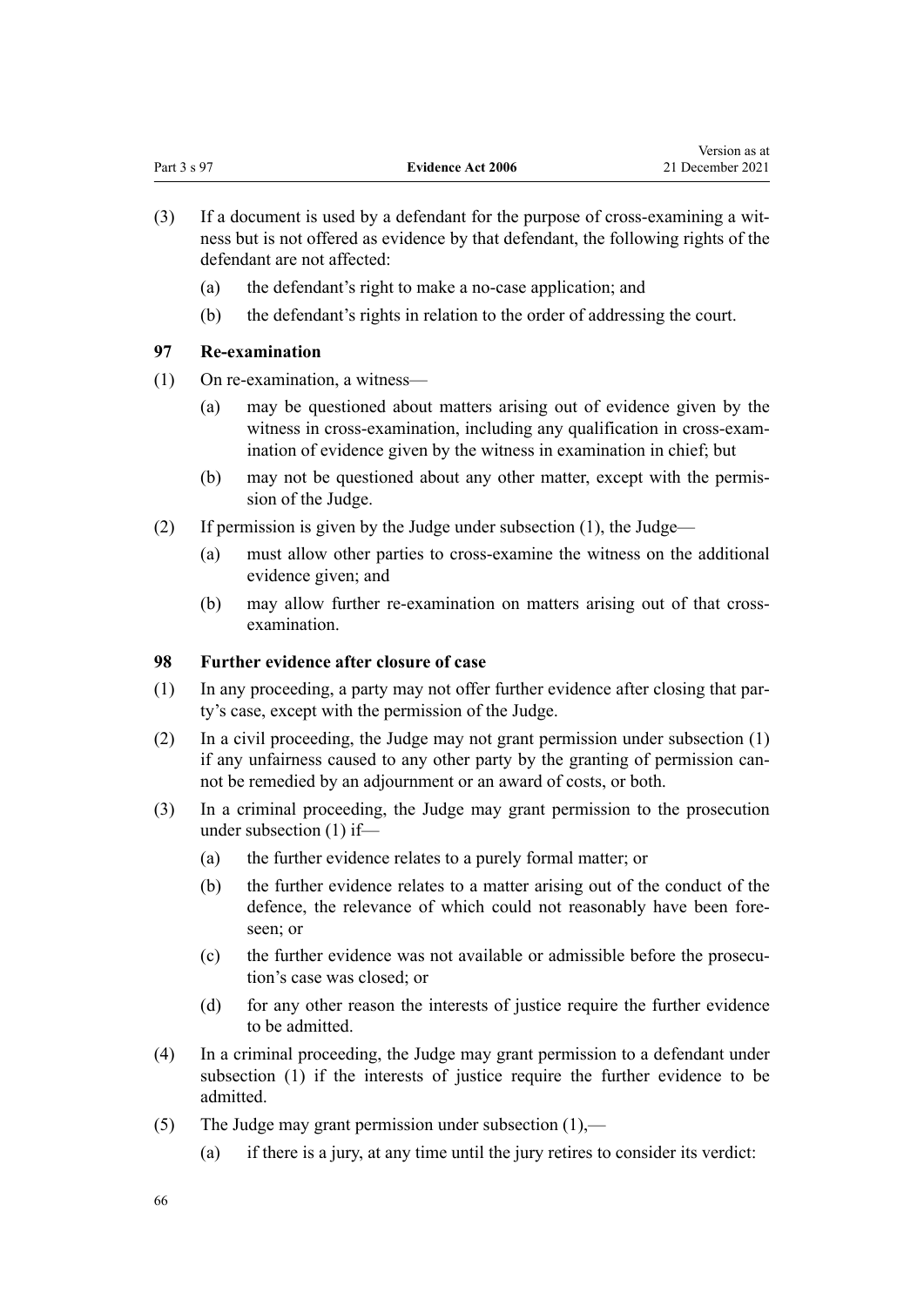(b) in any other proceeding, at any time until judgment is delivered.

# **99 Witnesses recalled by Judge**

- (1) In any proceeding, the Judge may recall a witness who has given evidence if the Judge considers that it is in the interests of justice to do so.
- (2) The Judge may recall a witness under subsection (1),—
	- (a) if there is a jury, at any time until the jury retires to consider its verdict:
	- (b) in any other proceeding, at any time until judgment is delivered.

# **100 Questioning of witnesses by Judge**

- $(1)$  In any proceeding, the Judge may ask a witness any questions that, in the opinion of the Judge, justice requires.
- (2) If the Judge questions a witness,—
	- (a) every party, other than the party who called the witness, may crossexamine the witness on any matter raised by the Judge's questions; and
	- (b) the party who called the witness may re-examine the witness.

# **101 Jury questions**

- $(1)$  If a jury wishes to put a question to a witness in a proceeding.—
	- (a) the jury must first inform the Judge of the question; and
	- (b) the Judge must determine—
		- (i) whether and how the question should be put to the witness; and
		- (ii) if the question is to be put to the witness, whether the parties may question the witness about matters raised by the question.
- (2) If a question from the jury is put to a witness, then, subject to any determin‐ ation made by the Judge under subsection  $(1)(b)(ii)$ ,—
	- (a) every party, other than the party who called the witness, may crossexamine the witness on any matter raised by the jury's question; and
	- (b) the party who called the witness may re-examine the witness.

# Subpart 5—Alternative ways of giving evidence

# **102 Application**

[Sections 103 to 106](#page-67-0) (which provide for alternative ways of giving evidence) are subject to the following provisions (which deal with specific situations):

- (aa) [section 106A](#page-71-0) (which relates to family violence complainants):
- (a) [sections 107 to 107B](#page-72-0) (which relate to child witnesses in criminal pro‐ ceedings):
- (b) [sections 108](#page-74-0) and [109](#page-75-0) (which relate to undercover Police officers):
- (c) [sections 110 to 119](#page-76-0) (which relate to anonymous witnesses).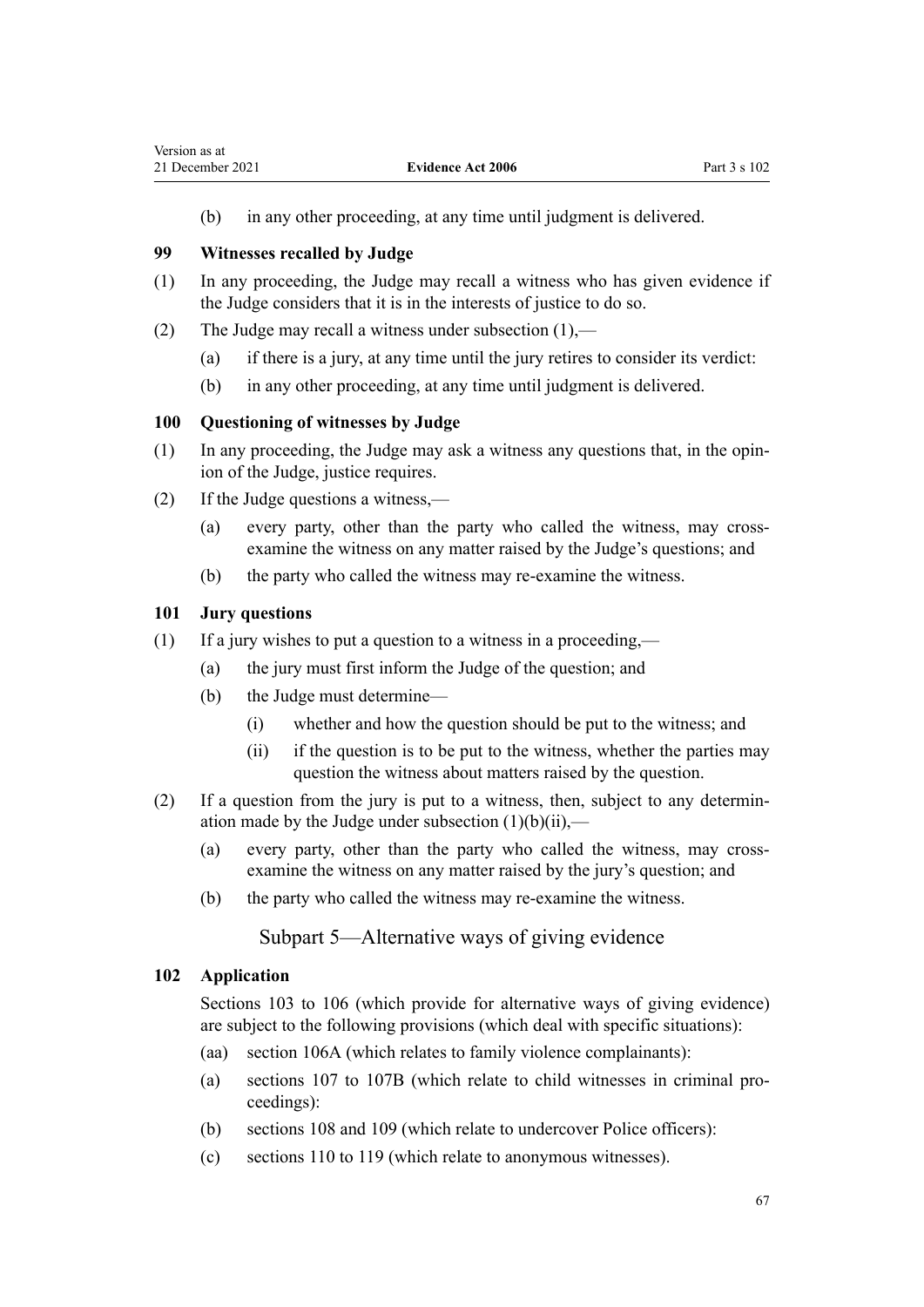<span id="page-67-0"></span>Section 102(aa): inserted, on 3 December 2018, by [section 57](http://legislation.govt.nz/pdflink.aspx?id=LMS113559) of the Family Violence (Amendments) Act 2018 (2018 No 47).

Section 102(a): replaced, on 8 January 2017, by [section 27](http://legislation.govt.nz/pdflink.aspx?id=DLM6488751) of the Evidence Amendment Act 2016 (2016 No 44).

# **102A Relationship of Courts (Remote Participation) Act 2010 to sections 103 to 106**

Nothing in the [Courts \(Remote Participation\) Act 2010](http://legislation.govt.nz/pdflink.aspx?id=DLM2600700) affects or limits the ability of—

- (a) a party to apply under section  $103(1)$  for evidence to be given in an alternative way; or
- (b) a Judge to make directions under that subsection.

Section 102A: inserted, on 7 July 2010, by [section 19\(2\)](http://legislation.govt.nz/pdflink.aspx?id=DLM2600770) of the Courts (Remote Participation) Act 2010 (2010 No 94).

# *General*

# **103 Directions about alternative ways of giving evidence**

- (1) In any proceeding, the Judge may, either on the application of a party or on the Judge's own initiative, direct that a witness is to give evidence in chief and be cross-examined in the ordinary way or in an alternative way as provided in sec[tion 105](#page-68-0).
- (2) An application for directions under subsection (1) must be made to the Judge as early as practicable before the proceeding is to be heard, or at any later time permitted by the court.
- $(3)$  A direction under subsection  $(1)$  that a witness is to give evidence in an alterna tive way, may be made on the grounds of—
	- (a) the age or maturity of the witness:
	- (b) the physical, intellectual, psychological, or psychiatric impairment of the witness:
	- (c) the trauma suffered by the witness:
	- (d) the witness's fear of intimidation:
	- (e) the linguistic or cultural background or religious beliefs of the witness:
	- (f) the nature of the proceeding:
	- $(g)$  the nature of the evidence that the witness is expected to give:
	- (h) the relationship of the witness to any party to the proceeding:
	- (i) the absence or likely absence of the witness from New Zealand:
	- (j) any other ground likely to promote the purpose of the Act.
- (4) In giving directions under subsection (1), the Judge must have regard to—
	- (a) the need to ensure—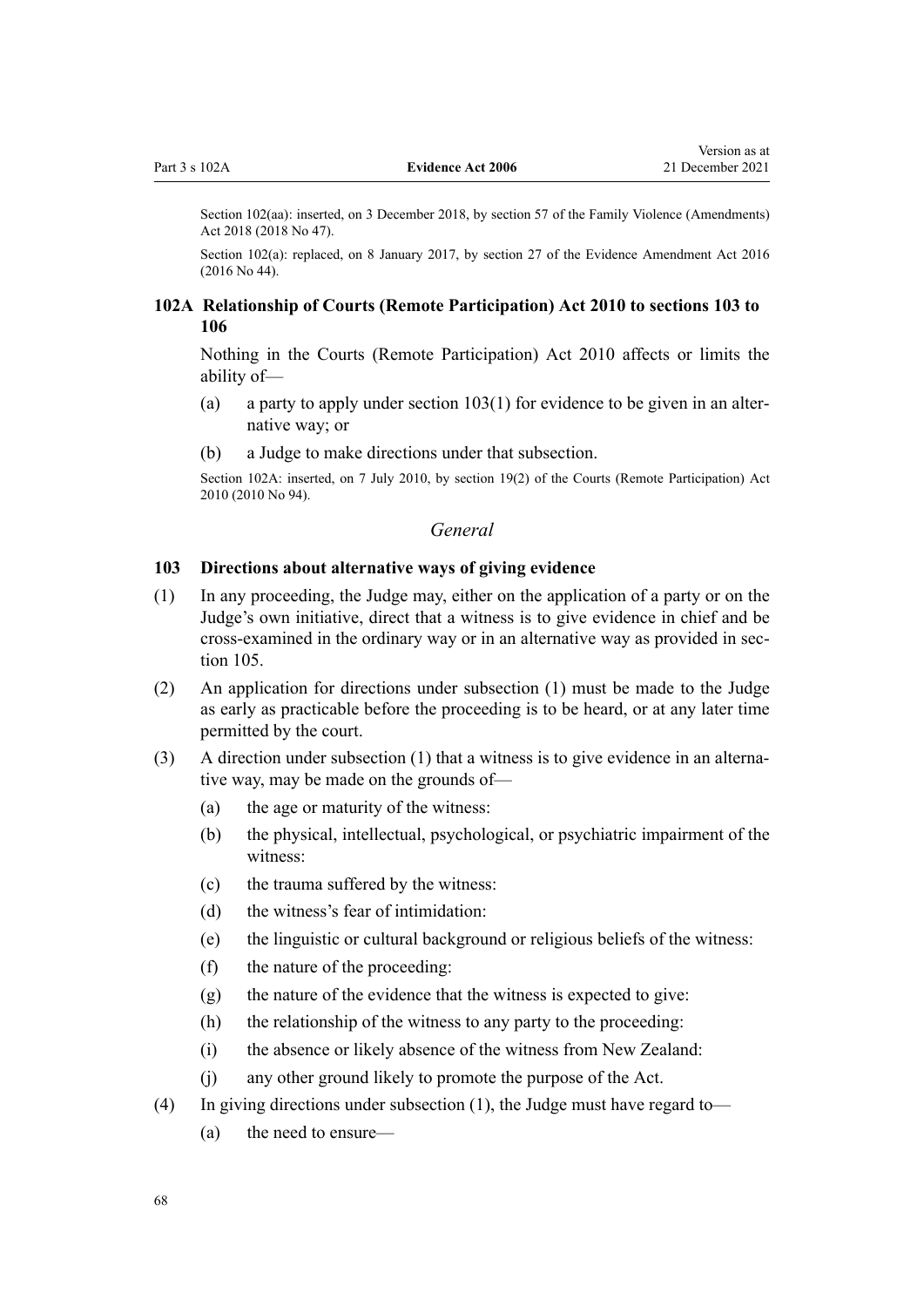- <span id="page-68-0"></span>(i) the fairness of the proceeding; and
- (ii) in a criminal proceeding, that there is a fair trial; and
- (b) the views of the witness and—
	- (i) the need to minimise the stress on the witness; and
	- (ii) in a criminal proceeding, the need to promote the recovery of a complainant from the alleged offence; and
- (c) any other factor that is relevant to the just determination of the proceed‐ ing.

#### (5) *[Repealed]*

Section 103(5): repealed, on 3 December 2018, by [section 58](http://legislation.govt.nz/pdflink.aspx?id=LMS113560) of the Family Violence (Amendments) Act 2018 (2018 No 47).

# **104 Chambers hearing before directions for alternative ways of giving evidence**

If an application for directions is made under [section 103,](#page-67-0) before giving any directions about the way in which a witness is to give evidence in chief and be cross-examined, the Judge—

- (a) must give each party an opportunity to be heard in chambers; and
- (b) may call for and receive a report, from any person considered by the Judge to be qualified to advise, on the effect on the witness of giving evidence in the ordinary way or any alternative way.

#### **105 Alternative ways of giving evidence**

- (1) A Judge may direct, under [section 103](#page-67-0), that the evidence of a witness is to be given in an alternative way so that—
	- (a) the witness gives evidence—
		- (i) while in the courtroom but unable to see the defendant or some other specified person; or
		- (ii) from an appropriate place outside the courtroom, either in New Zealand or elsewhere; or
		- (iii) by a video record made before the hearing of the proceeding:
	- (b) any appropriate practical and technical means may be used to enable the Judge, the jury (if any), and any lawyers to see and hear the witness giv‐ ing evidence, in accordance with any regulations made under [section](#page-127-0) [201](#page-127-0):
	- (c) in a criminal proceeding, the defendant is able to see and hear the wit‐ ness, except where the Judge directs otherwise:
	- (d) in a proceeding in which a witness anonymity order has been made, effect is given to the terms of that order.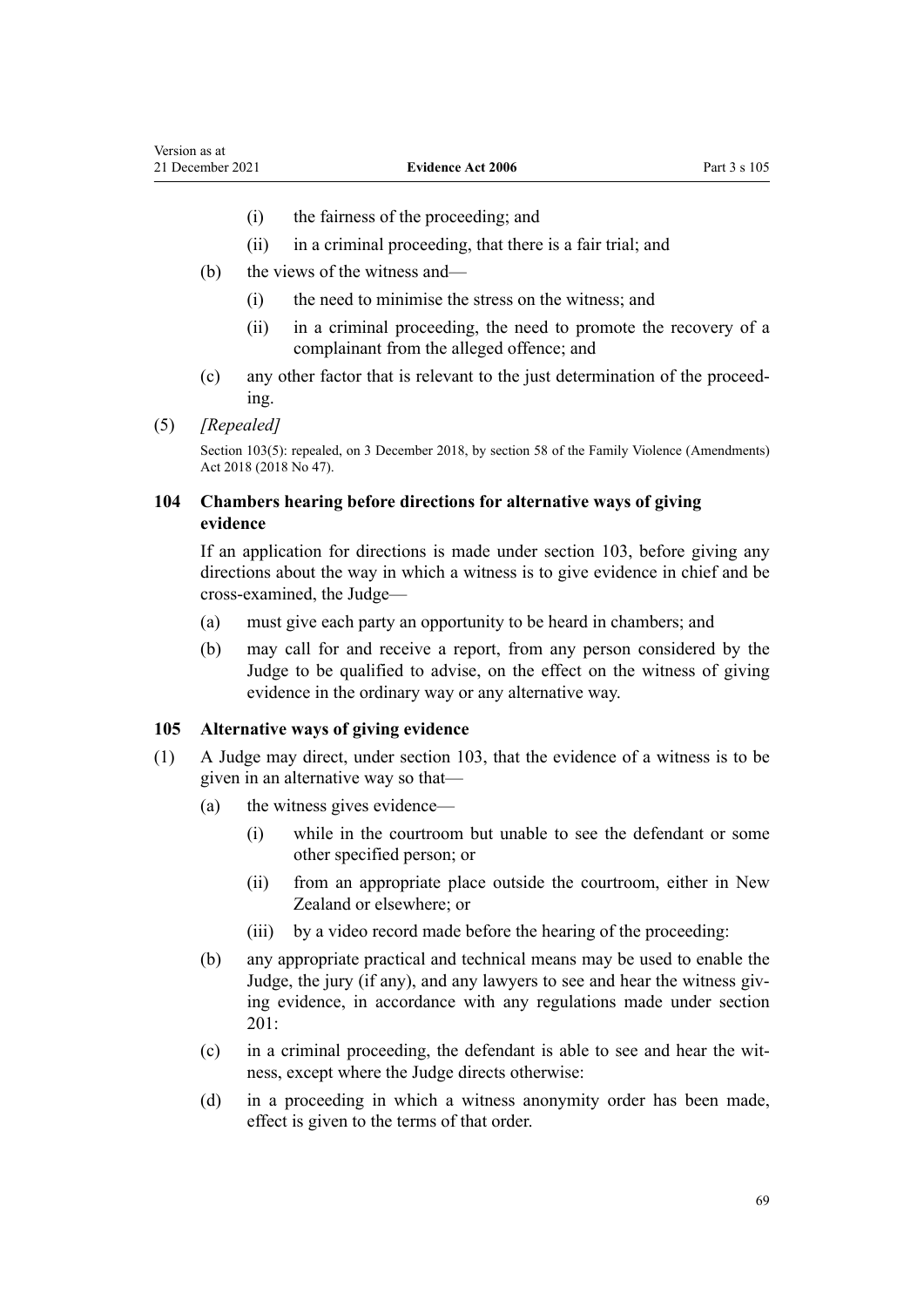<span id="page-69-0"></span>

| Part 3 s 106 | <b>Evidence Act 2006</b> | 21 December 2021 |
|--------------|--------------------------|------------------|

Version as at

- (2) If a video record of the witness's evidence is to be shown at the hearing of the proceeding, the Judge must give directions under [section 103](#page-67-0) as to the manner in which cross-examination and re-examination of the witness is to be conducted.
- (3) The Judge may admit evidence that is given substantially in accordance with the terms of a direction under [section 103](#page-67-0), despite a failure to observe strictly all of those terms.

## **106 Video record evidence**

- (1) Without limiting section  $105(1)(a)(iii)$ , in a criminal proceeding, the video record evidence of a witness that is to be offered as an alternative way of giving evidence at the trial must, if a video record of that witness's evidence was filed as a formal statement under the [Criminal Procedure Act 2011](http://legislation.govt.nz/pdflink.aspx?id=DLM3359902) or the witness gave oral evidence by way of a video record in accordance with an oral evidence order made under that Act, include that video record.
- (2) A video record offered by the prosecution as an alternative way of giving evidence must be recorded and dealt with in compliance with any regulations made under this Act.
- (3) A video record that is to be offered by the prosecution as an alternative way of giving evidence must be offered for viewing by a defendant or his or her law‐ yer before it is offered in evidence (including prior to any pre-trial consider‐ ation of admissibility), unless the Judge directs otherwise.
- (4) A copy of a video record that is to be offered by the prosecution as an alterna‐ tive way of giving evidence must be given to a defendant's lawyer unless sub‐ section (4A) applies, or, if subsection (4A) does not apply, the Judge directs otherwise.
- (4A) Subject to subsections (4B) and (4C), a defendant's lawyer is not entitled to be given a copy of a video record under subsection (4) of—
	- (a) any child complainant; or
	- (b) any witness (including an adult complainant) in a sexual case or a vio‐ lent case.
- (4B) On the application of a defendant, a Judge may order that a copy of a video record or a part of a video record to which subsection (4A) applies be given to the defendant's lawyer before it is offered in evidence.
- (4C) When considering an application under subsection (4B), the Judge must have regard to—
	- (a) whether the interests of justice require departure from the usual proced‐ ure under subsection (4A) in the particular case; and
	- (b) the nature of the evidence contained on the video record; and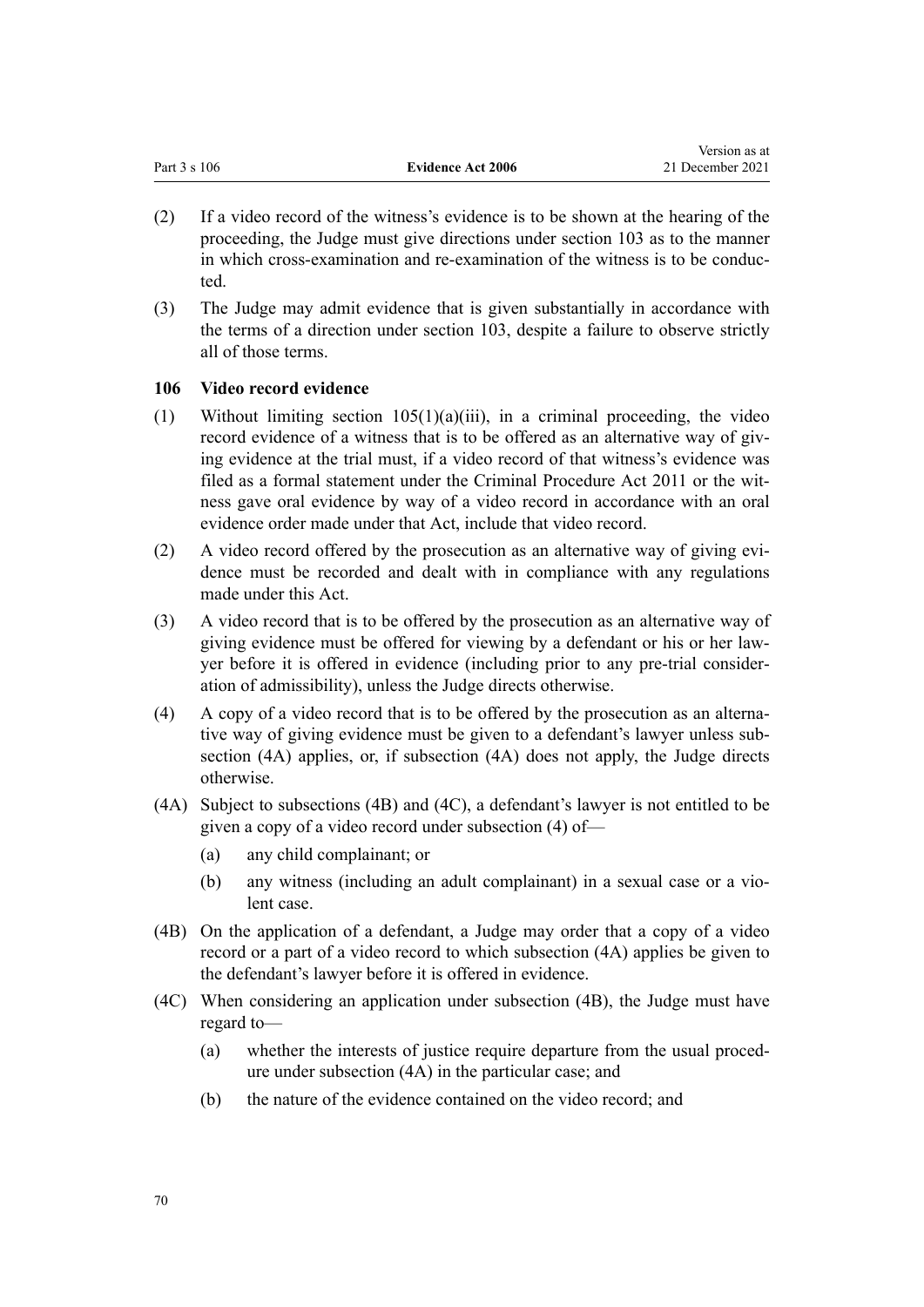| Version as at    |                          |              |
|------------------|--------------------------|--------------|
| 21 December 2021 | <b>Evidence Act 2006</b> | Part 3 s 106 |

- (c) the ability of the defendant or his or her lawyer to view the video record under subsection (3) and to otherwise access the content of the video record, including by way of a transcript of the video record.
- (5) All parties must be given the opportunity to make submissions about the admissibility of all or any part of a video record that is to be offered as an alter‐ native way of giving evidence.
- (6) If the defendant indicates he or she wishes to object to the admissibility of all or any part of a video record that is to be offered as an alternative way of giving evidence, that video record must be viewed by the Judge.
- (7) The Judge may order to be excised from a video record offered as evidence any material that, if the evidence were given in the ordinary way, would or could be excluded in accordance with this Act.
- (8) The Judge may admit a video record that is recorded and offered as evidence substantially in accordance with the terms of any direction under this subpart and the terms of regulations referred to in subsection (2), despite a failure to observe strictly all of those terms.
- (9) To avoid doubt, subsections (3) to (4C) do not apply to any lawyer representing the Crown who may be given a copy of a video record (which may or may not be offered as an alternative way of giving evidence) at any time for the purpose of providing legal advice to the Police before a charging document is filed and for conducting the prosecution once proceedings have commenced.
- (10) In this section, a reference to a person being given a video record includes a reference to the person being given access to the video record, for example, being given access to an electronic copy of the video record through an Internet site.

Section 106(1): replaced, on 1 July 2013, by [section 5](http://legislation.govt.nz/pdflink.aspx?id=DLM4058409) of the Evidence Amendment Act 2011 (2011) No 89).

Section 106(2): replaced, on 8 January 2017, by [section 29\(1\)](http://legislation.govt.nz/pdflink.aspx?id=DLM6488753) of the Evidence Amendment Act 2016 (2016 No 44).

Section 106(3): replaced, on 8 January 2017, by [section 29\(2\)](http://legislation.govt.nz/pdflink.aspx?id=DLM6488753) of the Evidence Amendment Act 2016 (2016 No 44).

Section 106(4): replaced, on 8 January 2017, by [section 29\(3\)](http://legislation.govt.nz/pdflink.aspx?id=DLM6488753) of the Evidence Amendment Act 2016 (2016 No 44).

Section 106(4A): inserted, on 8 January 2017, by [section 29\(4\)](http://legislation.govt.nz/pdflink.aspx?id=DLM6488753) of the Evidence Amendment Act 2016 (2016 No 44).

Section 106(4B): inserted, on 8 January 2017, by [section 29\(4\)](http://legislation.govt.nz/pdflink.aspx?id=DLM6488753) of the Evidence Amendment Act 2016 (2016 No 44).

Section 106(4C): inserted, on 8 January 2017, by [section 29\(4\)](http://legislation.govt.nz/pdflink.aspx?id=DLM6488753) of the Evidence Amendment Act 2016 (2016 No 44).

Section 106(6): amended, on 8 January 2017, by [section 29\(5\)](http://legislation.govt.nz/pdflink.aspx?id=DLM6488753) of the Evidence Amendment Act 2016 (2016 No 44).

Section 106(9): inserted, on 8 January 2017, by [section 29\(6\)](http://legislation.govt.nz/pdflink.aspx?id=DLM6488753) of the Evidence Amendment Act 2016 (2016 No 44).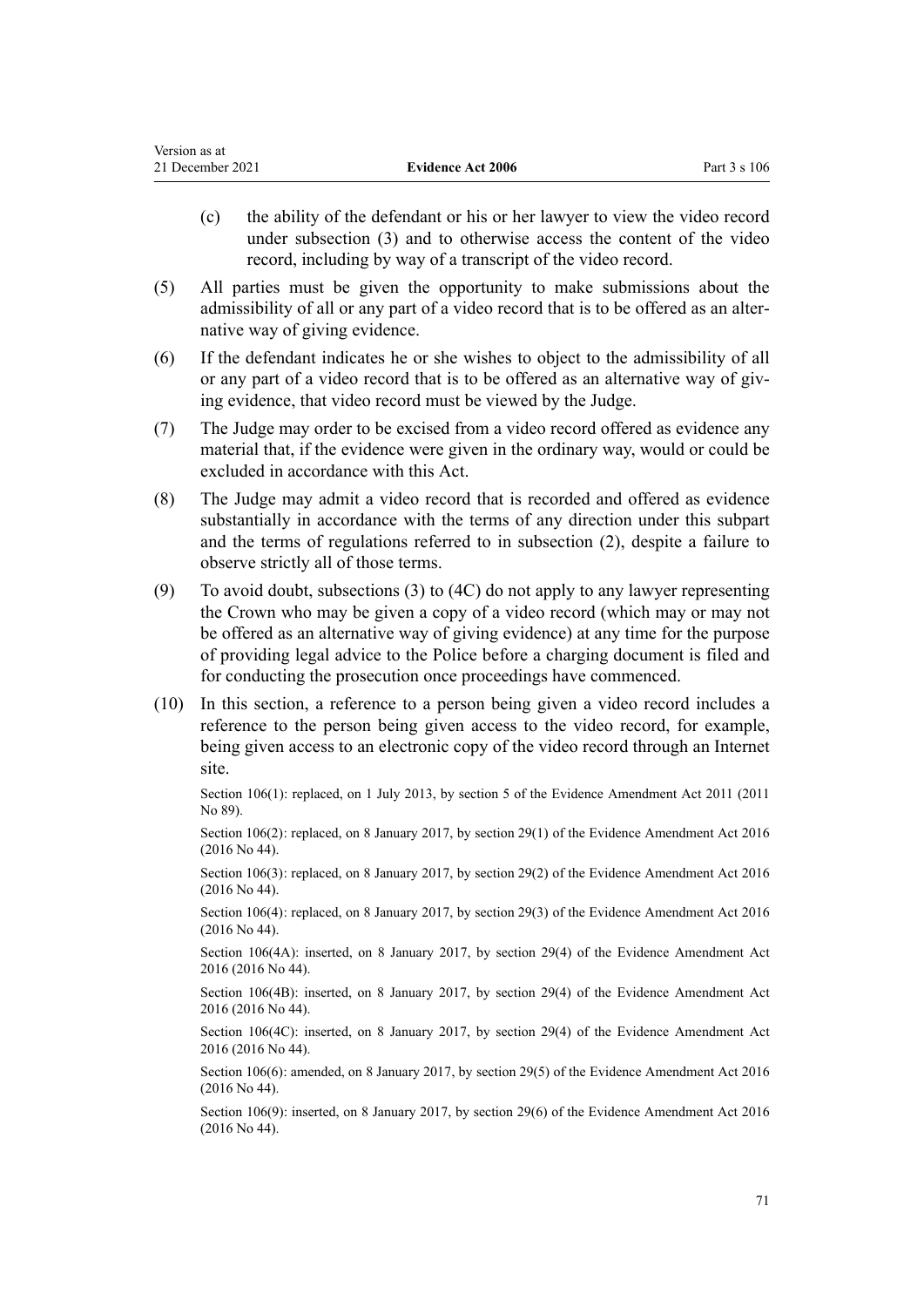<span id="page-71-0"></span>Section 106(10): inserted, on 3 December 2018, by [section 59](http://legislation.govt.nz/pdflink.aspx?id=LMS113561) of the Family Violence (Amendments) Act 2018 (2018 No 47).

# *Giving of evidence by family violence complainants*

Heading: inserted, on 3 December 2018, by [section 60](http://legislation.govt.nz/pdflink.aspx?id=LMS113566) of the Family Violence (Amendments) Act 2018 (2018 No 48).

#### **106A Giving of evidence by family violence complainants**

- (1) This section applies to a complainant who is not a child and who is to give or is giving evidence in a family violence case (a **family violence complainant**).
- (2) A family violence complainant is entitled to give his or her evidence in chief by a video record made before the hearing.
- (3) The video record must be one recorded—
	- (a) by a Police employee; and
	- (b) no later than 2 weeks after the incident in which it is alleged a family violence offence occurred.
- (4) If a video record is to be or has been used as the complainant's evidence in chief, a Judge must give a direction under [section 103](#page-67-0) about how the complainant will give the other parts of his or her evidence, including any further evidence in chief.
- (5) To avoid doubt, [section 106](#page-69-0) applies to a video record offered as the complai‐ nant's evidence in chief under this section.
- (6) If the prosecution intends to use a video record as a complainant's evidence in chief, the prosecution must provide the defendant and the court with a written notice stating that intention to do so.
- (7) Unless a Judge permits otherwise, the notice must be given no later than when a case management memorandum (for a Judge-alone trial) or a trial callover memorandum (for a jury trial) is filed under the [Criminal Procedure Act 2011](http://legislation.govt.nz/pdflink.aspx?id=DLM3359902). Section 106A: inserted, on 3 December 2018, by [section 60](http://legislation.govt.nz/pdflink.aspx?id=LMS113566) of the Family Violence (Amendments) Act 2018 (2018 No 48).

#### **106B Application by defendant for family violence complainant to give evidence in ordinary way or different alternative way**

- (1) Despite section 106A, a defendant may apply to a Judge for a direction that a family violence complainant give evidence or any part of his or her evidence in the ordinary way under [section 83](#page-58-0) or in a different alternative way under sec[tion 105](#page-68-0).
- (2) Unless a Judge permits otherwise, the application must be made no later than when a case management memorandum (for a Judge-alone trial) or a trial callover memorandum (for a jury trial) is filed under the [Criminal Procedure Act](http://legislation.govt.nz/pdflink.aspx?id=DLM3359902) [2011.](http://legislation.govt.nz/pdflink.aspx?id=DLM3359902)
- (3) Before giving a direction under this section, the Judge—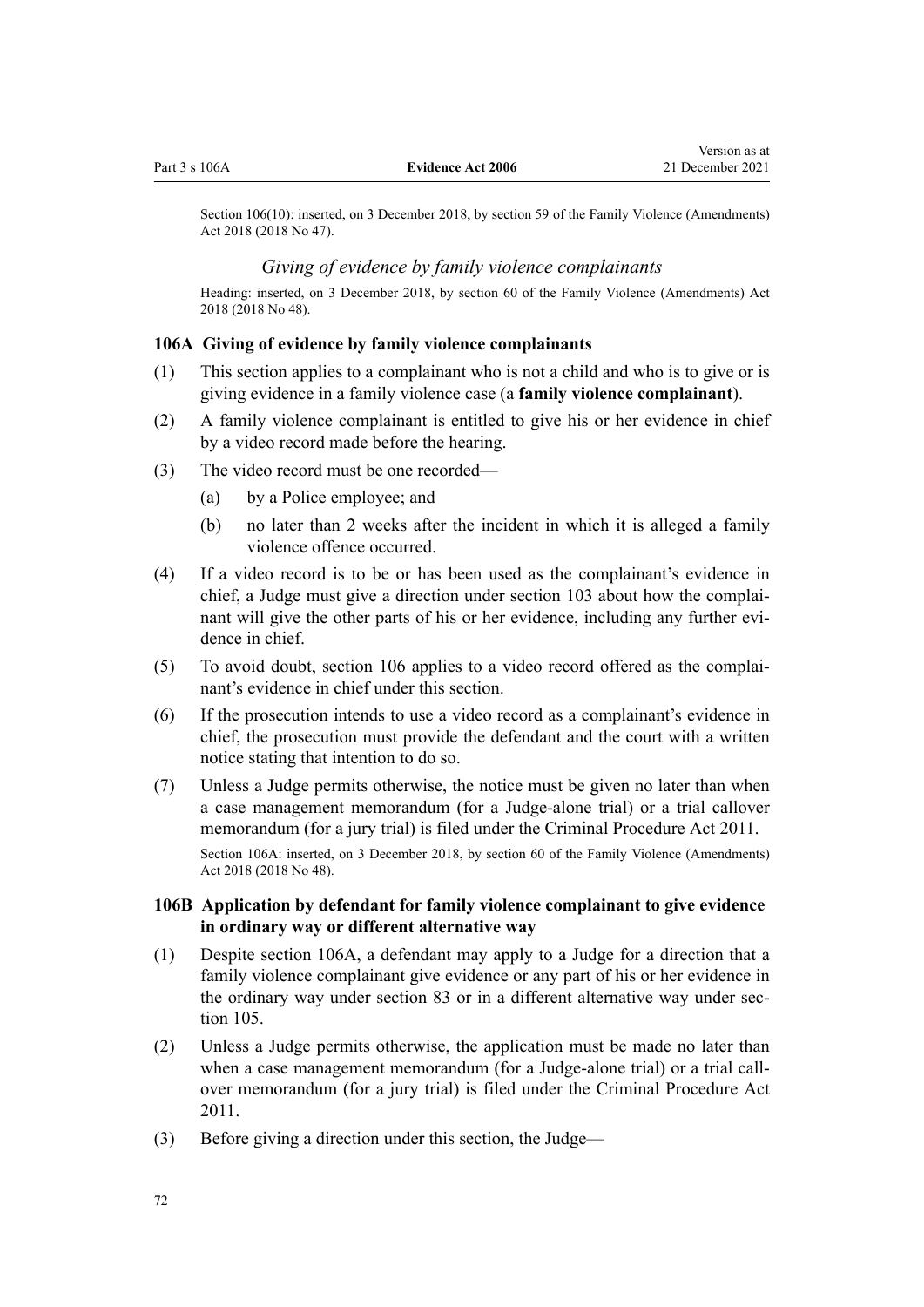- <span id="page-72-0"></span>(a) must give each party an opportunity to be heard in chambers; and
- (b) may call for and receive a report, from any person considered by the Judge to be qualified to advise, on the effect on the complainant of giving evidence in the ordinary way or any alternative way.
- (4) When considering whether to give a direction under this section, the Judge must have regard to—
	- (a) whether the interests of justice require a departure from the usual pro‐ cedure under [section 106A](#page-71-0) in the particular case; and
	- (b) the matters in section  $103(3)$  and (4).

Section 106B: inserted, on 3 December 2018, by [section 60](http://legislation.govt.nz/pdflink.aspx?id=LMS113566) of the Family Violence (Amendments) Act 2018 (2018 No 48).

#### *Giving of evidence by child witnesses*

Heading: replaced, on 8 January 2017, by [section 30](http://legislation.govt.nz/pdflink.aspx?id=DLM6488754) of the Evidence Amendment Act 2016 (2016 No 44).

## **107 Alternative ways of giving evidence by child witnesses in criminal proceedings**

- (1) A child witness, when giving evidence in a criminal proceeding, is entitled to give evidence in 1 or more alternative ways so that—
	- (a) the witness gives evidence in 1 or more of the following ways:
		- (i) by a video record made before the hearing of the proceeding:
		- (ii) while in the courtroom but unable to see the defendant or some other specified person:
		- (iii) from an appropriate place outside the courtroom, either in New Zealand or elsewhere:
	- (b) by use of any appropriate practical and technical means the Judge, the jury (if any), and any lawyers can see and hear the witness giving evidence, in accordance with any regulations made under [section 201](#page-127-0):
	- (c) the defendant can see and hear the witness, unless the Judge directs otherwise.
- (2) If a video record is shown as a child witness's evidence in chief, the witness is entitled to give the other parts of his or her evidence, including any further evidence in chief, in 1 or more other alternative ways.
- (3) To avoid doubt, [section 106](#page-69-0) applies to a video record offered as an alternative way of giving evidence under this section.
- (4) Any party intending to call a child witness must provide every other party and the court with a written notice stating the 1 or more alternative ways in which the witness will give his or her evidence.
- (5) Unless a Judge permits otherwise, the notice required under subsection (4) must be given no later than when a case management memorandum (for a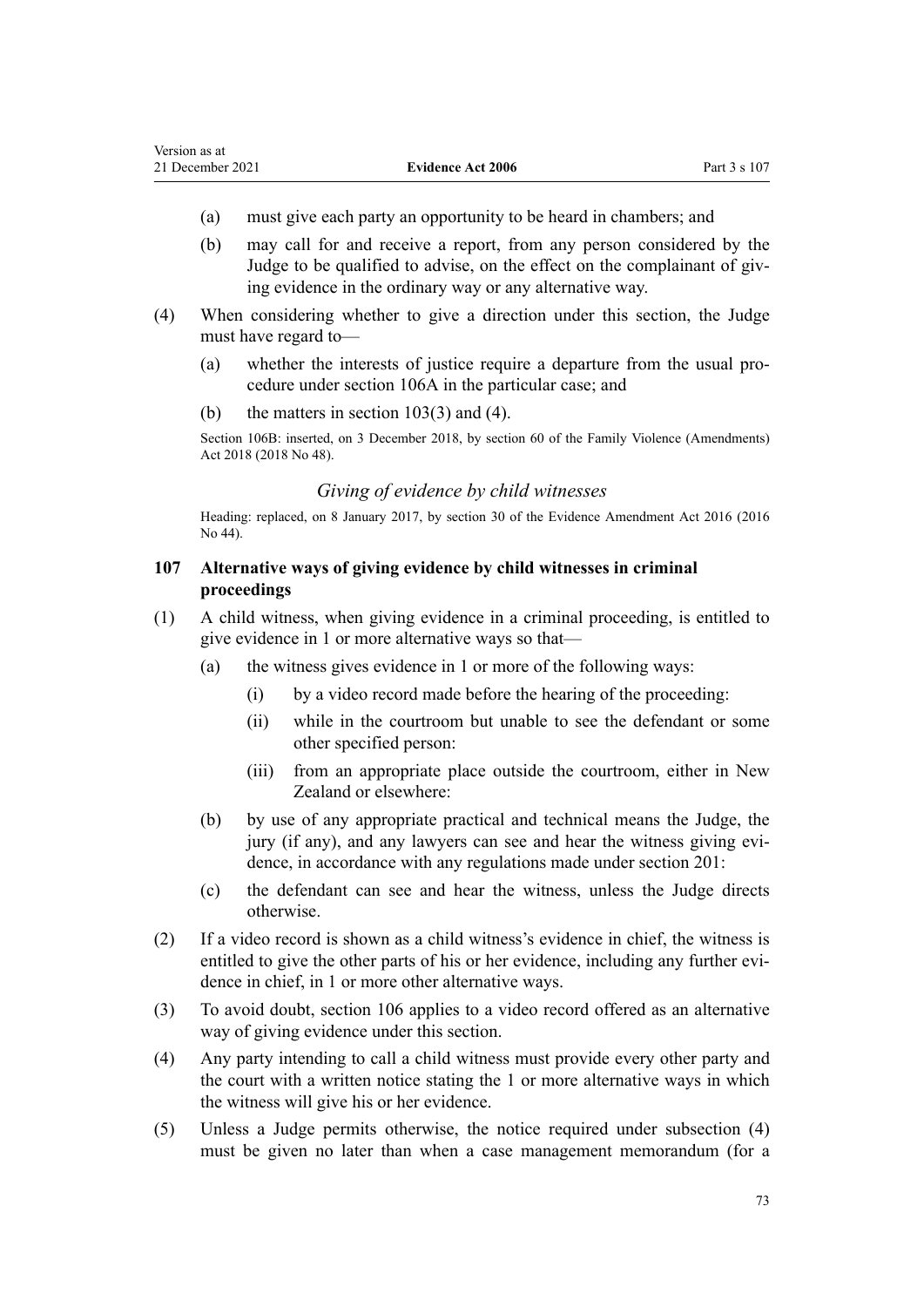judge-alone trial) or a trial callover memorandum (for a jury trial) is filed under the [Criminal Procedure Act 2011](http://legislation.govt.nz/pdflink.aspx?id=DLM3359902).

- (6) If a party has given notice under subsection (4) and it is no longer possible or desirable for the witness to give evidence by the means stated in the notice, the party may file an amended notice but must do so as early as practicable before the case is to be tried.
- (7) This section is subject to sections 107A and 107B. Section 107: replaced, on 8 January 2017, by [section 31](http://legislation.govt.nz/pdflink.aspx?id=DLM6488756) of the Evidence Amendment Act 2016 (2016 No 44).

## **107A Application by party calling child witness for witness to give evidence in ordinary way**

- (1) Despite [section 107](#page-72-0), if a child witness indicates his or her wish to give evidence or any part of his or her evidence in the ordinary way under [section 83](#page-58-0), the party calling the witness may apply to a Judge for a direction that the wit‐ ness be permitted to do so.
- (2) Unless a Judge permits otherwise, an application under subsection (1) must be made no later than when a case management memorandum (for a judge-alone trial) or a trial callover memorandum (for a jury trial) is filed under the [Crim‐](http://legislation.govt.nz/pdflink.aspx?id=DLM3359902) [inal Procedure Act 2011.](http://legislation.govt.nz/pdflink.aspx?id=DLM3359902)
- (3) The Judge—
	- (a) may direct that the witness give evidence or any part of his or her evidence in the ordinary way, if satisfied that the witness fully appreciates the likely effect on him or her of doing so; and
	- (b) before giving a direction, may call for and receive a report, from any person considered by the Judge to be qualified to advise, on the effect on the witness of giving evidence in the ordinary way or any alternative way.
- (4) When considering whether to give a direction under this section, the Judge must have regard to—
	- (a) whether the interests of justice require a departure from the usual pro‐ cedure under [section 107](#page-72-0) in the particular case; and
	- (b) the matters in section  $103(3)$  and (4).

Section 107A: inserted, on 8 January 2017, by [section 31](http://legislation.govt.nz/pdflink.aspx?id=DLM6488756) of the Evidence Amendment Act 2016 (2016 No 44).

### **107B Application by any other party for child witness to give evidence in ordinary way or different alternative way**

(1) Despite [section 107,](#page-72-0) if a party is calling a child witness to give evidence, any other party may apply to a Judge for a direction that the witness give evidence or any part of his or her evidence in the ordinary way under [section 83](#page-58-0) or in a different alternative way under section 107.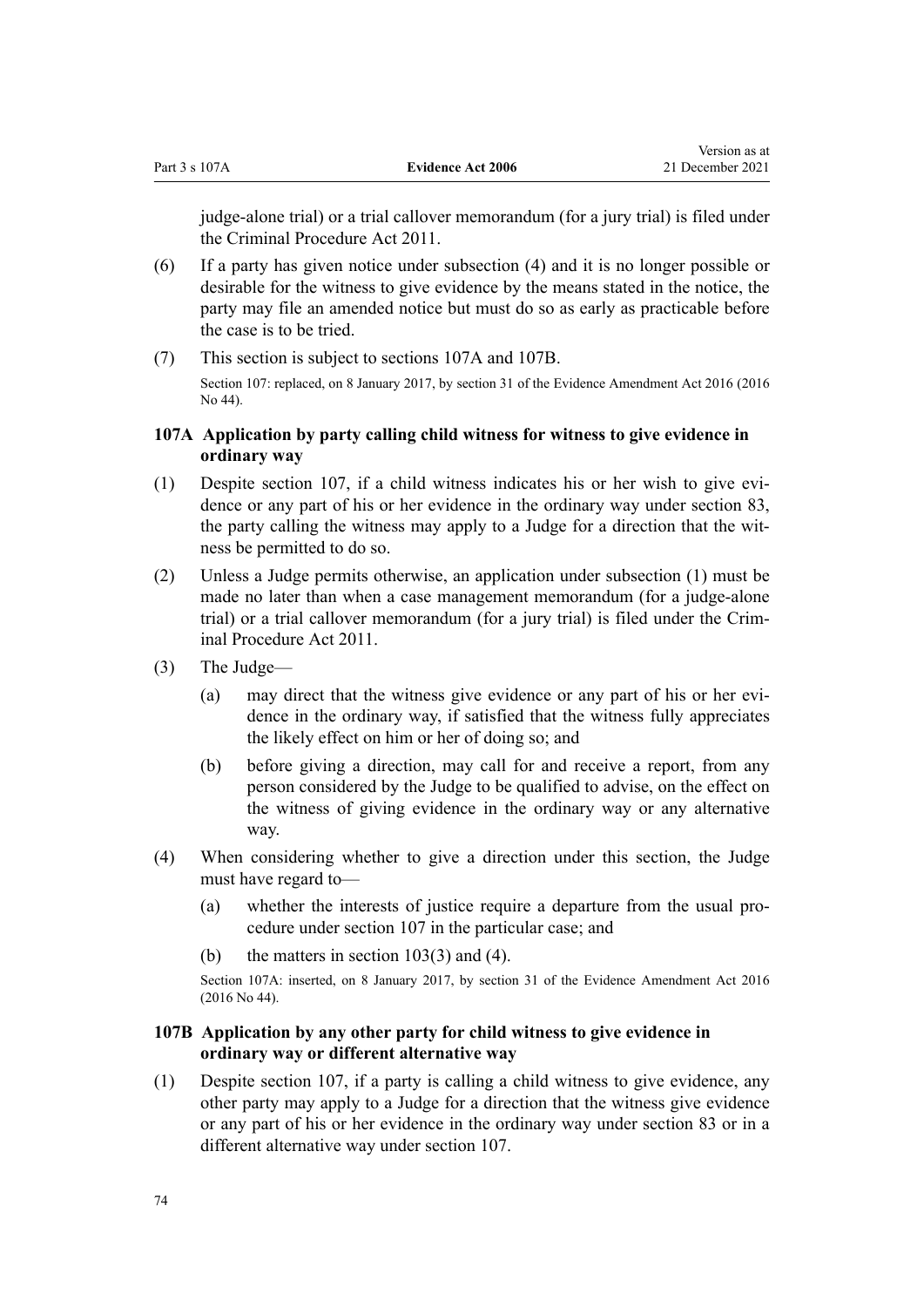- <span id="page-74-0"></span>(2) An application for a direction under subsection (1) must be made as early as practicable before the case is to be tried, or at a later time permitted by a Judge.
- (3) Before giving a direction under this section, the Judge—
	- (a) must give each party an opportunity to be heard in chambers; and
	- (b) may call for and receive a report, from any person considered by the Judge to be qualified to advise, on the effect on the witness of giving evidence in the ordinary way or any alternative way.
- (4) When considering whether to give a direction under this section, the Judge must have regard to—
	- (a) whether the interests of justice require a departure from the usual pro‐ cedure under [section 107](#page-72-0) in the particular case; and
	- (b) the matters in section  $103(3)$  and (4).

Section 107B: inserted, on 8 January 2017, by [section 31](http://legislation.govt.nz/pdflink.aspx?id=DLM6488756) of the Evidence Amendment Act 2016 (2016 No 44).

*Giving of evidence by undercover Police officers*

## **108 Undercover Police officers**

- (1) This section and [section 109](#page-75-0) apply in any case where a person is being, or is to be, proceeded against—
	- (a) for any offence that is punishable by imprisonment for life or for a term of at least 7 years; or
	- (b) for any other offence against any provisions of the [Misuse of Drugs Act](http://legislation.govt.nz/pdflink.aspx?id=DLM436100) [1975](http://legislation.govt.nz/pdflink.aspx?id=DLM436100) punishable by imprisonment for life or for a term of at least 5 years; or
	- (c) for an offence against [section 98A](http://legislation.govt.nz/pdflink.aspx?id=DLM328596) of the Crimes Act 1961; or
	- (d) for conspiracy to commit, or for attempting to commit, an offence described in paragraph (a) or (b).
- (2) If, in any proceeding to which this section applies, it is intended to call an undercover Police officer as a witness for the prosecution, the Commissioner of Police may, as soon as is reasonably practicable after a defendant has pleaded not guilty, file in the court in which the proceedings are to be held a certificate signed by the Commissioner stating, in respect of that witness, the following particulars:
	- (a) that during the period specified in the certificate the witness was a member of the Police and acted as an undercover Police officer:
	- (b) that the witness has not been convicted of any offence or (as the case may require) that the witness has not been convicted of any offence other than the offence, or offences, described in the certificate:
	- (c) that the witness has not been found guilty of a breach of the code of con‐ duct prescribed under [section 20](http://legislation.govt.nz/pdflink.aspx?id=DLM1102202) of the Policing Act 2008, or (as the case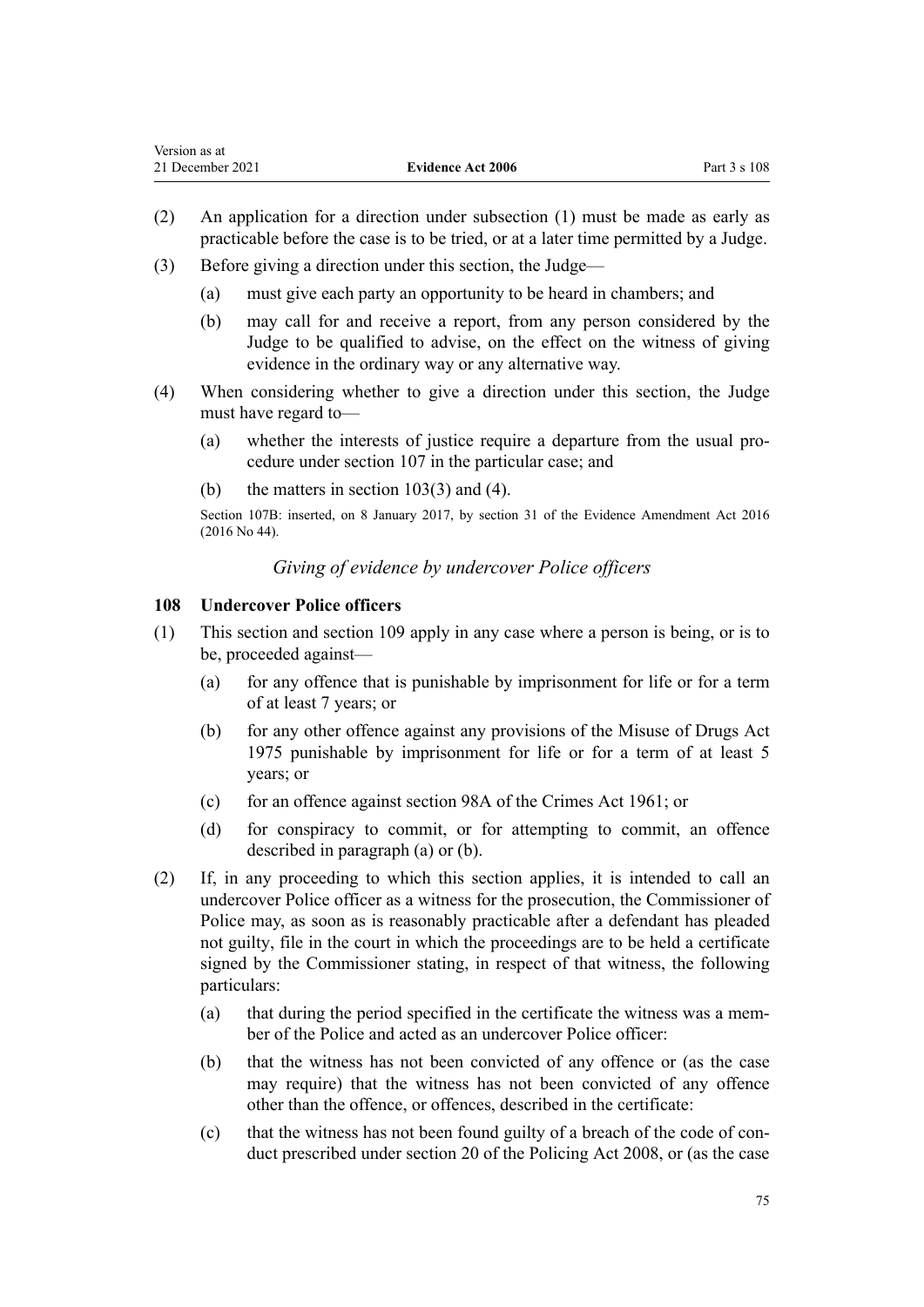may require) that the witness has not been found guilty of any breach of that kind, other than a breach described in the certificate.

Version as at

- <span id="page-75-0"></span>(3) If, to the knowledge of the Commissioner of Police, the credibility of the wit‐ ness in giving evidence in any other proceeding has been the subject of adverse comment by the Judge, the Commissioner must also include in the certificate a statement of the relevant particulars.
- (4) It is sufficient for the purposes of subsections (2) and (3) if the certificate includes a statement of the nature of any offence or comment referred to in the certificate and the year in which the offence was committed or the comment was made, and it is not necessary to include the venue or precise date of the proceedings or any other particulars that might enable the true name or true address of the witness to be discovered.
- (5) In this section and in section 109, **undercover Police officer**, in relation to any proceeding to which this section applies, means a member of the Police whose identity was concealed for the purpose of any investigation relevant to the proceedings.
- (6) This section also applies, with any necessary modifications, in any case where a person is being, or is to be, proceeded against under—
	- (a) the [Criminal Proceeds \(Recovery\) Act 2009](http://legislation.govt.nz/pdflink.aspx?id=BILL-SCDRAFT-7242); or
	- (b) [sections 142A to 142Q](http://legislation.govt.nz/pdflink.aspx?id=DLM2601243) of the Sentencing Act 2002.

Compare: 1908 No 56 [s 13A\(1\)–\(5\)](http://legislation.govt.nz/pdflink.aspx?id=DLM142716)

Section 108(1): amended, on 1 July 2013, by [section 5](http://legislation.govt.nz/pdflink.aspx?id=DLM4058409) of the Evidence Amendment Act 2011 (2011 No 89).

Section 108(1)(b): amended, on 1 July 2013, by [section 5](http://legislation.govt.nz/pdflink.aspx?id=DLM4058409) of the Evidence Amendment Act 2011 (2011 No 89).

Section 108(2): amended, on 1 July 2013, by [section 5](http://legislation.govt.nz/pdflink.aspx?id=DLM4058409) of the Evidence Amendment Act 2011 (2011 No 89).

Section 108(2)(c): substituted, on 1 October 2008, by [section 130\(1\)](http://legislation.govt.nz/pdflink.aspx?id=DLM1102383) of the Policing Act 2008 (2008) No 72).

Section 108(6): added, on 1 December 2009, by [section 184](http://legislation.govt.nz/pdflink.aspx?id=DLM1451423) of the Criminal Proceeds (Recovery) Act 2009 (2009 No 8).

### **109 Effect of certificate under section 108**

- (1) If, in any proceeding to which [section 108](#page-74-0) applies, the Commissioner of Police files a certificate under section 108 relating to any witness, the following provisions apply:
	- (a) if a witness is subsequently called for the prosecution and states that, during the period specified in the certificate, he or she was a member of the Police and acted as an undercover Police officer under the name specified in the certificate, it must be presumed, in the absence of proof to the contrary, that the certificate has been given in respect of that witness:
	- (b) it is sufficient if the witness is identified by the name by which the witness was known while acting as an undercover Police officer, and,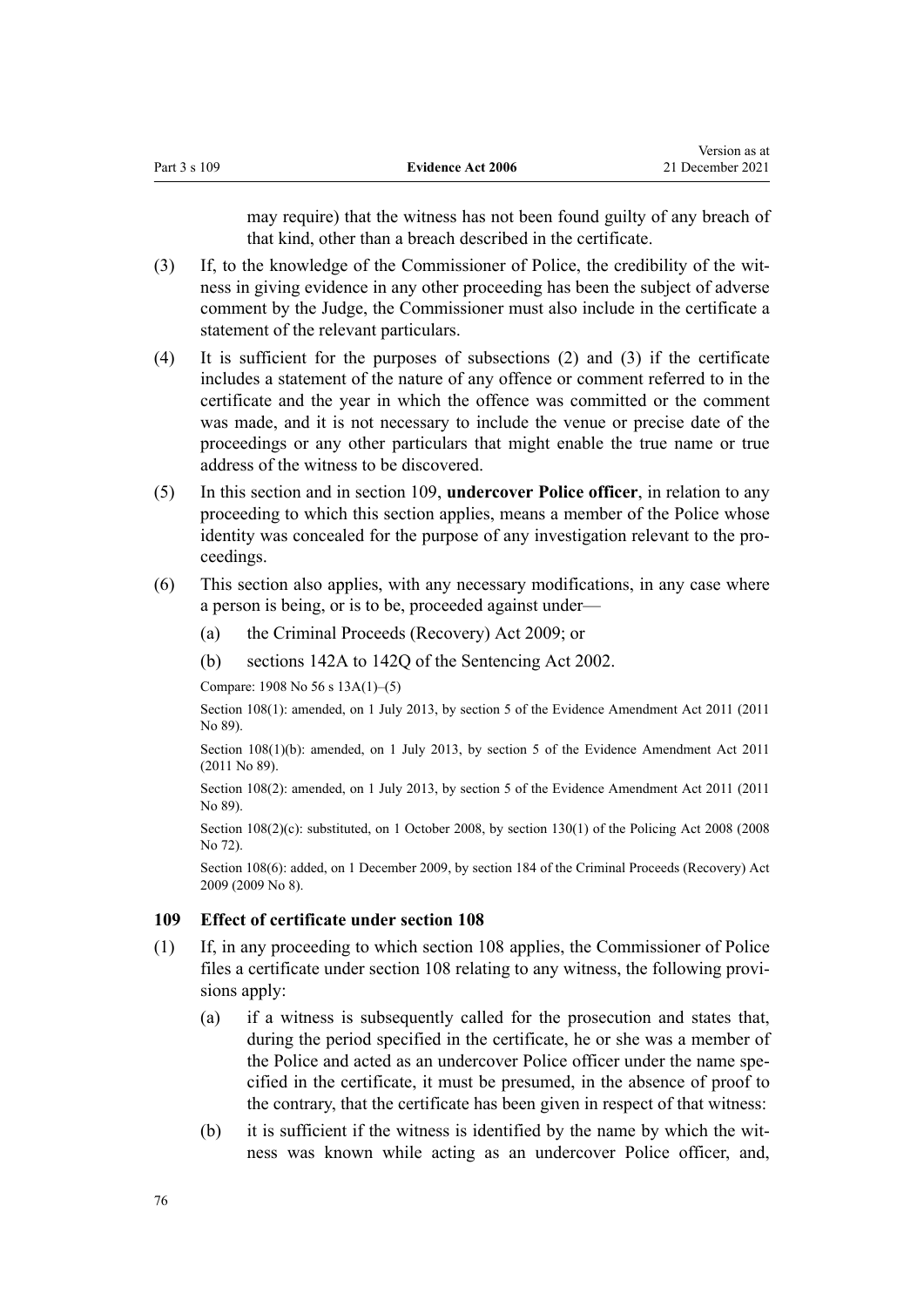<span id="page-76-0"></span>Version as at

except if leave is given under paragraph (d), the witness must not be required to state his or her true name or address, or to give any particulars likely to lead to the discovery of that name or address:

- (c) except if leave is given under paragraph (d), no lawyer, officer of the court, or other person involved in the proceeding may state in court the true name or the address of the witness, or give any particulars likely to lead to the discovery of that name or address:
- (d) no evidence may be given, and no question may be put to the witness, or to any other witness, relating directly or indirectly to the true name or the address of the witness, except by leave of the Judge:
- (e) on an application for leave under paragraph (d), the certificate is, in the absence of evidence to the contrary, sufficient evidence of the particulars stated in it.
- (2) The Judge may not grant leave under subsection (1)(d) unless the Judge is satisfied—
	- (a) that there is some evidence before the Judge that, if believed by the jury, could call into question the credibility of the witness; and
	- (b) that it is necessary in the interests of justice that the defendant be enabled to test properly the credibility of the witness; and
	- (c) that it would be impracticable for the defendant to test properly the cred‐ ibility of the witness if the defendant were not informed of the true name or the true address of the witness.
- (3) An application for leave under subsection  $(1)(d)$ 
	- (a) may be made from time to time and at any stage of the proceeding; and
	- (b) must, where practicable, be made and dealt with in chambers; and
	- (c) if the application is made during the trial before a jury, must be dealt with and determined by the Judge in the absence of the jury.
- (4) If the Commissioner of Police gives a certificate under [section 108](#page-74-0) in respect of any witness, the Commissioner must serve a copy of the certificate on the defendant, or on any lawyer acting for the defendant, at least 14 days before the witness is to give evidence.

Compare: 1908 No 56 [s 13A\(6\)–\(9\)](http://legislation.govt.nz/pdflink.aspx?id=DLM142716)

Section 109(2)(c): amended, on 1 July 2013, by [section 5](http://legislation.govt.nz/pdflink.aspx?id=DLM4058409) of the Evidence Amendment Act 2011 (2011 No 89).

*Giving of evidence by anonymous witnesses*

### **110 Pre-trial witness anonymity order**

(1) This section and [section 111](#page-78-0) apply if a person is charged with a category 3 or 4 offence.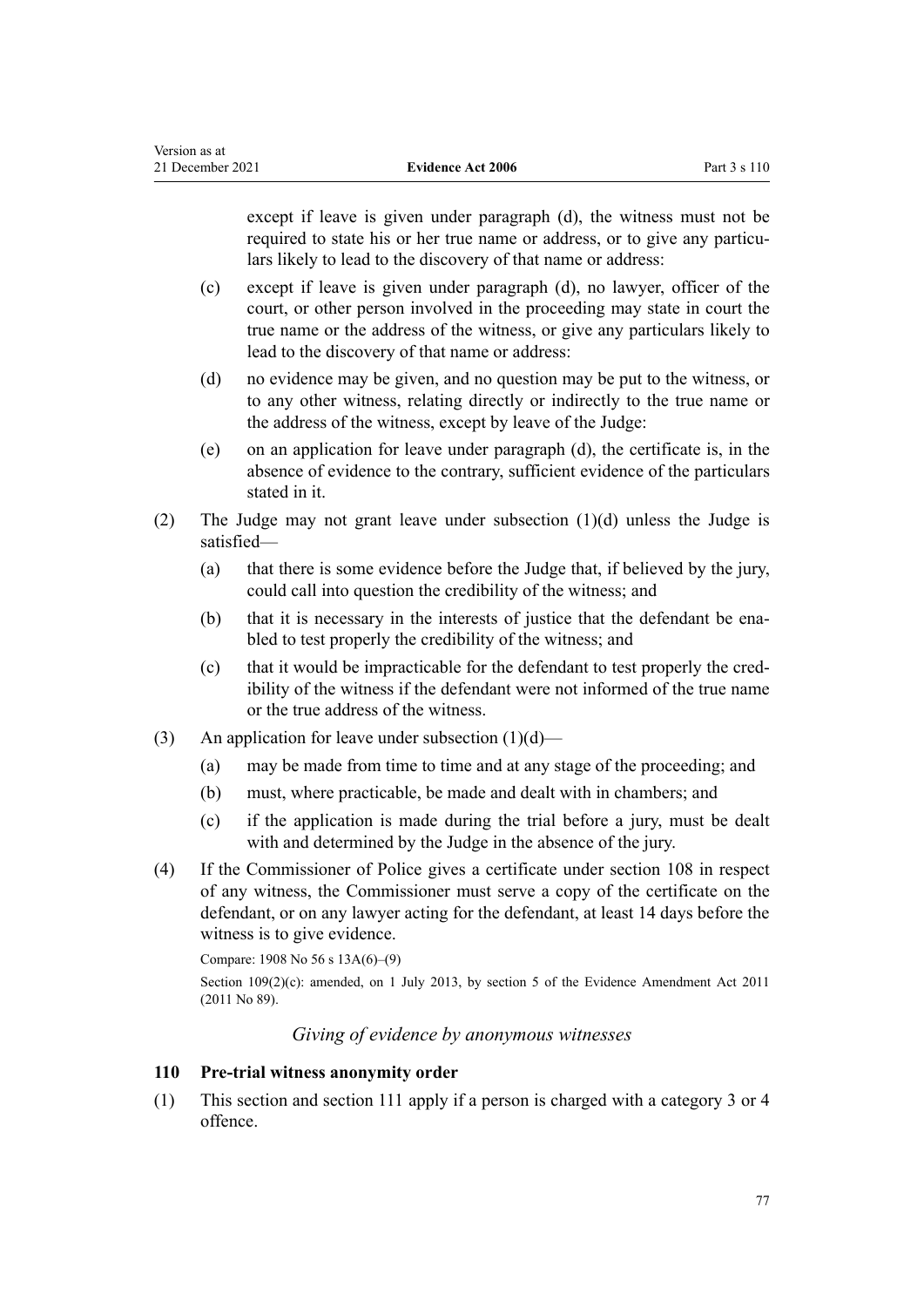| Part 3 s 110 | <b>Evidence Act 2006</b> | $1.0101011$ as at<br>21 December 2021 |
|--------------|--------------------------|---------------------------------------|
|              |                          |                                       |

Version as at

- (2) At any time after the person is charged, the prosecution or the defendant may apply to a Judge for an order—
	- (a) excusing the applicant from disclosing to the other party before the trial the name, address, and occupation of any witness, and (except with the leave of the Judge) any other particulars likely to lead to the witness's identification; and
	- (b) excusing the witness from stating in any formal statement, or in giving oral evidence in accordance with an oral evidence order, his or her name, address, and occupation, and (except with leave of the Judge) any other particulars likely to lead to the witness's identification.
- (3) The Judge must hear and determine the application in chambers, and—
	- (a) the Judge must give each party an opportunity to be heard on the appli‐ cation; and
	- (b) neither the party supporting the application nor the witness need disclose any information that might disclose the witness's identity to any person (other than the Judge) before the application is dealt with.
- (4) The Judge may make the order if he or she believes on reasonable grounds that—
	- (a) the safety of the witness or of any other person is likely to be endan‐ gered, or there is likely to be serious damage to property, if the witness's identity is disclosed before the trial; and
	- (b) withholding the witness's identity until the trial would not be contrary to the interests of justice.
- (5) Without limiting subsection (4), in considering the application, the Judge must have regard to—
	- (a) the general right of a defendant to know the identity of witnesses; and
	- (b) the principle that witness anonymity orders are justified only in exceptional circumstances; and
	- (c) the gravity of the offence; and
	- (d) the importance of the witness's evidence to the case of the party who wishes to call the witness; and
	- (e) whether it is practical for the witness to be protected prior to the trial by any other means; and
	- (f) whether there is other evidence that corroborates the witness's evidence.
- (6) A pre-trial witness anonymity order may be made—
	- (a) by a District Court Judge who holds a warrant under the [District Court](http://legislation.govt.nz/pdflink.aspx?id=DLM6942200) [Act 2016](http://legislation.govt.nz/pdflink.aspx?id=DLM6942200) to conduct jury trials:
	- (b) if the preliminary hearing is held in the Youth Court, by a Judge referred to in [section 274\(2\)\(a\)](http://legislation.govt.nz/pdflink.aspx?id=DLM153420) of the Oranga Tamariki Act 1989: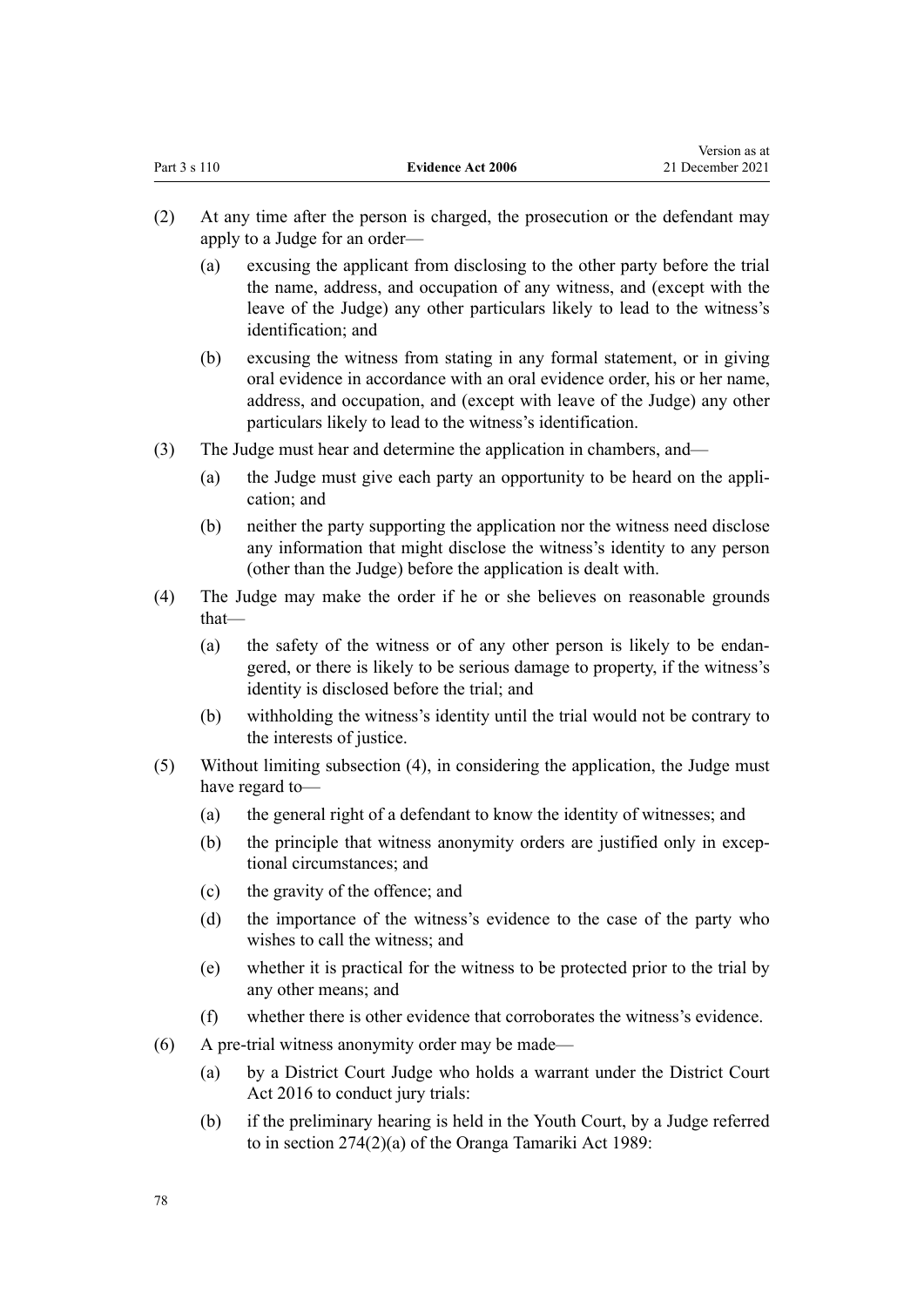### <span id="page-78-0"></span>(c) by a High Court Judge.

Compare: 1908 No 56 [s 13B\(1\)–\(5\), \(7\)](http://legislation.govt.nz/pdflink.aspx?id=DLM142720)

Section 110(1): replaced, on 1 July 2013, by [section 5](http://legislation.govt.nz/pdflink.aspx?id=DLM4058409) of the Evidence Amendment Act 2011 (2011 No 89).

Section 110(2): replaced, on 1 July 2013, by [section 5](http://legislation.govt.nz/pdflink.aspx?id=DLM4058409) of the Evidence Amendment Act 2011 (2011) No 89).

Section 110(6)(a): amended, on 1 March 2017, by [section 261](http://legislation.govt.nz/pdflink.aspx?id=DLM6942680) of the District Court Act 2016 (2016) No 49).

Section 110(6)(a): amended, on 1 July 2013, by [section 5](http://legislation.govt.nz/pdflink.aspx?id=DLM4058409) of the Evidence Amendment Act 2011 (2011 No 89).

Section 110(6)(b): amended, on 14 July 2017, by [section 149](http://legislation.govt.nz/pdflink.aspx?id=DLM7287401) of the Children, Young Persons, and Their Families (Oranga Tamariki) Legislation Act 2017 (2017 No 31).

Section 110(6)(b): amended, on 1 March 2017, by [section 261](http://legislation.govt.nz/pdflink.aspx?id=DLM6942680) of the District Court Act 2016 (2016 No 49).

#### **111 Effect of pre-trial witness anonymity order**

If a pre-trial witness anonymity order is made under [section 110,](#page-76-0)—

- (a) the party who applied for the order must give the Judge the name, address, and occupation of the witness; and
- (b) no formal statement filed under the [Criminal Procedure Act 2011](http://legislation.govt.nz/pdflink.aspx?id=DLM3359902) may disclose the name, address, or occupation of the witness, or any other particulars likely to lead to the witness's identification; and
- (c) during the giving of oral evidence before the trial,—
	- (i) no lawyer, officer of the court, or other person involved in that process may disclose the name, address, or occupation of the wit‐ ness, or any other particular likely to lead to the witness's identification; and
	- (ii) no oral evidence may be given, and no question put to any wit‐ ness, if the evidence or question relates to the name, address, or occupation of the witness who is subject to the order; and
	- (iii) except with the leave of the Judge, no oral evidence may be given, and no question put to any witness, if the evidence or question relates to any other particulars likely to lead to the identification of the witness who is subject to the order; and
- (d) no person may publish, in any report or account relating to the proceeding, the name, address, or occupation of the witness, or any other particulars likely to lead to the witness's identification.

Compare: 1908 No 56 [s 13B\(6\)](http://legislation.govt.nz/pdflink.aspx?id=DLM142720)

Section 111(b): replaced, on 1 July 2013, by [section 5](http://legislation.govt.nz/pdflink.aspx?id=DLM4058409) of the Evidence Amendment Act 2011 (2011 No 89).

Section 111(c): replaced, on 1 July 2013, by [section 5](http://legislation.govt.nz/pdflink.aspx?id=DLM4058409) of the Evidence Amendment Act 2011 (2011) No 89).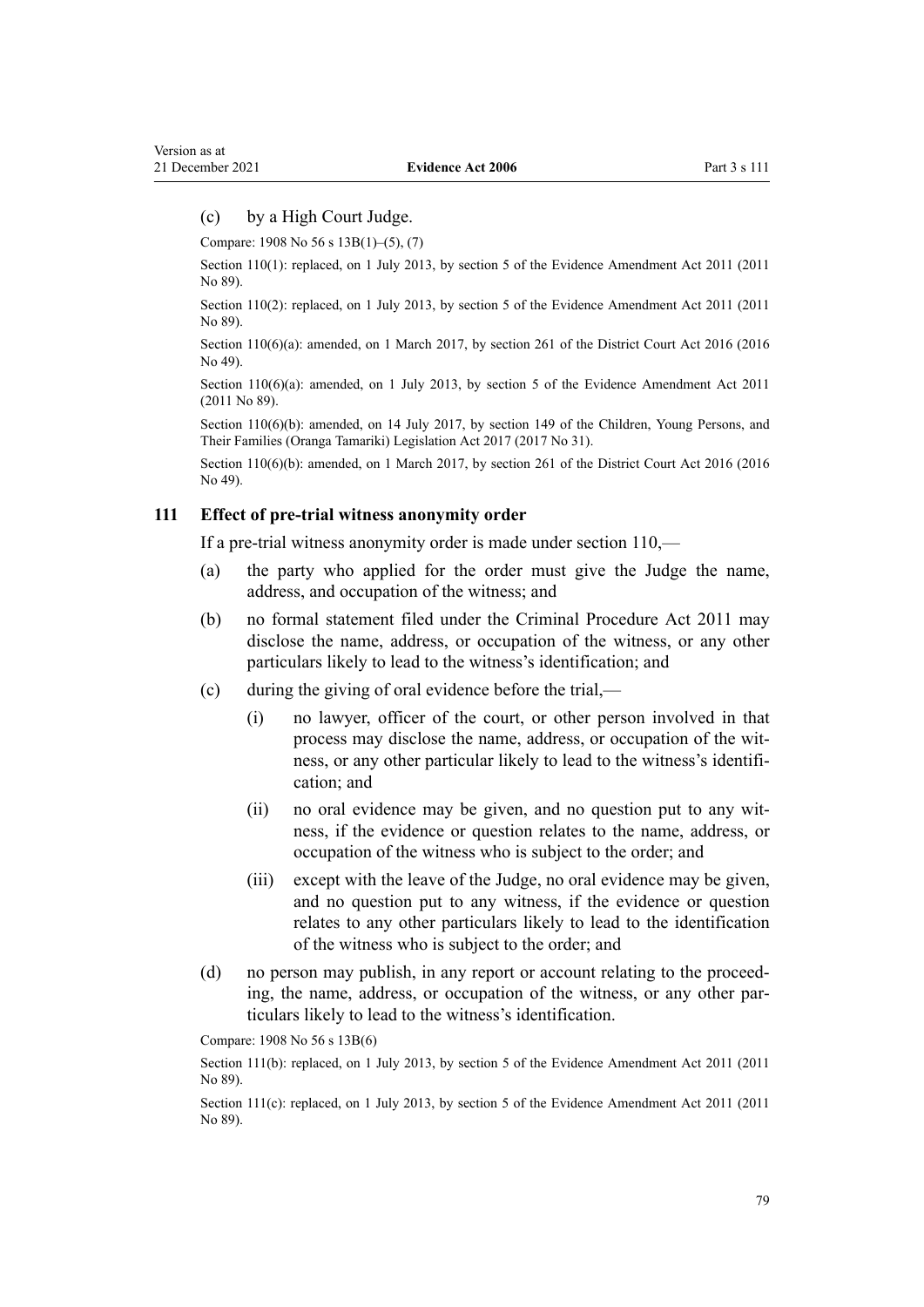#### <span id="page-79-0"></span>**112 Witness anonymity order for purpose of High Court trial**

- (1) This section and [section 113](#page-80-0) apply if a person is charged with a category 3 or 4 offence.
- (2) The prosecution or the defendant may apply to a High Court Judge for a wit‐ ness anonymity order under this section.
- (3) The Judge must hear and determine the application in chambers, and—
	- (a) the Judge must give each party an opportunity to be heard on the appli‐ cation; and
	- (b) neither the party supporting the application nor the witness need disclose any information that might disclose the witness's identity to any person (other than the Judge) before the application is dealt with.
- (4) The Judge may make a witness anonymity order if satisfied that—
	- (a) the safety of the witness or of any other person is likely to be endan‐ gered, or there is likely to be serious damage to property, if the witness's identity is disclosed; and
	- (b) either—
		- (i) there is no reason to believe that the witness has a motive or ten‐ dency to be dishonest, having regard (where applicable) to the witness's previous convictions or the witness's relationship with the defendant or any associates of the defendant; or
		- (ii) the witness's credibility can be tested properly without disclosure of the witness's identity; and
	- (c) the making of the order would not deprive the defendant of a fair trial.
- (5) Without limiting subsection (4), in considering the application, the Judge must have regard to—
	- (a) the general right of a defendant to know the identity of witnesses; and
	- (b) the principle that witness anonymity orders are justified only in exceptional circumstances; and
	- (c) the gravity of the offence; and
	- (d) the importance of the witness's evidence to the case of the party who wishes to call the witness; and
	- (e) whether it is practical for the witness to be protected by any means other than an anonymity order; and
	- (f) whether there is other evidence that corroborates the witness's evidence.

Compare: 1908 No 56 [s 13C\(1\)–\(5\)](http://legislation.govt.nz/pdflink.aspx?id=DLM142723)

Section 112(1): replaced, on 1 July 2013, by [section 4](http://legislation.govt.nz/pdflink.aspx?id=DLM5189089) of the Evidence Amendment Act 2013 (2013) No 29).

Section 112(2): replaced, on 1 July 2013, by [section 4](http://legislation.govt.nz/pdflink.aspx?id=DLM5189089) of the Evidence Amendment Act 2013 (2013 No 29).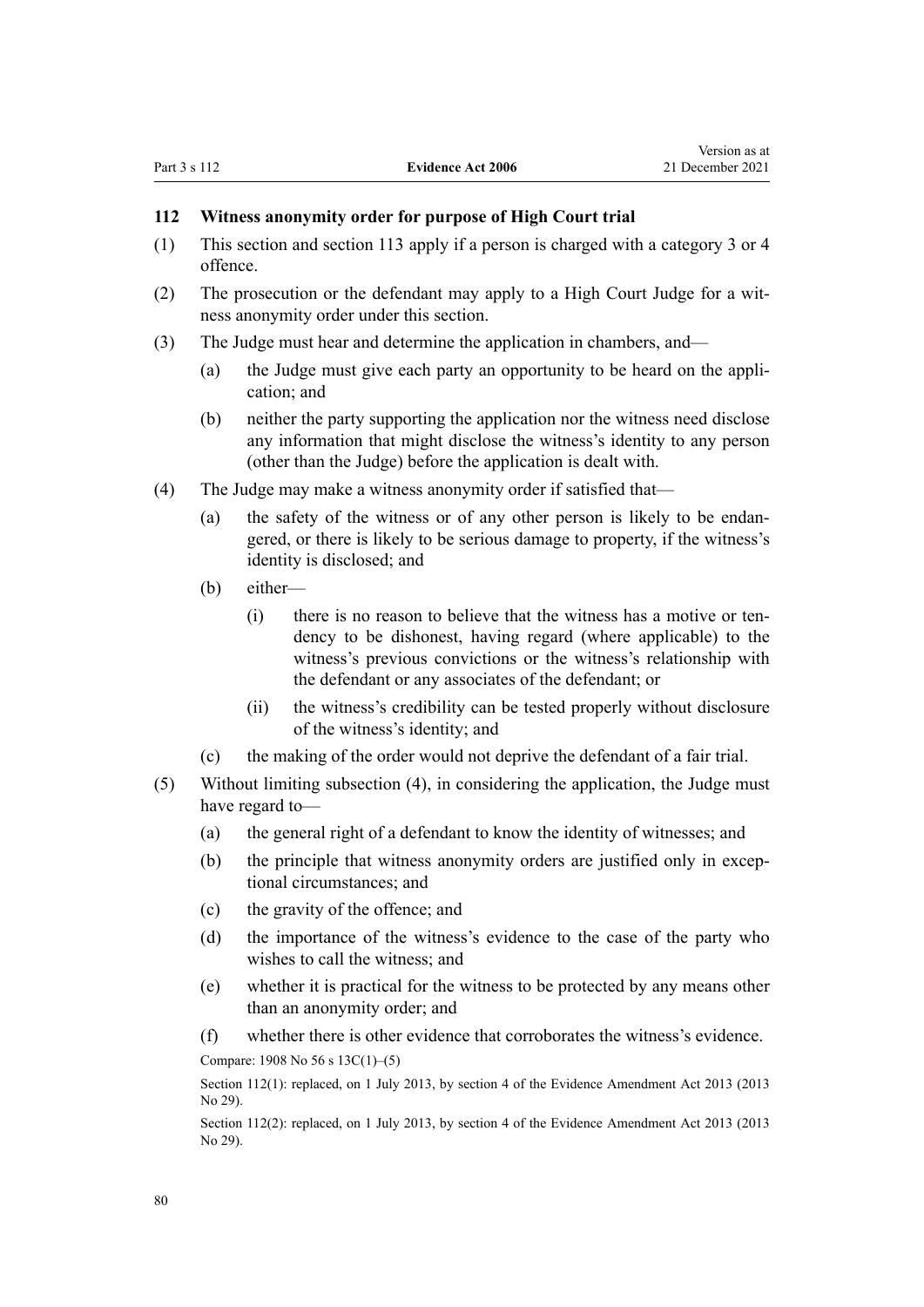<span id="page-80-0"></span>Section 112(4)(b)(i): amended, on 1 July 2013, by [section 5](http://legislation.govt.nz/pdflink.aspx?id=DLM4058409) of the Evidence Amendment Act 2011 (2011 No 89).

Section 112(4)(c): amended, on 1 July 2013, by [section 5](http://legislation.govt.nz/pdflink.aspx?id=DLM4058409) of the Evidence Amendment Act 2011 (2011 No 89).

#### **113 Effect of witness anonymity under section 112**

If a witness anonymity order is made under [section 112,](#page-79-0)—

- (a) the party who applied for the order must give the Judge the name, address, and occupation of the witness; and
- (b) the witness may not be required to state in court his or her name, address, or occupation; and
- (c) during the course of the trial no lawyer, officer of the court, or other per‐ son involved in the proceeding may disclose—
	- (i) the name, address, or occupation of the witness; or
	- (ii) except with leave of the Judge, any other particulars likely to lead to the witness's identification; and
- (d) during the course of the trial—
	- (i) no oral evidence may be given, and no question may be put to any witness, if the evidence or question relates to the name, address, or occupation of the witness who is subject to the order; and
	- (ii) except with leave of the Judge, no oral evidence may be given, and no question may be put to any witness, if the evidence or question relates to any other particulars likely to lead to the identi‐ fication of the witness who is subject to the order; and
- (e) no person may publish, in any report or account relating to the proceed‐ ings, the name, address, or occupation of the witness, or any other particulars likely to lead to the witness's identification.

Compare: 1908 No 56 [s 13C\(6\)](http://legislation.govt.nz/pdflink.aspx?id=DLM142723)

#### **114 Trial to be held in High Court if witness anonymity order made**

- (1) In any case where a witness who may be called to give evidence in a criminal trial is the subject of a witness anonymity order made under [section 112,](#page-79-0) the trial must be held in the High Court.
- (2) *[Repealed]*
- (3) This section has effect despite anything in the [Criminal Procedure Act 2011.](http://legislation.govt.nz/pdflink.aspx?id=DLM3359902)

Compare: 1908 No 56 [s 13A](http://legislation.govt.nz/pdflink.aspx?id=DLM142716)

Section 114(1): replaced, on 1 July 2013, by [section 5\(1\)](http://legislation.govt.nz/pdflink.aspx?id=DLM5189090) of the Evidence Amendment Act 2013 (2013 No 29).

Section 114(2): repealed, on 1 July 2013, by [section 5\(2\)](http://legislation.govt.nz/pdflink.aspx?id=DLM5189090) of the Evidence Amendment Act 2013 (2013 No 29).

Section 114(3): amended, on 1 July 2013, by [section 5](http://legislation.govt.nz/pdflink.aspx?id=DLM4058409) of the Evidence Amendment Act 2011 (2011 No 89).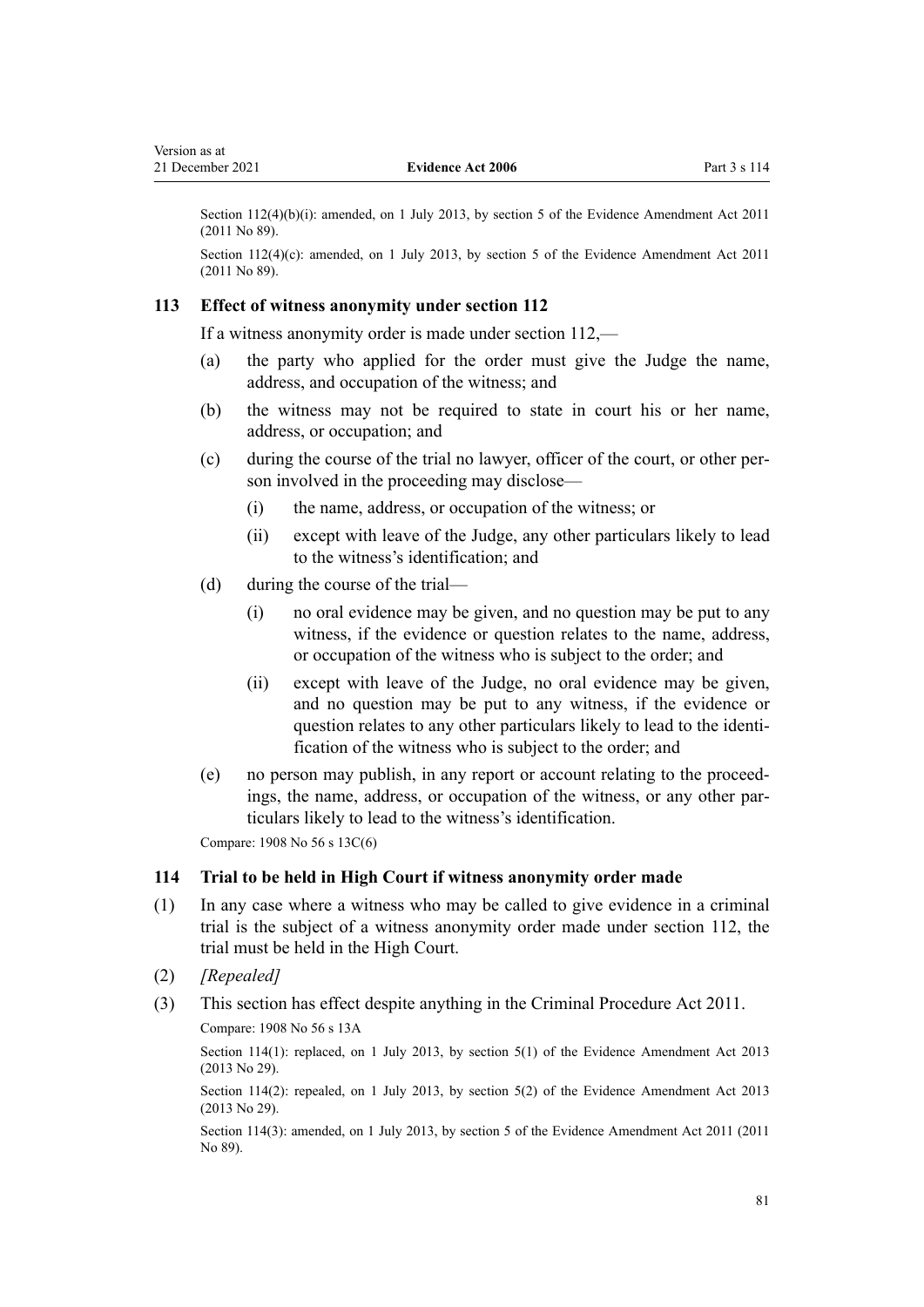Version as at

## **115 Judge may appoint independent counsel to assist**

- (1) For the purposes of considering an application for a witness anonymity order under [section 112,](#page-79-0) the Judge may appoint an independent counsel to assist the Judge and, without limiting the directions the Judge may give, the Judge may direct the independent counsel to—
	- (a) inquire into the matters referred to in section  $112(4)(a)$  and (b) and any other matters the Judge thinks relevant; and
	- (b) report the counsel's findings to the Judge.
- (2) The party who applied for the witness anonymity order must make available to the independent counsel all information relating to the proceeding that is in the party's possession.
- (3) Fees for professional services provided by counsel appointed under this section, and reasonable expenses incurred,—
	- (a) may be determined in accordance with regulations made under [section](#page-127-0) [201](#page-127-0); and
	- (b) are payable from money appropriated by Parliament for the purpose.
- (4) The bill of costs submitted by a counsel appointed under this section must be given to the Registrar of the High Court in which the proceeding was heard, and the Registrar may tax the bill of costs.
- (5) If the counsel is dissatisfied with the decision of the Registrar as to the amount of the bill, the counsel may, within 14 days after the date of the decision, apply to a Judge of the court to review the decision, and the Judge may make any order varying or confirming the decision that the Judge considers fair and reasonable.

Compare: 1908 No 56 [s 13E](http://legislation.govt.nz/pdflink.aspx?id=DLM142729)

## **116 Judge may make orders and give directions to preserve anonymity of witness**

- (1) A Judge who makes an order under [section 110](#page-76-0) or [112](#page-79-0) may, for the purposes of the giving of oral evidence in accordance with an oral evidence order or the trial (as the case may be), also make any orders and give any directions that the Judge considers necessary to preserve the anonymity of the witness, including (without limitation) 1 or more of the following directions:
	- (a) that the court be cleared of members of the public:
	- (b) that the witness be screened from the defendant:
	- (c) that the witness give evidence by closed-circuit television or by video link.
- (2) In considering whether to give directions concerning the mode in which the witness is to give his or her evidence in accordance with an oral evidence order or at the trial, the Judge must have regard to the need to protect the witness while at the same time ensuring a fair hearing for the defendant.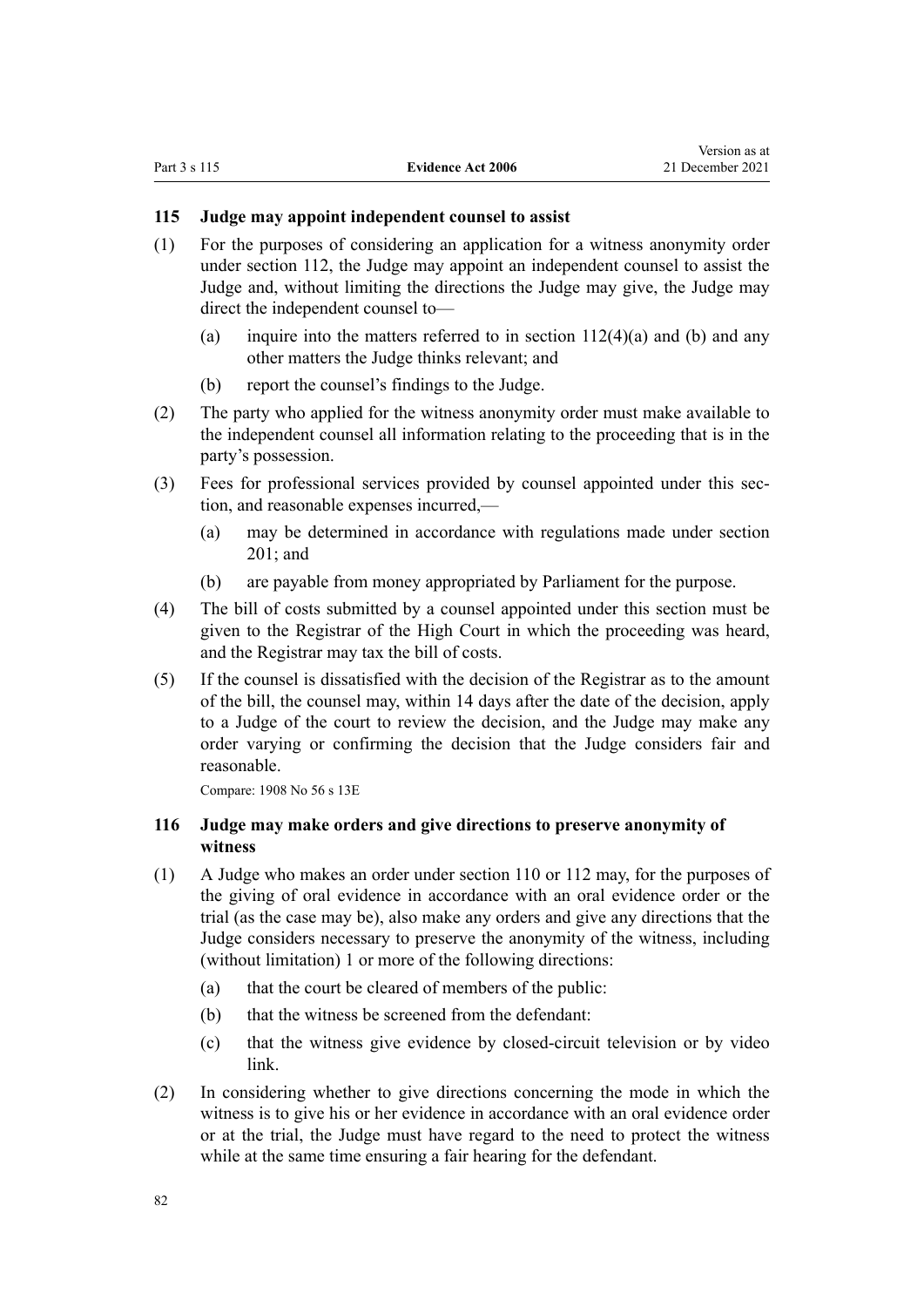(3) This section does not limit—

Version as at

- (a) [section 365](http://legislation.govt.nz/pdflink.aspx?id=DLM3360580) of the Criminal Procedure Act 2011 (which confers power to deal with contempt of court); or
- (b) [section 197](http://legislation.govt.nz/pdflink.aspx?id=DLM3360340) of the Criminal Procedure Act 2011 (which confers power to clear the court); or
- (c) any power of the court to direct that evidence be given, or to permit evi‐ dence to be given, by a particular mode.

Compare: 1908 No 56 [s 13G](http://legislation.govt.nz/pdflink.aspx?id=DLM142735)

Section 116(1): amended, on 1 July 2013, by [section 5](http://legislation.govt.nz/pdflink.aspx?id=DLM4058409) of the Evidence Amendment Act 2011 (2011 No 89).

Section 116(2): amended, on 1 July 2013, by [section 5](http://legislation.govt.nz/pdflink.aspx?id=DLM4058409) of the Evidence Amendment Act 2011 (2011 No 89).

Section 116(3)(a): amended, on 1 July 2013, by [section 5](http://legislation.govt.nz/pdflink.aspx?id=DLM4058409) of the Evidence Amendment Act 2011 (2011 No 89).

Section 116(3)(b): amended, on 5 March 2012 (applying in relation to a proceeding for an offence that was commenced before that date), by [section 393](http://legislation.govt.nz/pdflink.aspx?id=DLM3865810) of the Criminal Procedure Act 2011 (2011 No 81).

#### **117 Variation or discharge of witness anonymity order during trial**

At any time before a witness gives evidence during a trial, a High Court Judge may, on his or her own motion or on the application of either party, vary or dis‐ charge a witness anonymity order made for the purposes of the proceeding under [section 112.](#page-79-0)

Compare: 1908 No 56 [s 13H](http://legislation.govt.nz/pdflink.aspx?id=DLM142738)

#### **118 Witness in Police witness protection programme**

If, at any time after the events that are the subject of a charge, a witness under a Police witness protection programme assumes a new identity, the witness may not be required in any proceeding concerning the charge to disclose his or her assumed name or any particulars likely to disclose his or her new identity. Compare: 1908 No 56 [s 13I](http://legislation.govt.nz/pdflink.aspx?id=DLM142741)

## *Offences and requirements for disclosure of video records in proceedings other than under section 106 or in Family Court proceedings*

Heading: inserted, on 8 January 2017, by [section 32](http://legislation.govt.nz/pdflink.aspx?id=DLM6665326) of the Evidence Amendment Act 2016 (2016 No 44).

#### **119 Offences**

- (1AA) A person who is in possession of a video record of any of the types specified in section  $106(4A)$ , other than as permitted by an Act or any regulations, commits an offence and is liable on conviction,—
	- (a) in the case of an individual, to a fine not exceeding \$2,000:
	- (b) in the case of a body corporate, to a fine not exceeding \$10,000.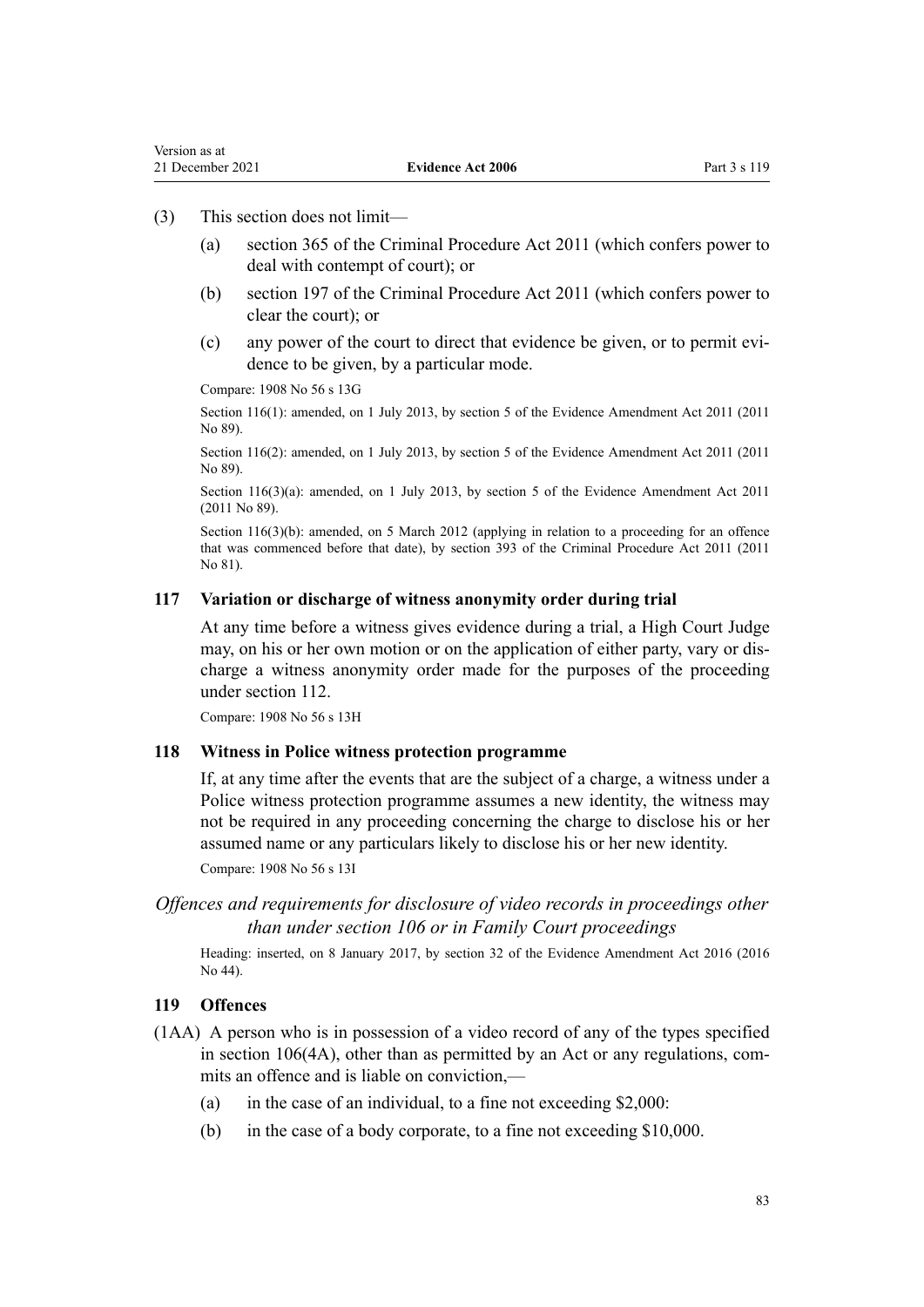| Part 3 s 119 | <b>Evidence Act 2006</b> | 21 December 2021 |
|--------------|--------------------------|------------------|
|              |                          |                  |

Version as at

- (1AB) A person who is in possession of a video record of any of the types specified in [section 106\(4A\)](#page-69-0) with the intention of copying, supplying, or showing the video record, other than as permitted by an Act or any regulations, commits an offence and is liable on conviction,—
	- (a) in the case of an individual, to a term of imprisonment not exceeding 6 months:
	- (b) in the case of a body corporate, to a fine not exceeding \$10,000.
- (1AC) A person who copies, supplies, or shows a video record of any of the types specified in [section 106\(4A\)](#page-69-0), other than as permitted by an Act or any regulations, commits an offence and is liable on conviction,—
	- (a) in the case of an individual, to a term of imprisonment not exceeding 6 months:
	- (b) in the case of a body corporate, to a fine not exceeding \$10,000.
- (1) A person commits an offence and is liable on conviction to a term of imprison‐ ment not exceeding 7 years who, with knowledge of a pre-trial witness anonymity order made under [section 110,](#page-76-0) intentionally contravenes [section 111\(b\)](#page-78-0) [or \(d\)](#page-78-0).
- (2) A person commits an offence and is liable on conviction to a term of imprison‐ ment not exceeding 7 years who, with knowledge of a witness anonymity order made under [section 112](#page-79-0), intentionally contravenes [section 113\(c\) or \(e\).](#page-80-0)
- (3) If a person contravenes [section 111\(b\) or \(d\)](#page-78-0) or [113\(c\) or \(e\),](#page-80-0) and that contravention does not constitute an offence against subsection (1) or (2), the person commits an offence and is liable on conviction,—
	- (a) in the case of an individual, to a fine not exceeding  $$2,000$ :
	- (b) in the case of a body corporate, to a fine not exceeding \$10,000.
- (4) Nothing in this section limits the power of any court to punish any contempt of court.

Compare: 1908 No 56 [s 13J](http://legislation.govt.nz/pdflink.aspx?id=DLM142744)

Section 119(1AA): inserted, on 8 January 2017, by [section 33](http://legislation.govt.nz/pdflink.aspx?id=DLM6488760) of the Evidence Amendment Act 2016 (2016 No 44).

Section 119(1AB): inserted, on 8 January 2017, by [section 33](http://legislation.govt.nz/pdflink.aspx?id=DLM6488760) of the Evidence Amendment Act 2016 (2016 No 44).

Section 119(1AC): inserted, on 8 January 2017, by [section 33](http://legislation.govt.nz/pdflink.aspx?id=DLM6488760) of the Evidence Amendment Act 2016 (2016 No 44).

Section 119(1): amended, on 1 July 2013, by [section 5](http://legislation.govt.nz/pdflink.aspx?id=DLM4058409) of the Evidence Amendment Act 2011 (2011 No 89).

Section 119(2): amended, on 1 July 2013, by [section 5](http://legislation.govt.nz/pdflink.aspx?id=DLM4058409) of the Evidence Amendment Act 2011 (2011 No 89).

Section 119(3): amended, on 1 July 2013, by [section 5](http://legislation.govt.nz/pdflink.aspx?id=DLM4058409) of the Evidence Amendment Act 2011 (2011 No 89).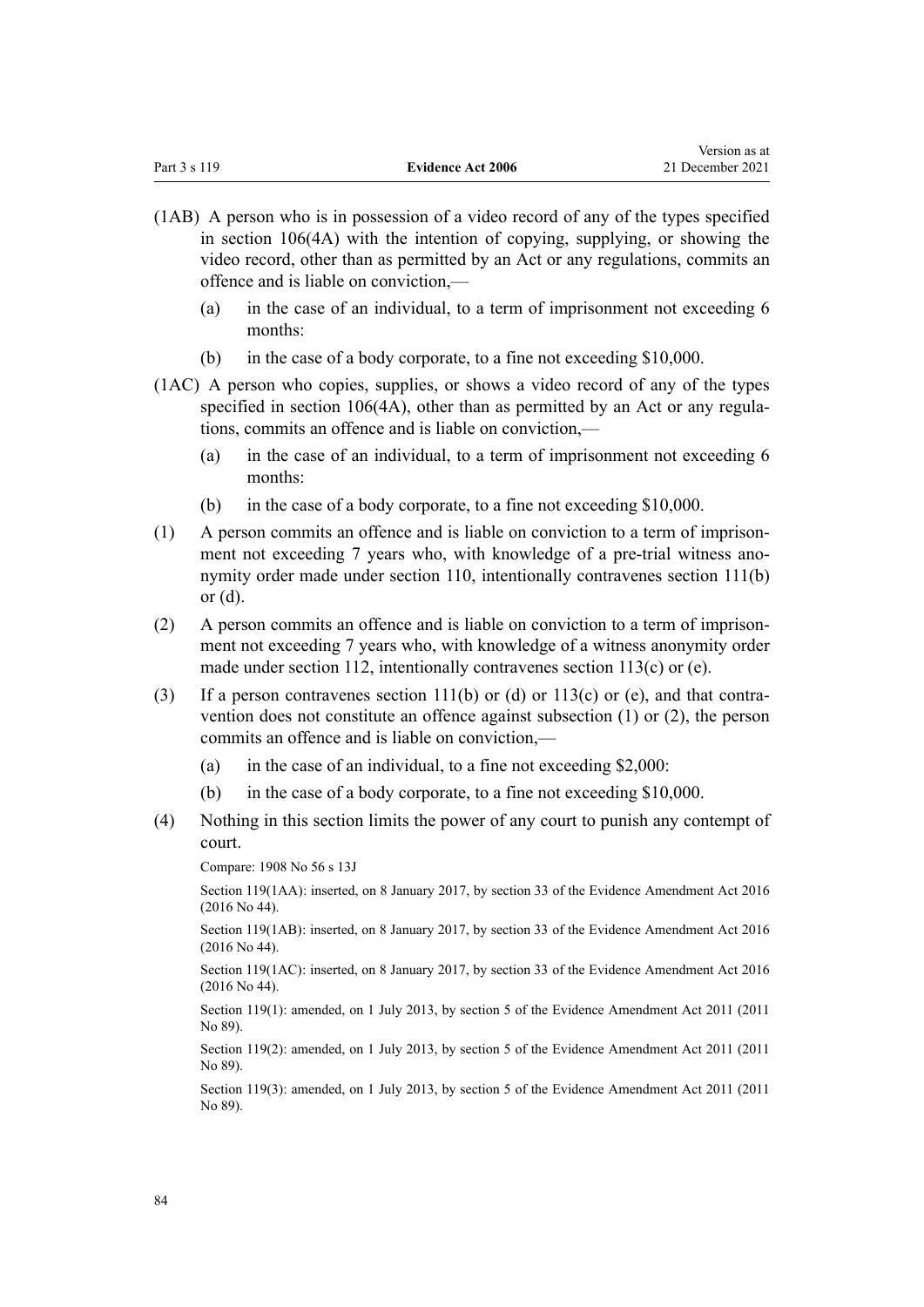## <span id="page-84-0"></span>**119A Requirements for disclosure of video records in proceedings other than under section 106 or in Family Court proceedings**

- (1) Unless subsection (2) applies, the Police must not disclose a copy or a tran‐ script of any video record to which this section applies to parties in any proceedings other than—
	- (a) criminal proceedings (disclosure of which is provided for in [section](#page-69-0) [106](#page-69-0)); or
	- (b) Family Court proceedings (disclosure of which is provided for in regula‐ tions made under [section 201\)](#page-127-0).
- (2) A Judge or judicial officer may order disclosure of a video record to the parties, if he or she is satisfied that—
	- (a) the disclosure will not prejudice any criminal proceedings for which the video record may be offered as evidence; and
	- (b) it is in the interests of justice to do so after considering the matters in [section 119B](#page-85-0).
- (3) If a Judge or judicial officer makes an order for disclosure, he or she must, sub‐ ject to subsection (4), give directions for the way in which disclosure is to be made, which may include the Police providing the parties with—
	- (a) a copy, a transcript, or a summary of the video record:
	- (b) an opportunity to view the video record:
	- (c) access to 1 or more extracts or parts of the video record by any of the means in paragraphs (a) and (b).
- (4) A Judge or judicial officer may make a particular direction for the way in which disclosure is to be made, if he or she is satisfied that the direction is in the interests of justice after considering the matters in [section 119B.](#page-85-0)
- (5) A video record that is disclosed in proceedings under this section must be dealt with in compliance with any regulations made under [section 201.](#page-127-0)
- (6) To avoid doubt, this section applies to the exercise of existing powers to order the production and disclosure of evidence, and does not create a new power to do so.
- (7) For the purposes of this section,—

**proceedings** means proceedings in any court or tribunal, other than the proceedings listed in subsection (1)(a) and (b)

**video record** means a video record of an interview with a witness it is intended may be offered by the prosecution as evidence in a criminal proceeding.

Section 119A: inserted, on 8 January 2017, by [section 34](http://legislation.govt.nz/pdflink.aspx?id=DLM6665328) of the Evidence Amendment Act 2016 (2016 No 44).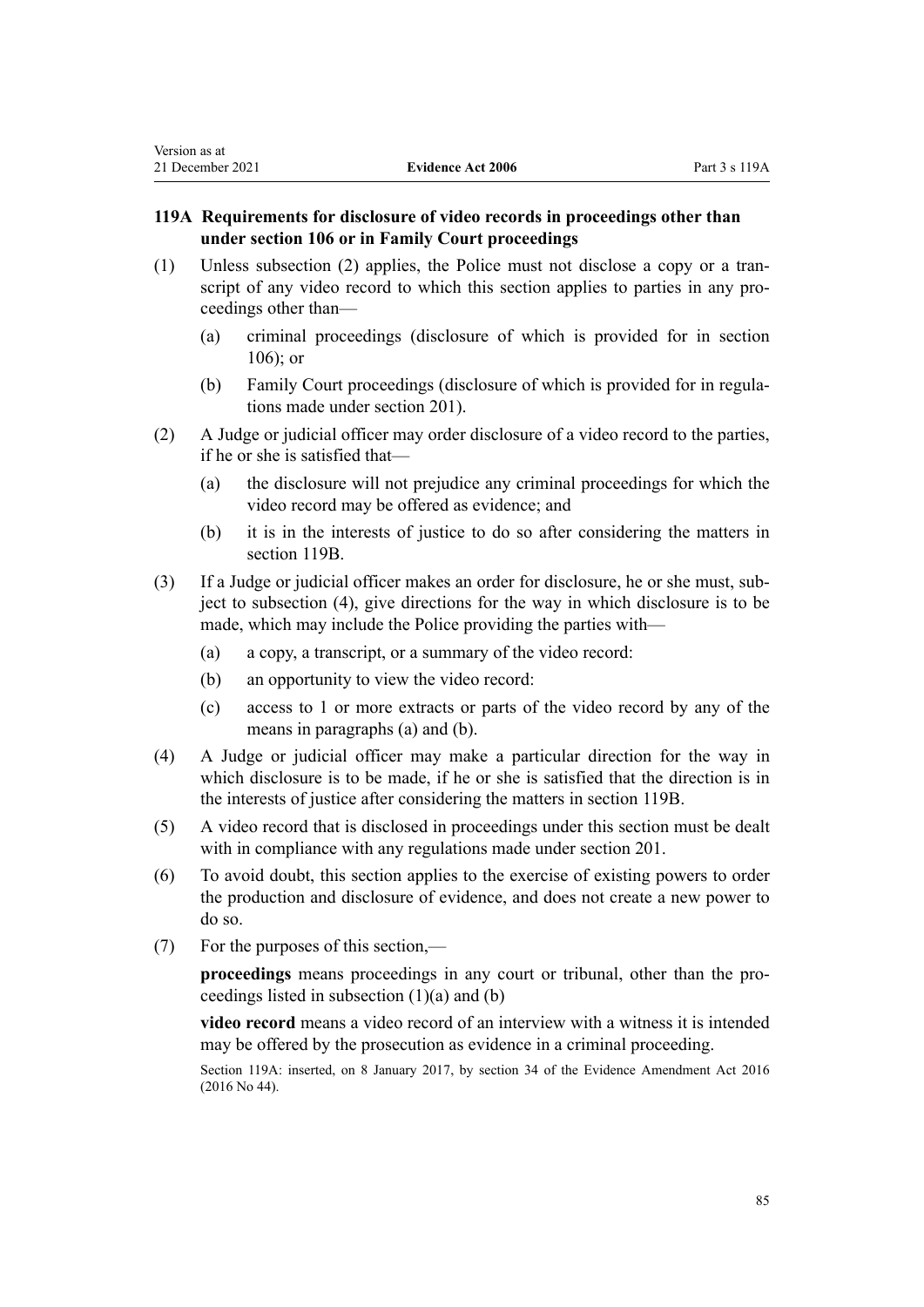## <span id="page-85-0"></span>**119B Matters Judge or judicial officer must consider before ordering disclosure of video record or giving direction for disclosure**

The matters that a Judge or judicial officer must consider for the purposes of section  $119A(2)(b)$  and (4) are—

- (a) the extent to which the video record is relevant to the proceedings before them; and
- (b) the likely extent of harm to the witness whose evidence is contained in the video record from disclosure of that record; and
- (c) the nature of the criminal proceedings for which the video record may be or has been offered as evidence; and
- (d) the availability of other means of obtaining the evidence; and
- (e) the public interest in protecting the privacy of witnesses; and
- (f) any other matter that the Judge or judicial officer considers relevant.

Section 119B: inserted, on 8 January 2017, by [section 34](http://legislation.govt.nz/pdflink.aspx?id=DLM6665328) of the Evidence Amendment Act 2016 (2016 No 44).

## *Signature of statements by assumed name*

#### **120 Persons who may sign statements by assumed name**

- (1) A deposition or other written statement of evidence given by an undercover Police officer may be given and signed in the name by which the officer was known during the relevant investigation.
- (2) A deposition or other written statement given by a witness who is the subject of an application for an anonymity order made under [section 112,](#page-79-0) or who is the subject of an anonymity order made under [section 110](#page-76-0) or 112, may be given and signed by the witness using the term "witness" followed by an initial or mark.
- (3) This section overrides any contrary provision in this Act or any other enactment.

Compare: 1957 No 87 s 178A

### Subpart 6—Corroboration, judicial directions, and judicial warnings

#### **121 Corroboration**

- (1) It is not necessary in a criminal proceeding for the evidence on which the pros‐ ecution relies to be corroborated, except with respect to the offences of—
	- (a) perjury [\(section 108](http://legislation.govt.nz/pdflink.aspx?id=DLM328793) of the Crimes Act 1961); and
	- (b) false oaths ([section 110](http://legislation.govt.nz/pdflink.aspx?id=DLM328798) of the Crimes Act 1961); and
	- (c) false statements or declarations ([section 111](http://legislation.govt.nz/pdflink.aspx?id=DLM328799) of the Crimes Act 1961); and
	- (d) treason [\(section 73](http://legislation.govt.nz/pdflink.aspx?id=DLM328520) of the Crimes Act 1961).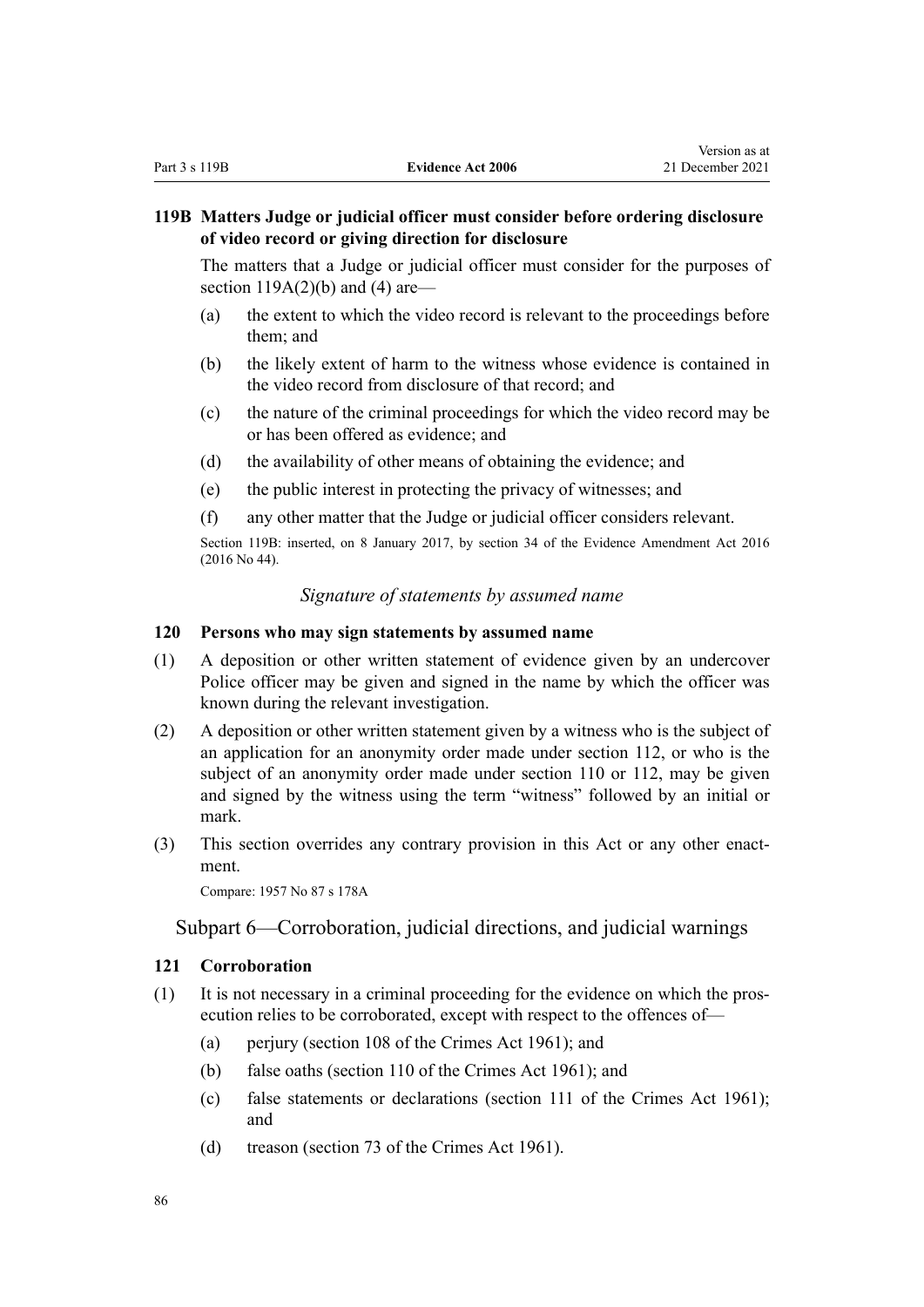- (2) Subject to subsection (1) and section 122, if in a criminal proceeding there is a jury, it is not necessary for the Judge to—
	- (a) warn the jury that it is dangerous to act on uncorroborated evidence or to give a warning to the same or similar effect; or
	- (b) give a direction relating to the absence of corroboration.

## **122 Judicial directions about evidence which may be unreliable**

- (1) If, in a criminal proceeding tried with a jury, the Judge is of the opinion that any evidence given in that proceeding that is admissible may nevertheless be unreliable, the Judge may warn the jury of the need for caution in deciding—
	- (a) whether to accept the evidence:
	- (b) the weight to be given to the evidence.
- (2) In a criminal proceeding tried with a jury the Judge must consider whether to give a warning under subsection (1) whenever the following evidence is given:
	- (a) hearsay evidence:
	- (b) evidence of a statement by the defendant, if that evidence is the only evidence implicating the defendant:
	- (c) evidence given by a witness who may have a motive to give false evi‐ dence that is prejudicial to a defendant:
	- (d) evidence of a statement by the defendant to another person made while both the defendant and the other person were detained in prison, a Police station, or another place of detention:
	- (e) evidence about the conduct of the defendant if that conduct is alleged to have occurred more than 10 years previously.
- (3) In a criminal proceeding tried with a jury, a party may request the Judge to give a warning under subsection (1) but the Judge need not comply with that request—
	- (a) if the Judge is of the opinion that to do so might unnecessarily empha‐ sise evidence; or
	- (b) if the Judge is of the opinion that there is any other good reason not to comply with the request.
- (4) It is not necessary for a Judge to use a particular form of words in giving the warning.
- (5) If there is no jury, the Judge must bear in mind the need for caution before con‐ victing a defendant in reliance on evidence of a kind that may be unreliable.
- (6) This section does not affect any other power of the Judge to warn or inform the jury.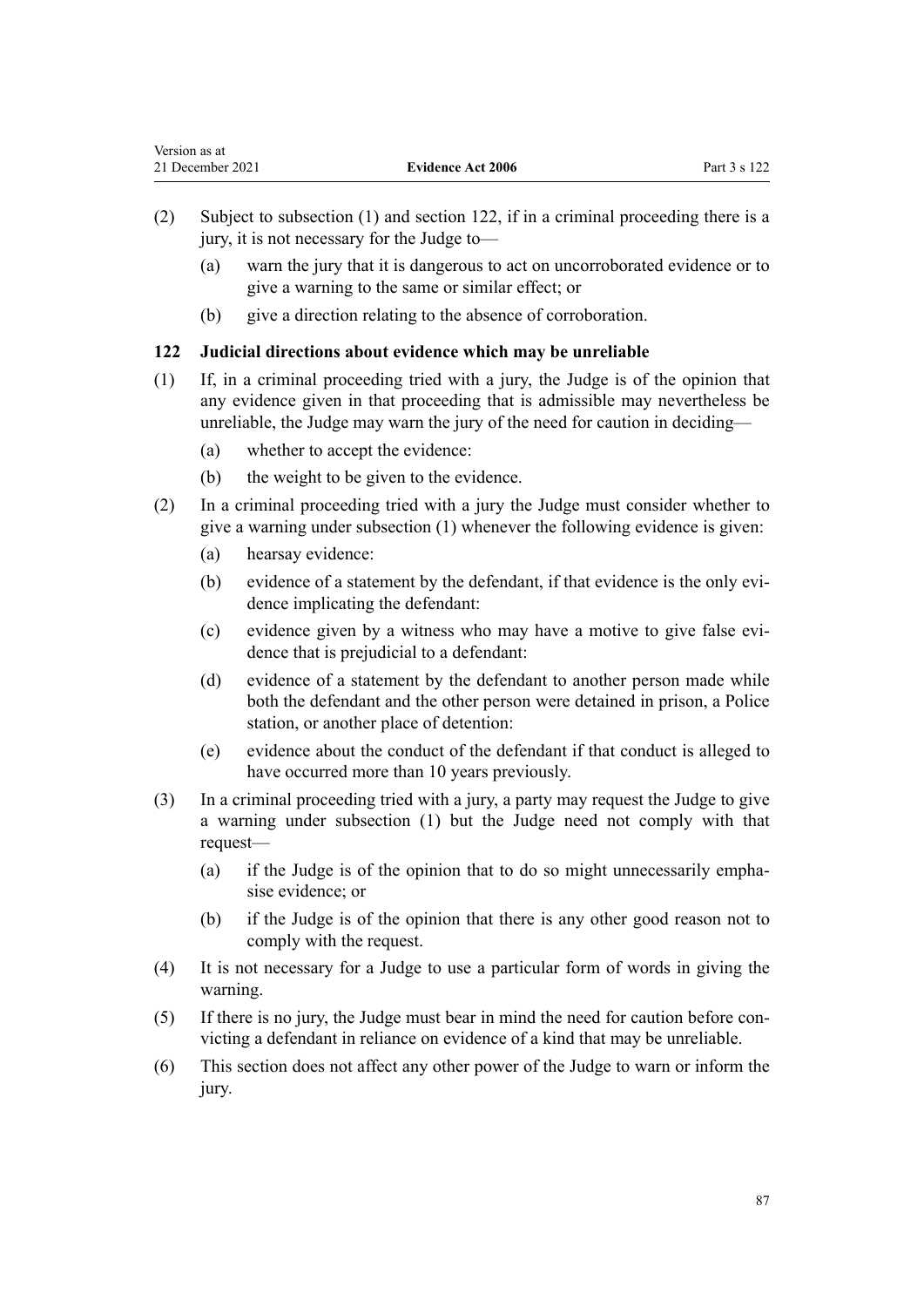### **123 Judicial directions about certain ways of offering evidence**

- (1) The Judge must give the direction referred to in subsection (2) if, in a criminal proceeding tried with a jury,—
	- (a) a witness offers evidence in an alternative way under this Part; or
	- (b) the defendant is not permitted to personally cross-examine a witness; or
	- (c) a witness offers evidence in accordance with a witness anonymity order.
- (2) The direction required by subsection (1) is a direction to the jury that—
	- (a) the law makes special provision for the manner in which evidence is to be given, or questions are to be asked, in certain circumstances; and
	- (b) the jury must not draw any adverse inference against the defendant because of that manner of giving evidence or questioning.

### **124 Judicial warnings about lies**

- (1) This section applies if evidence offered in a criminal proceeding suggests that a defendant has lied either before or during the proceeding.
- (2) If evidence of a defendant's lie is offered in a criminal proceeding tried with a jury, the Judge is not obliged to give a specific direction as to what inference the jury may draw from that evidence.
- (3) Despite subsection (2), if, in a criminal proceeding tried with a jury, the Judge is of the opinion that the jury may place undue weight on evidence of a defendant's lie, or if the defendant so requests, the Judge must warn the jury that—
	- (a) the jury must be satisfied before using the evidence that the defendant did lie; and
	- (b) people lie for various reasons; and
	- (c) the jury should not necessarily conclude that, just because the defendant lied, the defendant is guilty of the offence for which the defendant is being tried.
- (4) In a criminal proceeding tried without a jury, the Judge must have regard to the matters set out in paragraphs (a) to (c) of subsection (3) before placing any weight on evidence of a defendant's lie.

### **125 Judicial directions about children's evidence**

- (1) In a criminal proceeding tried with a jury in which the complainant is a child at the time when the proceeding commences, the Judge must not give any warning to the jury about the absence of corroboration of the evidence of the complainant if the Judge would not have given that kind of a warning had the com‐ plainant been an adult.
- (2) In a proceeding tried with a jury in which a witness is a child, the Judge must not, unless expert evidence is given in that proceeding supporting the giving of the following direction or the making of the following comment: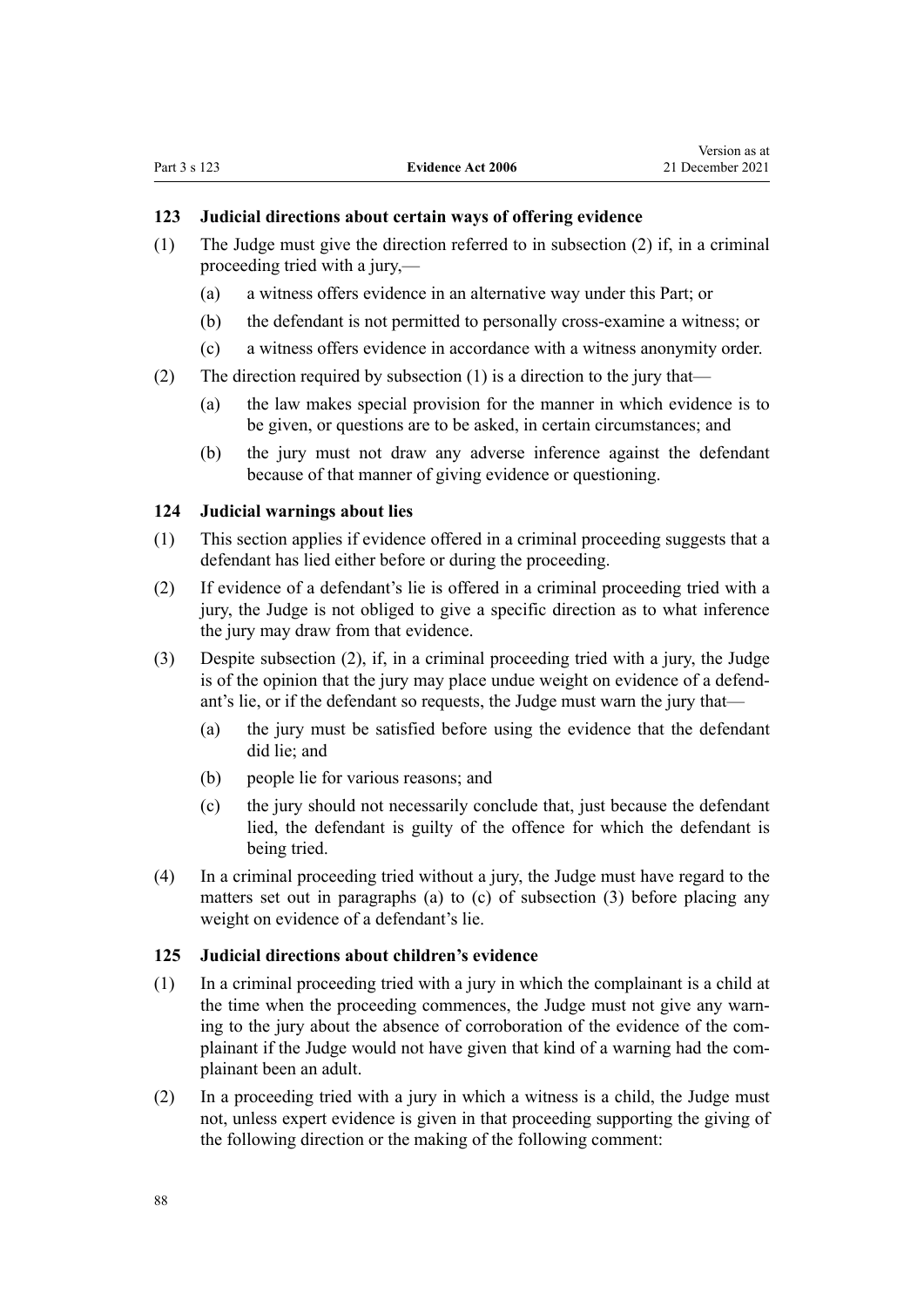| Version as at    |                          |              |
|------------------|--------------------------|--------------|
| 21 December 2021 | <b>Evidence Act 2006</b> | Part 3 s 127 |

- (a) instruct the jury that there is a need to scrutinise the evidence of children generally with special care; or
- (b) suggest to the jury that children generally have tendencies to invent or distort.
- (3) This section does not affect any other power of the Judge to warn or inform the jury about children's evidence exercised in accordance with the requirements of regulations made under [section 201](#page-127-0).

### **126 Judicial warnings about identification evidence**

- $(1)$  In a criminal proceeding tried with a jury in which the case against the defendant depends wholly or substantially on the correctness of 1 or more visual or voice identifications of the defendant or any other person, the Judge must warn the jury of the special need for caution before finding the defendant guilty in reliance on the correctness of any such identification.
- (2) The warning need not be in any particular words but must—
	- (a) warn the jury that a mistaken identification can result in a serious mis‐ carriage of justice; and
	- (b) alert the jury to the possibility that a mistaken witness may be convincing; and
	- (c) where there is more than 1 identification witness, refer to the possibility that all of them may be mistaken.
- (3) If evidence of identity is given against the defendant in any criminal proceed‐ ing and the defendant disputes that evidence, the court must bear in mind the need for caution before convicting the defendant in reliance on the correctness of any such identification and, in particular, must bear in mind the possibility that the witness may be mistaken.

Section 126(3): inserted, on 8 January 2017, by [section 35](http://legislation.govt.nz/pdflink.aspx?id=DLM6488761) of the Evidence Amendment Act 2016 (2016 No 44).

### **127 Delayed complaints or failure to complain in sexual cases**

- (1) Subsection (2) applies if, in a sexual case tried before a jury, evidence is given or a question is asked or a comment is made that tends to suggest that the person against whom the offence is alleged to have been committed either delayed making or failed to make a complaint in respect of the offence.
- (2) If this subsection applies, the Judge may tell the jury that there can be good reasons for the victim of an offence of that kind to delay making or fail to make a complaint in respect of the offence.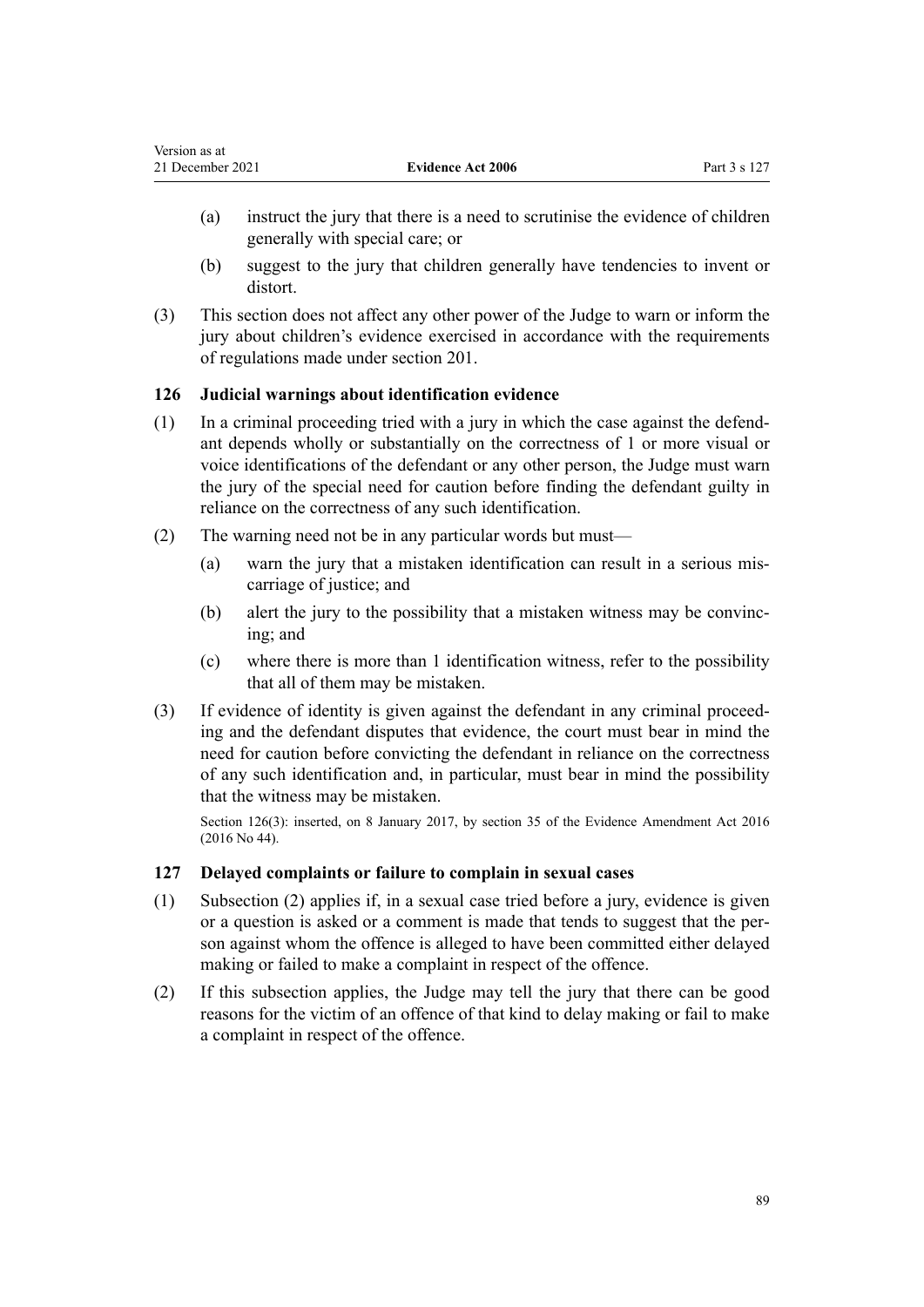# Subpart 7—Notice of uncontroverted facts and reference to reliable public documents

### **128 Notice of uncontroverted facts**

- (1) A Judge or jury may take notice of facts so known and accepted either gener‐ ally or in the locality in which the proceeding is being held that they cannot reasonably be questioned.
- (2) A Judge may take notice of facts capable of accurate and ready determination by reference to sources whose accuracy cannot reasonably be questioned and, if the proceedings involve a jury, may direct the jury in relation to this matter.

### **129 Admission of reliable published documents**

- (1) A Judge may, in matters of public history, literature, science, or art, admit as evidence any published documents that the Judge considers to be reliable sources of information on the subjects to which they respectively relate.
- (2) [Subpart 1](#page-18-0) of Part 2 (which relates to hearsay evidence) and [subpart 2](#page-22-0) of Part 2 (which relates to opinion evidence and expert evidence) do not apply to evidence referred to under subsection (1).

# Subpart 8—Documentary evidence and evidence produced by machine, device, or technical process

## *General and special rules*

### **130 Offering documents in evidence without calling witness**

- (1) A party may give notice in writing to every other party that the party proposes to offer a document (whether or not a public document), a copy of which is attached to the notice, as evidence in the proceeding without calling a witness to produce the document.
- (2) A party who on receiving a notice wishes to object to the authenticity of the document to which the notice refers, or to the fact that it is to be offered in evidence without being produced by a witness, must give a notice of objection in writing to every other party.
- (3) If no party objects to a proposal to offer a document as evidence without call‐ ing a witness to produce it, or if the Judge dismisses an objection to the pro‐ posal on the ground that no useful purpose would be served by requiring the party concerned to call a witness to produce the document,—
	- (a) the document, if otherwise admissible, may be admitted in evidence; and
	- (b) it will be presumed, in the absence of evidence to the contrary, that the nature, origin, and contents of the document are as shown on its face.
- (4) A party must give notice of a proposal to offer a document without calling a witness to produce it—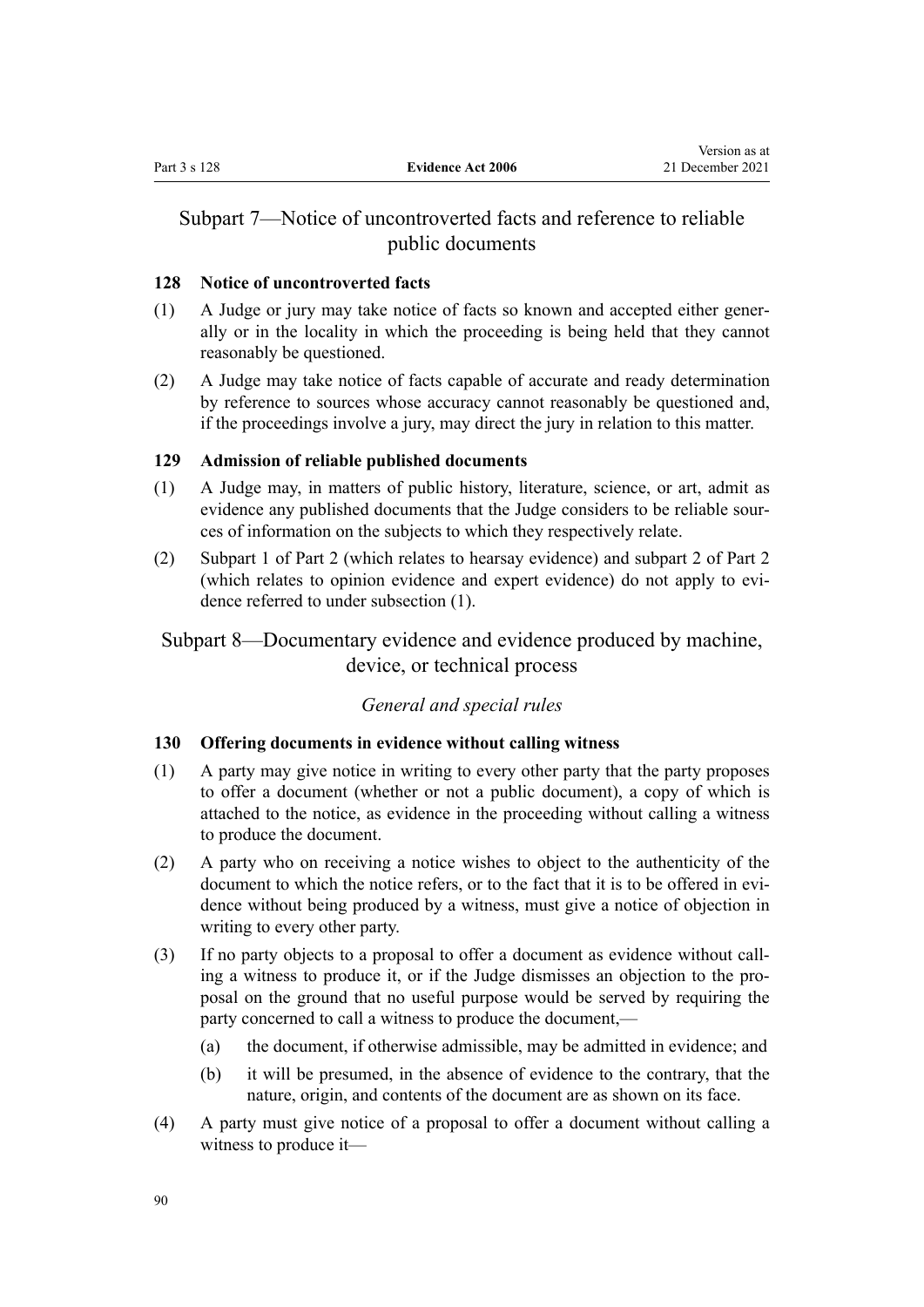| version as at    |                          |              |
|------------------|--------------------------|--------------|
| 21 December 2021 | <b>Evidence Act 2006</b> | Part 3 s 132 |

- (a) in sufficient time before the hearing to provide all the other parties with a fair opportunity to consider the proposal; or
- (b) within the time, whether before or after the commencement of the hearing, that the Judge allows and subject to any conditions that the Judge imposes.
- (5) A party must give notice of objection to a proposal to offer a document without calling a witness to produce it—
	- (a) in sufficient time before the hearing to provide all the other parties with a fair opportunity to consider the notice; or
	- (b) within the time, whether before or after the commencement of the hearing, that the Judge allows and subject to any conditions that the Judge imposes.
- (6) The Judge may dispense with the requirement for a party to give notice under subsection (1) or (2) subject to any conditions that the Judge imposes.
- (7) This section is subject to sections 131 and 132.

## **131 Admission of depositions**

 $\mathbf{v}$  version as at a set  $\mathbf{v}$ 

In a civil proceeding a party may, on any terms that the Judge directs and sub‐ ject to any exclusion that the Judge considers just, give in evidence any depositions that have been taken—

- (a) in New Zealand under the direction of a Judge; or
- (b) overseas in accordance with the provisions of this Act and any rules of court.

### **132 Documents required to be discovered or included in common bundle**

- (1) This section applies only to a civil proceeding.
- (2) A document in a common bundle is received in evidence when the relevant conditions set out in rules of court have been complied with.
- (3) A document required by rules of court to be included in a party's affidavit or list made for the purposes of discovery but which has not been so included, may be produced in evidence at the hearing only with—
	- (a) the consent of the other party; or
	- (b) the leave of the Judge.
- (4) Each document contained in the common bundle is subject to presumptions as to nature and origin that—
	- (a) are specified in rules of court; and
	- (b) are rebuttable in circumstances and in the manner set out in those rules.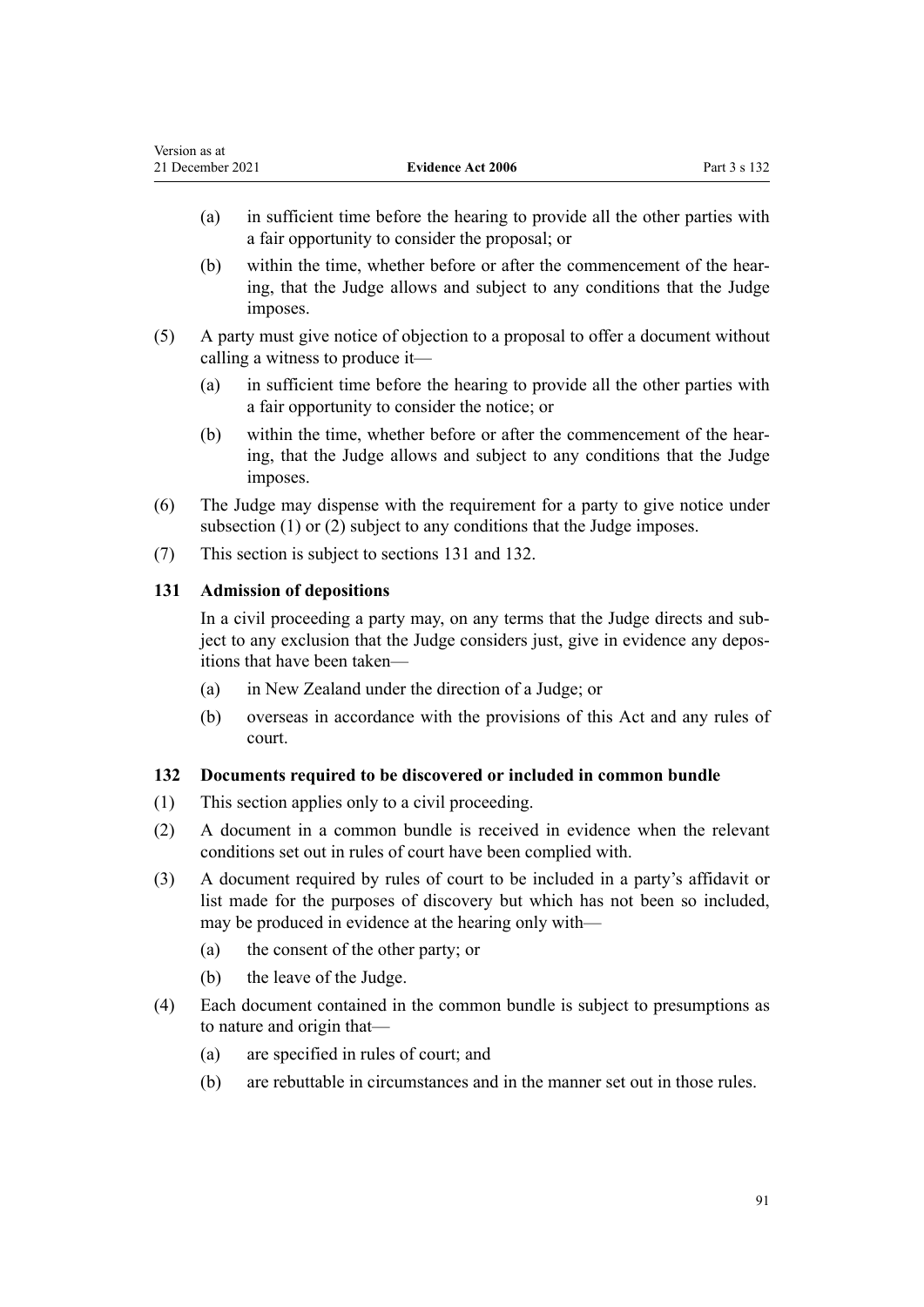Version as at

### **133 Summary of voluminous documents**

- (1) A party may, if notice is given to all other parties in sufficient time before the hearing and with the permission of the Judge, give evidence of the contents of a voluminous document or a voluminous compilation of documents by means of a summary or chart.
- (2) A party offering evidence by means of a summary or chart must, if the Judge so directs on the request of another party or on the Judge's own initiative, either—
	- (a) produce the voluminous document or voluminous compilation of documents for examination in court during the hearing; or
	- (b) make it available for examination and copying by other parties at a reasonable time and place.

### **134 Admission of documents discovered in civil proceedings**

In a civil proceeding, wherever a party is permitted under rules of court to inspect a document,—

- (a) the requirement to prove the authenticity of the document may be dis‐ pensed with in circumstances described in those rules; and
- (b) the procedure to be adopted by a party seeking to require proof of the authenticity of the document is that set out in those rules; and
- (c) the production of secondary evidence to prove the authenticity of the document may be permitted in circumstances described in those rules.

Compare: 1908 No 89 Schedule 2 r 314

### **135 Translations and transcripts**

- (1) A party may offer a document that purports to be a translation into English of a document in a language other than English, or a translation into Māori of a document in a language other than Māori, if—
	- (a) notice is given to all other parties in sufficient time before the hearing to provide those other parties with a fair opportunity to scrutinise the translation; and
	- (b) all other requirements prescribed in regulations made under [section 201](#page-127-0) concerning that document are satisfied.
- (2) The translation is presumed to be an accurate translation, in the absence of evidence to the contrary.
- (3) A party, if notice is given to all other parties in sufficient time before the hear‐ ing to provide those other parties with a fair opportunity to scrutinise the transcript and all other prescribed requirements referred to in subsection (1)(b) are satisfied, may offer a document that purports to be a transcript of information or other matter that is recorded—
	- (a) in a code (including shorthand writing or programming code); or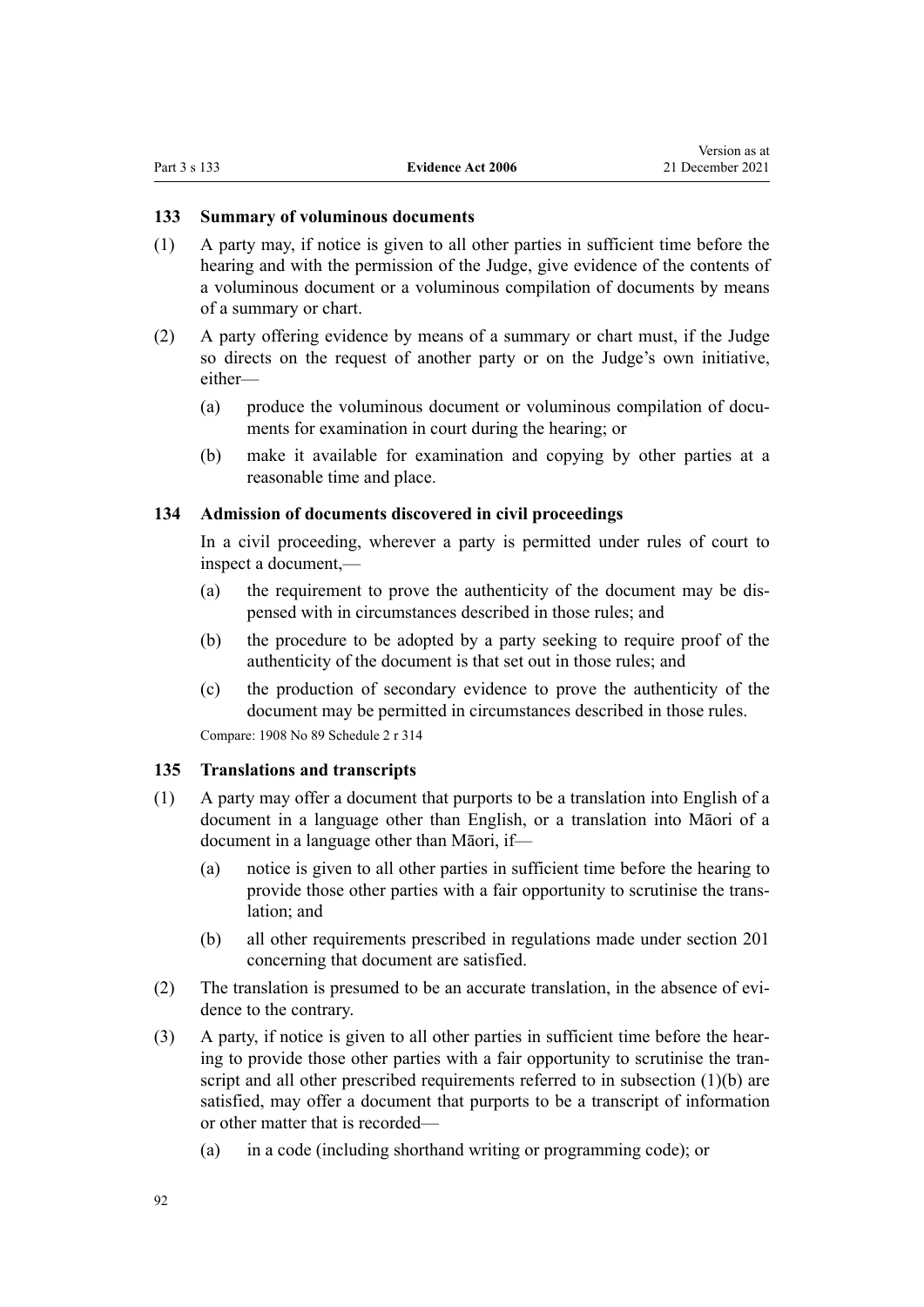- (b) in a way that is capable of being reproduced as sound or script.
- (4) A party who offers a transcript of information or other matter in a sound recording under subsection (3) must play all or part of the sound recording in court during the hearing if—
	- (a) the sound recording is available; and
	- (b) the Judge so directs, either on the application of another party or on the Judge's own initiative.

## **136 Proof of signatures on attested documents**

- (1) The signature, execution, or attestation of a document (including a testament‐ ary document) that is required by law to be attested may be proved by any satisfactory means.
- (2) An attesting witness need not be called to prove that the document was signed, executed, or attested (whether by handwriting, digital means, or otherwise) as it purports to have been signed, executed, or attested.

## **137 Evidence produced by machine, device, or technical process**

- (1) If a party offers evidence that was produced wholly or partly by a machine, device, or technical process (for example, scanning) and the machine, device, or technical process is of a kind that ordinarily does what a party asserts it to have done, it is presumed that on a particular occasion the machine, device, or technical process did what that party asserts it to have done, in the absence of evidence to the contrary.
- (2) If information or other matter is stored in such a way that it cannot be used by the court unless a machine, device, or technical process is used to display, retrieve, produce, or collate it, a party may offer a document that was or purports to have been displayed, retrieved, or collated by use of the machine, device, or technical process.

### **138 Authenticity of public documents**

- (1) Subsection (2) applies to a document that purports to be a public document, or a copy of or an extract from or a summary of a public document, and to have been—
	- (a) sealed with the seal of a person or a body that might reasonably be supposed to have the custody of that public document; or
	- (b) certified to be such a copy, extract, or summary by a person who might reasonably be supposed to have the custody of that public document.
- (2) If this subsection applies, the document is presumed, unless the Judge decides otherwise, to be a public document or a copy of the public document or an extract from or summary of the public document and may be offered in evidence to prove the truth of its contents.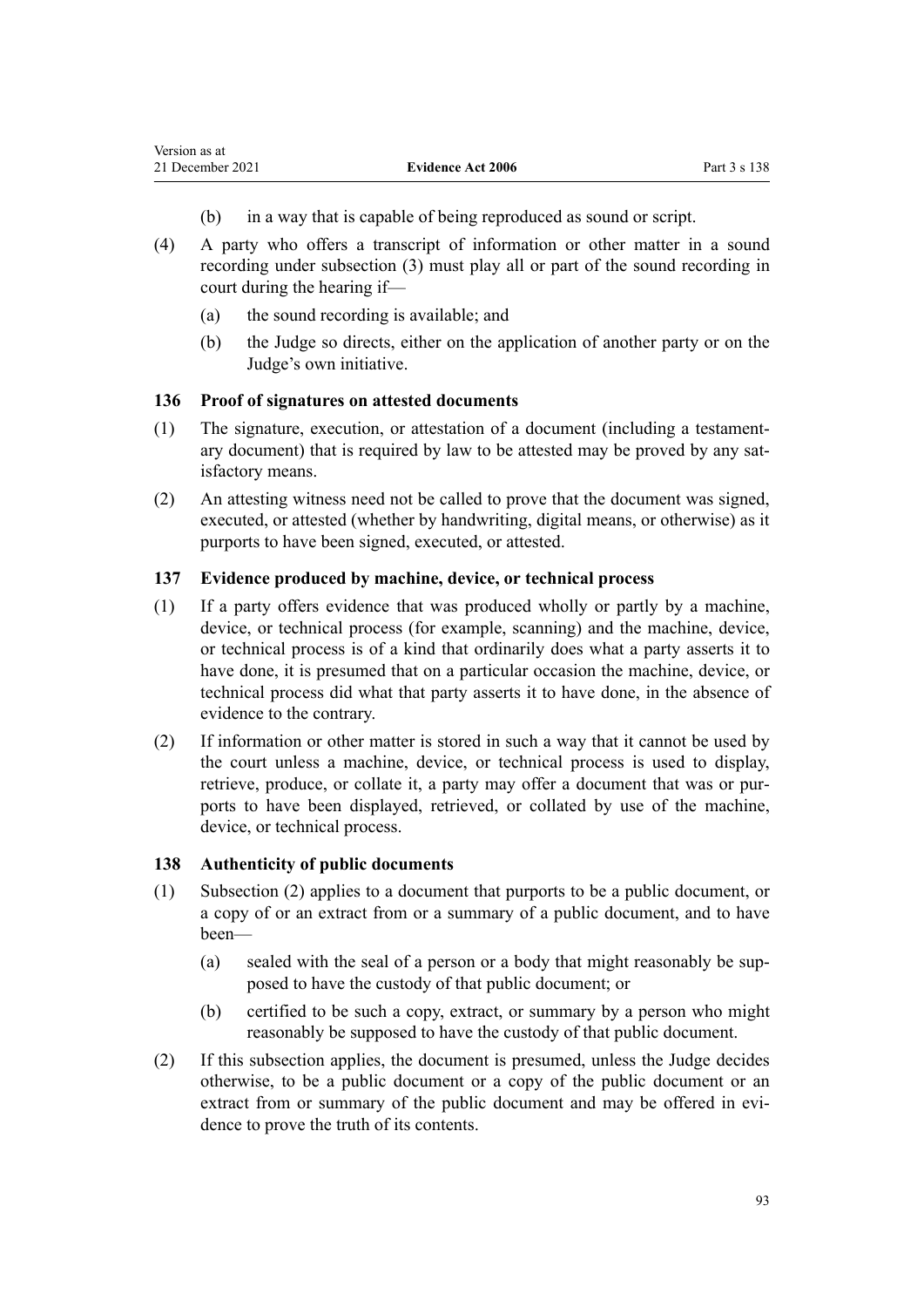|              |                          | Version as at    |
|--------------|--------------------------|------------------|
| Part 3 s 139 | <b>Evidence Act 2006</b> | 21 December 2021 |

(3) [Subpart 1](#page-18-0) of Part 2 (which relates to hearsay evidence) does not apply to evi‐ dence offered under this section.

## **139 Evidence of convictions, acquittals, and other judicial proceedings**

- (1) Evidence of the following facts, if admissible, may be given by a certificate purporting to be signed by a Judge, a registrar, or other officer having custody of the relevant court records:
	- (a) the conviction or acquittal of a person charged with an offence and the particulars of the offence charged and of the person (including the name and date of birth of the person if the person is an individual, and the name and date and place of incorporation of the person if the person is a body corporate):
	- (b) the sentencing by a court of a person to any penalty or other disposition of the case following a plea or finding of guilt, and the particulars of the offence for which that person was sentenced or otherwise dealt with and of the person (including the name and date of birth of the person if the person is an individual, and the name and date and place of incorpor‐ ation of the person if the person is a body corporate):
	- (ba) a record of first warning (within the meaning of [section 86A](http://legislation.govt.nz/pdflink.aspx?id=DLM3023002) of the Sentencing Act 2002) or a record of final warning (within the meaning of that section) made in respect of a person:
	- (c) an order or judgment of a court and the nature, parties, and particulars of the proceeding to which the order or judgment relates:
	- (d) the existence of a criminal or civil proceeding, whether or not the proceeding has been concluded, and the nature of the proceeding.
- (2) A certificate under this section is sufficient evidence of the facts stated in it without proof of the signature or office of the person appearing to have signed the certificate.
- (3) The manner of proving the facts referred to in subsection (1) authorised by this section is in addition to any other manner of proving any of those facts authorised by law.
- (4) Subsection (5) applies if—
	- (a) a certificate under this section is offered in evidence in a proceeding for the purpose of proving the conviction or acquittal of a person, or the sentence by a court of a person to a penalty, or an order made by a court concerning a person; and
	- (b) the name of the person stated in the certificate is substantially similar to the name of the person concerning whom the evidence is offered.
- (5) If this subsection applies, it is presumed, in the absence of evidence to the con‐ trary, that the person whose name is stated in the certificate is the person con‐ cerning whom the evidence is offered.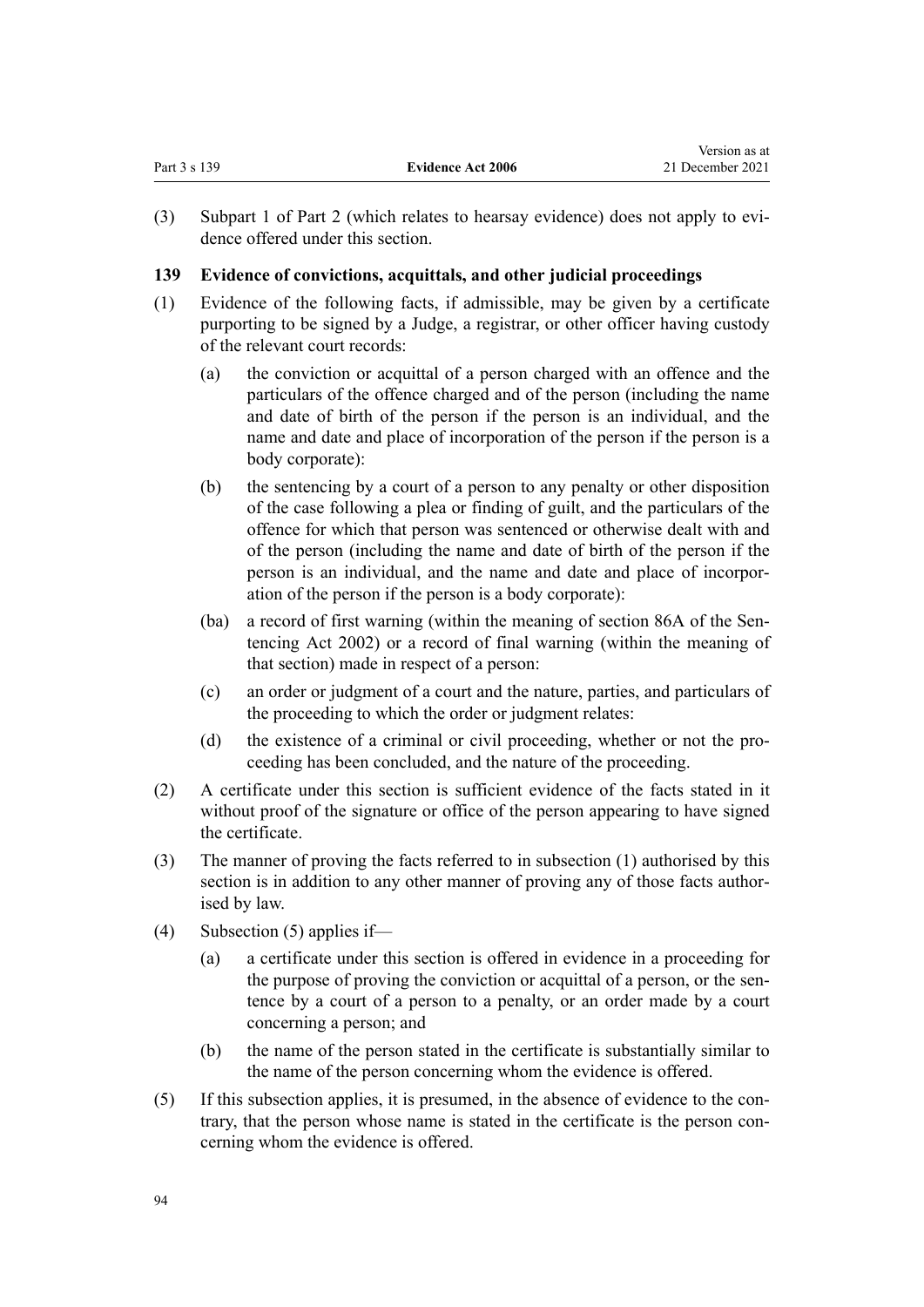| Version as at    |                          |              |
|------------------|--------------------------|--------------|
| 21 December 2021 | <b>Evidence Act 2006</b> | Part 3 s 140 |

(6) [Subpart 1](#page-18-0) of Part 2 (which relates to hearsay evidence) does not apply to evi‐ dence offered under this section.

Section 139(1)(ba): inserted, on 1 June 2010, by [section 13](http://legislation.govt.nz/pdflink.aspx?id=DLM2836314) of the Sentencing and Parole Reform Act 2010 (2010 No 33).

### **140 Proof of conviction by fingerprints**

- (1) A certificate is admissible in evidence to prove the identity of a person alleged to have been convicted in a country of an offence if—
	- (a) the certificate purports to be signed by a fingerprint examiner; and
	- (b) copies of the fingerprints of the person are exhibited or shown on the certificate; and
	- (c) the certificate certifies that those copies are copies of the fingerprints of a person who was convicted in the fingerprint examiner's country of the offence of which particulars are given.
- (2) Subsection (3) applies to a certificate that—
	- (a) purports to be signed by a fingerprint examiner; and
	- (b) certifies that the copies of the fingerprints that are exhibited or shown on the certificate made under subsection (1) and the fingerprints of the per‐ son in respect of whom a conviction is sought to be proved (a copy of which is exhibited or shown on the certificate made under this subsection) are the fingerprints of the same person.
- (3) A certificate to which this subsection applies is, unless the Judge decides other‐ wise, evidence that the person in respect of whom the conviction is sought to be proved was convicted of the offence of which particulars were given in the certificate made under subsection (1).
- (4) The manner of proving a conviction authorised by this section is in addition to any other manner of proving the conviction authorised by law.
- (5) The Governor-General may, by Order in Council, declare that certificates pur‐ porting to be made by specified persons or classes of persons in any country other than New Zealand, Australia, United Kingdom, or Canada in respect of convictions for offences committed in that country and to the same effect as certificates under subsection (1) are evidence as if they had been made under subsection  $(1)$ .
- (6) In this section, **fingerprint examiner** means a fingerprint examiner who is—
	- (a) a member or employee of the Police; or
	- (b) a member or employee of a Police force in the United Kingdom; or
	- (c) a member or employee of a Police force of Australia or the Police force of a State or territory of Australia; or
	- (d) a member or employee of a Police force of Canada or the Police force of a Province or territory of Canada.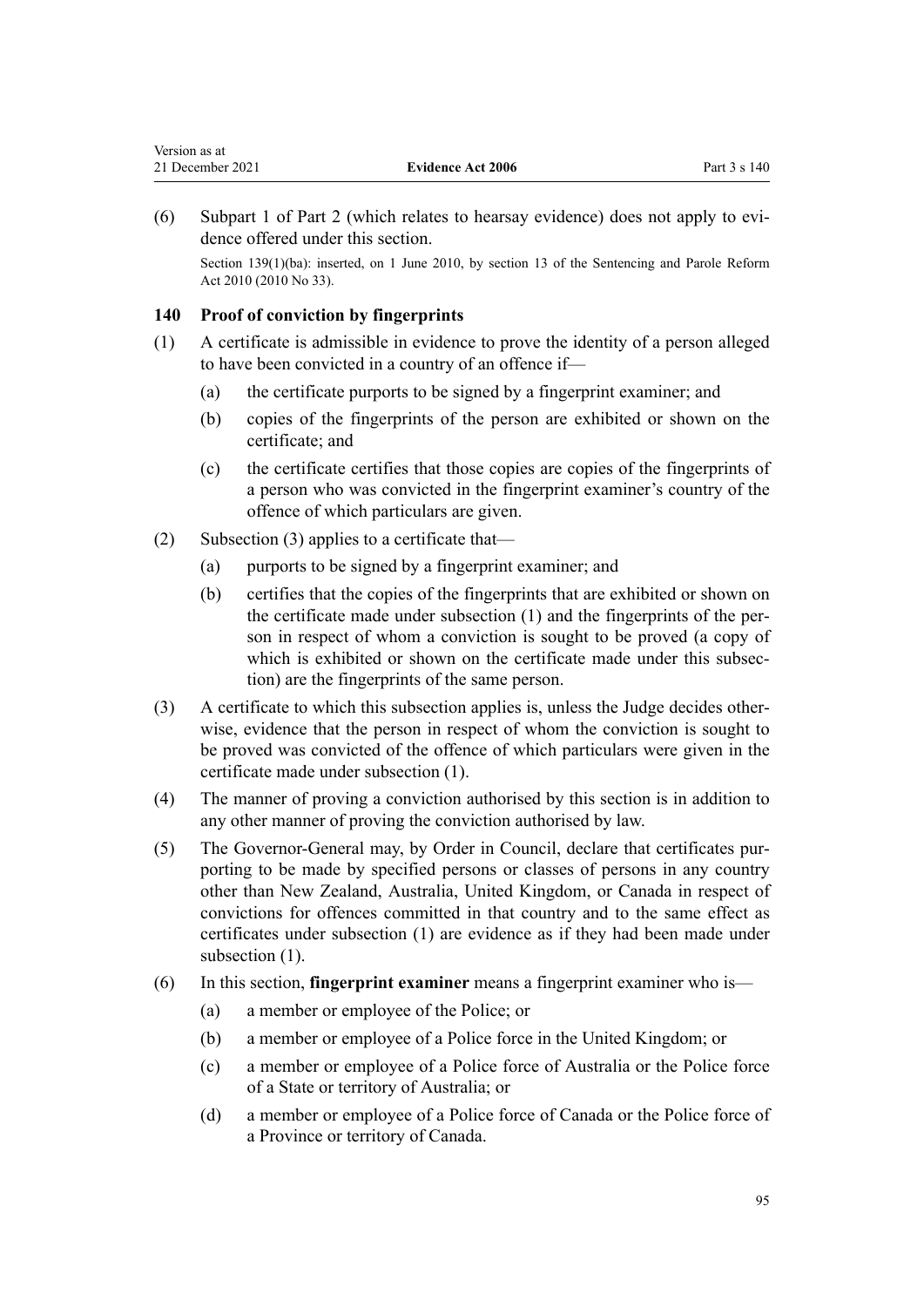|              |                          | Version as at    |
|--------------|--------------------------|------------------|
| Part 3 s 141 | <b>Evidence Act 2006</b> | 21 December 2021 |

- (7) [Subpart 1](#page-18-0) of Part 2 (which relates to hearsay evidence) and [subpart 2](#page-22-0) of Part 2 (which relates to opinion and expert evidence) do not apply to evidence offered under this section.
- (8) An order under subsection (5) is secondary legislation (*see* [Part 3](http://legislation.govt.nz/pdflink.aspx?id=DLM7298343) of the Legis‐ lation Act 2019 for publication requirements).

| Legislation Act 2019 requirements for secondary legislation made under this section |                                                                                                         |                                    |  |
|-------------------------------------------------------------------------------------|---------------------------------------------------------------------------------------------------------|------------------------------------|--|
| <b>Publication</b>                                                                  | PCO must publish it on the legislation website and notify LA19 s $69(1)(c)$<br>it in the <i>Gazette</i> |                                    |  |
| <b>Presentation</b>                                                                 | The Minister must present it to the House of<br>Representatives                                         | LA19 s 114, Sch 1<br>cl $32(1)(a)$ |  |
| <b>Disallowance</b>                                                                 | It may be disallowed by the House of Representatives                                                    | LA19 ss 115, 116                   |  |
| This note is not part of the Act.                                                   |                                                                                                         |                                    |  |

Section 140(8): inserted, on 28 October 2021, by [section 3](http://legislation.govt.nz/pdflink.aspx?id=LMS268932) of the Secondary Legislation Act 2021 (2021 No 7).

#### **141 New Zealand and foreign official documents**

- (1) Subsection (2) applies to a document that purports—
	- (a) to have been printed in the *Gazette*; or
	- (b) to have been printed or published by authority of the New Zealand Government; or
	- (c) to have been printed or published by the Government Printer; or
	- (d) to have been printed or published by order of or under the authority of the House of Representatives.
- (2) If this subsection applies, the document is presumed, unless the Judge decides otherwise, to be what it purports to be and to have been so printed and pub‐ lished and to have been published on the date on which it purports to have been published.
- (3) Subsection (4) applies to a document that purports—
	- (a) to have been printed or published in a government or official gazette (by whatever name called) of a foreign country; or
	- (b) to have been printed or published by the government or official printer of a foreign country; or
	- (c) to have been printed or published by the authority of the legislative, executive, or judicial branch of the government of a foreign country; or
	- (d) to have been printed or published by an international organisation.
- (4) If this subsection applies, the document is presumed, unless the contrary is proved, to be what it purports to be and to have been printed or published in the manner provided in subsection (3) and to have been published on the date on which it purports to have been published.
- (5) [Subpart 1](#page-18-0) of Part 2 (which relates to hearsay evidence) does not apply to evi‐ dence offered under this section.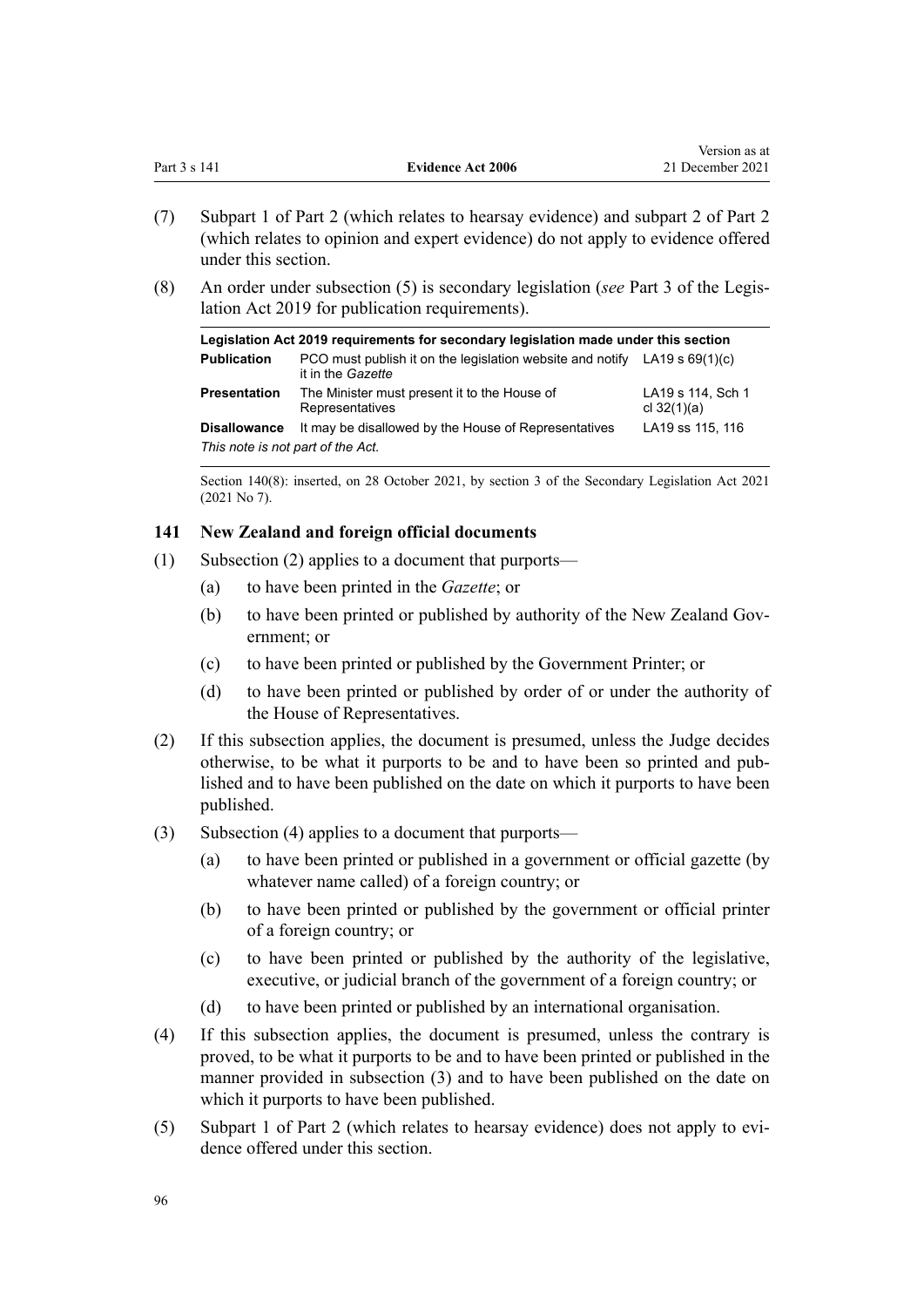## **142 Notification of acts in official documents**

- (1) Subsection (2) applies if the doing of an act by the Governor-General or the House of Representatives, or by a person authorised to do the act by the law of New Zealand, is notified or published in—
	- (a) the *Gazette*; or

Version as at

- (b) a document that was printed or published by authority of the New Zealand Government; or
- (c) a document that was printed or published by the Government Printer; or
- (d) a document that was printed or published by order of or under the authority of the House of Representatives.
- (2) If this subsection applies, it is presumed, unless the Judge decides otherwise, that the act was done and that it was done on the date (if any) that appears in the *Gazette* or document.
- (3) Subsection (4) applies if the doing of an act by a foreign legislature or a person authorised to do the act by the law of a foreign country is notified or published in—
	- (a) a government or official gazette (by whatever name called) of a foreign country; or
	- (b) a document that was printed or published by the government or official printer of a foreign country; or
	- (c) a document that was printed or published by the authority of the legisla‐ tive, executive, or judicial branch of the government of a foreign coun‐ try.
- (4) If this subsection applies, it is presumed, unless the contrary is proved, that the act was done and that it was done on the date (if any) that appears in the government or official gazette (however described) or other document.
- (5) If the doing of an act by an international organisation is notified or published in a document that was printed or published by the international organisation, it is presumed, unless the contrary is proved, that the act was done and that it was done on the date (if any) that appears in the document.
- (6) [Subpart 1](#page-18-0) of Part 2 (which relates to hearsay evidence) does not apply to evi‐ dence offered under this section.

### **143 Presumptions as to New Zealand and foreign official seals and signatures**

- (1) Subsection (4) applies to the imprint of a seal that appears on a document and purports to be the imprint of the Seal of New Zealand, or the former Public Seal of New Zealand, or 1 of the seals of the United Kingdom on a document relating to New Zealand, or the seal of a foreign country.
- (2) Subsection (4) applies to the imprint of a seal that appears on a document and purports to be the imprint of the seal of a body (including a court or tribunal)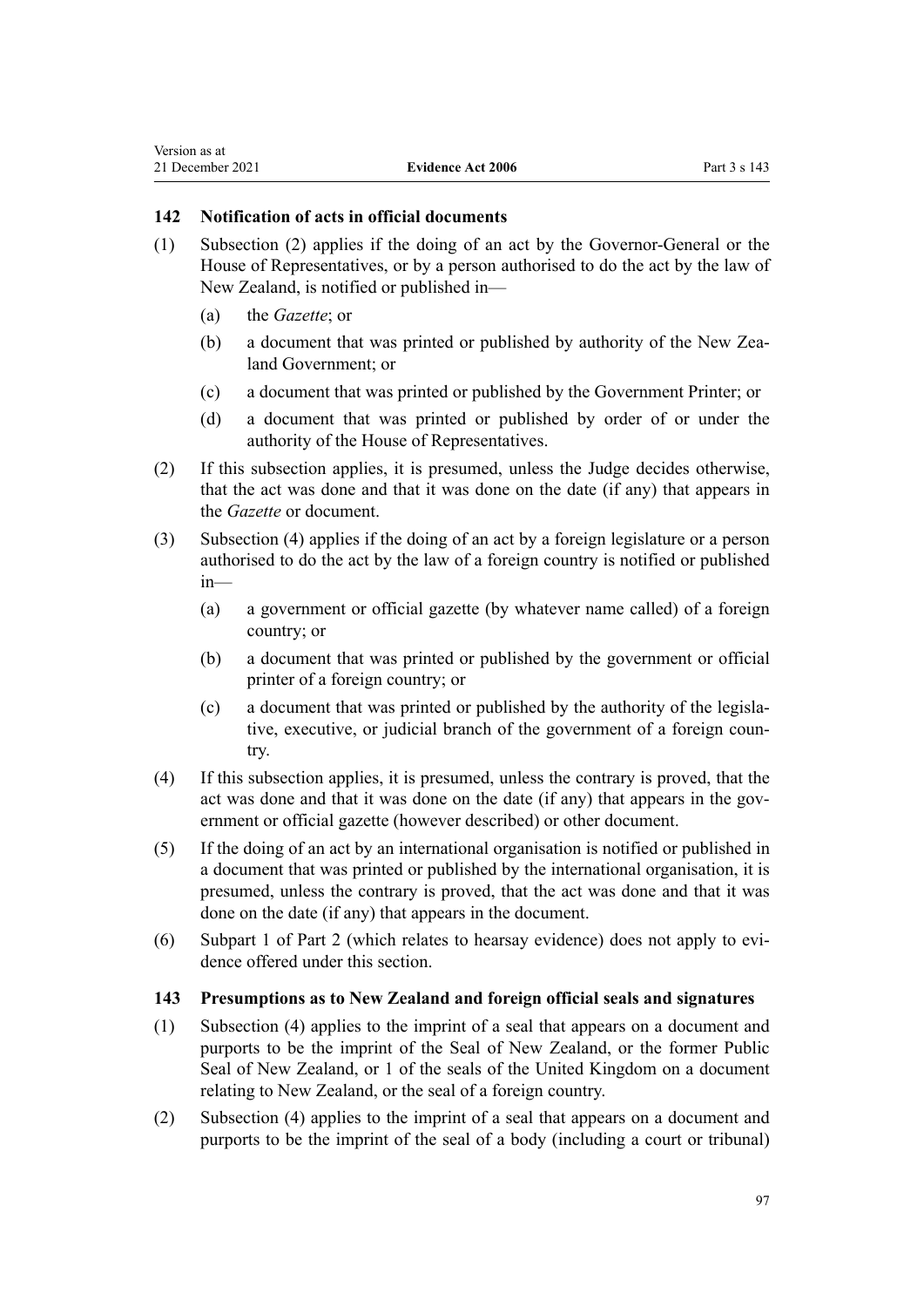exercising a function of a public nature under the law of New Zealand or the law of a foreign country.

Version as at

- (3) Subsection (4) applies to the imprint of a seal that appears on a document and purports to be the imprint of the seal of a person holding a public office or exercising a function of a public nature under the law of New Zealand or the law of a foreign country.
- (4) If this subsection applies to the imprint of a seal that appears on a document, the imprint is presumed, unless the Judge decides otherwise, to be the imprint of that seal and the document is presumed, unless the contrary is proved, to have been sealed as it purports to have been sealed.
- (5) A document that purports to have been signed by a person as the holder of a public office or in the exercise of a function of a public nature under the law of New Zealand, or the law of a foreign country, is presumed, unless the contrary is proved, to have been signed by that person acting in an official capacity.

## **144 Evidence of foreign law**

- (1) A party may offer as evidence of a statute or other written law, proclamation, treaty, or act of State, of a foreign country—
	- (a) evidence given by an expert; or
	- (b) a copy of the statute or other written law, proclamation, treaty, or act of State that is certified as a true copy by a person who might reasonably be supposed to have the custody of the statute or other written law, proclamation, treaty, or act of State; or
	- (c) any document containing the statute or other written law, proclamation, treaty, or act of State that purports to have been issued by the govern‐ ment or official printer of the country or by authority of the government or administration of the country; or
	- (d) any document containing the statute or other written law, proclamation, treaty, or act of State that appears to the Judge to be a reliable source of information.
- (2) In addition, or as an alternative, to the evidence of an expert, a party may offer as evidence of the unwritten or common law of a foreign country, or as evidence of the interpretation of a statute or other written law or a proclamation of a foreign country, a document—
	- (a) containing reports of judgments of the courts of the country; and
	- (b) that appears to the Judge to be a reliable source of information about the law of that country.
- (3) A party may offer as evidence of a statute or other written law of a foreign country, or of the unwritten or common law of a foreign country, any publication—
	- (a) that describes or explains the law of that country; and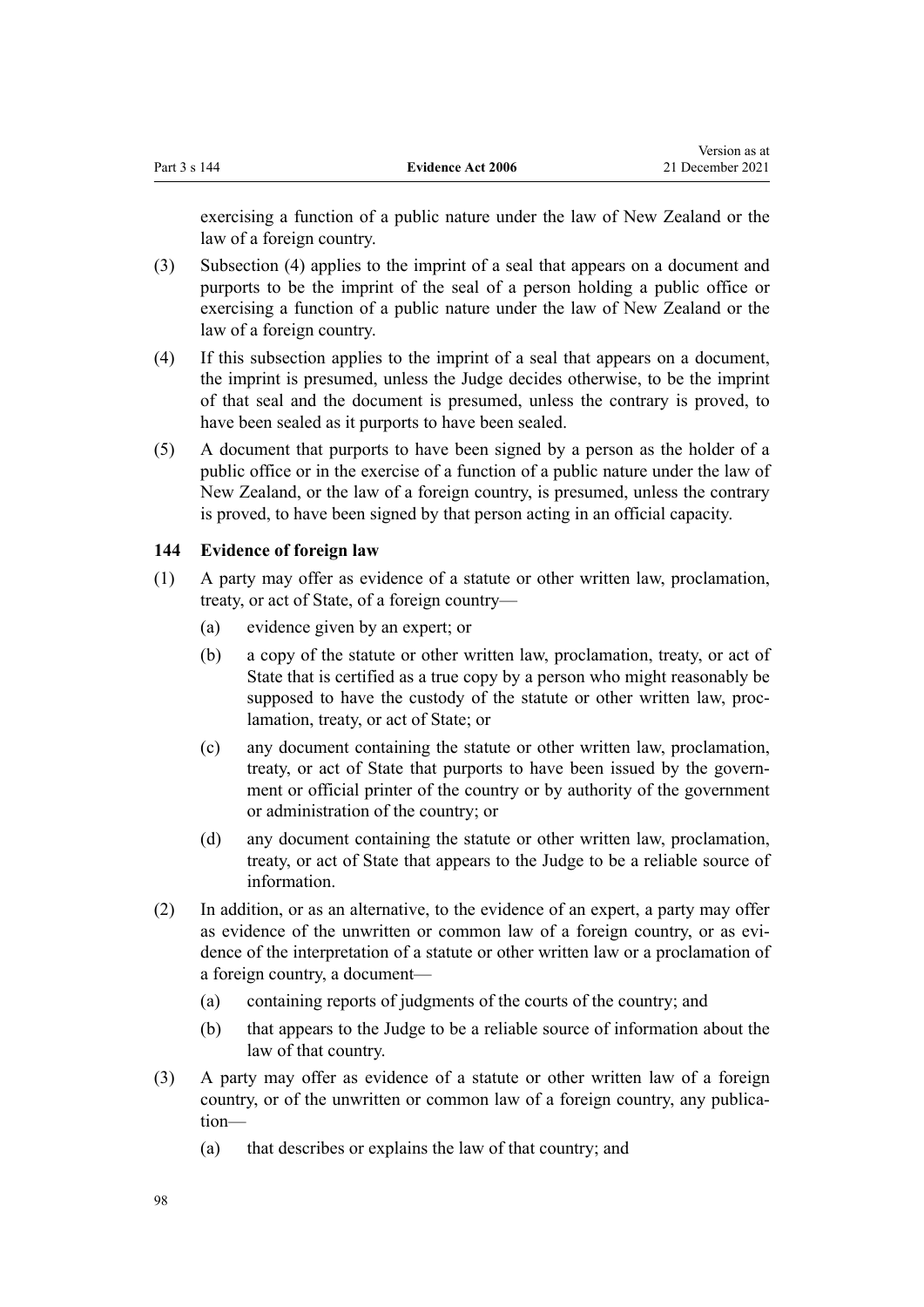| Version as at    |                          |              |
|------------------|--------------------------|--------------|
| 21 December 2021 | <b>Evidence Act 2006</b> | Part 3 s 145 |

- (b) that appears to the Judge to be a reliable source of information about the law of that country.
- (4) A Judge is not bound to accept or act on a statement in any document as evi‐ dence of the law of a foreign country.
- (5) A reference in this section to a statute of a foreign country includes a reference to a regulation, rule, bylaw, or other instrument of subordinate legislation of the country.
- (6) [Subpart 1](#page-18-0) of Part 2 (which relates to hearsay evidence) does not apply to evi‐ dence offered under this section.

*Special rules applying where no requirement for legalisation of foreign public document*

## **145 Interpretation**

In this section and [sections 146](#page-99-0) and [147,](#page-99-0)—

**Convention** means the Hague Convention Abolishing the Requirement of Legalisation for Foreign Public Documents, done at the Hague on 5 October 1961

**Convention certificate** means a certificate issued under the Convention in relation to a foreign public document by the competent authority of the State from which the foreign public document emanates

**foreign public document** means a public document that—

- (a) has to be produced in New Zealand; and
- (b) was executed in a foreign country that—
	- (i) is a contracting State under the Convention; and
	- (ii) did not raise an objection to New Zealand's accession to the Con‐ vention

**legalisation** means the formality by which New Zealand's diplomatic or consular agents certify, in relation to a public document that has to be produced in New Zealand and that was executed in a foreign country,—

- (a) the authenticity of the signature on the public document; and
- (b) the capacity in which the person signing the public document has acted; and
- (c) where appropriate, the identity of the stamp or seal that the public document bears

**New Zealand authority** means any person in New Zealand (including any court, any person acting judicially, and any person exercising a power or performing a function under a New Zealand law) to whom a foreign public document has to be produced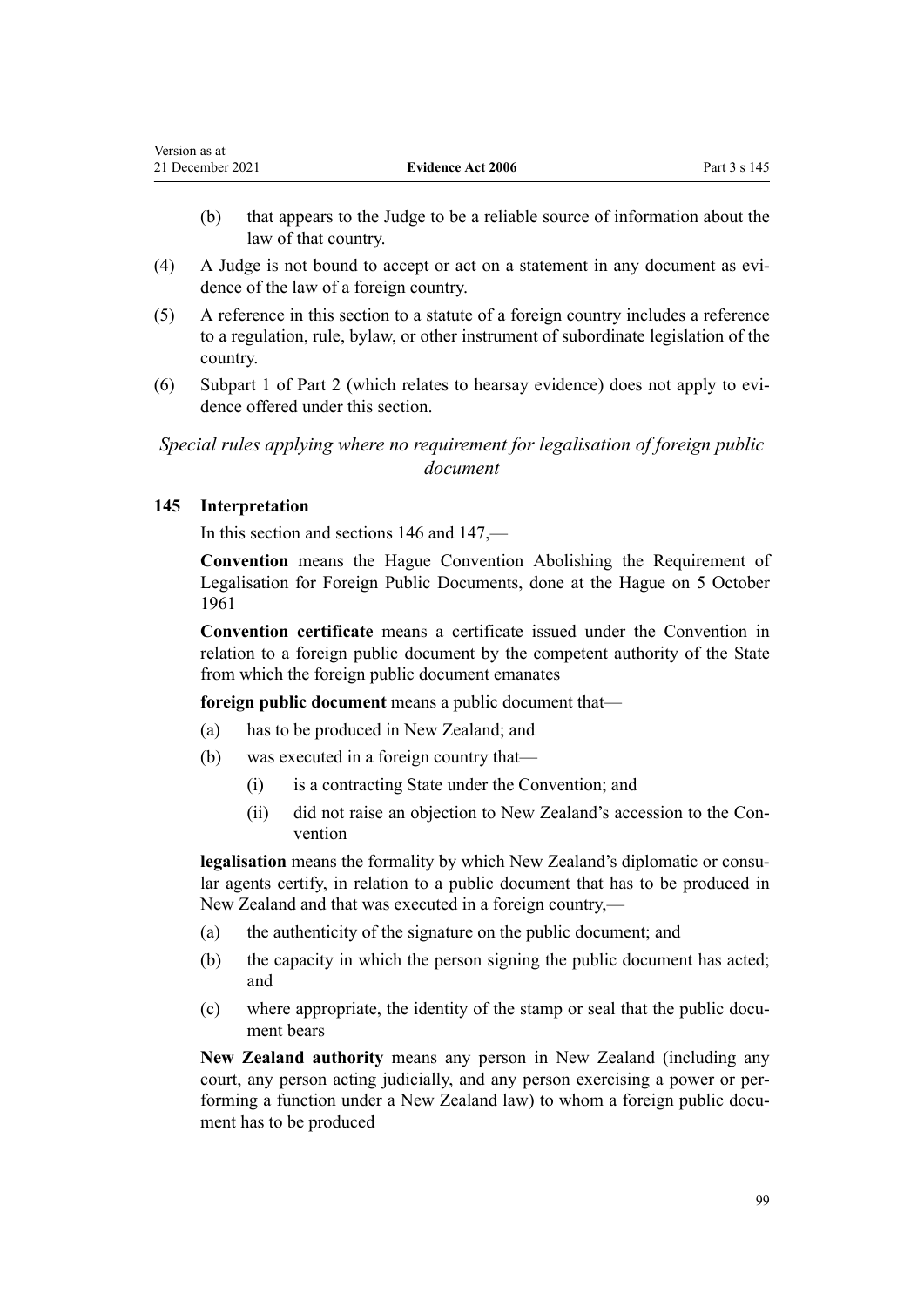#### <span id="page-99-0"></span>**public document**—

- (a) includes any of the following documents:
	- (i) a document emanating from an authority or from an official con‐ nected with the courts or tribunals of a State, including a document emanating from a public prosecutor, a clerk of a court, or a process server; and
	- (ii) an administrative document (other than an administrative document dealing directly with commercial or customs operations); and
	- (iii) a notarial act; and
	- (iv) an official certificate that is placed on a document signed by a per‐ son in the person's private capacity (for example, an official certificate recording the registration of a document or the fact that the document was in existence on a certain date, or an official or nota‐ rial authentication of a signature); but
- (b) does not include a document executed by a diplomatic or consular agent. Compare: 1908 No 56 [s 45A;](http://legislation.govt.nz/pdflink.aspx?id=DLM143330) 2000 No 62 [s 3](http://legislation.govt.nz/pdflink.aspx?id=DLM76253)

## **146 Foreign public documents: certificates as to contracting States under Convention**

A certificate purporting to be signed by the Secretary of Foreign Affairs and Trade, and stating that a country is a contracting State under the Convention that did not raise an objection to New Zealand's accession to the Convention, is sufficient evidence of those matters, unless the contrary is proved.

Compare: 1908 No 56 [s 45B](http://legislation.govt.nz/pdflink.aspx?id=DLM143345); 2000 No 62 [s 3](http://legislation.govt.nz/pdflink.aspx?id=DLM76253)

### **147 Foreign public documents: Convention certificates sufficient authentication of certain matters**

- (1) A Convention certificate placed on, or attached to, a foreign public document is the only formality that a New Zealand authority may require, in relation to the document, as evidence or certification of—
	- (a) the authenticity of the signature on the document; and
	- (b) the capacity in which the person signing the document has acted; and
	- (c) where appropriate, the identity of the seal or stamp that the document bears.
- (2) If a foreign public document is not subject to a requirement of legalisation, no New Zealand authority may require, in relation to the document, a Convention certificate as evidence or certification of the matters referred to in paragraphs (a) to  $(c)$  of subsection  $(1)$ .
- (3) A New Zealand authority must accept, in relation to a foreign public document, a Convention certificate placed on, or attached to, the document as sufficient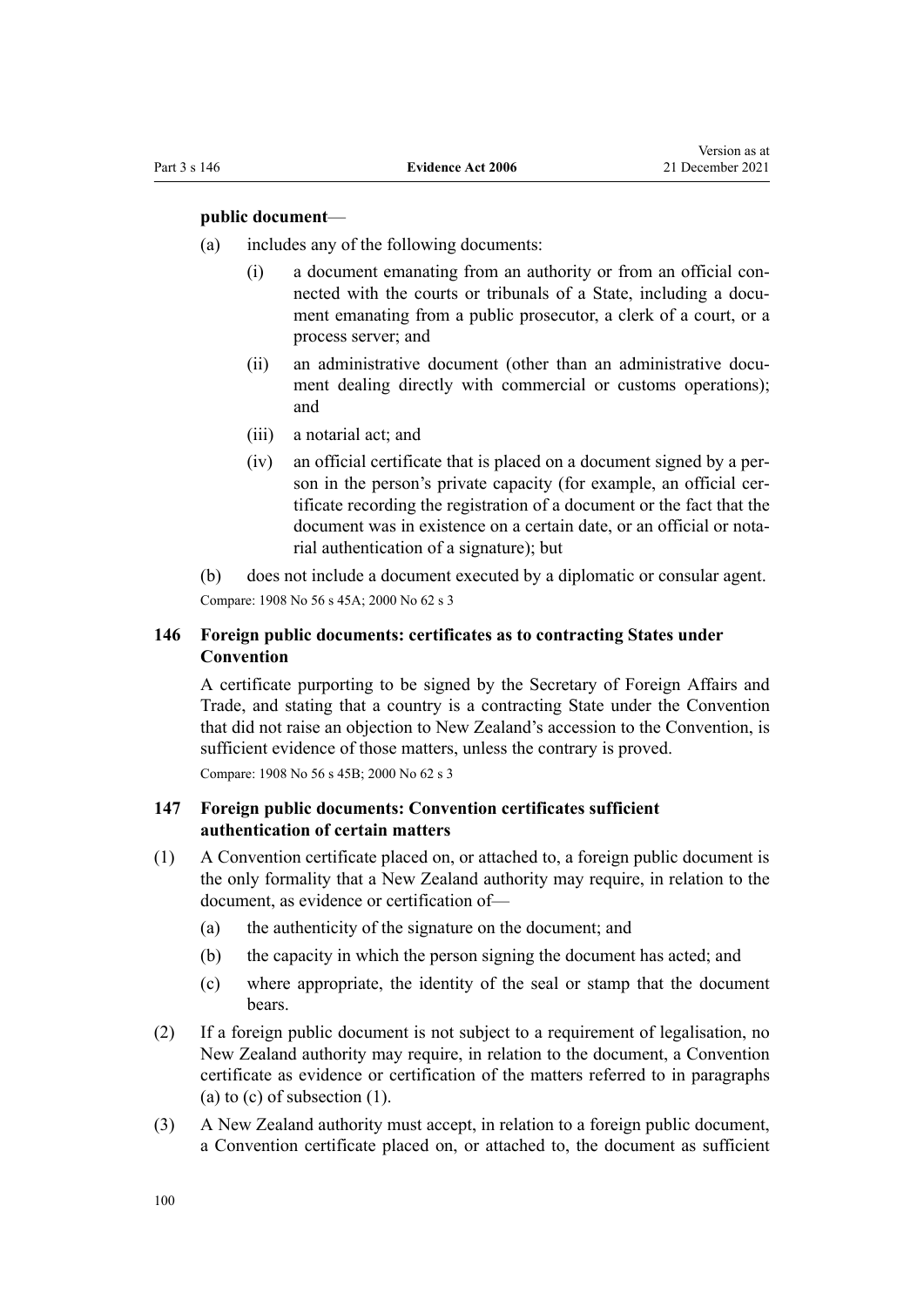evidence or certification of the matters referred to in paragraphs (a) to (c) of subsection (1), unless the contrary is proved.

(4) Subsection (3) does not prevent a New Zealand authority from accepting, in relation to a foreign public document, a lesser formality than a Convention certificate placed on, or attached to, the document as evidence or certification of the matters referred to in paragraphs (a) to (c) of subsection (1). Compare: 1908 No 56 [s 45C](http://legislation.govt.nz/pdflink.aspx?id=DLM143348); 2000 No 62 [s 3](http://legislation.govt.nz/pdflink.aspx?id=DLM76253); Foreign Evidence Act 1994 ss 37–39 (Aust)

*Special rules relating to public documents admissible under Australian law*

## **148 Evidence of public documents by reference to Australian law**

- (1) A public document that is admissible in evidence under an Australian Act is admissible in evidence to the same extent and for the same purpose if it appears to be sealed, stamped, signed, signed and sealed, or signed and stamped in accordance with that Act.
- (2) A certified copy of, or a certified extract from, a public document that is admis‐ sible in evidence under subsection (1) is also admissible in evidence.
- (3) Despite subsection (1), a public document that is admissible in evidence under Australian law, to any extent or for any purpose, without proof of—
	- (a) the seal, stamp, or signature that authenticates it; or
	- (b) the judicial or official character of the person who appears to have signed it—

is admissible in evidence to the same extent and for the same purpose without such proof.

(4) In this section, **public document** means an official or public document; and includes a certificate, an entry in a register, and a record of any proceedings. Compare: 1990 No 46 [s 9](http://legislation.govt.nz/pdflink.aspx?id=DLM210967)

### **149 Evidence of other public documents**

A copy of, or an extract from, an Australian document that is, by reason of its public nature, admissible in evidence in Australia merely on its production from the proper custody, is admissible in evidence if—

- (a) the copy or extract is proved to be an examined copy or extract; or
- (b) the copy or extract appears to be signed or certified as a true copy or extract by the person who has custody of the document and that person also certifies that he or she has custody of it.

Compare: 1990 No 46 [s 10](http://legislation.govt.nz/pdflink.aspx?id=DLM210970)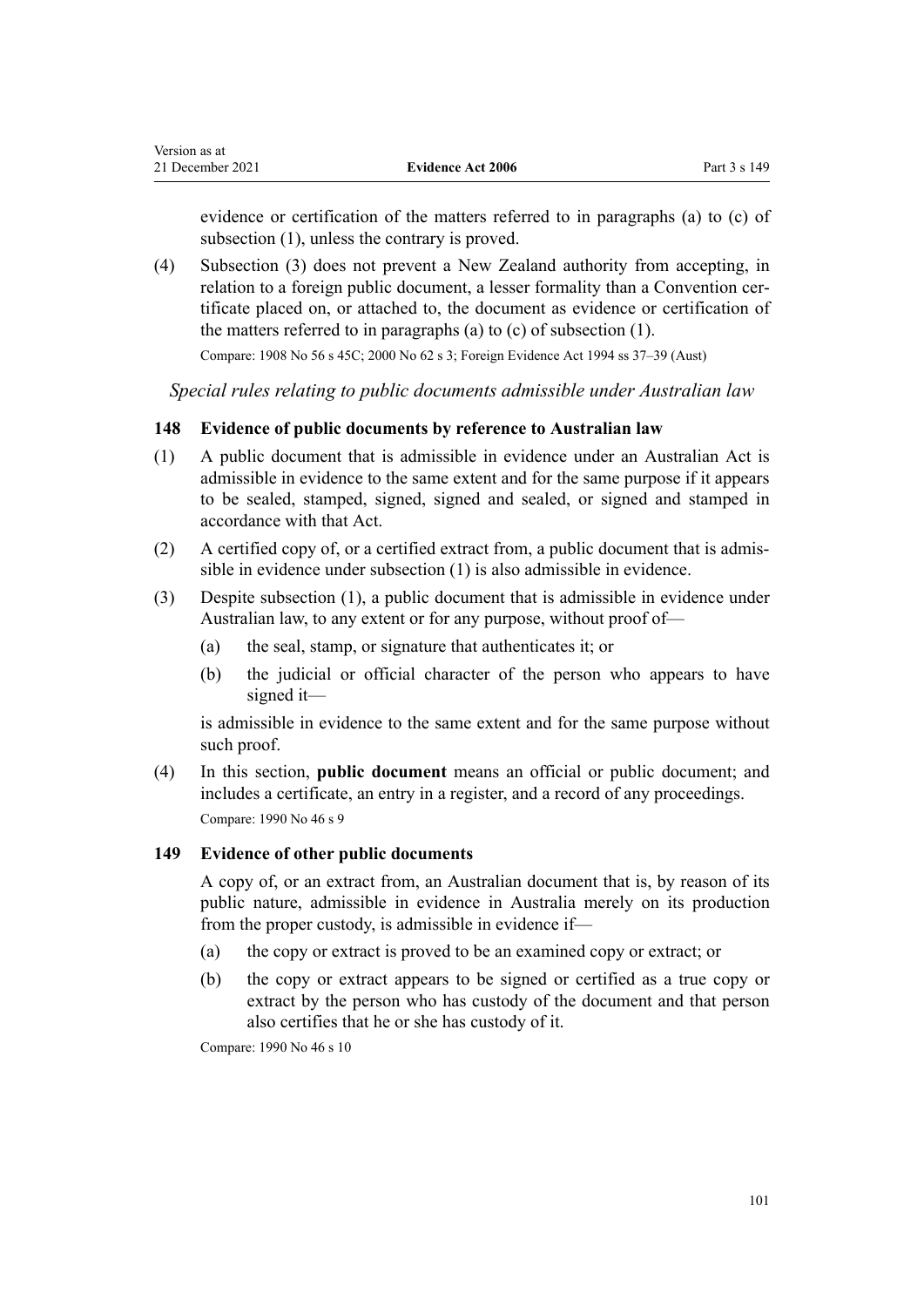## **Part 4**

## **Evidence from overseas or to be used overseas**

Subpart 1—Proceedings in Australia and New Zealand

*Interpretation and application*

## **150 Interpretation**

In this subpart, unless the context otherwise requires,—

**audio link** means facilities (for example, telephone facilities) that enable audio communication between people in different places

**audiovisual link** means facilities that enable audio and visual communication between people in different places

**Australian court** includes a tribunal declared by the Minister of Justice under [section 152](#page-103-0) to be an Australian court

**Australian subpoena** means a subpoena issued by an Australian court in a proceeding other than a specified proceeding

**document** has the meaning given to it by [section 4](#page-10-0)

**examination** of a person giving evidence means the examination-in-chief, cross-examination, or re-examination of the person

**expenses**, in relation to a subpoena, includes the reasonable costs, necessary for the purposes of complying with the subpoena, of—

- (a) travel to and from, and accommodation at, the place at which compli‐ ance with the subpoena is required; and
- (b) finding, collating, and producing a document or thing

**Federal Court** means the Federal Court of Australia

**High Court** means the High Court of New Zealand

**Judge**, in relation to an Australian court, includes a Judicial Registrar, Magis‐ trate, Master, and a member of a tribunal

**New Zealand court** includes a tribunal declared by the Minister of Justice under [section 152](#page-103-0) to be a New Zealand court

**New Zealand subpoena** means a subpoena issued by a New Zealand court in a proceeding other than a specified proceeding

**prescribed** means prescribed by rules or regulations made under [section 199](#page-125-0) or [200](#page-126-0)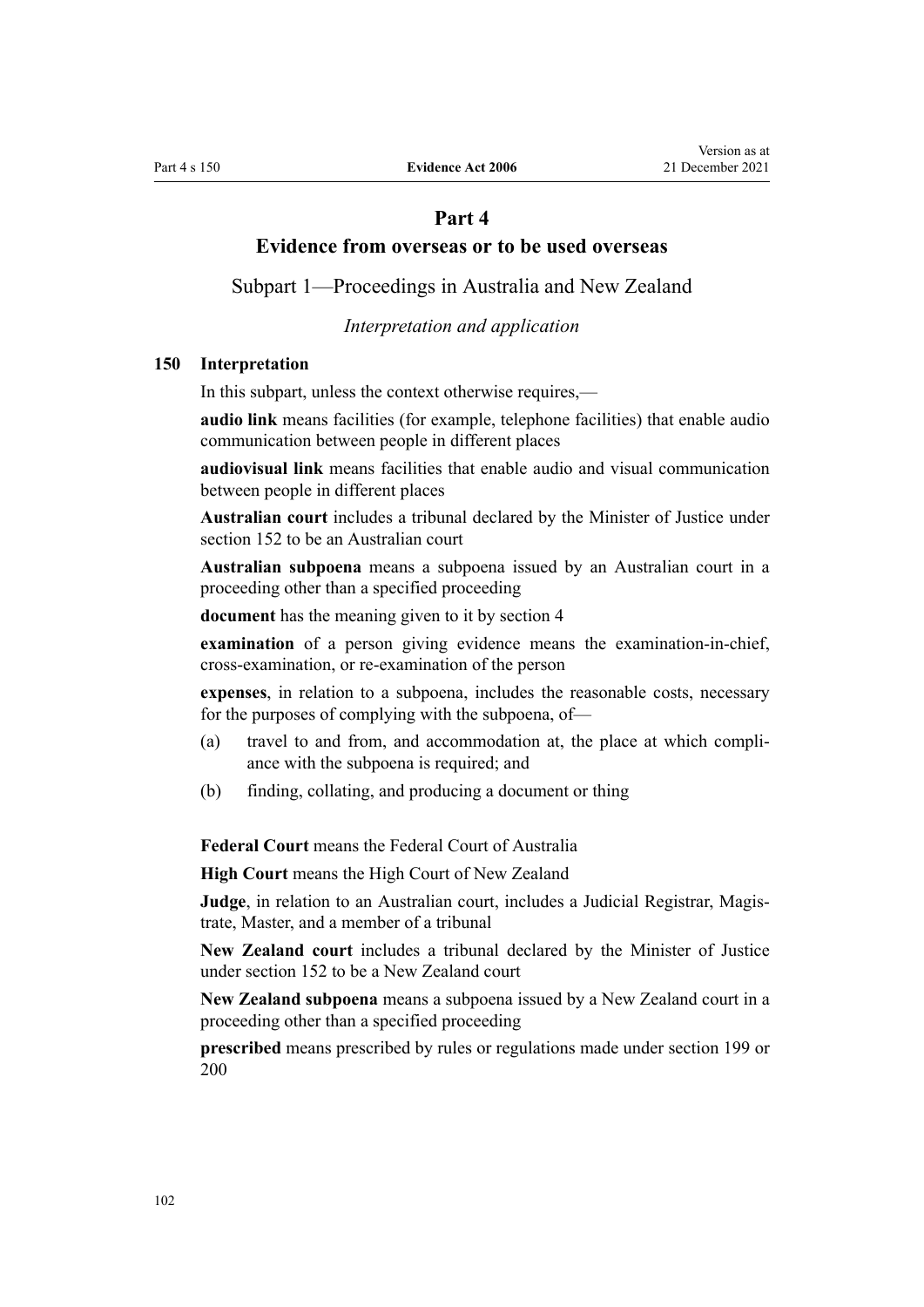**relevant court**, in relation to leave to serve a New Zealand subpoena on a wit‐ ness in Australia, or an application under [section 154](#page-104-0) for leave of that kind, means—

- (a) the District Court, if the New Zealand subpoena is issued by a tribunal declared by the Minister of Justice under [section 152](#page-103-0) to be a New Zealand court; and
- (b) the New Zealand court that issued the subpoena, in every other case

#### **remote appearance medium** means—

(a) an audio link; or

Version as at

(b) an audiovisual link

**remote evidence** means evidence given or to be given under [section 168](#page-111-0) or [173](#page-114-0)

**submissions** does not include submissions that are not—

- (a) submissions on whether, and if so in what way or ways, remote evidence may or must be given; or
- (b) submissions on whether remote evidence is admitted or admissible; or
- (c) other submissions in relation to remote evidence

#### **subpoena**—

- (a) means a process that requires a person to do 1 or both of the following:
	- (i) give evidence; or
	- (ii) produce a document or thing; but
- (b) does not include a process that requires a person to produce a document in connection with discovery and inspection of documents

#### **tribunal**—

- (a) means a person or body authorised under New Zealand law or a law of the Commonwealth of Australia or a State or territory of Australia, as the case may be, to take evidence on oath or affirmation; but
- (b) does not include a court or a person exercising a power conferred on the person as a Judge, Magistrate, or officer of a court

**witness**, in relation to a subpoena, means the person to whom the subpoena is addressed.

Compare: 1994 No 31 [s 2](http://legislation.govt.nz/pdflink.aspx?id=DLM331063)

Section 150 **audio link**: inserted, on 11 October 2013, by [section 10\(1\)](http://legislation.govt.nz/pdflink.aspx?id=DLM2576329) of the Trans-Tasman Proceedings Act 2010 (2010 No 108).

Section 150 **audiovisual link**: inserted, on 11 October 2013, by [section 10\(1\)](http://legislation.govt.nz/pdflink.aspx?id=DLM2576329) of the Trans-Tasman Proceedings Act 2010 (2010 No 108).

Section 150 **examination**: inserted, on 11 October 2013, by [section 10\(1\)](http://legislation.govt.nz/pdflink.aspx?id=DLM2576329) of the Trans-Tasman Proceedings Act 2010 (2010 No 108).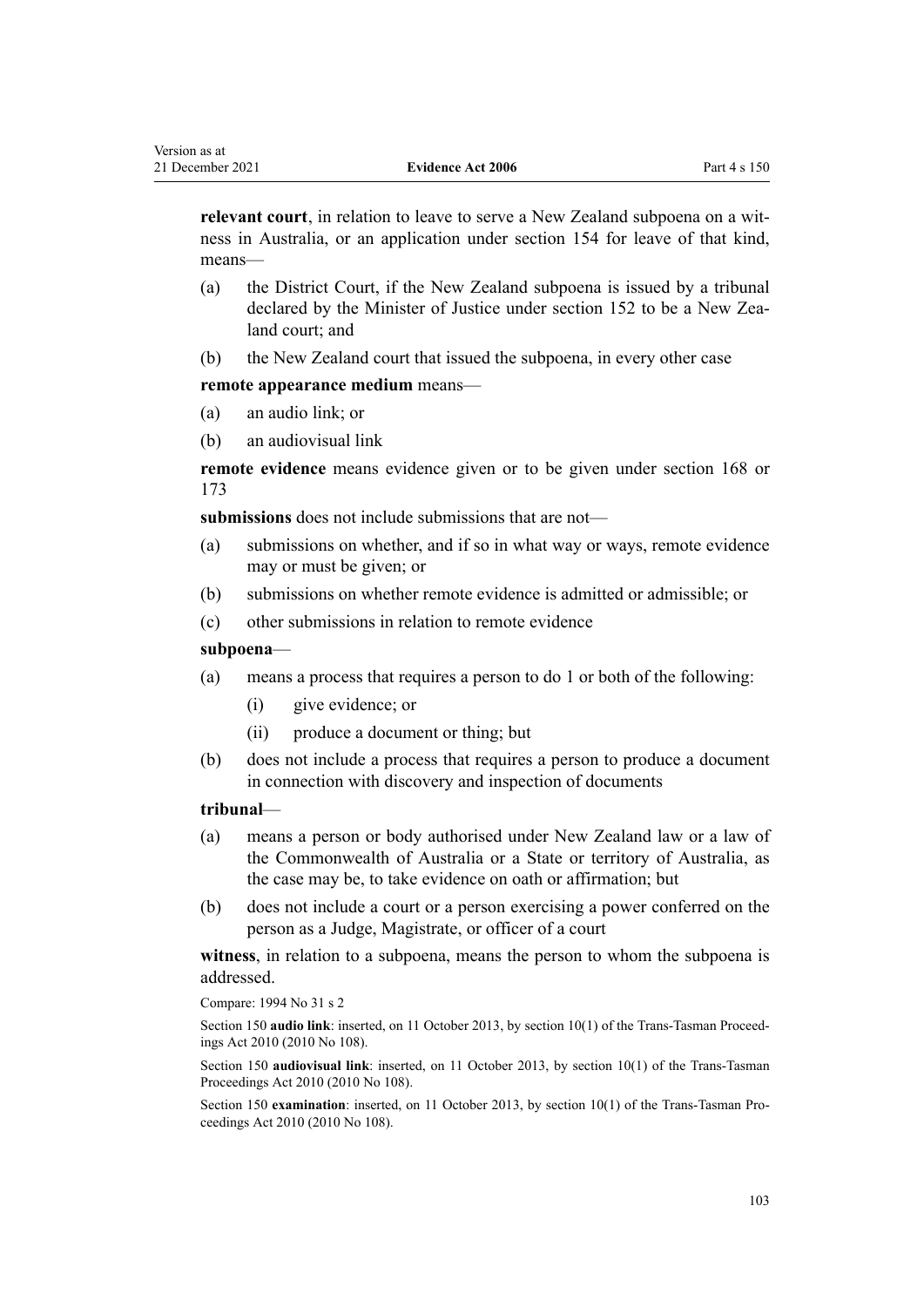<span id="page-103-0"></span>Section 150 **expenses**: amended, on 11 October 2013, by [section 10\(1\)](http://legislation.govt.nz/pdflink.aspx?id=DLM2576329) of the Trans-Tasman Proceedings Act 2010 (2010 No 108).

Section 150 **expenses** paragraph (b): amended, on 11 October 2013, by [section 10\(1\)](http://legislation.govt.nz/pdflink.aspx?id=DLM2576329) of the Trans-Tasman Proceedings Act 2010 (2010 No 108).

Section 150 **relevant court**: inserted, on 11 October 2013, by [section 10\(1\)](http://legislation.govt.nz/pdflink.aspx?id=DLM2576329) of the Trans-Tasman Pro‐ ceedings Act 2010 (2010 No 108).

Section 150 **relevant court** paragraph (a): amended, on 1 March 2017, by [section 261](http://legislation.govt.nz/pdflink.aspx?id=DLM6942680) of the District Court Act 2016 (2016 No 49).

Section 150 **remote appearance medium**: inserted, on 11 October 2013, by [section 10\(1\)](http://legislation.govt.nz/pdflink.aspx?id=DLM2576329) of the Trans-Tasman Proceedings Act 2010 (2010 No 108).

Section 150 **remote evidence**: inserted, on 11 October 2013, by [section 10\(1\)](http://legislation.govt.nz/pdflink.aspx?id=DLM2576329) of the Trans-Tasman Proceedings Act 2010 (2010 No 108).

Section 150 **submissions**: inserted, on 11 October 2013, by [section 10\(1\)](http://legislation.govt.nz/pdflink.aspx?id=DLM2576329) of the Trans-Tasman Proceedings Act 2010 (2010 No 108).

#### **151 Meaning of specified proceeding**

In this subpart, **specified proceeding** means a proceeding—

- (a) in respect of which a person is seeking an order under the Convention on the Civil Aspects of International Child Abduction signed at The Hague on 25 October 1980; or
- (b) relating to the guardianship or care of a person who is incapable of managing his or her personal affairs; or
- (c) relating to the management of the property of a person who is incapable of managing that property.

Section 151: replaced, on 11 October 2013, by [section 10\(1\)](http://legislation.govt.nz/pdflink.aspx?id=DLM2576329) of the Trans-Tasman Proceedings Act 2010 (2010 No 108).

#### **152 Power of Minister of Justice in relation to certain tribunals**

- (1) For the purposes of this subpart, the Minister of Justice may declare—
	- (a) any New Zealand tribunal to be a New Zealand court:
	- (b) any tribunal of the Commonwealth of Australia or of a State or a terri‐ tory of Australia to be an Australian court.
- (2) A declaration under this section is secondary legislation (*see* [Part 3](http://legislation.govt.nz/pdflink.aspx?id=DLM7298343) of the Legislation Act 2019 for publication requirements).

Compare: 1994 No 31 [s 3](http://legislation.govt.nz/pdflink.aspx?id=DLM331096)

| Legislation Act 2019 requirements for secondary legislation made under this section |                                                                                                  |                                    |
|-------------------------------------------------------------------------------------|--------------------------------------------------------------------------------------------------|------------------------------------|
| <b>Publication</b>                                                                  | PCO must publish it on the legislation website and notify $LA19 s 69(1)(c)$<br>it in the Gazette |                                    |
| <b>Presentation</b>                                                                 | The Minister must present it to the House of<br>Representatives                                  | LA19 s 114, Sch 1<br>cl $32(1)(a)$ |
| <b>Disallowance</b><br>This note is not part of the Act.                            | It may be disallowed by the House of Representatives                                             | LA19 ss 115, 116                   |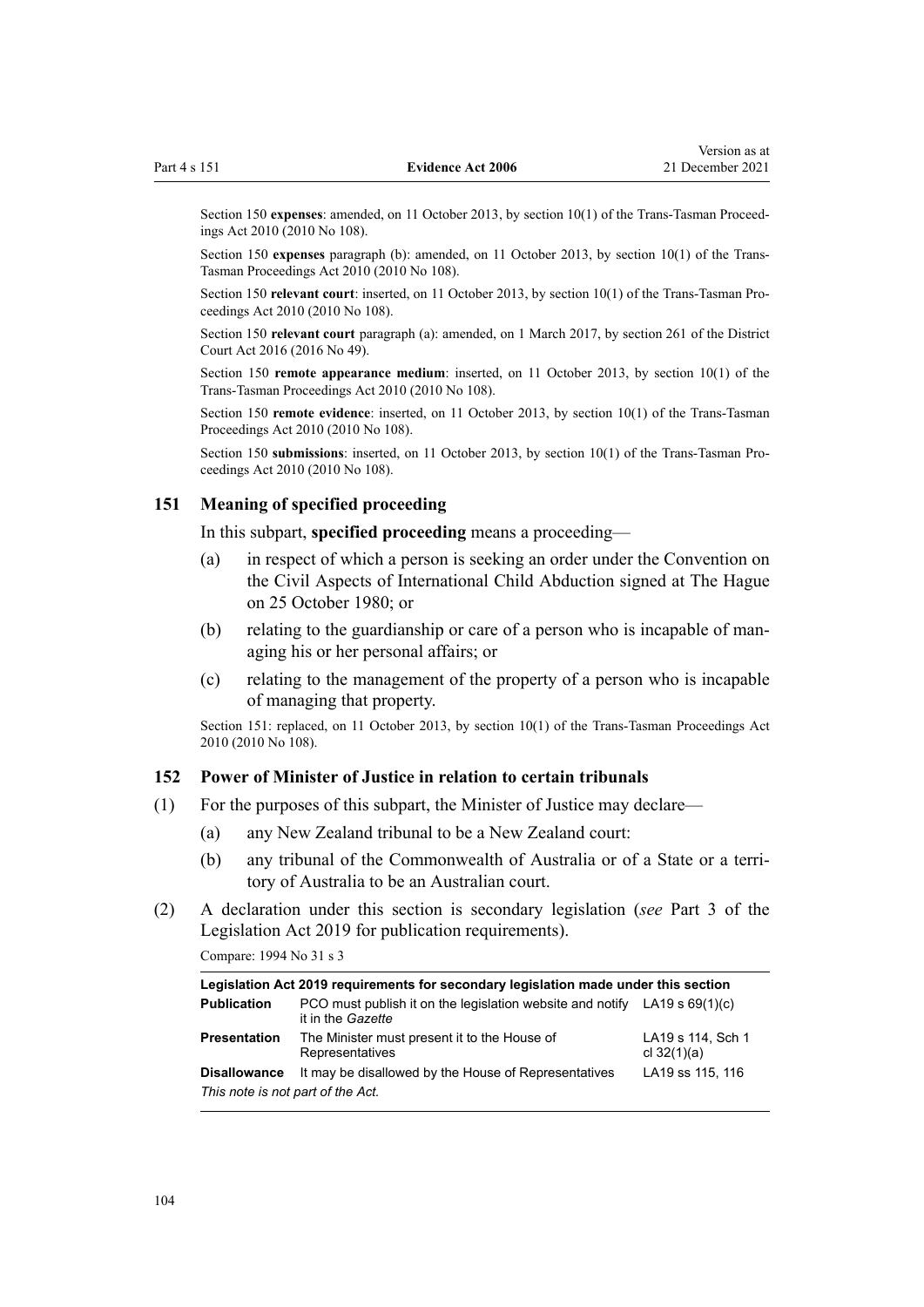<span id="page-104-0"></span>Section 152(1): amended, on 28 October 2021, by [section 3](http://legislation.govt.nz/pdflink.aspx?id=LMS268932) of the Secondary Legislation Act 2021 (2021 No 7).

Section 152(2): inserted, on 28 October 2021, by [section 3](http://legislation.govt.nz/pdflink.aspx?id=LMS268932) of the Secondary Legislation Act 2021 (2021 No 7).

## **153 Act not to apply to certain proceedings in High Court of New Zealand and Federal Court of Australia**

Nothing in this subpart applies in relation to any proceedings to which [Part 3](http://legislation.govt.nz/pdflink.aspx?id=DLM7144603) of the Trans-Tasman Proceedings Act 2010 applies.

Compare: 1994 No 31 [s 4](http://legislation.govt.nz/pdflink.aspx?id=DLM331098)

Section 153: amended, on 1 March 2017, by [section 9\(2\)](http://legislation.govt.nz/pdflink.aspx?id=DLM6945040) of the Trans-Tasman Proceedings Amendment Act 2016 (2016 No 70).

### **153A Courts (Remote Participation) Act 2010 does not apply to remote appearances under this subpart**

Nothing in the [Courts \(Remote Participation\) Act 2010](http://legislation.govt.nz/pdflink.aspx?id=DLM2600700) applies to the giving or taking of evidence, examination of a person giving evidence, or making or receipt of examination or submissions, by audio link or audiovisual link in accordance with [sections 168 to 172](#page-111-0) or [173 to 180.](#page-114-0)

Compare: 2010 No 108 [s 36](http://legislation.govt.nz/pdflink.aspx?id=DLM3121611)

Section 153A: inserted, on 11 October 2013, by [section 10\(1\)](http://legislation.govt.nz/pdflink.aspx?id=DLM2576329) of the Trans-Tasman Proceedings Act 2010 (2010 No 108).

## **153B Mutual Assistance in Criminal Matters Act 1992 operates in parallel with this subpart**

This subpart is not subject to, and does not override, the [Mutual Assistance in](http://legislation.govt.nz/pdflink.aspx?id=DLM273056) [Criminal Matters Act 1992](http://legislation.govt.nz/pdflink.aspx?id=DLM273056).

Compare: Trans-Tasman Proceedings Act 2010 s 108 (Aust)

Section 153B: inserted, on 11 October 2013, by [section 10\(1\)](http://legislation.govt.nz/pdflink.aspx?id=DLM2576329) of the Trans-Tasman Proceedings Act 2010 (2010 No 108).

*Service of and compliance with New Zealand subpoenas in Australia*

#### **154 Service of New Zealand subpoenas in Australia**

- (1) A New Zealand subpoena may, with the leave of a Judge of the relevant court, be served on a witness in Australia.
- (2) In determining whether to grant leave the Judge must, in addition to any other matter that the Judge considers relevant, have regard to—
	- (a) the significance of the oral evidence to be given, or the document or thing to be produced, or both; and
	- (b) whether the oral evidence to be given, the document or thing to be pro‐ duced, or both could be obtained without significantly greater expense by other means and with less inconvenience to the witness.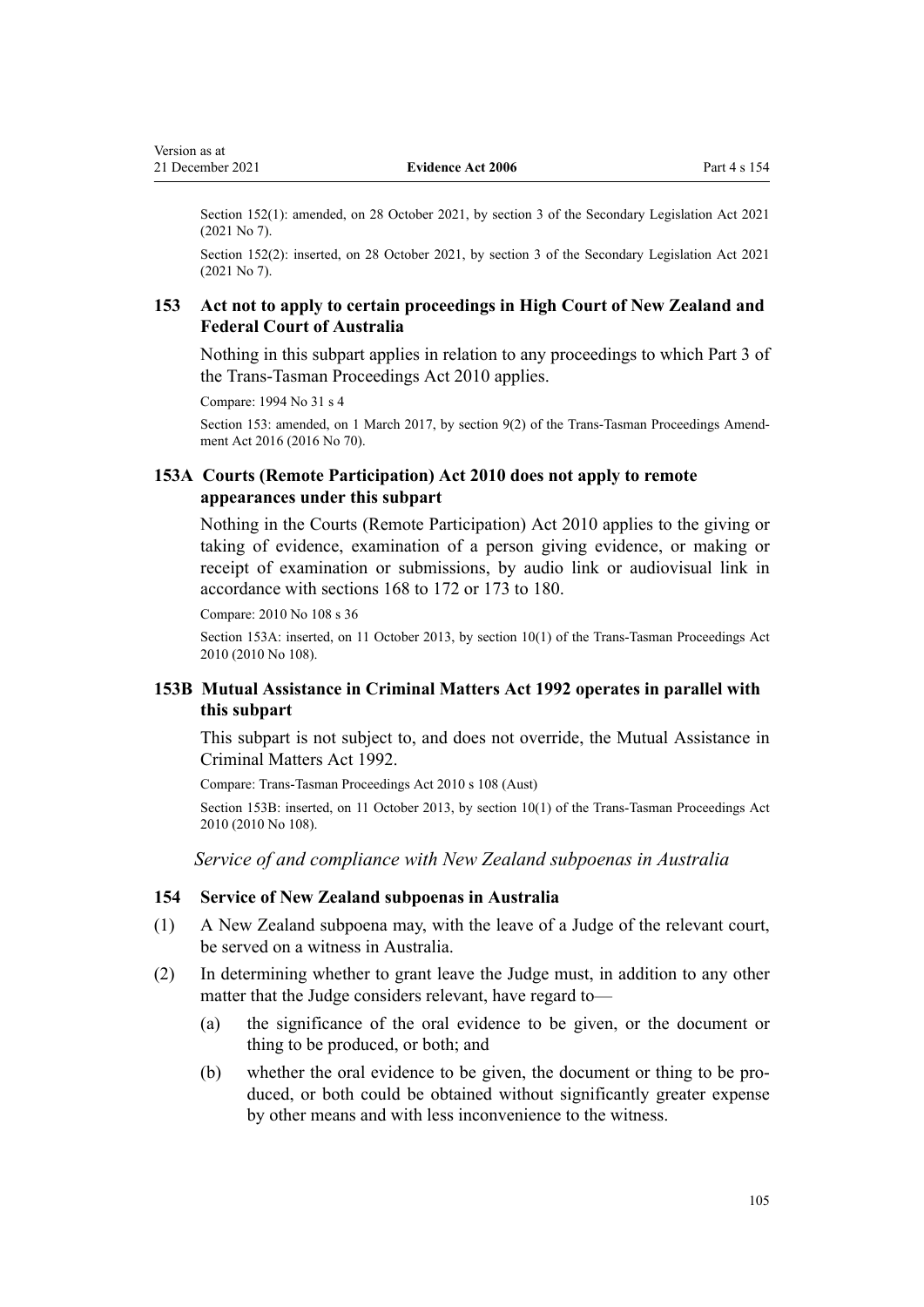<span id="page-105-0"></span>

|              |                          | Version as at    |
|--------------|--------------------------|------------------|
| Part 4 s 155 | <b>Evidence Act 2006</b> | 21 December 2021 |

- (3) The Judge may grant leave subject to any conditions that the Judge thinks fit, and must impose a condition that the New Zealand subpoena is not to be served after a specified date.
- (4) The Judge must not grant leave if the subpoena is addressed to a witness who has not attained the age of 18 years.
- (5) The Judge may give directions as to service.
- (6) This section is subject to the applicable rules of court.

Compare: 1994 No 31 [s 5](http://legislation.govt.nz/pdflink.aspx?id=DLM331501)

Section 154(1): amended, on 11 October 2013, by [section 10\(1\)](http://legislation.govt.nz/pdflink.aspx?id=DLM2576329) of the Trans-Tasman Proceedings Act 2010 (2010 No 108).

## **155 New Zealand subpoena may require evidence to be given in New Zealand or Australia**

A New Zealand subpoena served on a witness in Australia may require the wit‐ ness to give evidence or produce a document or thing or both at a place in New Zealand or Australia.

Compare: 1994 No 31 [s 6](http://legislation.govt.nz/pdflink.aspx?id=DLM331503)

#### **156 Service of subpoena**

- (1) A New Zealand subpoena served on a witness in Australia must be served in accordance with New Zealand law.
- (2) The subpoena must not be served in Australia unless it is accompanied by—
	- (a) a copy of the order granting leave to serve the subpoena; and
	- (b) a statement in the prescribed form that—
		- (i) sets out the rights and obligations of the witness in relation to the subpoena; and
		- (ii) includes information about the way in which an application may be made to have the subpoena set aside.
- (3) Subsection (1) is subject to any directions as to service imposed under [section](#page-104-0) [154\(5\).](#page-104-0)

Compare: 1994 No 31 [s 7](http://legislation.govt.nz/pdflink.aspx?id=DLM331505)

#### **157 Expenses**

- (1) A witness on whom a New Zealand subpoena has been served in Australia is not required to comply with the subpoena unless, at the appropriate time, allowances and travelling expenses or vouchers in substitution for allowances and travelling expenses sufficient to meet the witness's reasonable expenses of complying with the subpoena are paid or given to the witness.
- (2) Subsection (3) applies to a witness on whom a New Zealand subpoena has been served in Australia that requires the witness to produce documents or things, but does not require the witness to give oral evidence.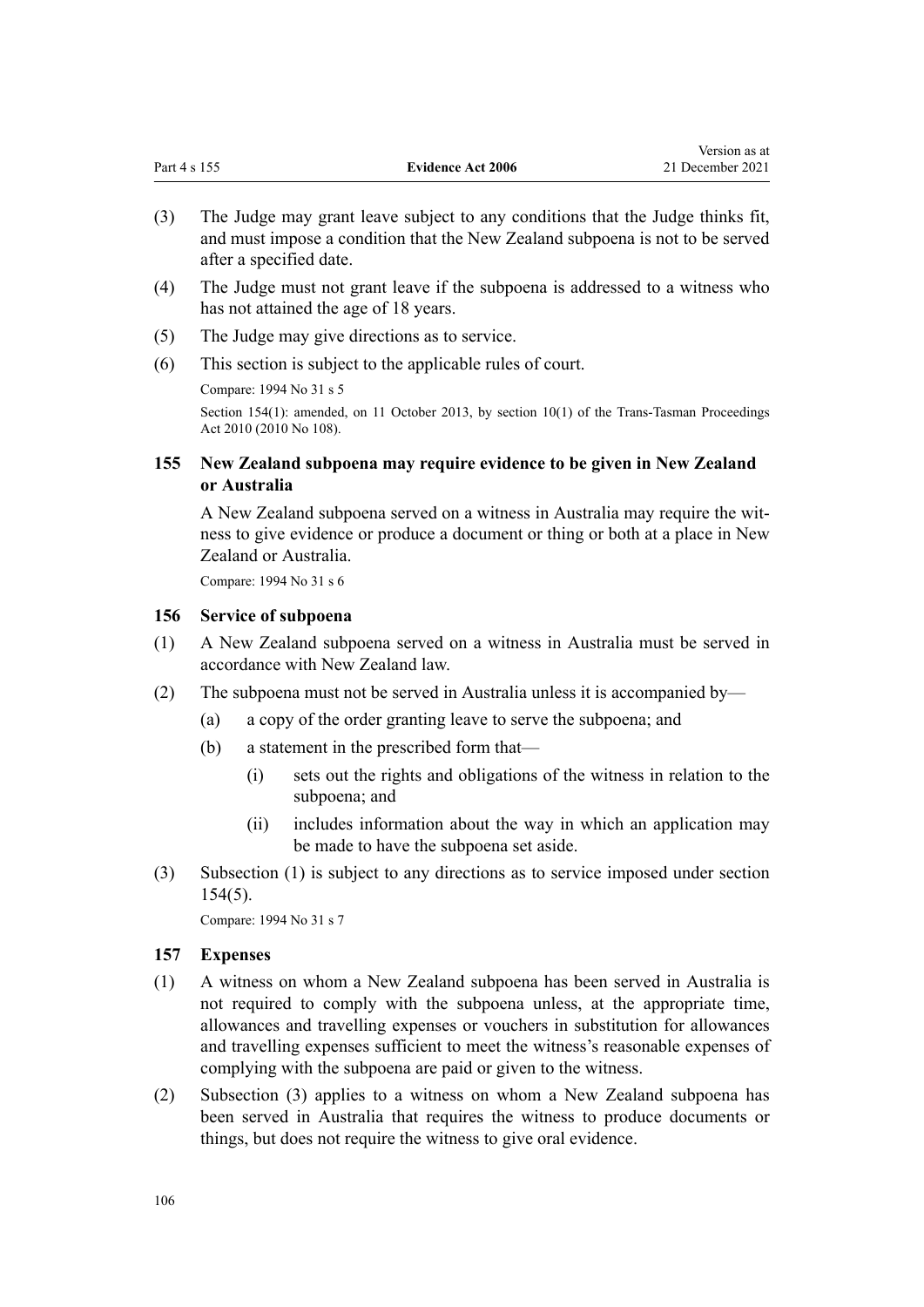| Version as at    |                          |              |
|------------------|--------------------------|--------------|
| 21 December 2021 | <b>Evidence Act 2006</b> | Part 4 s 159 |

- (3) A witness to whom this subsection applies who elects to comply with the sub‐ poena by producing the documents or things at an Australian court, is not required to comply with the subpoena unless, at the appropriate time, expenses sufficient to meet the witness's reasonable expenses of producing the documents or things to an Australian court and the expenses of transmitting the documents or things to the New Zealand court that issued the subpoena are paid or given to the witness.
- (4) In this section, the **appropriate time** means the time of service of the subpoena or at some other reasonable time before the witness is required to comply with it.

Compare: 1994 No 31 [s 8](http://legislation.govt.nz/pdflink.aspx?id=DLM331507)

## **158 Payment of additional amounts to witness**

- (1) A witness who has complied with a New Zealand subpoena that was served on the witness in Australia is entitled to be paid any reasonable expenses incurred by the witness in complying with the subpoena in addition to any expenses paid or given to the witness under [section 157.](#page-105-0)
- (2) The expenses must be paid by the person who obtained the subpoena or, if the subpoena was issued under a direction of a New Zealand court, by the Crown.
- (3) Any money required to be paid by the Crown under subsection (2) must be paid out of the Crown Bank Account.
- (4) The court which issued the subpoena may, on the application of the person by whom the subpoena was obtained or the witness, make an order—
	- (a) specifying the amount to which the witness is entitled under this section; and
	- (b) requiring the person who obtained the subpoena or the Crown, as the case may be, to pay the amount to the witness.
- (5) An order made under subsection (4) by a court which does not have the power to enforce its orders may be filed in the District Court and when filed, is enforceable as a judgment of the District Court.

Compare: 1994 No 31 [s 9](http://legislation.govt.nz/pdflink.aspx?id=DLM331510)

Section 158(5): amended, on 1 March 2017, by [section 261](http://legislation.govt.nz/pdflink.aspx?id=DLM6942680) of the District Court Act 2016 (2016 No 49).

### **159 Subpoenas for production**

(1) A New Zealand subpoena that requires a witness in Australia to produce documents or things, but does not require the witness to give oral evidence, must state that the witness may comply with the subpoena by producing the documents or things at any registry of an Australian court not later than 10 days before the date specified in the subpoena as the date on which the documents or things are required for production in the New Zealand court.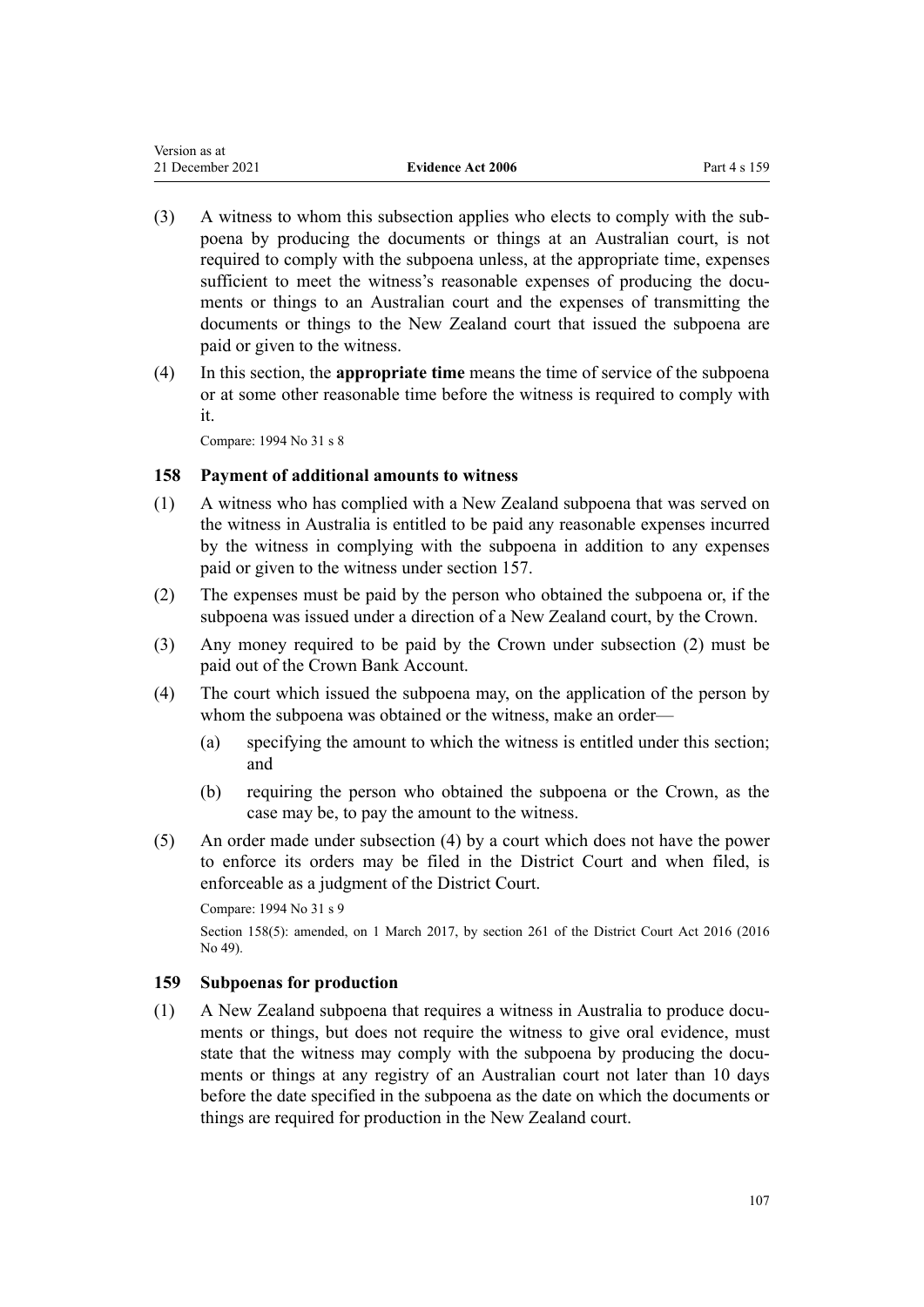|              |                          | Version as at    |
|--------------|--------------------------|------------------|
| Part 4 s 160 | <b>Evidence Act 2006</b> | 21 December 2021 |
|              |                          |                  |

(2) For the purposes of subsection (1), **registry**, in relation to an Australian court, means a registry of an Australian court authorised by a law of the Commonwealth of Australia to receive such documents or things. Compare: 1994 No 31 [s 10](http://legislation.govt.nz/pdflink.aspx?id=DLM331512)

#### **160 Setting aside of subpoena served in Australia**

- (1) A witness on whom a New Zealand subpoena is served in Australia may apply to the relevant court to set the subpoena aside.
- (2) The relevant court must set the subpoena aside if—
	- (a) the subpoena requires the witness to attend at a sitting of a New Zealand court and the relevant court is satisfied that—
		- (i) the witness does not have, and cannot by the exercise of reasonable diligence within the time required for compliance obtain, the necessary travel documents; or
		- (ii) the witness is liable to be detained in New Zealand for the purpose of serving a sentence; or
		- (iii) the witness is liable to prosecution for an offence, or is being prosecuted for an offence, in New Zealand; or
		- (iv) the witness is liable to the imposition of a civil penalty in civil proceedings in New Zealand, not being proceedings for a pecuniary penalty under the [Commerce Act 1986](http://legislation.govt.nz/pdflink.aspx?id=DLM87622); or
	- (b) the witness is subject to a restriction on his or her movements, imposed by law or by order of a court, that would prevent the witness complying with the subpoena.
- (3) Without limiting subsection (1), the relevant court may set the subpoena aside if it is satisfied that—
	- (a) the evidence of the witness could be obtained satisfactorily without significantly greater expense by other means; or
	- (b) compliance with the subpoena would cause hardship or serious inconvenience to the witness; or
	- (c) in the case of a subpoena that requires a witness to produce documents or things, whether or not it also requires the witness to give oral evidence,—
		- (i) the documents or things should not be taken out of Australia; and
		- (ii) satisfactory evidence of the contents of the documents or evidence of the things can be given by other means.
- (4) An application to set aside a subpoena under subsection (1) must be filed in the office of the relevant court in which leave to serve the subpoena was given, together with any affidavit setting out facts on which the applicant relies.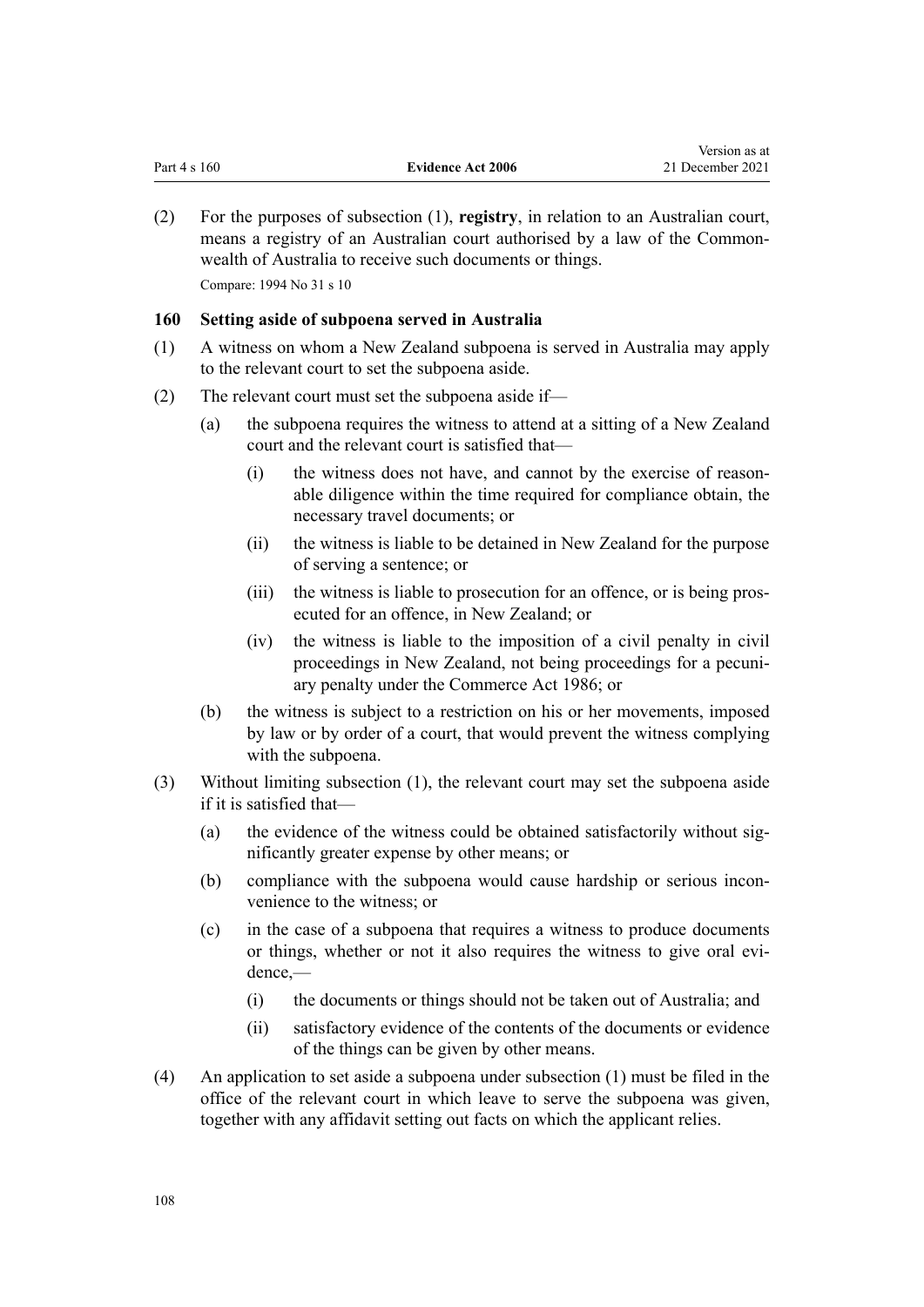<span id="page-108-0"></span>(5) The Registrar of the relevant court in which the application is filed must ensure that a copy of the application and any affidavit setting out facts on which the applicant relies is served on the solicitor on the record for the person who obtained leave to serve the subpoena, or if there is no solicitor on the record, on that person.

Compare: 1994 No 31 [s 11](http://legislation.govt.nz/pdflink.aspx?id=DLM331515)

Section 160(1): amended, on 11 October 2013, by [section 10\(1\)](http://legislation.govt.nz/pdflink.aspx?id=DLM2576329) of the Trans-Tasman Proceedings Act 2010 (2010 No 108).

Section 160(2): amended, on 11 October 2013, by [section 10\(1\)](http://legislation.govt.nz/pdflink.aspx?id=DLM2576329) of the Trans-Tasman Proceedings Act 2010 (2010 No 108).

Section 160(2)(a): amended, on 11 October 2013, by [section 10\(1\)](http://legislation.govt.nz/pdflink.aspx?id=DLM2576329) of the Trans-Tasman Proceedings Act 2010 (2010 No 108).

Section 160(3): amended, on 11 October 2013, by [section 10\(1\)](http://legislation.govt.nz/pdflink.aspx?id=DLM2576329) of the Trans-Tasman Proceedings Act 2010 (2010 No 108).

Section 160(4): amended, on 11 October 2013, by [section 10\(1\)](http://legislation.govt.nz/pdflink.aspx?id=DLM2576329) of the Trans-Tasman Proceedings Act 2010 (2010 No 108).

Section 160(5): amended, on 11 October 2013, by [section 10\(1\)](http://legislation.govt.nz/pdflink.aspx?id=DLM2576329) of the Trans-Tasman Proceedings Act 2010 (2010 No 108).

### **161 Failure to comply with subpoena**

If a witness fails to comply with a New Zealand subpoena served in Australia, the court which issued the subpoena may, on the application of a party to the proceedings in which the subpoena was obtained, or of its own motion, give a certificate in the prescribed form stating that—

- (a) a Judge of the relevant court has given leave to serve the subpoena issued by the court giving the certificate; and
- (b) the witness failed to comply with the subpoena.

Compare: 1994 No 31 [s 12](http://legislation.govt.nz/pdflink.aspx?id=DLM331517)

Section 161(a): amended, on 11 October 2013, by [section 10\(1\)](http://legislation.govt.nz/pdflink.aspx?id=DLM2576329) of the Trans-Tasman Proceedings Act 2010 (2010 No 108).

### **162 Other powers not affected**

Nothing in [sections 154 to 161](#page-104-0) limits or affects any other powers of a New Zealand court.

Compare: 1994 No 31 [s 13](http://legislation.govt.nz/pdflink.aspx?id=DLM331519)

*Service of and compliance with Australian subpoenas in New Zealand*

## **163 Service of Australian subpoenas in New Zealand**

- (1) An Australian subpoena may be served on a witness in New Zealand.
- (2) The subpoena must be accompanied by—
	- (a) a copy of the order of the Judge of the court of judicature within Aus‐ tralia by whom leave was granted to serve the subpoena in New Zealand; and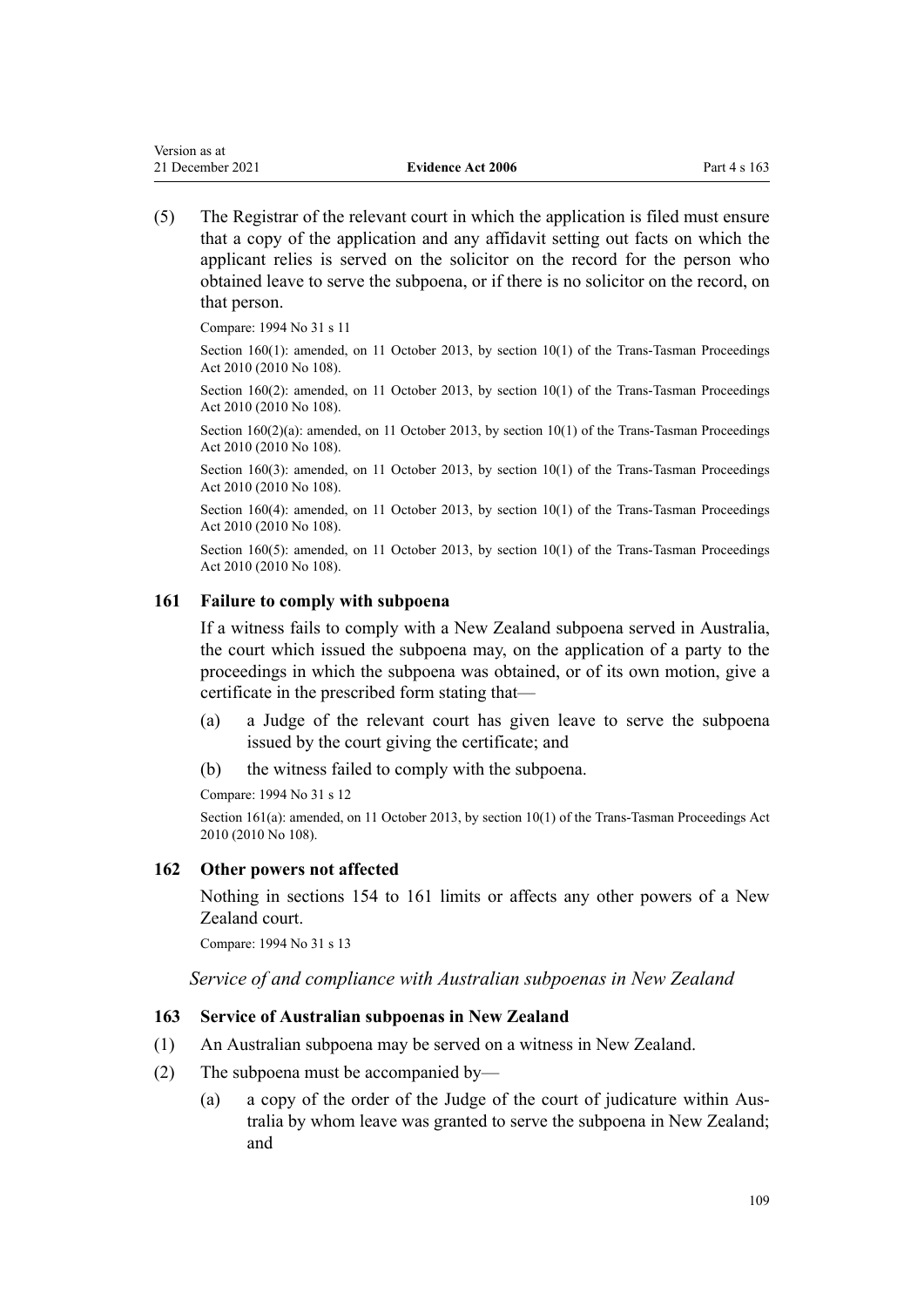(b) a statement setting out the rights and obligations of the witness, includ‐ ing information about the way in which an application may be made to the appropriate Australian court to have the subpoena set aside.

Compare: 1994 No 31 [s 14](http://legislation.govt.nz/pdflink.aspx?id=DLM331522)

Section 163(2)(a): amended, on 11 October 2013, by [section 10\(1\)](http://legislation.govt.nz/pdflink.aspx?id=DLM2576329) of the Trans-Tasman Proceedings Act 2010 (2010 No 108).

### **164 Compliance with Australian subpoena**

- (1) A witness served with an Australian subpoena must comply with the subpoena.
- (2) Despite subsection (1), a witness served with an Australian subpoena is not required to comply with the subpoena if—
	- (a) the subpoena is not served on the witness in accordance with [section 163](#page-108-0) and the law and rules that apply to the issue and service of the subpoena in the Australian court that issued it; or
	- (b) allowances and travelling expenses or vouchers in substitution for allow‐ ances and travelling expenses sufficient to meet the witness's reasonable expenses of complying with the subpoena are not given or paid to the witness at the appropriate time; or
	- (c) the witness is under the age of 18 years.
- (3) In this section, the **appropriate time** means the time of service of the subpoena or at some other reasonable time before the witness is required to comply with it.

Compare: 1994 No 31 [s 15](http://legislation.govt.nz/pdflink.aspx?id=DLM331524)

### **165 Failure of witness to comply with Australian subpoena**

- (1) The High Court may, on receiving from the Australian court which issued the Australian subpoena a certificate stating that the witness has failed to comply with the subpoena, issue a warrant requiring any member of the Police to arrest the witness and to bring him or her before the High Court.
- (2) The High Court may, on the appearance of the witness before the court, impose a fine not exceeding \$10,000 unless the court is satisfied that the failure to comply with the subpoena should be excused.
- (3) In determining whether the failure to comply with the subpoena should be excused, the High Court may have regard to—
	- (a) any matters that were not brought to the attention of the Australian court that granted leave to serve the subpoena, if the High Court is satisfied that—
		- (i) the Australian court would have been likely to have set aside the subpoena if those matters had been brought to the attention of that court; and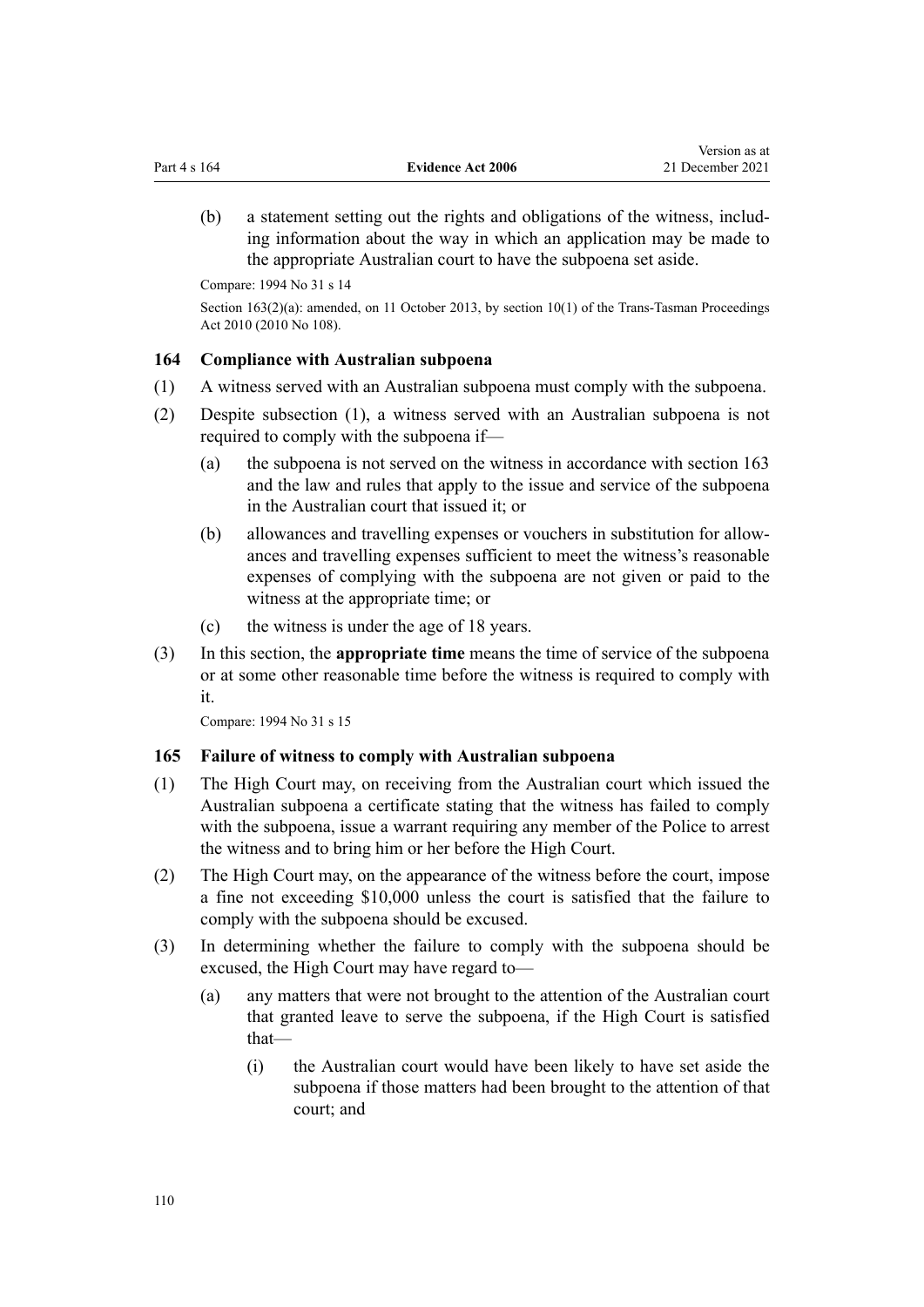- (ii) the failure to bring those matters to the attention of the Australian court was not due to any fault on the part of the witness or was due to an omission of the witness that should be excused; and
- (b) any matters to which the High Court would have regard if the subpoena had been issued by the High Court.
- (4) For the purposes of this section, a certificate under the seal of an Australian court stating—
	- (a) that leave to serve the subpoena was granted by a Judge of a court of judicature within Australia; and
	- (b) that the witness failed to comply with the subpoena—

is sufficient evidence of the matters stated in it unless the witness establishes to the satisfaction of the High Court that the witness did in fact comply with the subpoena.

 $(5)$  Without limiting subsection  $(3)$ , no finding of fact made by the court of judicature within Australia referred to in subsection (4)(a) on an application to have the subpoena set aside may be challenged by any person alleged to have failed to comply with the subpoena unless the court was deliberately misled in mak‐ ing those findings of fact.

Compare: 1994 No 31 [s 16](http://legislation.govt.nz/pdflink.aspx?id=DLM331526)

Section 165(4)(a): amended, on 11 October 2013, by [section 10\(1\)](http://legislation.govt.nz/pdflink.aspx?id=DLM2576329) of the Trans-Tasman Proceedings Act 2010 (2010 No 108).

Section 165(5): amended, on 11 October 2013, by [section 10\(1\)](http://legislation.govt.nz/pdflink.aspx?id=DLM2576329) of the Trans-Tasman Proceedings Act 2010 (2010 No 108).

### **166 Transmission of documents or things to Australian court**

- $(1)$  The Registrar holding office at the registry of the High Court at which a document or thing is produced in compliance with an Australian subpoena must, on payment of the appropriate sum, accept the document or thing, and,—
	- (a) as soon as practicable, inform the Registrar of the Australian court that issued the subpoena, by facsimile or similar means of communication, that the document or thing has been produced; and
	- (b) send the document or thing, without delay, to the Australian court before the date on which it is required to be produced to that court.
- (2) In this section, **the appropriate sum** in relation to a document or thing required to be produced in compliance with an Australian subpoena, means a sum that is sufficient to send the document or thing to the Australian court that issued the subpoena by a means that will ensure it is received by the court before the date on which it is required to be produced.

Compare: 1994 No 31 [s 17](http://legislation.govt.nz/pdflink.aspx?id=DLM331528)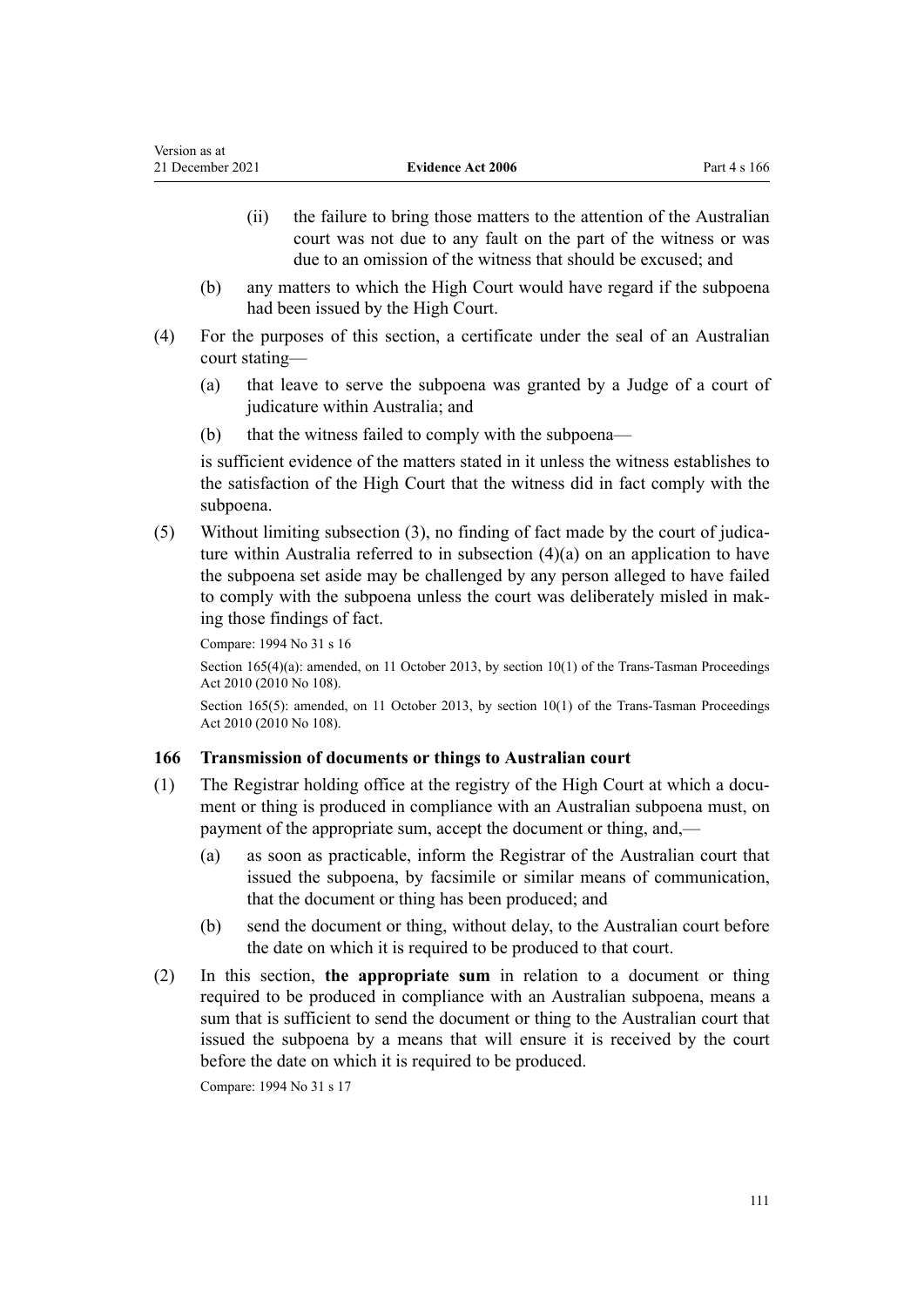## <span id="page-111-0"></span>**167 Other powers to serve subpoenas not affected**

Nothing in this Act limits or affects any right or power conferred by or under a law of the Commonwealth or a State or a territory of Australia to serve a subpoena in New Zealand on an Australian citizen.

Compare: 1994 No 31 [s 18](http://legislation.govt.nz/pdflink.aspx?id=DLM331531)

### *Audio links and audiovisual links in New Zealand proceedings*

Heading: amended, on 11 October 2013, by [section 10\(1\)](http://legislation.govt.nz/pdflink.aspx?id=DLM2576329) of the Trans-Tasman Proceedings Act 2010 (2010 No 108).

## **168 New Zealand court may receive evidence, and related examination and submissions, by audio link and audiovisual link from Australia**

- (1) A New Zealand court may, on application by a party to a proceeding before it, direct that all or any of the following be done by remote appearance medium from Australia:
	- (a) the giving of evidence:
	- (b) the examination of a person giving evidence under paragraph (a):
	- (c) the making of submissions.
- (2) The remote appearance medium used must be—
	- (a) the remote appearance medium specified by the court; or
	- (b) if the court does not specify a remote appearance medium—either remote appearance medium.
- (3) The court must not give the direction unless it is satisfied that—
	- (a) the evidence, examination, or submission can more conveniently be given or made from Australia; and
	- (b) if the court intends to specify a remote appearance medium—that remote appearance medium is, or can reasonably be made, available; and
	- (c) if the court does not intend to specify a remote appearance medium both remote appearance mediums are, or can reasonably be made, available; and
	- (d) it is appropriate to give the direction.

Compare: 1994 No 31 [s 19\(1\)](http://legislation.govt.nz/pdflink.aspx?id=DLM331534)

Section 168: replaced, on 11 October 2013, by [section 10\(1\)](http://legislation.govt.nz/pdflink.aspx?id=DLM2576329) of the Trans-Tasman Proceedings Act 2010 (2010 No 108).

## **168A Costs of giving evidence, and making examination and submissions, from Australia**

(1) Unless the New Zealand court otherwise orders, the costs incurred in giving evidence, or making an examination or submissions, by audio link or audiovisual link, and transmitting the evidence, examination, or submissions, under a direction under section 168(1), must be paid by the applicant.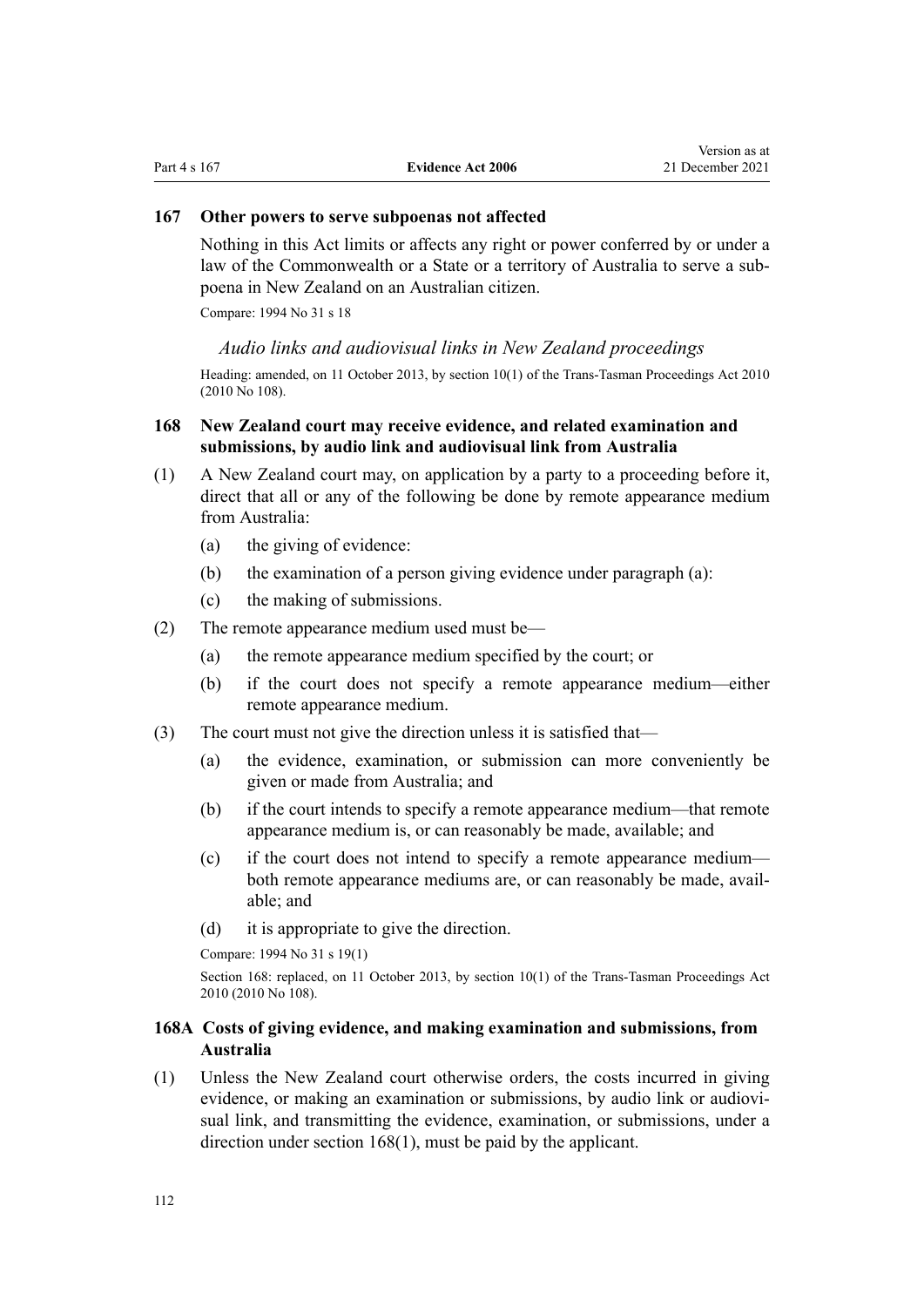- (2) The New Zealand court may make an order specifying the amount payable by a party under subsection (1), and requiring the party to pay that amount.
- (3) An order made under subsection (2) by a New Zealand court that does not have the power to enforce its orders—
	- (a) may be filed in the District Court; and
	- (b) when so filed, is enforceable as a judgment of the District Court.

Compare: 1994 No 31 [s 19\(2\)–\(4\)](http://legislation.govt.nz/pdflink.aspx?id=DLM331534)

Section 168A: inserted, on 11 October 2013, by [section 10\(1\)](http://legislation.govt.nz/pdflink.aspx?id=DLM2576329) of the Trans-Tasman Proceedings Act 2010 (2010 No 108).

Section 168A(3)(a): amended, on 1 March 2017, by [section 261](http://legislation.govt.nz/pdflink.aspx?id=DLM6942680) of the District Court Act 2016 (2016 No 49).

Section 168A(3)(b): amended, on 1 March 2017, by [section 261](http://legislation.govt.nz/pdflink.aspx?id=DLM6942680) of the District Court Act 2016 (2016 No 49).

## **169 Powers of New Zealand court in Australia**

For the purposes of the taking of evidence or the receiving of examination or submissions by audio link or audiovisual link from Australia under [section 168](#page-111-0), the New Zealand court may exercise in Australia all its powers that it is permit‐ ted to exercise in Australia under Australian law.

Compare: 1994 No 31 [s 20](http://legislation.govt.nz/pdflink.aspx?id=DLM331536)

Section 169: amended, on 11 October 2013, by [section 10\(1\)](http://legislation.govt.nz/pdflink.aspx?id=DLM2576329) of the Trans-Tasman Proceedings Act 2010 (2010 No 108).

### **170 Evidence, examination, and submissions by audiovisual link**

Evidence must not be given, or examination or submissions made, by audiovisual link from Australia unless the courtroom or other place where the New Zealand court is sitting in New Zealand and the place where the evidence is to be given, or the examination is to be made, or the submissions are to be made, in Australia are equipped with facilities that—

- (a) enable persons present at the place where the court is sitting in New Zealand to see and hear the person giving evidence or making the examination or submissions in Australia; and
- (b) enable persons present at the place where the evidence is given, the examination is made, or the submissions are made, in Australia to see and hear persons at the place where the court is sitting in New Zealand.

Compare: 1994 No 31 [s 21](http://legislation.govt.nz/pdflink.aspx?id=DLM331538)

Section 170 heading: amended, on 11 October 2013, by [section 10\(1\)](http://legislation.govt.nz/pdflink.aspx?id=DLM2576329) of the Trans-Tasman Proceedings Act 2010 (2010 No 108).

Section 170: amended, on 11 October 2013, by [section 10\(1\)](http://legislation.govt.nz/pdflink.aspx?id=DLM2576329) of the Trans-Tasman Proceedings Act 2010 (2010 No 108).

Section 170(a): amended, on 11 October 2013, by [section 10\(1\)](http://legislation.govt.nz/pdflink.aspx?id=DLM2576329) of the Trans-Tasman Proceedings Act 2010 (2010 No 108).

Section 170(b): amended, on 11 October 2013, by [section 10\(1\)](http://legislation.govt.nz/pdflink.aspx?id=DLM2576329) of the Trans-Tasman Proceedings Act 2010 (2010 No 108).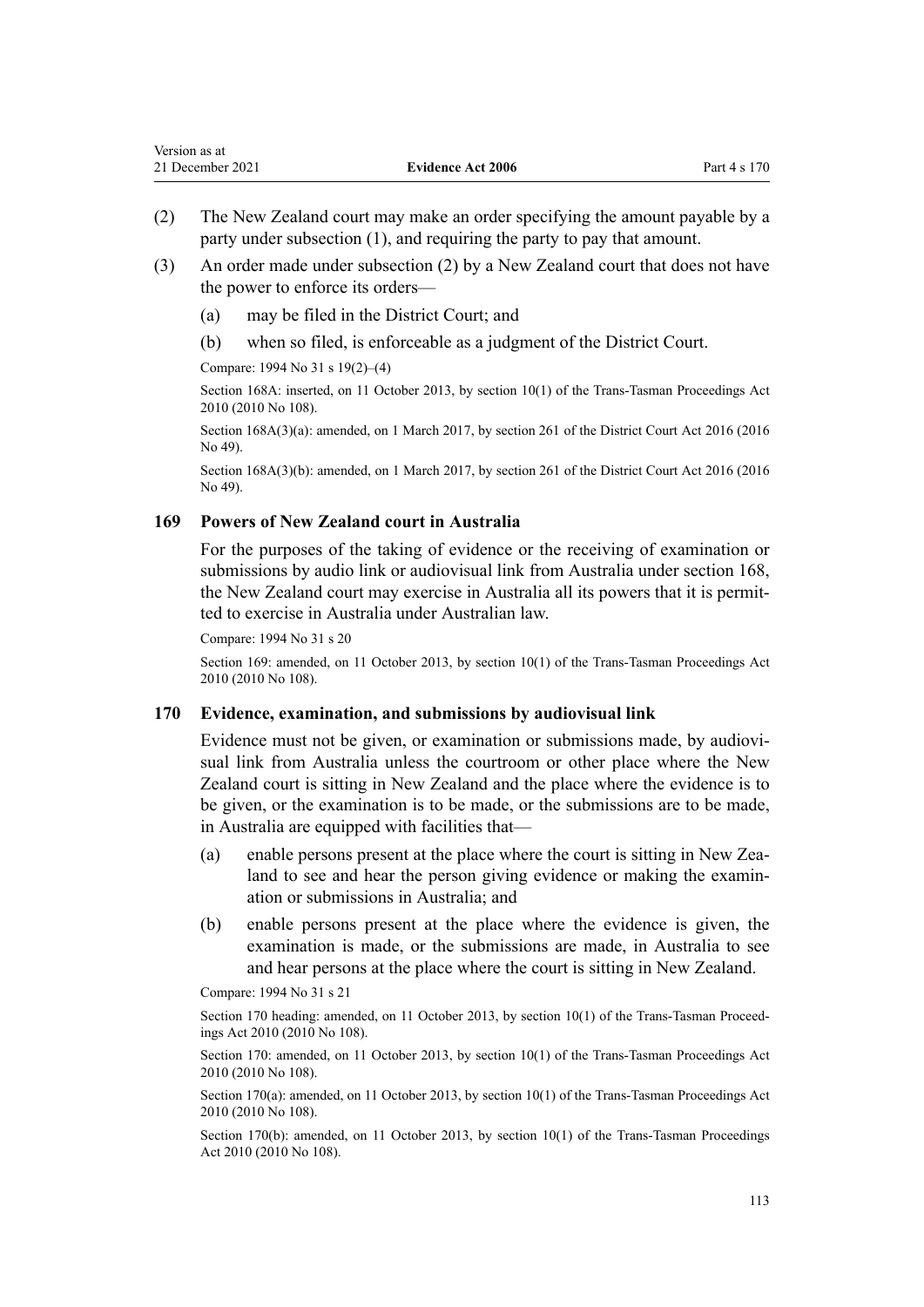#### **171 Evidence, examination, and submissions by audio link**

Evidence must not be given, or examination or submissions made, by audio link from Australia unless the courtroom or other place where the New Zealand court is sitting in New Zealand and the place where the evidence is to be given, or the examination is to be made, or the submissions are to be made, in Aus‐ tralia are equipped with facilities that—

- (a) enable persons present at the place where the court is sitting in New Zealand to hear the person giving evidence or making the examination or submissions in Australia; and
- (b) enable persons present at the place where the evidence is given, the examination is made, or the submissions are made, in Australia to hear persons at the place where the court is sitting in New Zealand.

Compare: 1994 No 31 [s 22](http://legislation.govt.nz/pdflink.aspx?id=DLM331540)

Section 171 heading: amended, on 11 October 2013, by [section 10\(1\)](http://legislation.govt.nz/pdflink.aspx?id=DLM2576329) of the Trans-Tasman Proceedings Act 2010 (2010 No 108).

Section 171: amended, on 11 October 2013, by [section 10\(1\)](http://legislation.govt.nz/pdflink.aspx?id=DLM2576329) of the Trans-Tasman Proceedings Act 2010 (2010 No 108).

Section 171(a): amended, on 11 October 2013, by [section 10\(1\)](http://legislation.govt.nz/pdflink.aspx?id=DLM2576329) of the Trans-Tasman Proceedings Act 2010 (2010 No 108).

Section 171(b): amended, on 11 October 2013, by [section 10\(1\)](http://legislation.govt.nz/pdflink.aspx?id=DLM2576329) of the Trans-Tasman Proceedings Act 2010 (2010 No 108).

### **172 Rights of Australian counsel**

- (1) This section applies to a person who—
	- (a) is entitled to practise as a barrister, or a solicitor, or both in a Supreme Court of a State or a territory of Australia from which evidence is to be given or examination or submissions made under a direction under sec[tion 168](#page-111-0); but
	- (b) is not entitled otherwise than under this section to appear before the New Zealand court to examine a person giving evidence, or to make submis‐ sions, under that direction.
- (2) The person is entitled to practise as a barrister, a solicitor, or both in relation to each appearance for the examination or submissions to which the direction relates, and each appearance of that kind is for the purposes of [section](http://legislation.govt.nz/pdflink.aspx?id=DLM365736)  $27(1)(b)(i)$  of the Lawyers and Conveyancers Act 2006 an appearance allowed by this Act.

Compare: 1994 No 31 [s 23](http://legislation.govt.nz/pdflink.aspx?id=DLM331542)

Section 172: replaced, on 11 October 2013, by [section 10\(1\)](http://legislation.govt.nz/pdflink.aspx?id=DLM2576329) of the Trans-Tasman Proceedings Act 2010 (2010 No 108).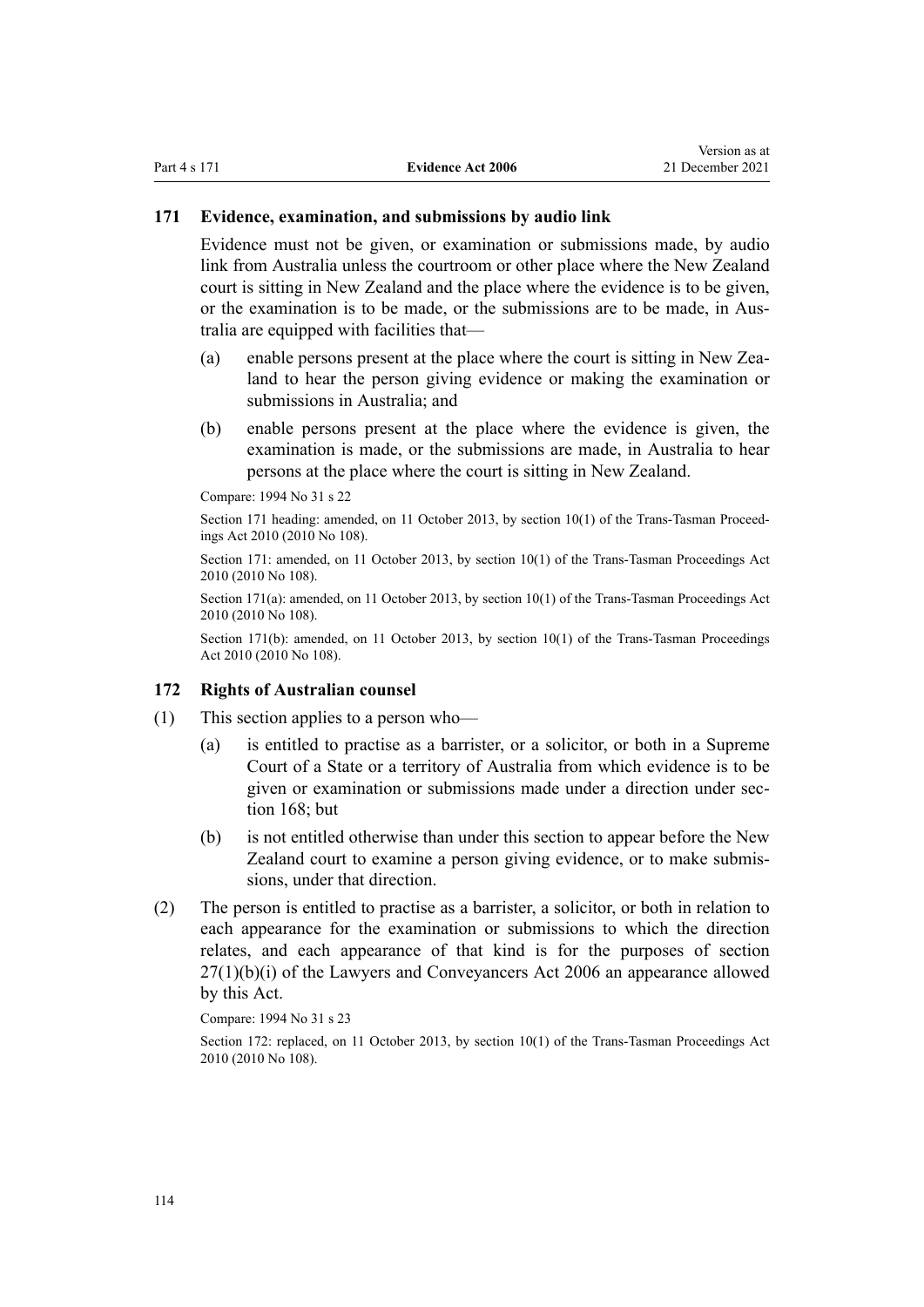## <span id="page-114-0"></span>*Audio links and audiovisual links in Australian proceedings*

Heading: amended, on 11 October 2013, by [section 10\(1\)](http://legislation.govt.nz/pdflink.aspx?id=DLM2576329) of the Trans-Tasman Proceedings Act 2010 (2010 No 108).

## **173 Australian court may take evidence, and receive related examination and submissions, by audio link or audiovisual link from New Zealand**

The taking of evidence, or receipt of an examination or submissions, from New Zealand in a proceeding in an Australian court is authorised if it is in accordance with the Trans-Tasman Proceedings Act 2010 (Aust).

```
Compare: 1994 No 31 s 24
```
Section 173: replaced, on 11 October 2013, by [section 10\(1\)](http://legislation.govt.nz/pdflink.aspx?id=DLM2576329) of the Trans-Tasman Proceedings Act 2010 (2010 No 108).

## **174 Powers of Australian court**

- (1) For the purposes of taking evidence from a witness in New Zealand or hearing examination or submissions from a person in New Zealand, an Australian court may exercise in New Zealand any of its powers, except its powers to—
	- (a) punish for contempt; and
	- (b) enforce or execute its judgments or process.
- (2) Subject to subsection (1), the Australian law that applies to the proceeding in Australia also applies to the practice and procedure of the Australian court in taking evidence or receiving examination or submissions from a person in New Zealand.

Compare: 1994 No 31 [s 25](http://legislation.govt.nz/pdflink.aspx?id=DLM331547)

Section 174(1): amended, on 11 October 2013, by [section 10\(1\)](http://legislation.govt.nz/pdflink.aspx?id=DLM2576329) of the Trans-Tasman Proceedings Act 2010 (2010 No 108).

Section 174(2): amended, on 11 October 2013, by [section 10\(1\)](http://legislation.govt.nz/pdflink.aspx?id=DLM2576329) of the Trans-Tasman Proceedings Act 2010 (2010 No 108).

### **175 Orders of Australian court**

- (1) Without limiting section 174, the Australian court may, by order,—
	- (a) direct that the hearing or any part of the hearing be held in private; or
	- (b) require any person to leave the place where the evidence is or is to be given, the examination is or is to be made, or the submissions are or are to be made; or
	- (c) prohibit or restrict the publication of evidence or the name of any party or of any witness.
- (2) An order made under subsection (1) may be enforced by a Judge of the High Court who, for that purpose, has and may exercise the powers, including the power to punish for contempt, that would have been available to enforce the order if it had been made by that Judge.

Compare: 1994 No 31 [s 26](http://legislation.govt.nz/pdflink.aspx?id=DLM331549)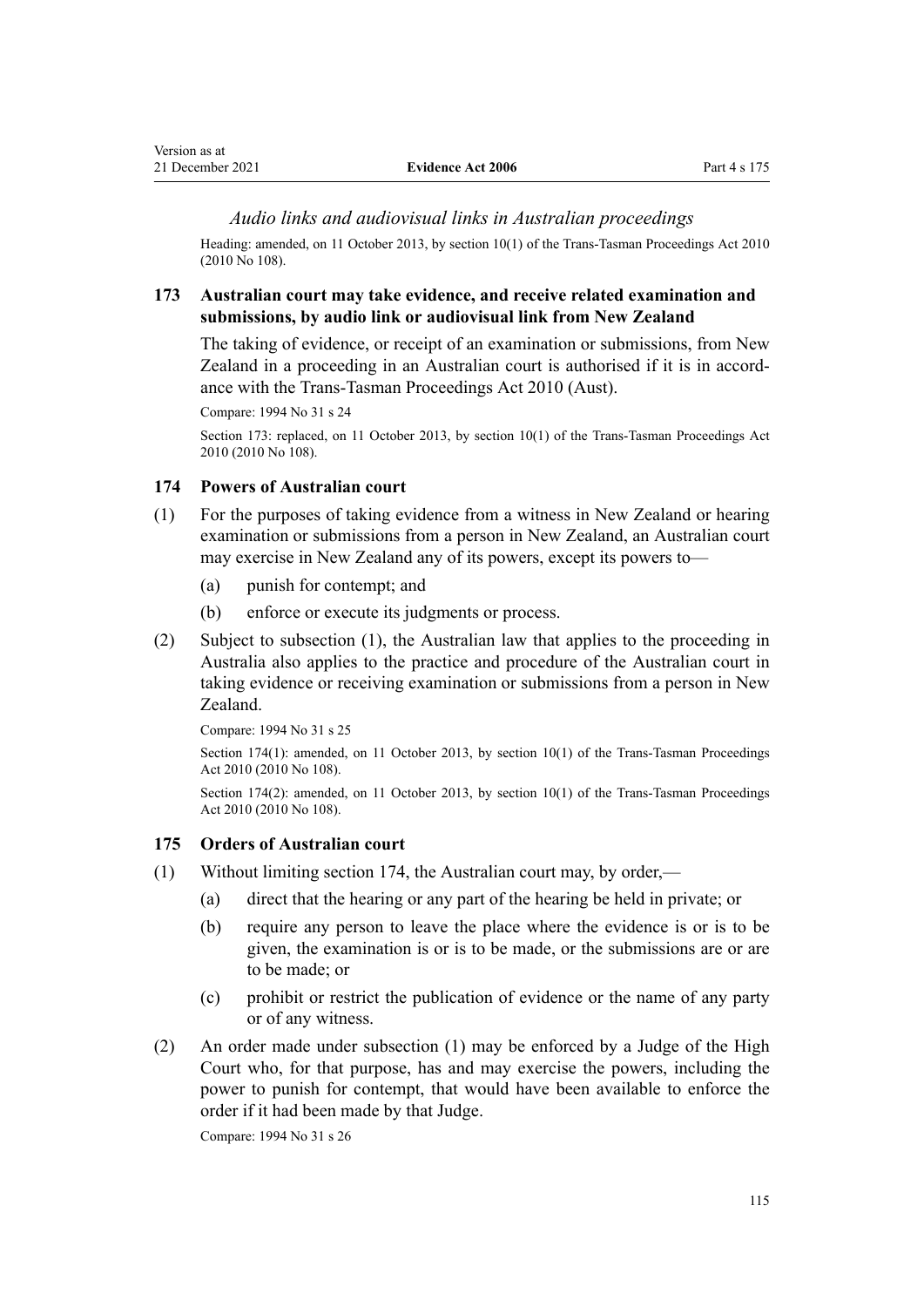Section 175(1)(b): amended, on 11 October 2013, by [section 10\(1\)](http://legislation.govt.nz/pdflink.aspx?id=DLM2576329) of the Trans-Tasman Proceedings Act 2010 (2010 No 108).

## **176 Place where evidence given or examination or submissions made part of Australian court**

For the purposes of [sections 174](#page-114-0) and [175](#page-114-0), the place in New Zealand where the evidence is given, the examination is made, or the submissions are made in a proceeding before an Australian court are deemed to be part of that court.

Compare: 1994 No 31 [s 27](http://legislation.govt.nz/pdflink.aspx?id=DLM331551)

Section 176 heading: amended, on 11 October 2013, by [section 10\(1\)](http://legislation.govt.nz/pdflink.aspx?id=DLM2576329) of the Trans-Tasman Proceedings Act 2010 (2010 No 108).

Section 176: amended, on 11 October 2013, by [section 10\(1\)](http://legislation.govt.nz/pdflink.aspx?id=DLM2576329) of the Trans-Tasman Proceedings Act 2010 (2010 No 108).

## **177 Privileges, protections, and immunities of Judges, counsel, and witnesses in Australian proceedings**

- (1) A Judge of an Australian court has, in relation to the taking of evidence or the making of an examination or submissions by audio link or audiovisual link from a person in New Zealand, all the privileges, protections, and immunities of a Judge of the High Court.
- (2) A person appearing as a barrister, a solicitor, or both has, in relation to the tak‐ ing of the evidence or the making of the examination or submissions, all the privileges and immunities of counsel in the High Court.
- (3) Every witness who gives evidence in a proceeding before an Australian court by audio link or audiovisual link from New Zealand has all the privileges and immunities of a witness in the High Court.

Compare: 1994 No 31 [s 28](http://legislation.govt.nz/pdflink.aspx?id=DLM331553)

Section 177(1): amended, on 11 October 2013, by [section 10\(1\)](http://legislation.govt.nz/pdflink.aspx?id=DLM2576329) of the Trans-Tasman Proceedings Act 2010 (2010 No 108).

Section 177(2): amended, on 11 October 2013, by [section 10\(1\)](http://legislation.govt.nz/pdflink.aspx?id=DLM2576329) of the Trans-Tasman Proceedings Act 2010 (2010 No 108).

Section 177(3): amended, on 11 October 2013, by [section 10\(1\)](http://legislation.govt.nz/pdflink.aspx?id=DLM2576329) of the Trans-Tasman Proceedings Act 2010 (2010 No 108).

### **178 Power of Australian court to administer oaths in New Zealand**

- (1) An Australian court may, for the purpose of obtaining the evidence of a person in New Zealand by audio link or audiovisual link, administer an oath or affirm‐ ation in accordance with the practice and procedure of that court.
- (2) Evidence given by a person on oath or affirmation administered by the Austral‐ ian court under subsection (1) is, for the purposes of [section 108](http://legislation.govt.nz/pdflink.aspx?id=DLM328793) of the Crimes Act 1961 (which relates to perjury), deemed to have been given as evidence in a judicial proceeding on oath.

Compare: 1994 No 31 [s 29](http://legislation.govt.nz/pdflink.aspx?id=DLM331555)

Section 178(1): amended, on 11 October 2013, by [section 10\(1\)](http://legislation.govt.nz/pdflink.aspx?id=DLM2576329) of the Trans-Tasman Proceedings Act 2010 (2010 No 108).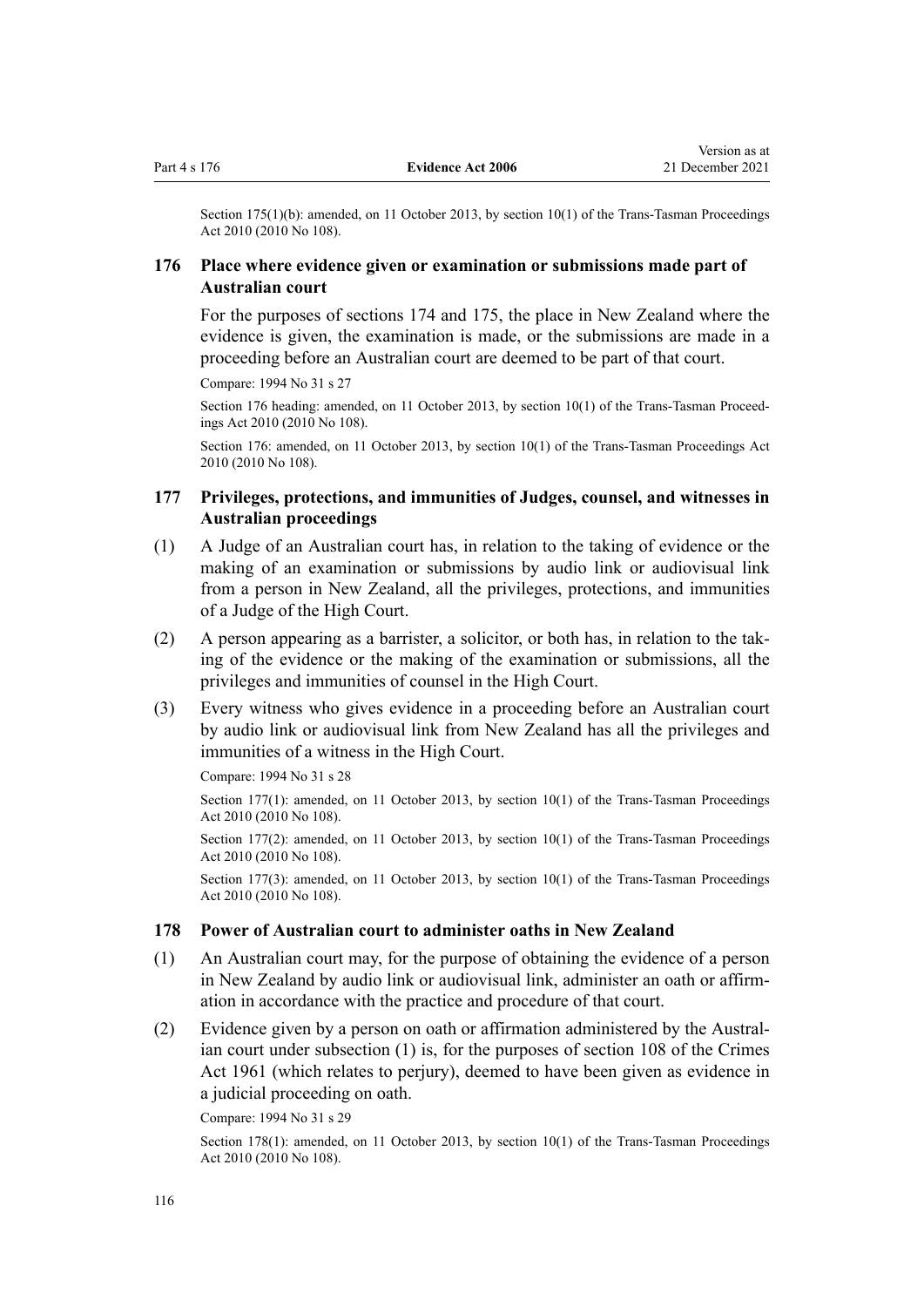### **179 Contempt of Australian court**

- (1) Every person commits an offence who, in New Zealand, at a place where evi‐ dence is being given, an examination is being made, or submissions are being made by audio link or audiovisual link in a proceeding before an Australian court,—
	- (a) assaults—
		- (i) a person appearing as a barrister, or solicitor, or both in the pro‐ ceeding; or
		- (ii) a witness in the proceeding; or
		- (iii) an officer of a New Zealand court giving assistance under section 180; or
	- (b) threatens or intimidates or wilfully insults—
		- (i) a Judge of the Australian court taking part in the proceeding; or
		- (ii) a Registrar or officer of the Australian court taking part in, or assisting with, the proceeding; or
		- (iii) a person appearing as a barrister, or solicitor, or both in the pro‐ ceeding; or
		- (iv) a witness in the proceeding; or
	- (c) wilfully interrupts or obstructs the proceeding; or
	- (d) wilfully and without lawful excuse, disobeys any order or direction of the Australian court in the course of the proceeding.
- (2) Every person who commits an offence against this section is liable on convic‐ tion to imprisonment for a term not exceeding 3 months or to a fine not exceed‐ ing \$1,000, or to both.

Compare: 1994 No 31 [s 30](http://legislation.govt.nz/pdflink.aspx?id=DLM331557)

Section 179(1): amended, on 11 October 2013, by [section 10\(1\)](http://legislation.govt.nz/pdflink.aspx?id=DLM2576329) of the Trans-Tasman Proceedings Act 2010 (2010 No 108).

Section 179(2): amended, on 1 July 2013, by [section 5](http://legislation.govt.nz/pdflink.aspx?id=DLM4058409) of the Evidence Amendment Act 2011 (2011 No 89).

## **180 Assistance to Australian court**

An officer of a New Zealand court may, at the request of an Australian court,—

- (a) attend at the place in New Zealand where evidence is being or will be given, an examination is being or will be made, or submissions are being or will be made by audio link or audiovisual link in a proceeding before the Australian court; and
- (b) take any action that the Australian court directs to facilitate the proceed‐ ing; and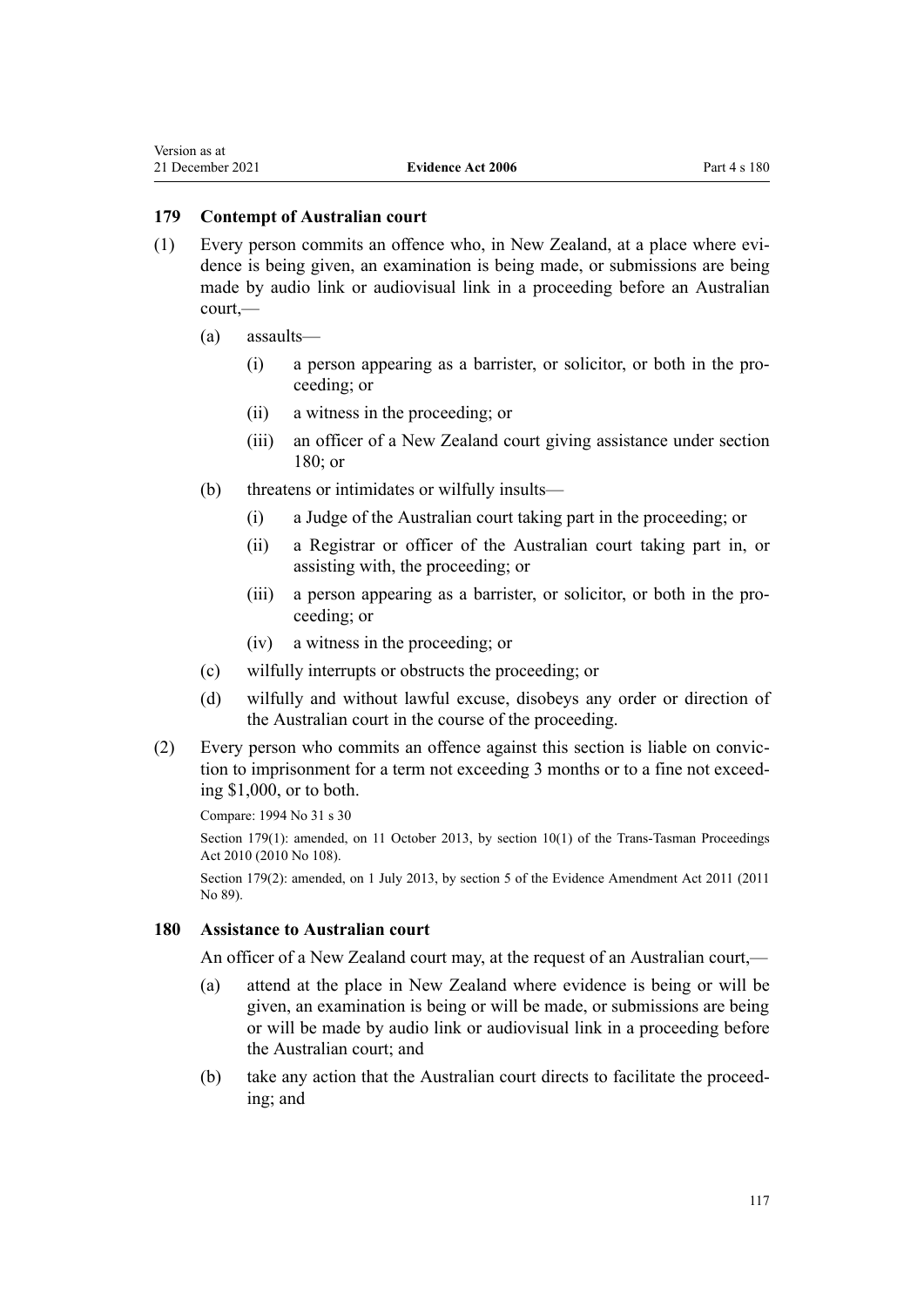(c) assist with the administering by the Australian court of an oath or affirm‐ ation.

Compare: 1994 No 31 [s 31](http://legislation.govt.nz/pdflink.aspx?id=DLM331559)

Section 180(a): amended, on 11 October 2013, by [section 10\(1\)](http://legislation.govt.nz/pdflink.aspx?id=DLM2576329) of the Trans-Tasman Proceedings Act 2010 (2010 No 108).

## *Enforcement of Australian orders*

## *[Repealed]*

Heading: repealed, on 11 October 2013, by [section 10\(1\)](http://legislation.govt.nz/pdflink.aspx?id=DLM2576329) of the Trans-Tasman Proceedings Act 2010 (2010 No 108).

### **181 Enforcement of certain orders made by Australian court**

#### *[Repealed]*

Section 181: repealed, on 11 October 2013, by [section 10\(1\)](http://legislation.govt.nz/pdflink.aspx?id=DLM2576329) of the Trans-Tasman Proceedings Act 2010 (2010 No 108).

# Subpart 2—Evidence for use in civil proceedings overseas and evidence for use in civil proceedings in High Court

#### **182 Interpretation**

In this subpart, unless the context otherwise requires,—

**civil proceeding** means any proceeding other than a criminal proceeding

**Hague Convention on Evidence Abroad** means the Convention on the Taking of Evidence Abroad in Civil or Commercial Matters signed at the Hague on 18 March 1970

**High Court** means the High Court of New Zealand

**Judge** means a Judge of the High Court

**request** includes any commission, order, or other process issued by or on behalf of the requesting court

**requesting court** means any court or tribunal exercising jurisdiction in a coun‐ try or territory outside New Zealand.

### **183 Relationship with subpart 1**

This subpart does not affect the application or operation of [subpart 1](#page-101-0).

*Evidence for use in civil proceedings overseas*

### **184 Application to High Court for assistance in obtaining evidence for civil proceedings in another court**

The High Court or a Judge may exercise the powers conferred by [section](#page-118-0) [185\(1\)](#page-118-0) if an application is made to the High Court or a Judge for an order for evidence to be obtained in New Zealand and the court or Judge is satisfied—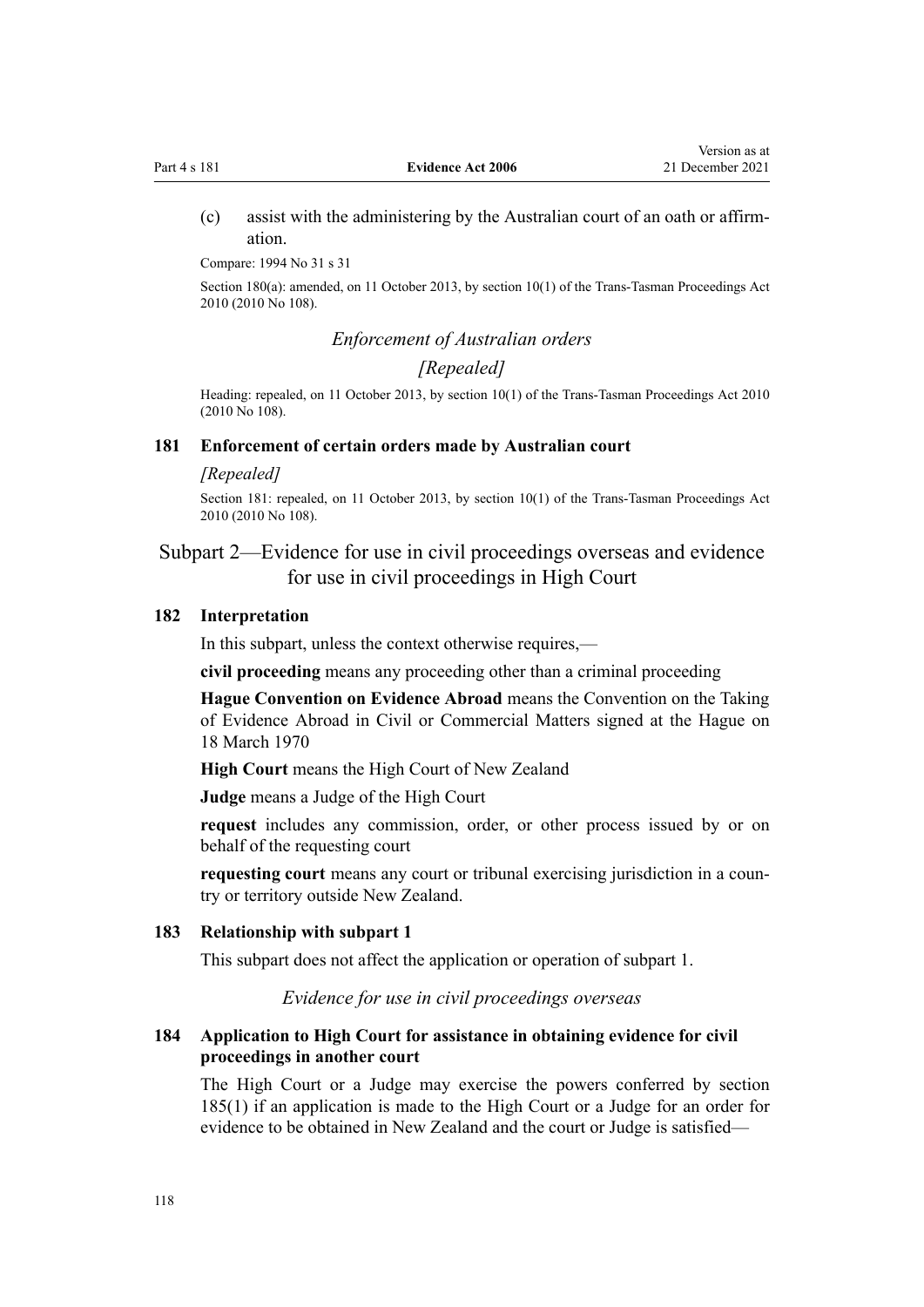<span id="page-118-0"></span>

| Version as at    |                          |              |
|------------------|--------------------------|--------------|
| 21 December 2021 | <b>Evidence Act 2006</b> | Part 4 s 185 |

- (a) that the application is made to implement a request issued by or on behalf of a requesting court; and
- (b) that any requirements prescribed in rules or regulations made under sec[tion 200](#page-126-0) as to the form of the application and the manner in which it must be made are satisfied; and
- (c) that the evidence to which the application relates is to be obtained for the purposes of civil proceedings which either have been instituted before the requesting court or whose institution before that court is contempla‐ ted.

## **185 Power of High Court to give effect to application for assistance**

- (1) If this section applies, the High Court or a Judge may—
	- (a) order that any provision for the taking of evidence in New Zealand that the High Court or the Judge considers appropriate for giving effect to the request to which the application relates, be made:
	- (b) include in that order a requirement for any specified person to do any specified thing that the High Court or the Judge considers appropriate for that purpose.
- (2) An order under subsection (1) may include, without limitation, provision—
	- (a) for the examination of witnesses, either orally or in writing at any agreed time or at any specified time and place:
	- (b) for the production of documents:
	- (c) for the inspection, photographing, preservation, custody, or detention of any property:
	- (d) for the taking of samples of any property and the carrying out of any experiments on or with any property:
	- (e) for the medical examination of any person:
	- (f) without limiting paragraph (e), for the taking and testing of samples of blood from any person.
- (3) An order under subsection (1) may not require any particular steps to be taken unless they are steps that can be required to be taken by way of obtaining evidence for the purposes of civil proceedings in the High Court (whether or not proceedings of the same description as those to which the application for the order relates).
- (4) Subsection (3) does not preclude the making of an order requiring a person to give evidence (either orally or in writing) otherwise than on oath if this is asked for by the requesting court.
- (5) An order under subsection (1) may not require a person—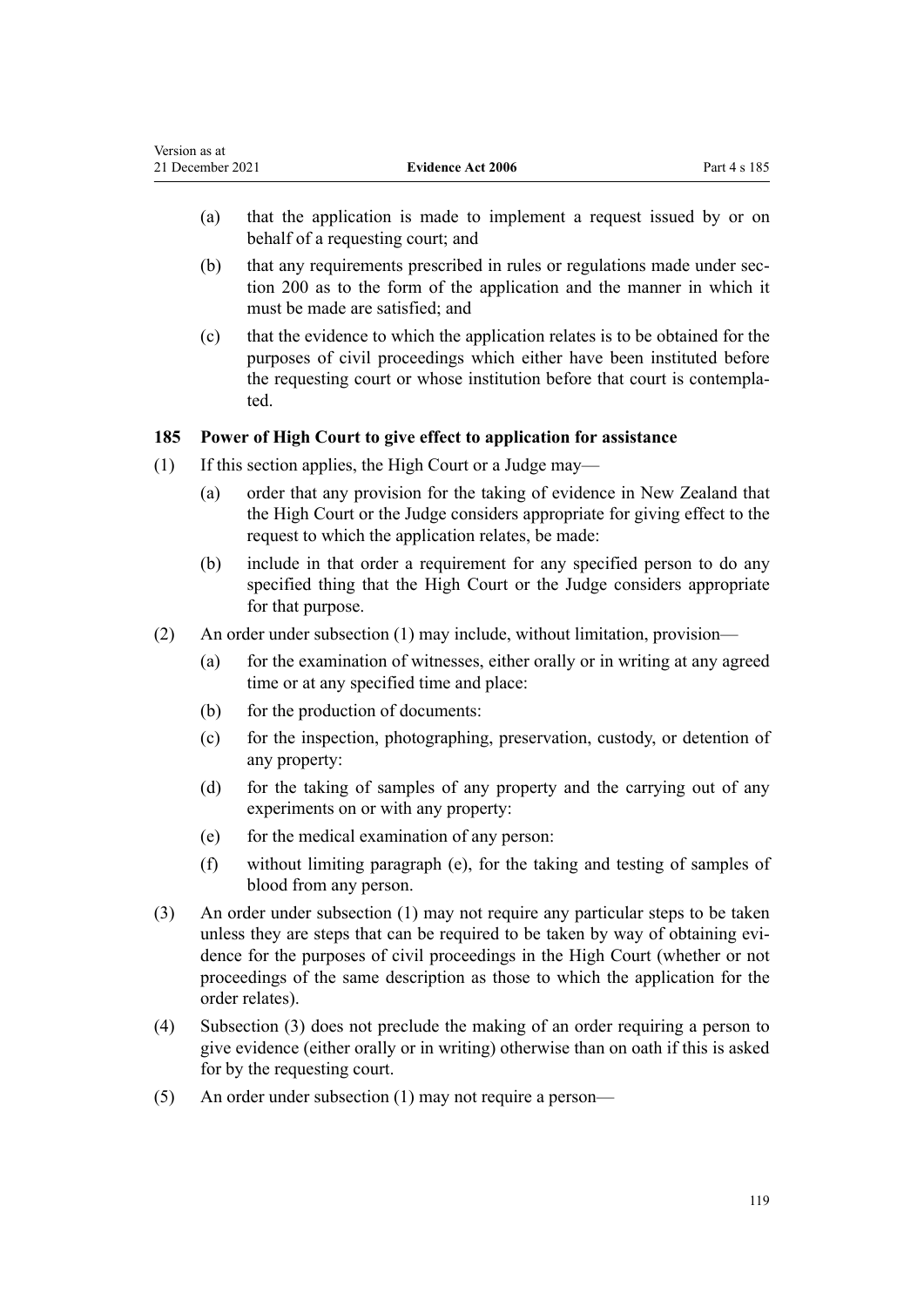|                          | Version as at    |
|--------------------------|------------------|
| <b>Evidence Act 2006</b> | 21 December 2021 |
|                          |                  |

- (a) to state what documents relevant to the proceedings to which the appli‐ cation for the order relates are or have been in the person's possession, custody, or power:
- (b) to produce any documents other than particular documents specified in the order as being documents appearing to the court making the order to be, or to be likely to be, in the person's possession, custody, or power and relevant to the proceedings.
- (6) A person who, pursuant to an order under subsection (1), is required to attend at any place, is entitled to the same conduct money and payment for expenses and loss of time as on attendance as a witness in civil proceedings before the High Court.
- (7) An order made under subsection (1) may be enforced in the same manner as if it were an order made by the High Court or Judge in proceedings pending in the High Court or before the Judge.

## **186 Privileges of witnesses**

- (1) A person may not be compelled by an order under section  $185(1)$  to give any evidence that the person could not be compelled to give—
	- (a) in civil proceedings in New Zealand; or
	- (b) in civil proceedings in the country or territory in which the requesting court exercises jurisdiction.
- (2) Subsection (1)(b) does not apply unless the person in question claims to be exempt from giving the evidence and the claim is either—
	- (a) supported by a statement contained in the request (whether uncondition‐ ally or subject to conditions that are fulfilled); or
	- (b) conceded by the applicant for the order under [section 185\(1\)](#page-118-0).
- (3) If a claim is made by a person for exemption under subsection (2) but the High Court or a Judge is not satisfied that subsection (2) applies, the person may be required to give the evidence to which the claim relates but that evidence must not be transmitted to the requesting court if—
	- (a) the High Court or a Judge refers the claim to the requesting court for consideration and determination; and
	- (b) that court upholds the claim for exemption.
- (4) A person may not be compelled by an order under [section 185\(1\)](#page-118-0) to give any evidence if the giving of that evidence would be prejudicial to the security of New Zealand and a certificate signed by the Attorney-General to the effect that it would be so prejudicial for that person to do so is conclusive evidence of that fact.
- (5) In this section, **giving evidence** includes—
	- (a) answering any question: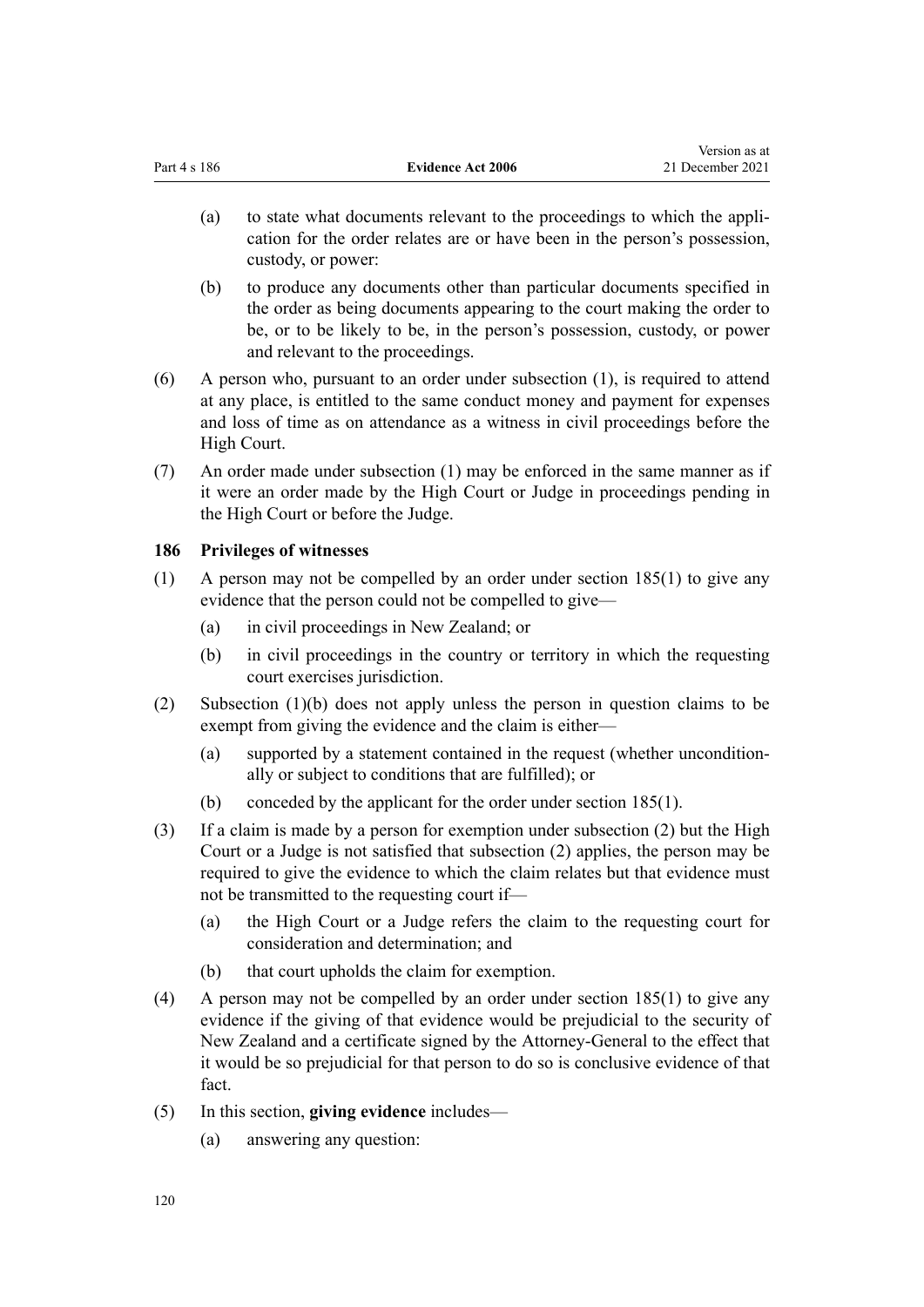(b) producing any document.

### **187 Orders not to bind the Crown or Crown servants**

No order may be made under this subpart that is binding on the Crown or on any person in his or her capacity as an officer or servant of the Crown.

# *Procedure for taking evidence overseas for use in civil proceedings in High Court*

# **188 Procedure for taking evidence outside New Zealand in civil proceedings in High Court**

- (1) If at any stage of any civil proceeding in the High Court it appears necessary or desirable in the interests of justice, the High Court or a Judge may order that—
	- (a) any person named in the order be examined on oath, by interrogatories or otherwise, at any place outside New Zealand before any officer of the High Court, any overseas representative, or any other person named in the order by name or designation; and
	- (b) any deposition so taken be filed in the High Court; and
	- (c) any party to the proceeding be empowered to give that deposition in evi‐ dence in the proceeding, on any terms as the High Court or Judge may direct.
- (2) In any civil proceeding in the High Court, if the High Court or a Judge thinks fit, instead of making an order for the examination of a witness or person under subsection (1), the High Court or Judge may order that a letter of request be issued directed to any overseas court of competent jurisdiction for the examination of a witness or person named in the order.
- (3) If an order is made under subsection (2), a letter of request must be issued accordingly, and signed by a Judge or Registrar, and sealed with the seal of the High Court in a form—
	- (a) that the High Court or Judge approves or that is prescribed by rules of court or regulations made under [section 200;](#page-126-0) or
	- (b) that is consistent with the requirements of any convention to which the country in which the overseas court is, is a party to (for example, the Hague Convention on Evidence Abroad).
- (4) Letters of request must be transmitted to and from an overseas court through any channels—
	- (a) that are prescribed by rules of court or regulations made under [section](#page-126-0) [200](#page-126-0); or
	- (b) that are consistent with the requirements of any convention to which the country in which the overseas court is, is a party to (for example, the Hague Convention on Evidence Abroad).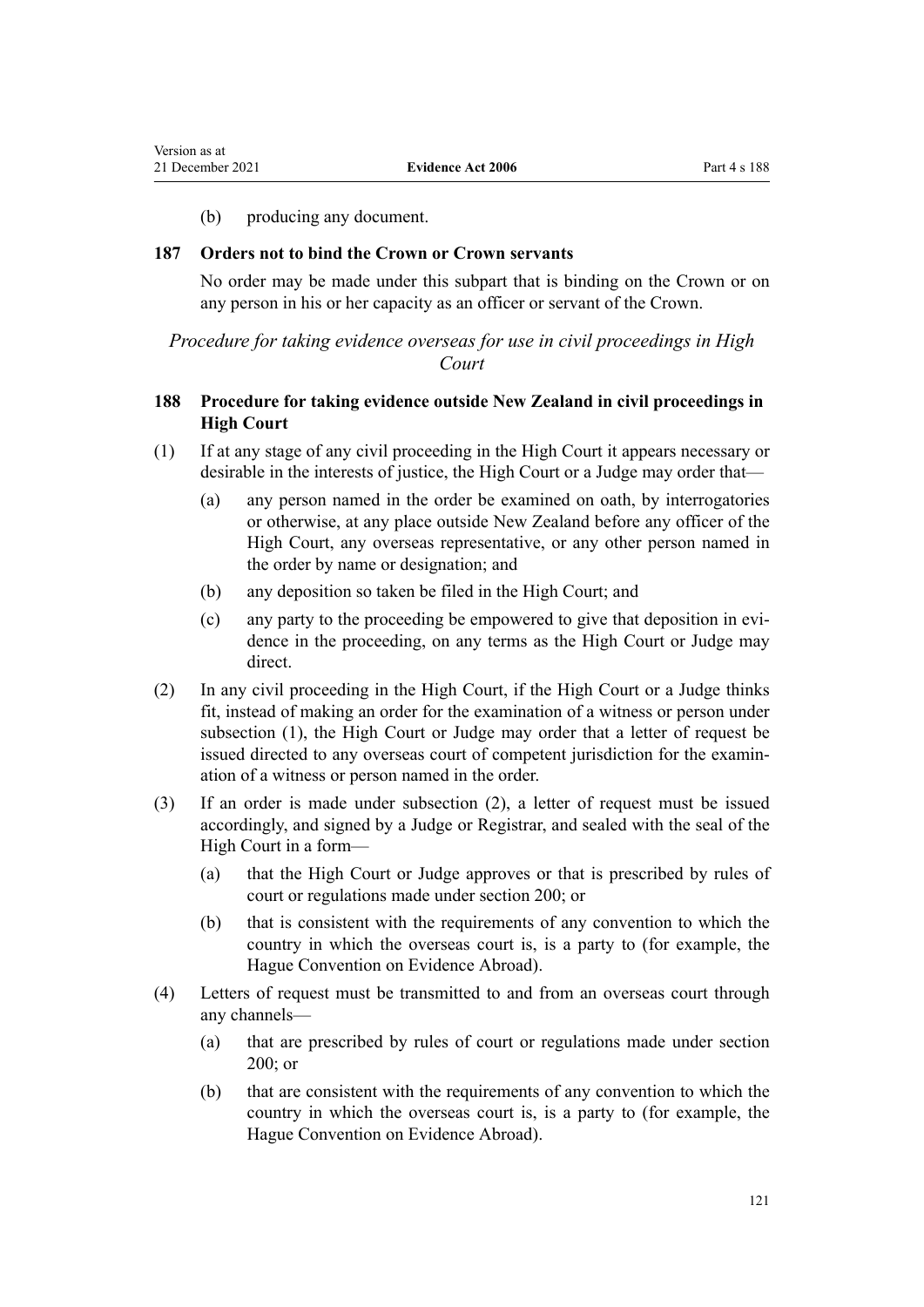| Part 4 s 189 | <b>Evidence Act 2006</b> | $1.91911 \, \mathrm{m}$<br>21 December 2021 |
|--------------|--------------------------|---------------------------------------------|
|              |                          |                                             |

Version as at

- (5) On the application of any opposite party, and on being satisfied that the party for whose benefit an order under subsection  $(1)$  or  $(2)$  was made is not proceeding with due diligence to implement the order and the delay is not the responsibility of any other person, the Judge may—
	- (a) rescind the order; or
	- (b) make any other order the Judge considers to be in the interests of justice.
- (6) This section does not limit [sections 103 to 106](#page-67-0). Compare: 1980 No 27 [s 46](http://legislation.govt.nz/pdflink.aspx?id=DLM36264)

# *Offences*

### **189 False statements**

- (1) Every person commits an offence who, being required under [section](#page-118-0) 185(1) to give evidence (either orally or in writing) otherwise than on oath, makes a statement—
	- (a) that he or she knows to be false in a material particular; or
	- (b) that is false in a material particular and that he or she does not believe to be true.
- (2) Every person who commits an offence against subsection (1) is liable on con‐ viction to imprisonment for a term not exceeding 3 years.

Section 189(1): amended, on 11 October 2013, by [section 10\(1\)](http://legislation.govt.nz/pdflink.aspx?id=DLM2576329) of the Trans-Tasman Proceedings Act 2010 (2010 No 108).

Section 189(2): amended, on 1 July 2013, by [section 5](http://legislation.govt.nz/pdflink.aspx?id=DLM4058409) of the Evidence Amendment Act 2011 (2011 No 89).

## Subpart 3—Evidence for use in overseas criminal proceedings

# **190 Interpretation**

In this subpart,—

**High Court** means the High Court of New Zealand

**Judge** means a Judge of the High Court

**overseas court** means a court or tribunal exercising jurisdiction in any country outside New Zealand

### **overseas representative**—

- (a) means any Ambassador, High Commissioner, Commissioner, Minister, Counsellor, Chargé d'Affaires, Head of Mission, Consular Officer, or Pro-consul of any country other than New Zealand exercising jurisdiction in New Zealand; and
- (b) includes any person lawfully acting for any of those officers and also includes any Diplomatic Secretary on the staff of any such Ambassador,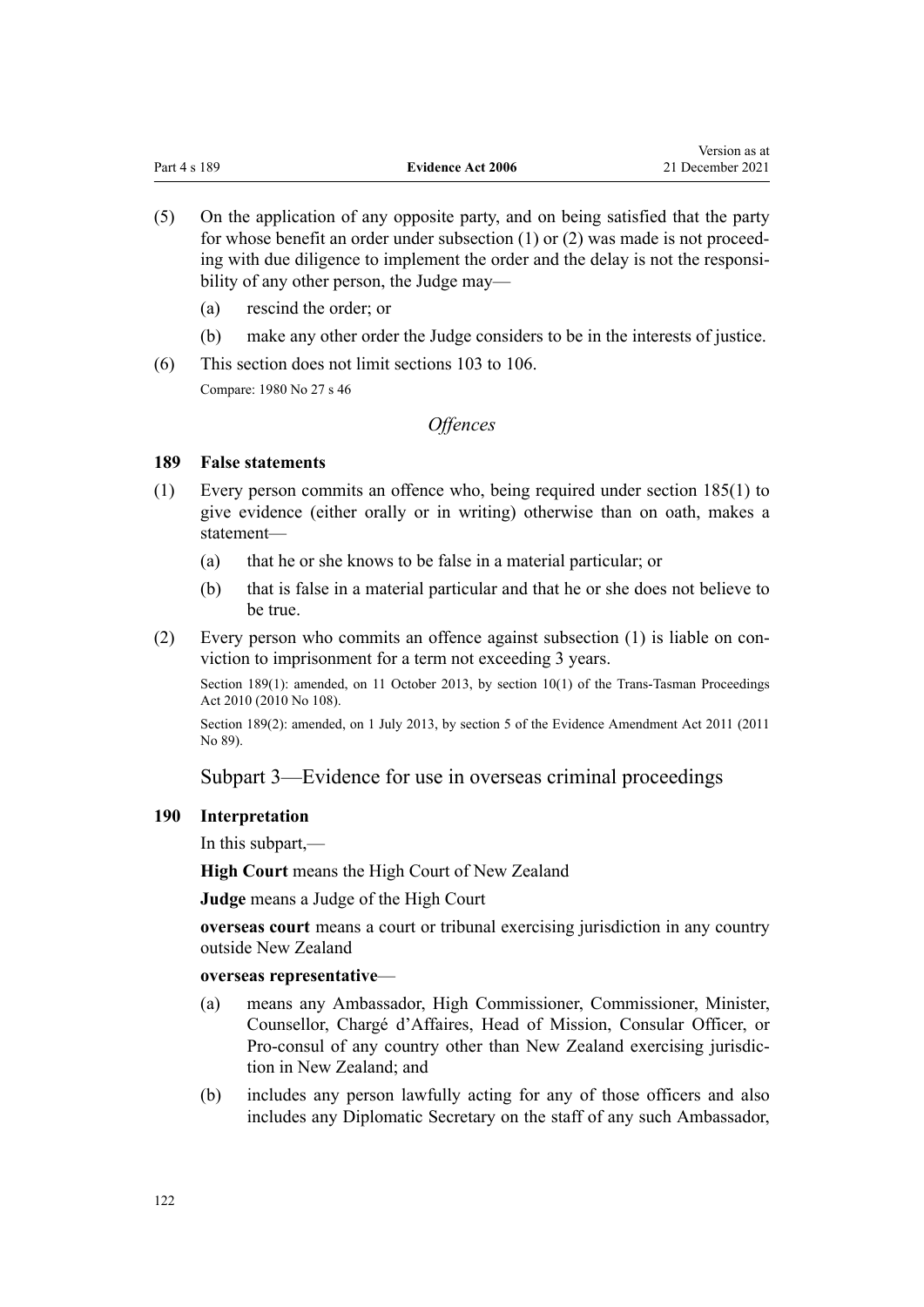<span id="page-122-0"></span>High Commissioner, Commissioner, Minister, Counsellor, Chargé d'Affaires, or Head of Mission.

Compare: 1908 No 56 [s 48A](http://legislation.govt.nz/pdflink.aspx?id=DLM143378)

## **191 Relationship with subpart 1**

This subpart does not affect the application or operation of [subpart 1](#page-101-0).

## **192 Examination of witness at request of overseas court**

- (1) If any criminal proceedings (not being criminal proceedings of a political char‐ acter) are pending before any overseas court of competent jurisdiction, and that court wishes to obtain the evidence of any witness in New Zealand for the purposes of those proceedings, the High Court or a Judge of that court may order the examination of the witness on oath, by interrogatories, or otherwise, before any person named in the order.
- (2) An order under subsection (1) may be made on the application of the parties to the proceeding before the overseas court or on the application of the Solicitor-General.
- (3) Despite subsection (2),—
	- (a) an application for an order under subsection  $(1)$  must be made in accordance with any requirements prescribed in regulations made under [section](#page-126-0) [200](#page-126-0):
	- (b) the right of the Solicitor-General to make an application of that kind is subject to any restrictions set out in regulations made under [section 200](#page-126-0).
- (4) An order made under subsection (1) may be enforced in the same manner as if it were an order made by the High Court or the Judge in proceedings pending in the High Court or before the Judge.

Compare: 1908 No 56 [s 48A](http://legislation.govt.nz/pdflink.aspx?id=DLM143378)

## **193 Powers may be exercised by Registrar**

- (1) A Judge may authorise a Registrar of the High Court to exercise the powers of the High Court or the Judge under section 192, either—
	- (a) generally; or
	- (b) in respect of a particular case or class of case.
- (2) An authorisation under subsection (1) may be revoked at any time by any Judge.
- (3) If, in the opinion of the Registrar, any matter that he or she has jurisdiction to deal with under an authorisation under subsection (1) is of special difficulty, the Registrar may refer the matter to a Judge who may—
	- (a) dispose of it; or
	- (b) refer it back to the Registrar with any directions that he or she considers appropriate.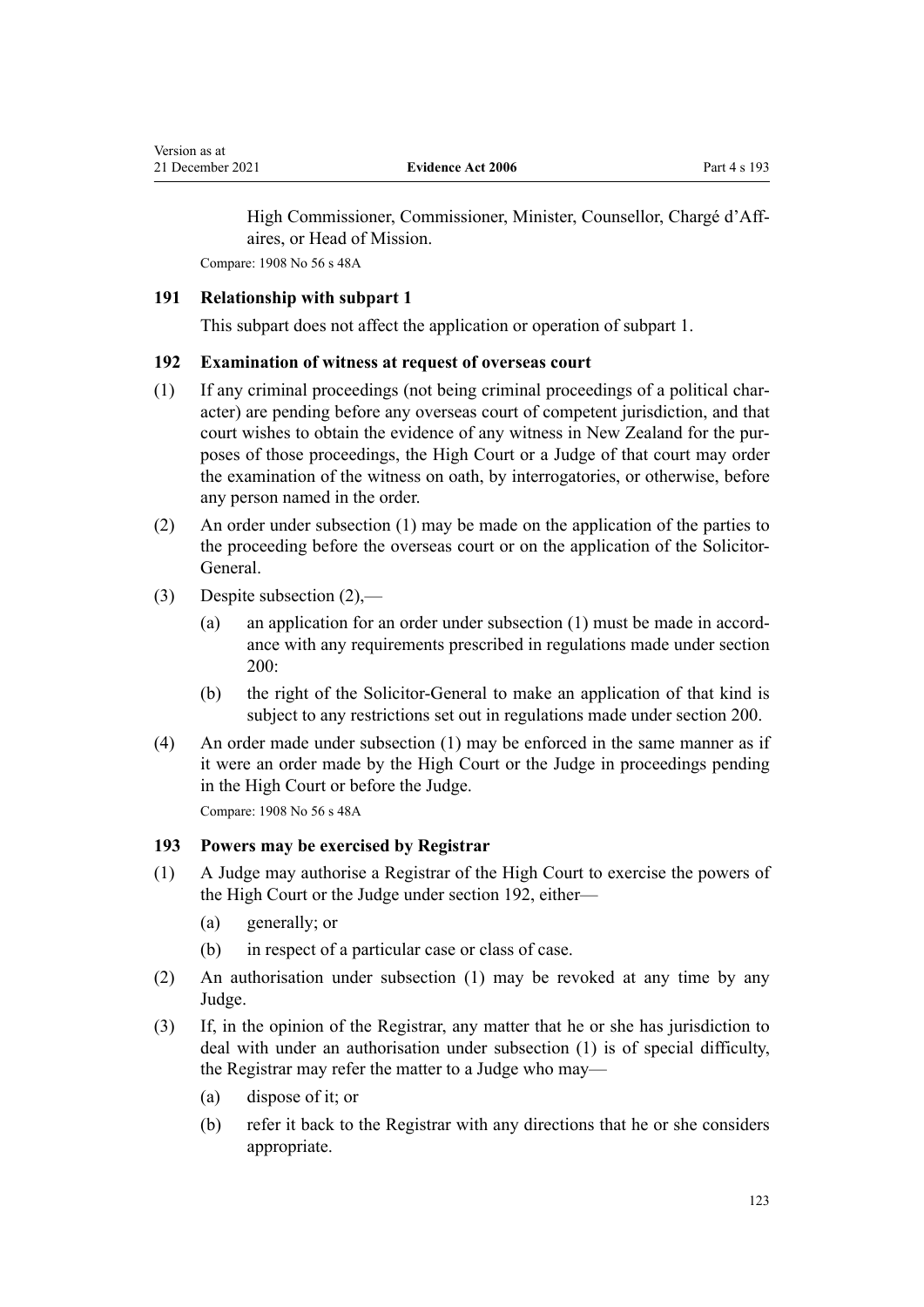<span id="page-123-0"></span>

|              |                          | Version as at    |
|--------------|--------------------------|------------------|
| Part 4 s 194 | <b>Evidence Act 2006</b> | 21 December 2021 |

(4) Nothing in this section prevents the exercise by the High Court or any Judge of any powers conferred on a Registrar under this section. Compare: 1908 No 56 [s 48B](http://legislation.govt.nz/pdflink.aspx?id=DLM143381)

# **194 Evidence in support of application**

- (1) Evidence that any criminal proceedings are pending in an overseas court and that the court wishes to obtain the evidence of the witness to whom the applica‐ tion relates for the purposes of those proceedings, may be given by—
	- (a) letter of request; or
	- (b) another document issued by that court; or
	- (c) the certificate of an overseas representative given under subsection (3); or
	- (d) any other process that the High Court or a Judge may accept.
- (2) Any letter of request or other document purporting to be sealed with the seal of any overseas court or signed by a Judge or other judicial officer or by a Registrar or other officer of the court must, for the purpose of this section and [section 192,](#page-122-0) be received in evidence without proof of—
	- (a) the seal of the court; or
	- (b) the signature of the Judge or other person; or
	- (c) the judicial or official character of the Judge or other person.
- (3) A certificate purporting to be signed by an overseas representative to the effect that any matter in relation to which an application is made under [section 192](#page-122-0) is a criminal proceeding pending in a court having jurisdiction in the proceeding in the country of which he or she is a representative and that the court having that jurisdiction wishes to obtain the testimony of the witness to whom the application relates, is sufficient evidence of the matters set out in the certificate.
- (4) A certificate given under subsection (3) must be received in evidence without proof of—
	- (a) the signature of the person who signed the certificate; and
	- (b) the official character of that person.

Compare: 1908 No 56 [s 48C](http://legislation.govt.nz/pdflink.aspx?id=DLM143384)

## **195 Protection of witnesses**

- (1) A person may not be compelled by an order under [section 192](#page-122-0) to give evidence that the person could not be compelled to give in criminal proceedings in New Zealand.
- (2) A person may not be compelled by an order under [section 192](#page-122-0) to give any evidence if the giving of that evidence would infringe the jurisdiction of New Zealand or would otherwise be prejudicial to the security or sovereignty of New Zealand or would be likely to be prejudicial to the trading, commercial, or eco-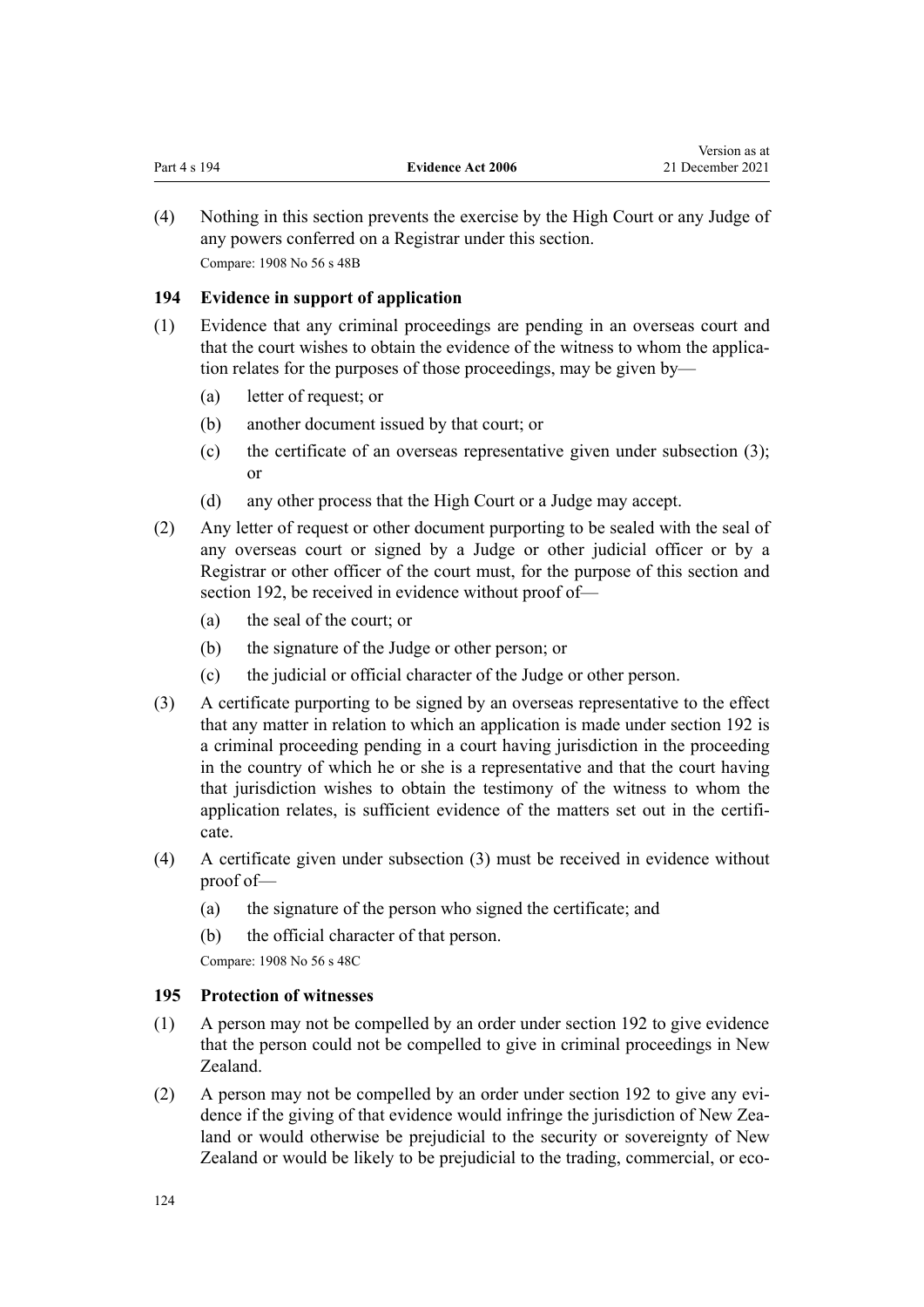<span id="page-124-0"></span>nomic interests of New Zealand; and a certificate signed by the Attorney-General to the effect that it would be or, as the case requires, is likely to be so prejudicial for that person to do so is conclusive evidence of that fact.

- (3) In this section, **giving evidence** includes—
	- (a) answering any question:
	- (b) producing any document.

Compare: 1908 No 56 [s 48D](http://legislation.govt.nz/pdflink.aspx?id=DLM143387)

### **196 Witnesses' expenses**

Every witness required to attend for examination by an order made under sec[tion 192](#page-122-0) is entitled to a sum for his or her allowances and travelling expenses and loss of time in accordance with the scale prescribed for the time being by regulations made under the [Criminal Procedure Act 2011](http://legislation.govt.nz/pdflink.aspx?id=DLM3359902).

Compare: 1908 No 56 [s 48E](http://legislation.govt.nz/pdflink.aspx?id=DLM143390)

Section 196: amended, on 1 July 2013, by [section 5](http://legislation.govt.nz/pdflink.aspx?id=DLM4058409) of the Evidence Amendment Act 2011 (2011 No 89).

# **197 Solicitor may take affidavit or declaration**

- $(1)$  It is lawful for any solicitor of the High Court to take the affidavit or declaration of any person in relation to any criminal proceedings that are certified in accordance with this section to be pending in any overseas court.
- (2) An affidavit or declaration referred to in subsection (1) must be intituled "In the matter of section 197 of the Evidence Act 2006", and a declaration referred to in subsection (1) may be expressed to be made under the provisions of this section.
- (3) No affidavit or declaration referred to in subsection (1) may be taken unless the solicitor taking it has received a written certificate—
	- (a) from the overseas court that the affidavit or declaration is required for the purpose of criminal proceedings pending in the court; or
	- (b) from an overseas representative of the country in which the overseas court exercises jurisdiction that he or she believes the affidavit or declar‐ ation to be required for the purpose of criminal proceedings pending in the overseas court.
- (4) A certificate for the purposes of subsection (3)(a) may be given by any Judge or judicial officer of the overseas court, or by any Registrar or other officer of that court.
- (5) If a certificate is given under subsection (3)(b), the jurat or attestation of the affidavit or declaration must state the name and official designation of the over‐ seas representative on whose certificate the affidavit or declaration has been taken.
- (6) In this section,—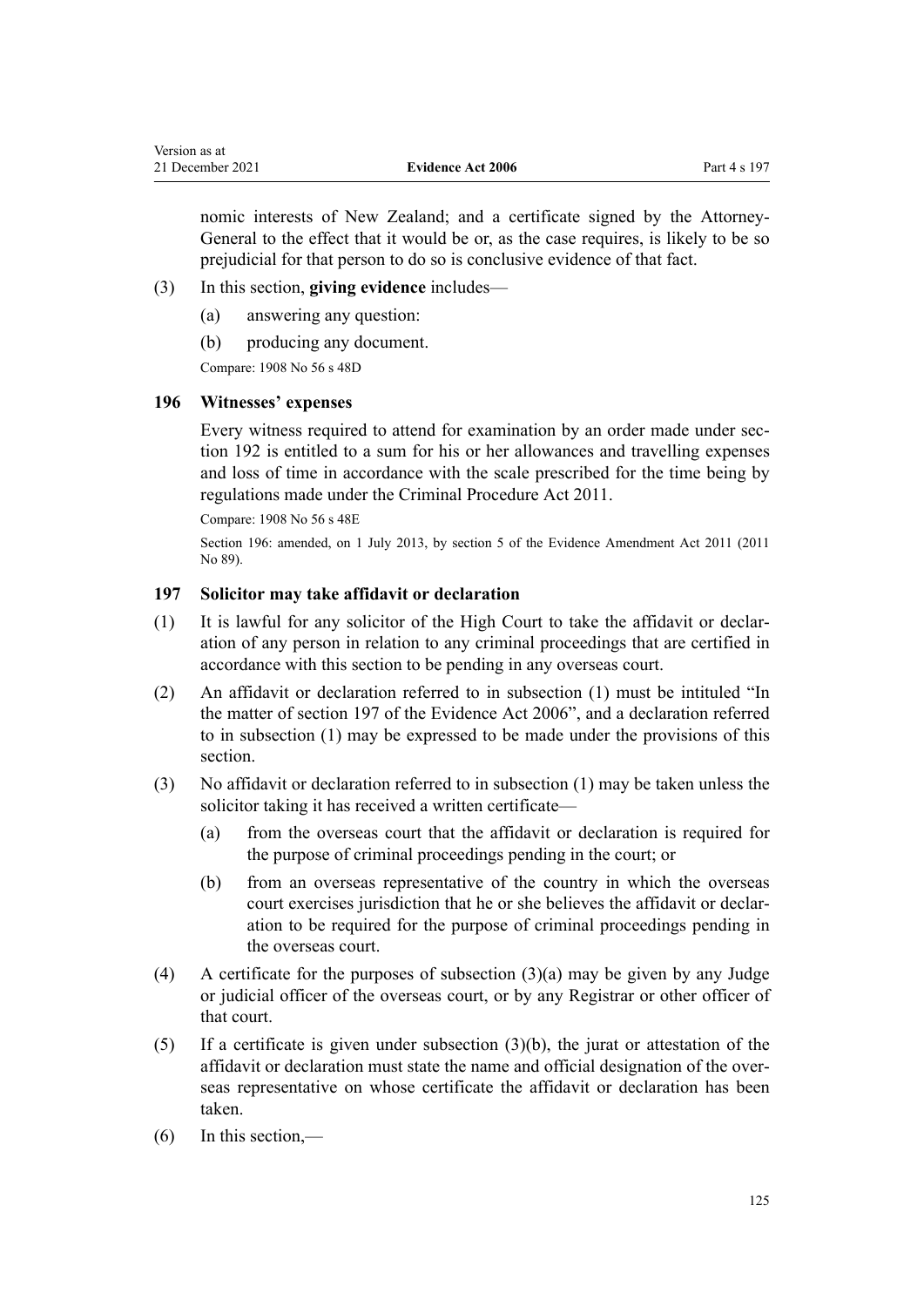<span id="page-125-0"></span>**affidavit** means any affidavit or affirmation made before a solicitor of the High Court

**declaration** means any written statement declared by the maker of the state– ment to be true in the presence of a solicitor of the High Court.

Compare: 1908 No 56 [s 48F\(1\)–\(6\)](http://legislation.govt.nz/pdflink.aspx?id=DLM143393)

## **198 False affidavit or declaration**

- (1) Every affidavit or declaration taken under [section 197](#page-124-0) is deemed to have been made in a judicial proceeding within the meaning of the [Crimes Act 1961](http://legislation.govt.nz/pdflink.aspx?id=DLM327381), and any person who falsely makes an affidavit or declaration of that kind is guilty of perjury or of making a false declaration accordingly.
- (2) In any prosecution in respect of an affidavit or declaration taken under [section](#page-124-0) [197](#page-124-0) it must be conclusively presumed that criminal proceedings were actually pending in the overseas court and that a certificate was given in accordance with [section 194\(3\).](#page-123-0)

Compare: 1908 No 56 [s 47F\(7\), \(8\)](http://legislation.govt.nz/pdflink.aspx?id=DLM143393)

## Subpart 4—Rules and regulations

#### **199 Rules**

- (1) In the case of the High Court and the Court of Appeal, rules may be made for the purposes of [subpart 1](#page-101-0) of this Part under [section 148](http://legislation.govt.nz/pdflink.aspx?id=DLM5759504) of the Senior Courts Act 2016 that make provision for or relate to—
	- (a) the issuing of New Zealand subpoenas and the service of those subpoe‐ nas:
	- (b) the hearing or disposal of applications for orders under any specified provisions in this Part:
	- (c) the lodging of documents or things with an Australian court in compli‐ ance with a New Zealand subpoena that requires only the production of documents or things by a witness:
	- (d) the transmission of documents or things lodged with a New Zealand court in compliance with an Australian subpoena to the Australian court that issued the subpoena:
	- (e) the giving of evidence and the making of examinations and submissions by audio link or audiovisual link in connection with proceedings before a New Zealand court or an Australian court:
	- (f) the receiving of facsimiles of documents or things:
	- (g) the form of New Zealand subpoenas and other documents:
	- (h) such other matters as are contemplated by or necessary for giving full effect to [subpart 1](#page-101-0) of this Part.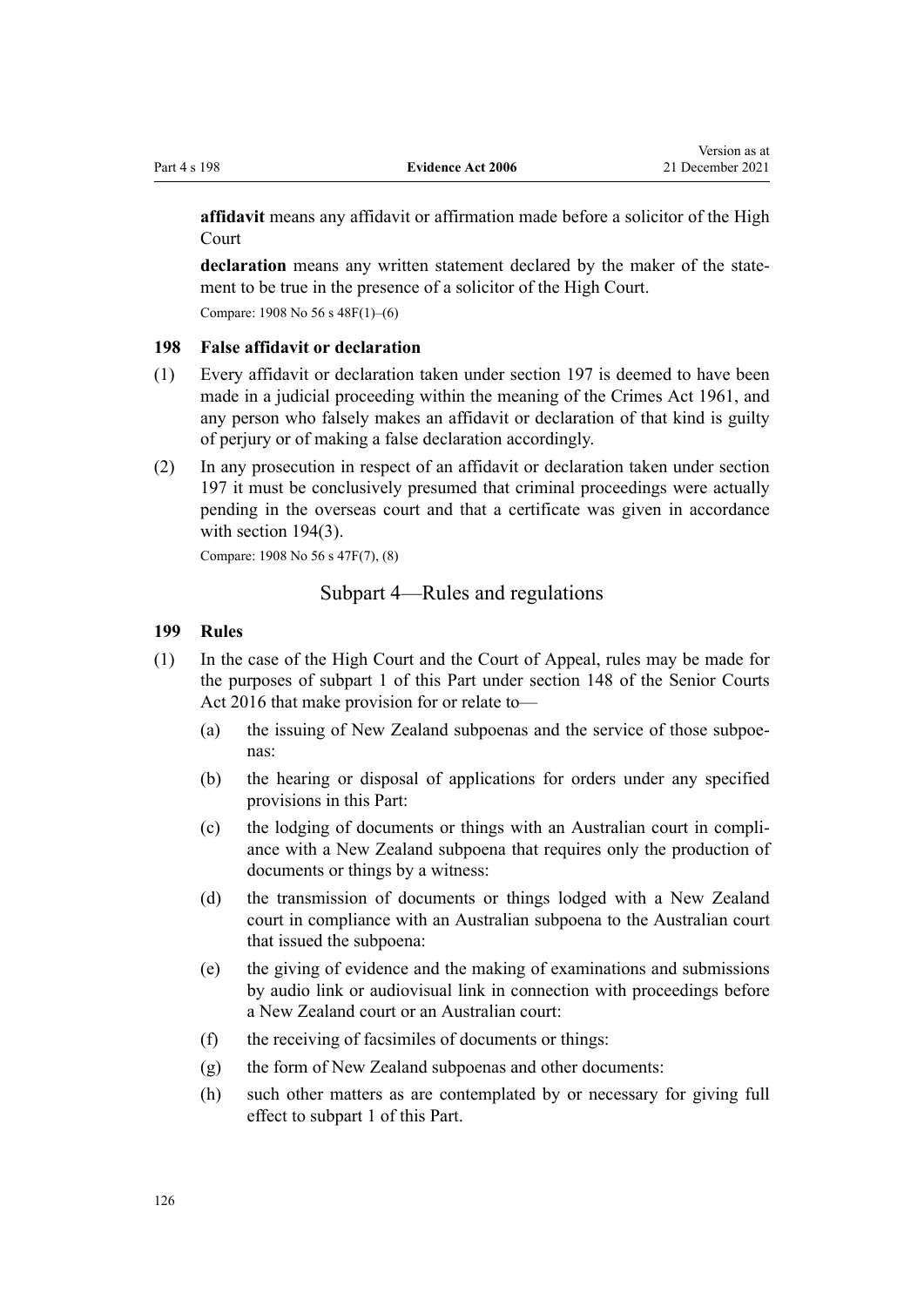<span id="page-126-0"></span> $(2)$  In the case of any other New Zealand court, rules or, as the case may be, regulations may be made under the authority of any enactment that provides for the making of rules or regulations governing the practice and procedure of the court that make provision for or relate to any of the matters referred to in paragraphs (a), (c), and (e) to (h) of subsection  $(1)$ .

Section 199(1): amended, on 1 March 2017, by [section 183\(b\)](http://legislation.govt.nz/pdflink.aspx?id=DLM5759564) of the Senior Courts Act 2016 (2016 No 48).

Section 199(1)(e): amended, on 11 October 2013, by [section 10\(1\)](http://legislation.govt.nz/pdflink.aspx?id=DLM2576329) of the Trans-Tasman Proceedings Act 2010 (2010 No 108).

# **200 Rules and regulations**

- (1) Without limiting [section 199](#page-125-0) or the power to make rules of procedure conferred by the [Senior Courts Act 2016](http://legislation.govt.nz/pdflink.aspx?id=DLM5759202), the [District Court Act 2016,](http://legislation.govt.nz/pdflink.aspx?id=DLM6942200) and the [Family](http://legislation.govt.nz/pdflink.aspx?id=DLM42253) [Court Act 1980,](http://legislation.govt.nz/pdflink.aspx?id=DLM42253)—
	- (a) rules may be made under those Acts prescribing anything that is required to be prescribed or necessary for carrying this Part into effect:
	- (b) the Governor-General may, by Order in Council, make regulations prescribing anything that is required to be prescribed or necessary for carrying this Part into effect.
- (2) The Governor-General may, by Order in Council, make regulations—
	- (a) fixing, and requiring the payment of, fees and expenses for or incurred in taking evidence under this Part:
	- (b) prescribing the matters in respect of which fees are payable under this Part and the amounts of those fees:
	- (c) regulating the payment of expenses in respect of expenses incurred in complying with New Zealand subpoenas.
- (3) Regulations under subsection (1)(b) or (2) are secondary legislation (*see* [Part 3](http://legislation.govt.nz/pdflink.aspx?id=DLM7298343) of the Legislation Act 2019 for publication requirements). Compare: 1980 No 27 [s 47](http://legislation.govt.nz/pdflink.aspx?id=DLM36266)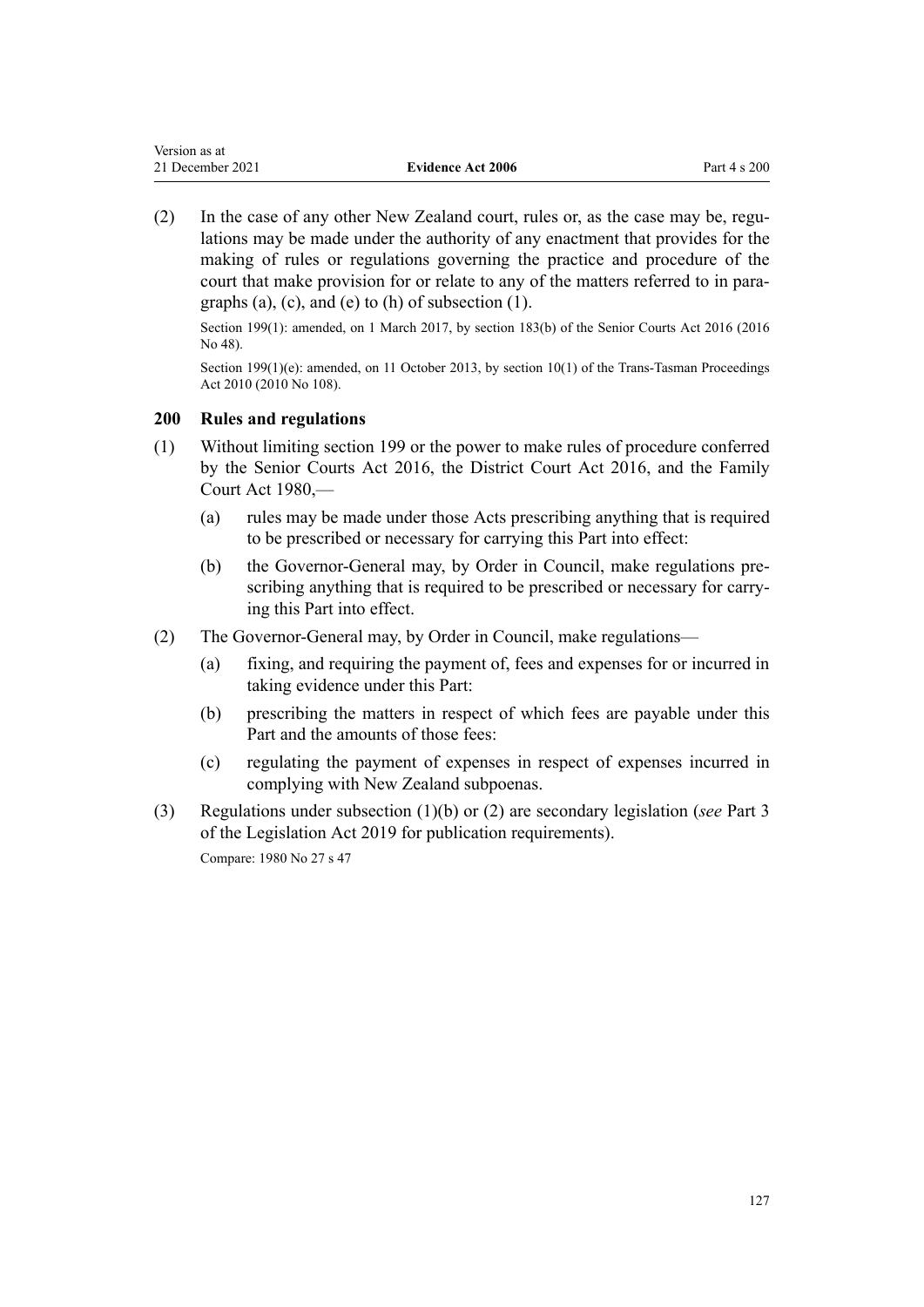|                                   | Legislation Act 2019 requirements for secondary legislation made under this section              |                                    |
|-----------------------------------|--------------------------------------------------------------------------------------------------|------------------------------------|
| <b>Publication</b>                | PCO must publish it on the legislation website and notify LA19 s $69(1)(c)$<br>it in the Gazette |                                    |
| Presentation                      | The Minister must present it to the House of<br>Representatives                                  | LA19 s 114, Sch 1<br>cl $32(1)(a)$ |
| <b>Disallowance</b>               | It may be disallowed by the House of Representatives                                             | LA19 ss 115, 116                   |
| This note is not part of the Act. |                                                                                                  |                                    |

Section 200(1): amended, on 1 March 2017, by [section 261](http://legislation.govt.nz/pdflink.aspx?id=DLM6942680) of the District Court Act 2016 (2016 No 49).

Section 200(1): amended, on 1 March 2017, by [section 183\(b\)](http://legislation.govt.nz/pdflink.aspx?id=DLM5759564) of the Senior Courts Act 2016 (2016 No 48).

Section 200(3): inserted, on 28 October 2021, by [section 3](http://legislation.govt.nz/pdflink.aspx?id=LMS268932) of the Secondary Legislation Act 2021 (2021 No 7).

# **Part 5 Miscellaneous**

## *Regulations*

## **201 Regulations**

(1) The Governor-General may, by Order in Council, make regulations—

- (a) prescribing the procedure to be followed, the type of equipment to be used, and the arrangements to be made where a person's evidence is to be video recorded:
- (b) providing for the approval of interviewers, or classes of interviewers, for child complainants, and providing for such approvals to be proved by production of certificates in the prescribed form:
- (c) regulating the way in which evidence of a witness may be given in an alternative way:
- (d) prescribing the form of certificate by which an interviewer is to formally identify a video record:
- (e) regulating the video recording of evidence:
- (f) providing for the consent of persons to be video recorded and specifying who may give consent on behalf of children who are to be video recorded:
- $(g)$  prescribing the uses to which any video records may be put and prohibiting their use for other purposes:
- (ga) prescribing the ways in which video records may be dealt with, includ‐ ing the custody or return of video records, or prohibiting or restricting their copying:
- (h) providing for the safe custody of video records intended to be offered as evidence: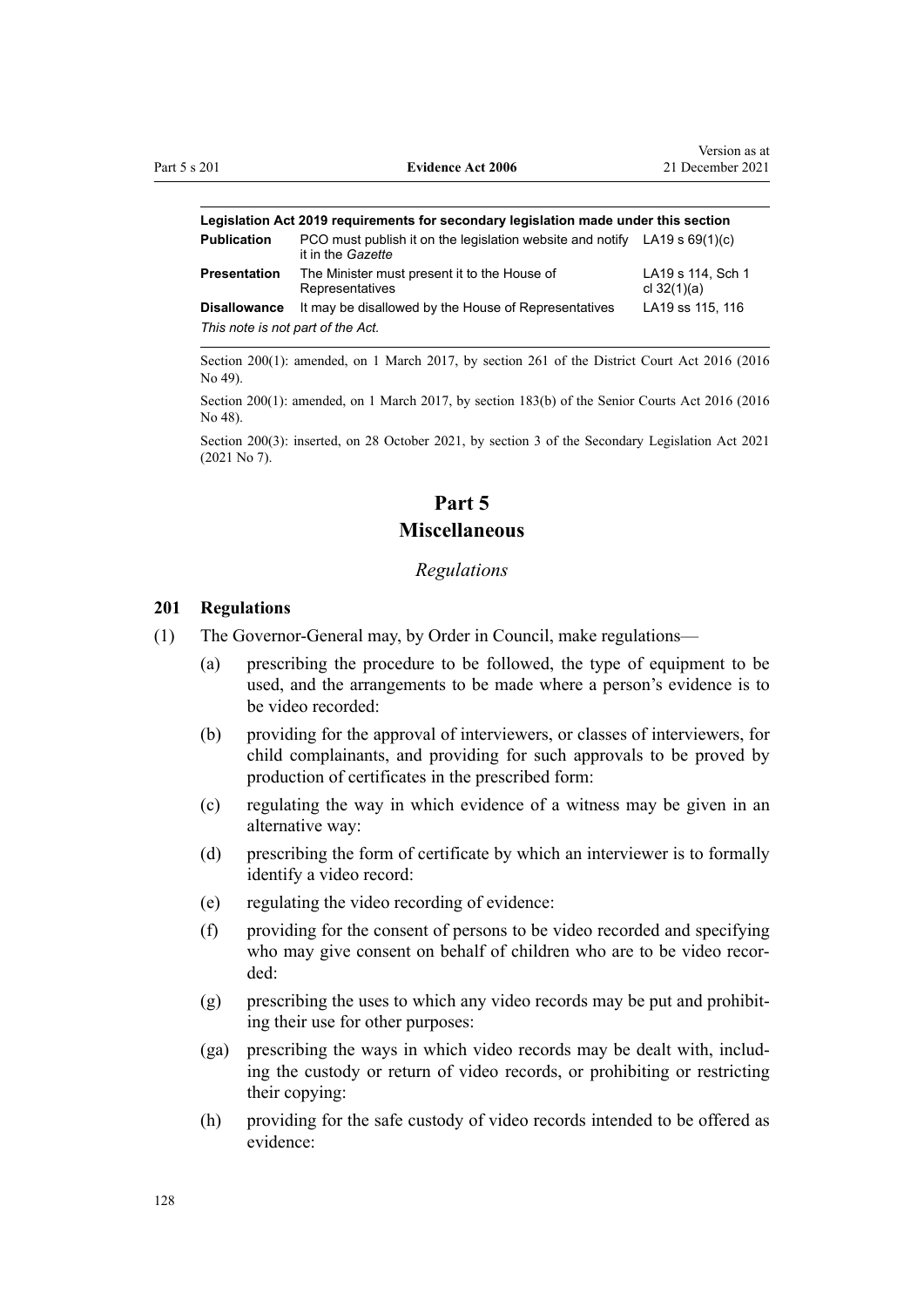| (ha) | prescribing requirements for viewing video records of evidence by<br>defendants, their lawyers, and expert witnesses, including where and<br>when viewing can take place: |
|------|---------------------------------------------------------------------------------------------------------------------------------------------------------------------------|
| (1)  | providing for the preparation of transcripts of video records and for their<br>uses and safe custody:                                                                     |
| (i)  | regulating the destruction of video records:                                                                                                                              |

21 December 2021 **Evidence Act 2006** Part 5 s 201

Version as at

- (ib) prescribing offences for non-compliance with regulations relating to the use of video records of evidence and any transcripts of such evidence, with a maximum penalty of,—
	- $(i)$  in the case of an individual, a fine not exceeding \$2,000:
	- (ii) in the case of a body corporate, a fine not exceeding \$10,000:
- (j) regulating the provision of communication assistance to defendants and witnesses:
- (k) providing for requirements, in addition to those set out in [section 45\(3\)](#page-36-0), for formal procedures that are held to obtain visual identification evidence:
- (l) providing for the determination of the amount of fees and expenses, including minimum and maximum amounts, payable in respect of professional services provided by counsel appointed under [section 115:](#page-81-0)
- (m) regulating the form of warnings or information that can be given by a Judge in relation to evidence given by children under the age of 6 years in a proceeding tried by a jury:
- (n) regulating the translation of documents into English or Māori:
- (o) providing for any other matters contemplated by this Act, necessary for its administration, or necessary for giving it full effect.
- (2) Regulations under this section are secondary legislation (*see* [Part 3](http://legislation.govt.nz/pdflink.aspx?id=DLM7298343) of the Legislation Act 2019 for publication requirements).

**Legislation Act 2019 requirements for secondary legislation made under this section Publication** PCO must publish it on the legislation website and notify LA19 [s 69\(1\)\(c\)](http://legislation.govt.nz/pdflink.aspx?id=DLM7298353) it in the *Gazette* **Presentation** The Minister must present it to the House of **Representatives** LA19 [s 114,](http://legislation.govt.nz/pdflink.aspx?id=DLM7298429) Sch 1 [cl 32\(1\)\(a\)](http://legislation.govt.nz/pdflink.aspx?id=LMS7911) **Disallowance** It may be disallowed by the House of Representatives LA19 [ss 115](http://legislation.govt.nz/pdflink.aspx?id=DLM7298431), [116](http://legislation.govt.nz/pdflink.aspx?id=DLM7298432) *This note is not part of the Act.*

Section 201(1)(ga): inserted, on 8 January 2017, by [section 36\(1\)](http://legislation.govt.nz/pdflink.aspx?id=DLM6488762) of the Evidence Amendment Act 2016 (2016 No 44).

Section 201(1)(ha): inserted, on 8 January 2017, by [section 36\(2\)](http://legislation.govt.nz/pdflink.aspx?id=DLM6488762) of the Evidence Amendment Act 2016 (2016 No 44).

Section 201(1)(ia): inserted, on 8 January 2017, by [section 36\(3\)](http://legislation.govt.nz/pdflink.aspx?id=DLM6488762) of the Evidence Amendment Act 2016 (2016 No 44).

Section 201(1)(ib): inserted, on 8 January 2017, by [section 36\(3\)](http://legislation.govt.nz/pdflink.aspx?id=DLM6488762) of the Evidence Amendment Act 2016 (2016 No 44).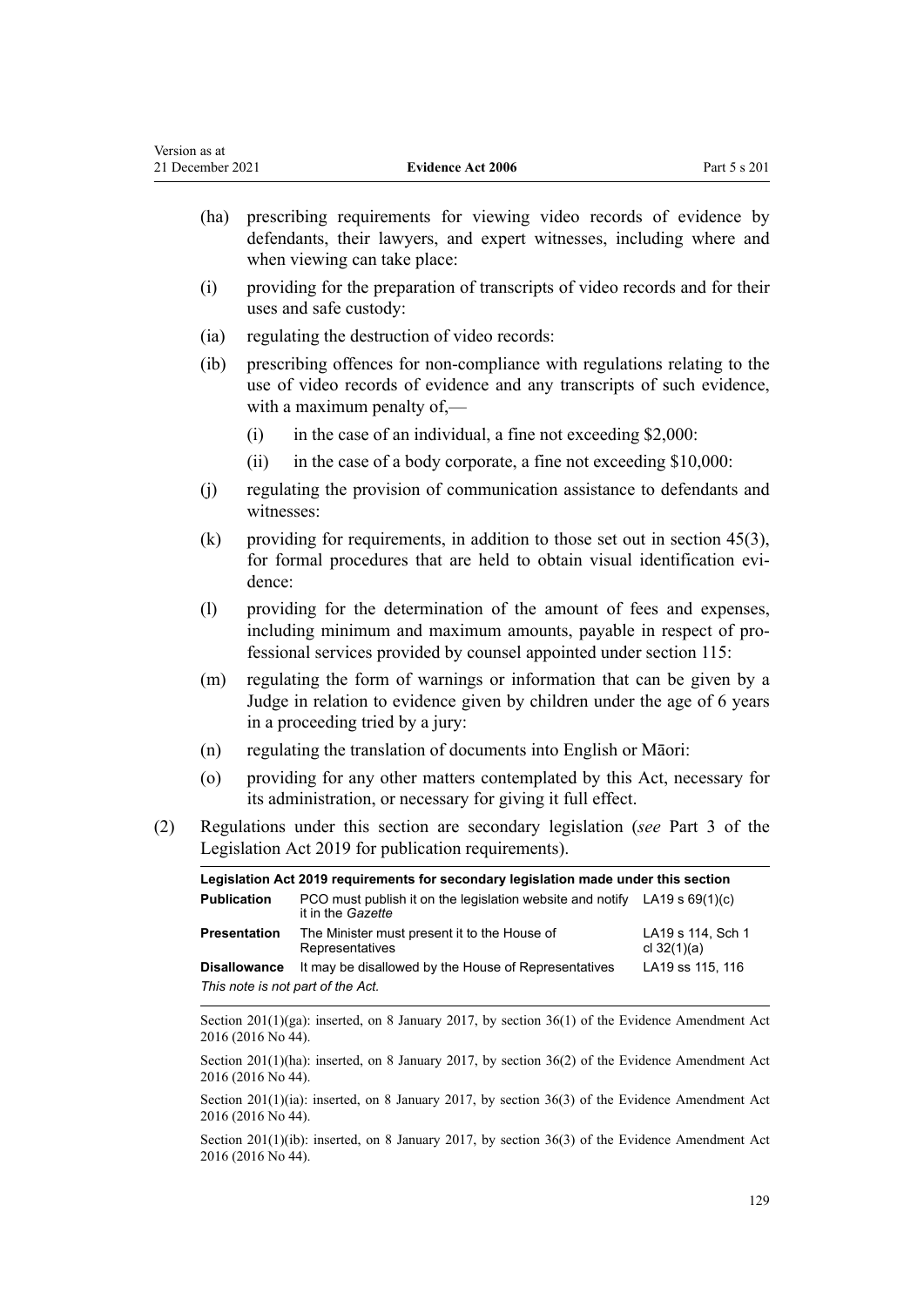<span id="page-129-0"></span>Section 201(2): inserted, on 28 October 2021, by [section 3](http://legislation.govt.nz/pdflink.aspx?id=LMS268932) of the Secondary Legislation Act 2021 (2021 No 7).

Version as at

# *Periodic review of operation of Act*

## **202 Periodic review of operation of Act**

- (1) The Minister must, as soon as practicable after 1 December 2011 or any later date set by the Minister by notice in the *Gazette*, and on at least 1 occasion during each 5-year period after that date, refer to the Law Commission for consid‐ eration the following matters:
	- (a) the operation of the provisions of this Act since the date of the commencement of this section or the last consideration of those provisions by the Law Commission, as the case requires:
	- (b) whether those provisions should be retained or repealed:
	- (c) if they should be retained, whether any amendments to this Act are necessary or desirable.
- (2) The Law Commission must report on those matters to the Minister within 2 years of the date on which the reference occurs.
- (3) The Minister—
	- (a) may not set a date later than 1 December 2011 for the commencement of the initial periodic review of this Act under subsection (1) unless the Minister is satisfied that, because of the limited number of cases concerning the provisions of this Act decided by the senior courts of New Zealand or for any other reason, it is appropriate to defer the date of the initial periodic review; and
	- (b) must not set a date later than 1 December 2014 under subsection (1).

Section 202(2): amended, on 8 January 2017, by [section 37](http://legislation.govt.nz/pdflink.aspx?id=DLM6922300) of the Evidence Amendment Act 2016 (2016 No 44).

Section 202(3)(a): amended, on 1 March 2017, by [section 183\(b\)](http://legislation.govt.nz/pdflink.aspx?id=DLM5759564) of the Senior Courts Act 2016 (2016 No 48).

## *Transitional provisions*

### **203 Notice of hearsay before commencement**

The requirements of section  $22(2)$  may be complied with before the commencement of that provision, for the purpose of ensuring that compliance with those requirements occurs in sufficient time before a hearing that may or will take place after the commencement of that provision.

### **204 Notice before commencement relating to co-defendants' veracity**

A notice under [section 39\(2\)](#page-30-0) may be given, before the commencement of that provision, for the purpose of ensuring that it is given in sufficient time before a hearing that may or will take place after the commencement of that provision.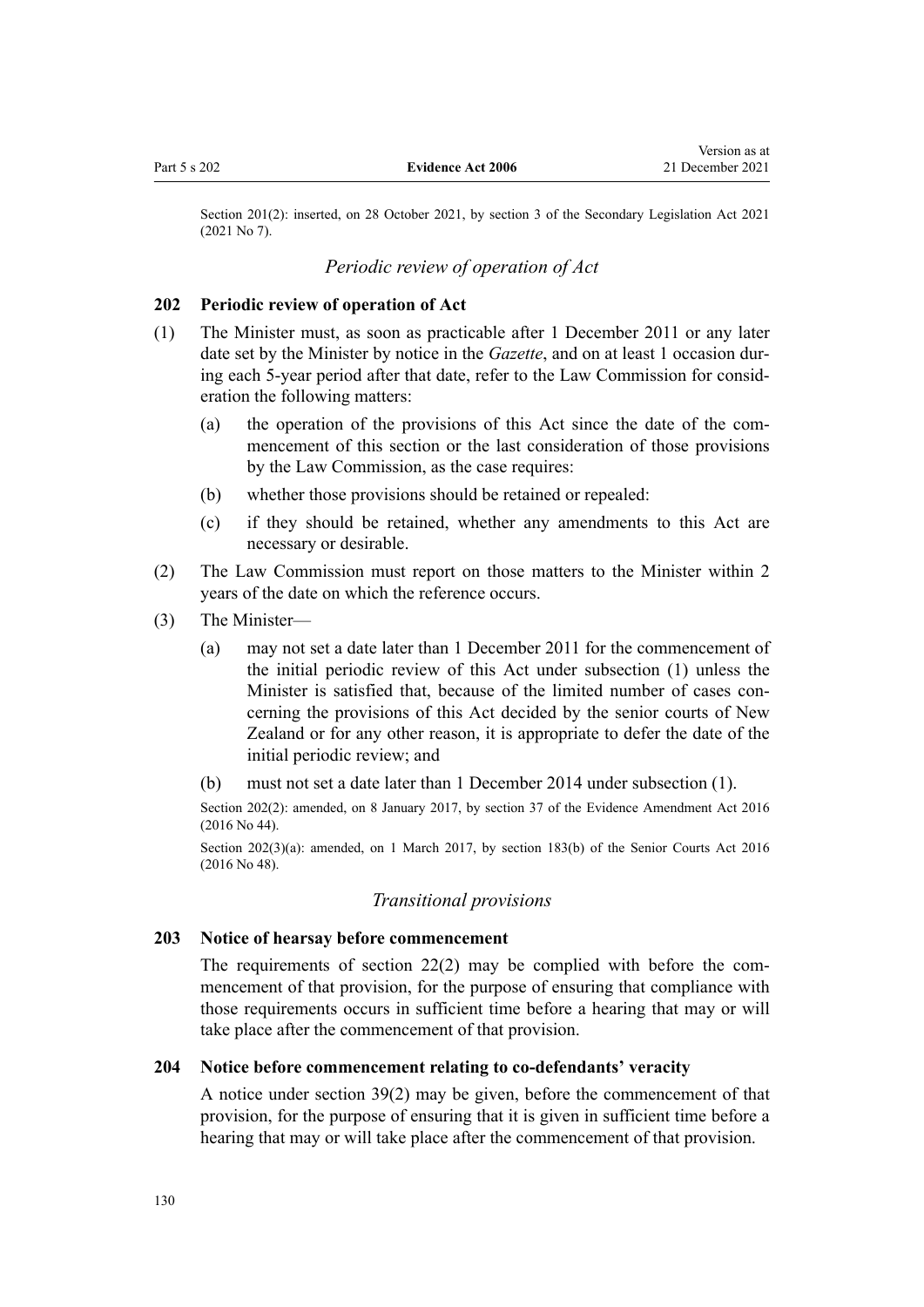# **205 Notice before commencement concerning propensity evidence about codefendants**

A notice under [section 42\(2\)](#page-31-0) may be given, before the commencement of that provision, for the purpose of ensuring that it is given in sufficient time before a hearing that may or will take place after the commencement of that provision.

### **206 Identification already carried out**

[Subpart 6](#page-36-0) of Part 2 (identification evidence) does not apply in relation to an identification made before the commencement of that subpart.

### **207 Transitional provisions relating to Law Practitioners Act 1982**

(1) Until the commencement of [section 6](http://legislation.govt.nz/pdflink.aspx?id=DLM364948) of the Lawyers and Conveyancers Act 2006, [section 51\(1\)](#page-39-0) must be read as if for the definition of lawyer there were substituted the following definition:

**lawyer** means a barrister or solicitor, as those terms are defined in [section 2](http://legislation.govt.nz/pdflink.aspx?id=DLM62325) of the Law Practitioners Act 1982

- (2) Until the commencement of [section 112](http://legislation.govt.nz/pdflink.aspx?id=DLM366142) of the Lawyers and Conveyancers Act 2006, section  $55(1)(a)$  must be read as if the reference to section 112 of the Lawyers and Conveyancers Act 2006 were a reference to [section 89](http://legislation.govt.nz/pdflink.aspx?id=DLM63264) of the Law Practitioners Act 1982.
- (3) Until the commencement of [section 96](http://legislation.govt.nz/pdflink.aspx?id=DLM366124) of the Lawyers and Conveyancers Act 2006, [section 55\(1\)](#page-43-0) must be read as if for paragraph (b) there were substituted the following paragraph:
	- (b) by any solicitors' nominee company operated by a solicitor with the consent of the relevant District Law Society as a nominee in respect of securities and documents of title held for clients.

### **208 Transitional provision relating to communication assistance**

- (1) A defendant may apply under [section 80\(2\),](#page-57-0) before the commencement of that provision, for communication assistance after the commencement of that provi‐ sion in criminal proceedings.
- (2) A witness or a party to civil proceedings may apply under [section 80\(4\),](#page-57-0) before the commencement of that provision, for communication assistance after the commencement of that provision in civil proceedings.

# **209 Transitional provision relating to cross-examination by unrepresented parties**

A witness, or a party calling a witness, may apply under [section 95\(2\)](#page-63-0), before the commencement of that provision, for an order under that provision, restricting any cross-examination that is to take place after the commencement of that provision.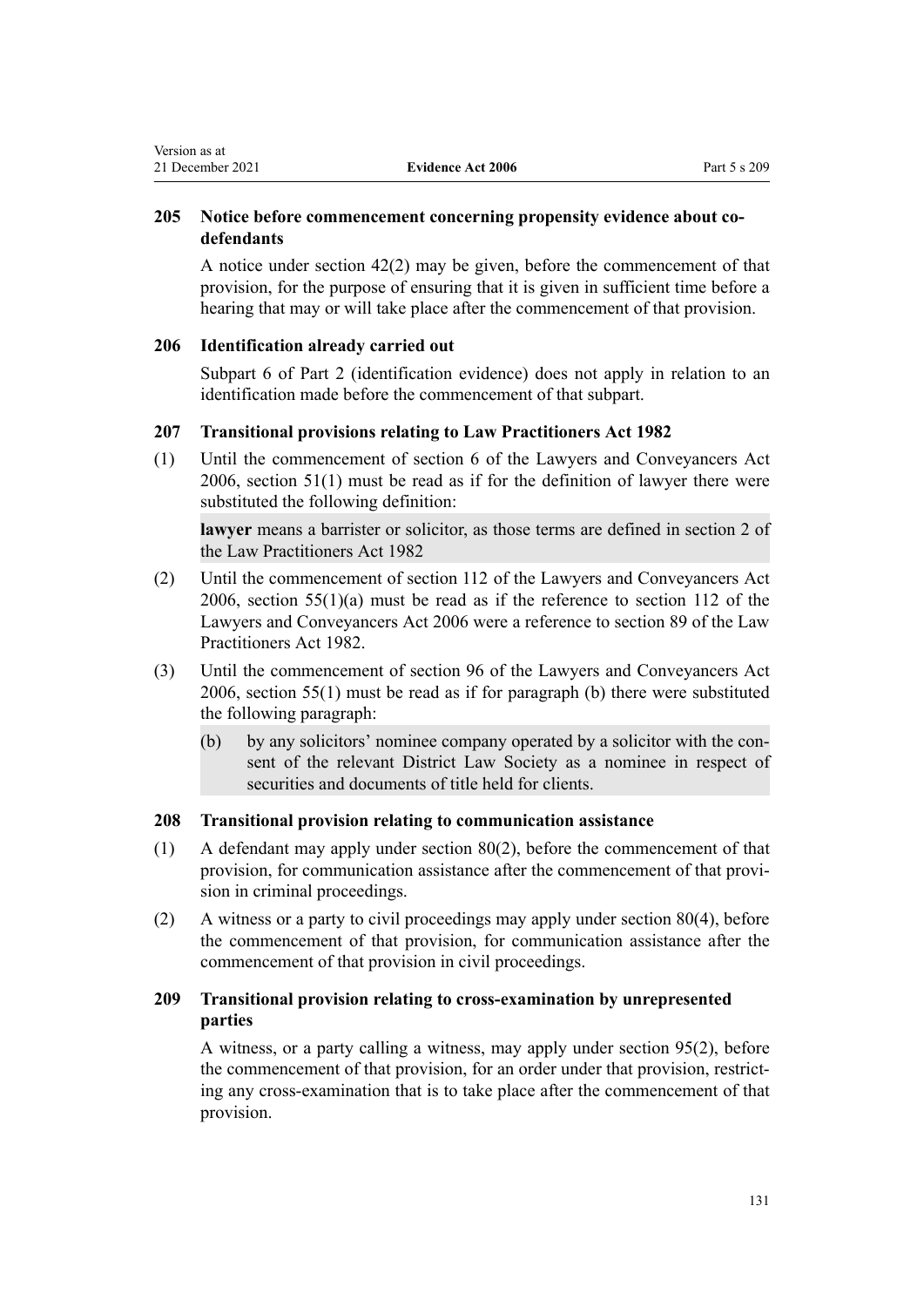## **210 Transitional provision concerning alternative ways of giving evidence**

A party may make an application for directions under [section 103\(1\)](#page-67-0), before the commencement of that provision, for the purpose of ensuring that the appli‐ cation for directions permitted under that provision in respect of the giving of evidence in chief by a witness and his or her cross-examination after the commencement of that provision in any proceedings, is made as early as practicable before the proceeding is to be heard.

# **211 Transitional provision concerning giving of evidence by child complainants**

The prosecution may make an application for directions under [section 107\(1\)](#page-72-0), before the commencement of that provision, for the purpose of ensuring that the application required under that section in respect of the giving of evidence in chief by the complainant and his or her cross-examination after the commencement of that provision, is made as early as practicable before the case is to be tried.

## **212 Transitional provision relating to offering documents in evidence without calling witness**

- (1) A party may give notice under [section 130\(4\),](#page-89-0) before the commencement of that provision, for the purpose of ensuring that the notice is given in sufficient time before a hearing that will or may take place after the commencement of that provision.
- (2) A party may give notice of objection under section  $130(5)$ , before the commencement of that provision, for the purpose of ensuring that the notice is given in sufficient time before a hearing that will or may take place after the commencement of that provision.

## **213 Transitional provision relating to translation and transcripts**

A party may give notice under [section 135\(1\)](#page-91-0) or 135(3) of the translation of the document or the offer of a transcript, before the commencement of those provisions, for the purpose of ensuring that the notice is given in sufficient time before a hearing that will or may take place after the commencement of those provisions.

## **214 General**

If, under any of [sections 203 to 213](#page-129-0), any person is empowered to apply to a Judge under any provision before its commencement for any order or direc‐ tions, the Judge also has power, before the commencement of the provision, to exercise any of the powers conferred by that provision on a Judge.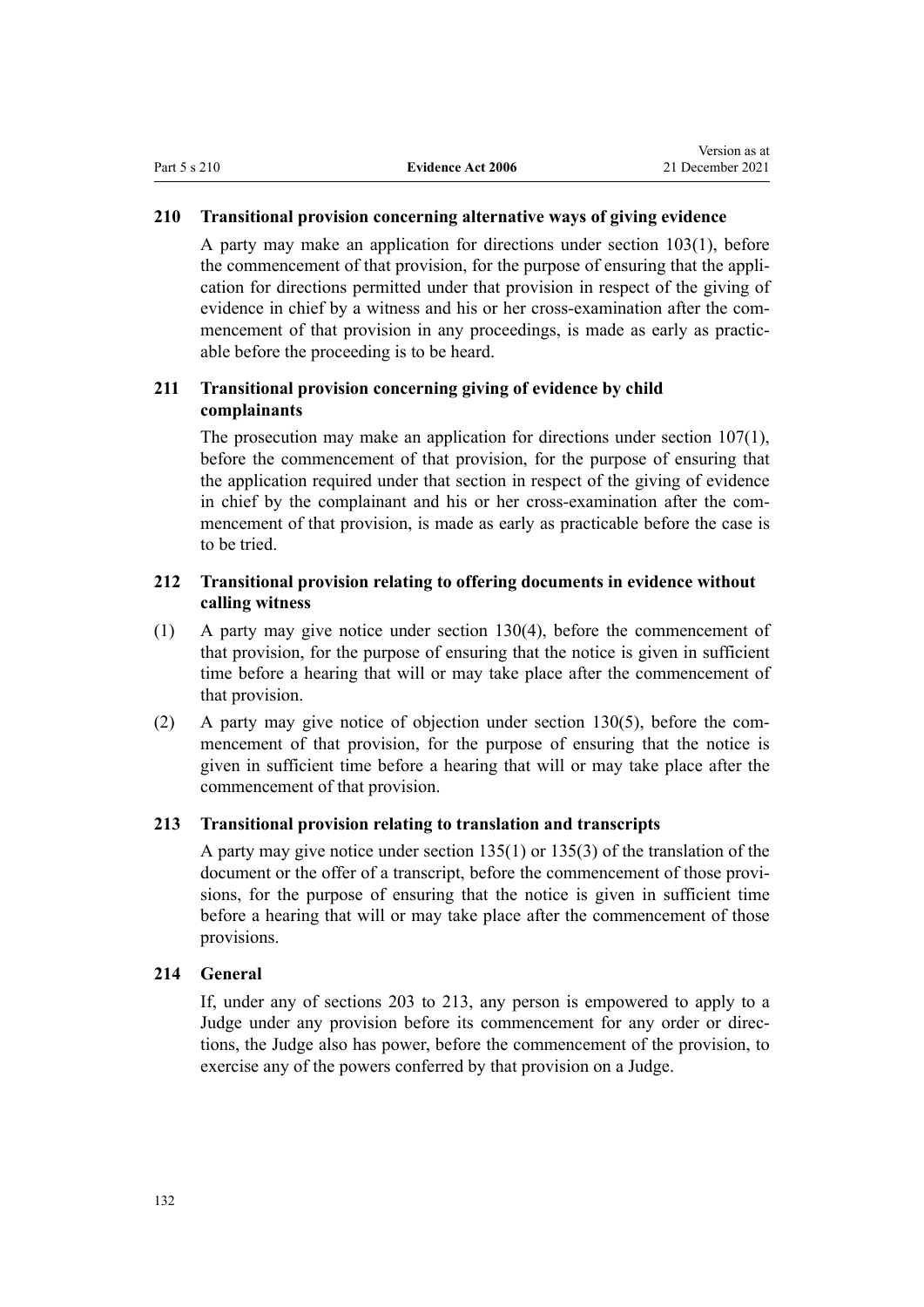# *Repeals and amendments*

# <span id="page-132-0"></span>**215 Repeals**

The enactments specified in [Schedule 1](#page-134-0) are repealed.

# **216 Consequential amendments**

The enactments specified in [Schedule 2](#page-135-0) are amended in the manner set out in that schedule.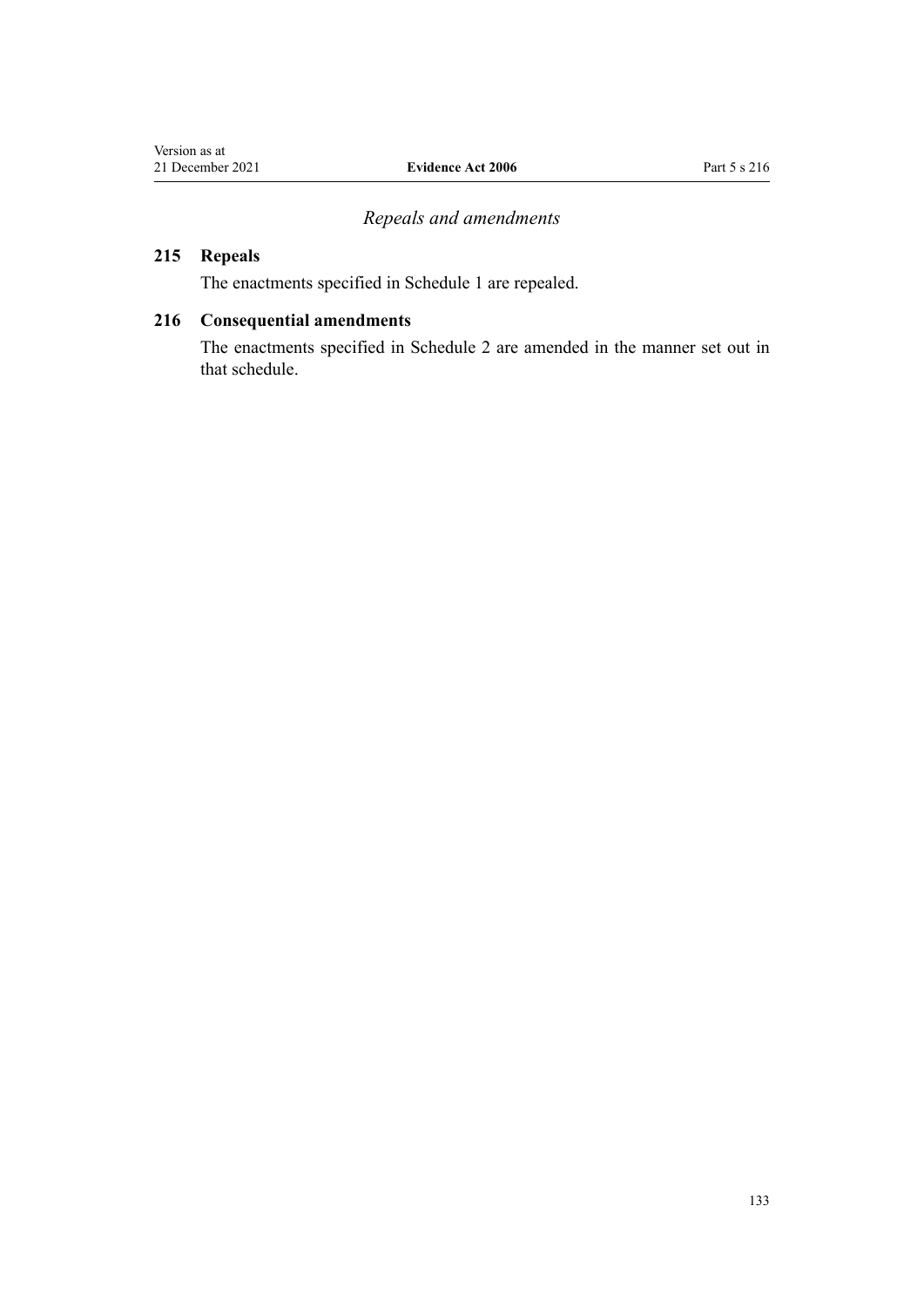# **Schedule 1AA Transitional, savings, and related provisions**

[s 4A](#page-15-0)

Schedule 1AA: inserted, on 21 December 2021, by [section 24](http://legislation.govt.nz/pdflink.aspx?id=LMS268299) of the Sexual Violence Legislation Act 2021 (2021 No 60).

# **Part 1**

# **Provision relating to Part 1 of Sexual Violence Legislation Act 2021**

Schedule 1AA Part 1: inserted, on 21 December 2021, by [section 24](http://legislation.govt.nz/pdflink.aspx?id=LMS268299) of the Sexual Violence Legislation Act 2021 (2021 No 60).

### **1 Proceedings affected by Part**

- (1) Amendments made by a provision of [Part 1](http://legislation.govt.nz/pdflink.aspx?id=LMS268300) of the Sexual Violence Legislation Act 2021 (except for this clause) apply only to proceedings commenced on or after the commencement of that provision.
- (2) Proceedings commenced before that commencement, and not finally deter‐ mined (including any rehearing, retrial, or appeal) before that commencement, continue as if those amendments had not been enacted.

Schedule 1AA clause 1: inserted, on 21 December 2021, by [section 24](http://legislation.govt.nz/pdflink.aspx?id=LMS268299) of the Sexual Violence Legislation Act 2021 (2021 No 60).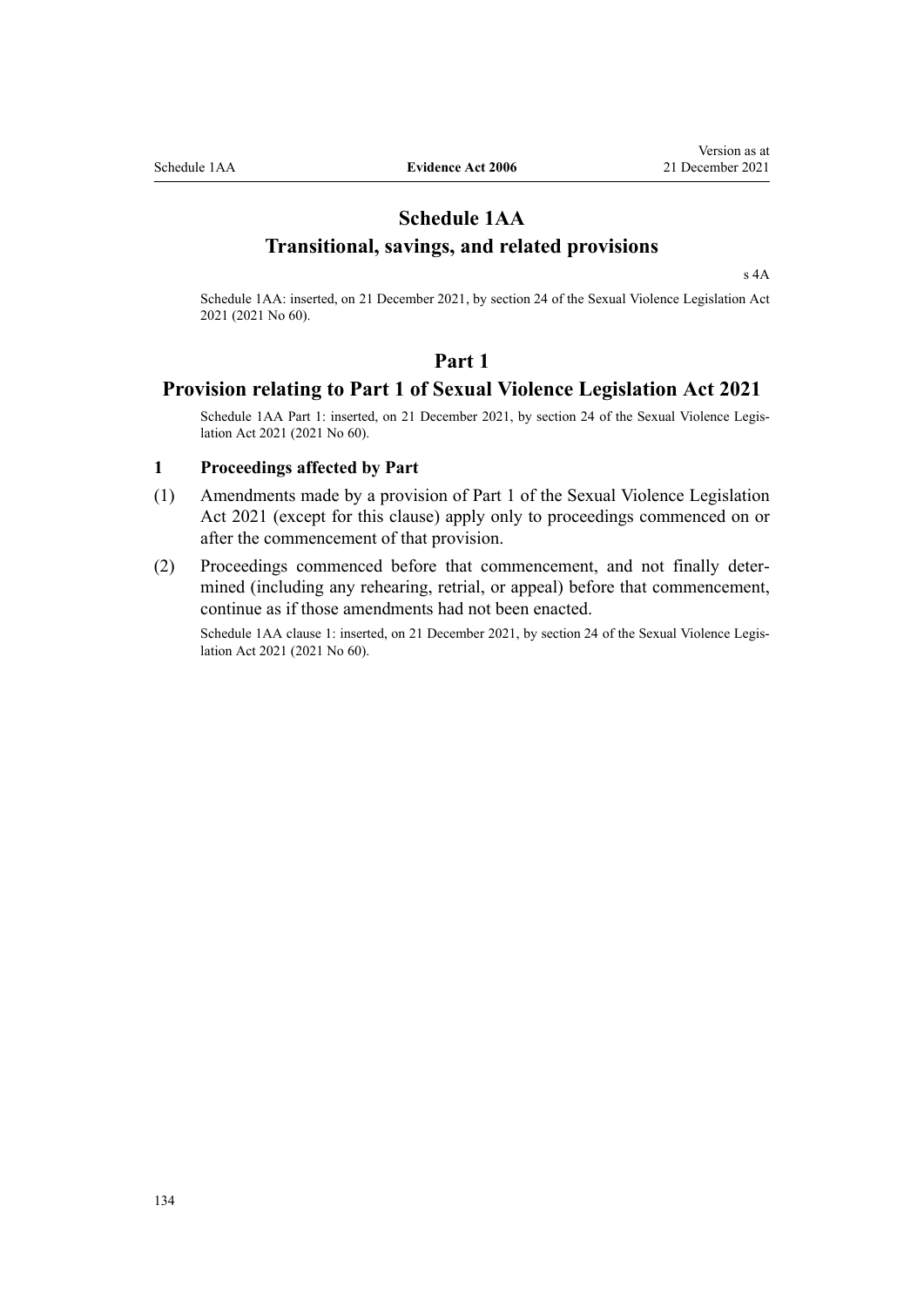# **Schedule 1 Enactments repealed**

[s 215](#page-132-0)

<span id="page-134-0"></span>**Evidence Act 1908 (1908 No 56)**

**Crimes Act 1961 (1961 No 43)**

[Sections 344D,](http://legislation.govt.nz/pdflink.aspx?id=DLM331455) [366\(1\)](http://legislation.govt.nz/pdflink.aspx?id=DLM331739), and [369.](http://legislation.govt.nz/pdflink.aspx?id=DLM331752)

**Juries Act 1981 (1981 No 23)** [Section 28](http://legislation.govt.nz/pdflink.aspx?id=DLM44833).

# **Summary Proceedings Act 1957 (1957 No 87)**

[Sections 3\(1\)\(k\),](http://legislation.govt.nz/pdflink.aspx?id=DLM311134) [60,](http://legislation.govt.nz/pdflink.aspx?id=DLM311772) and 178A.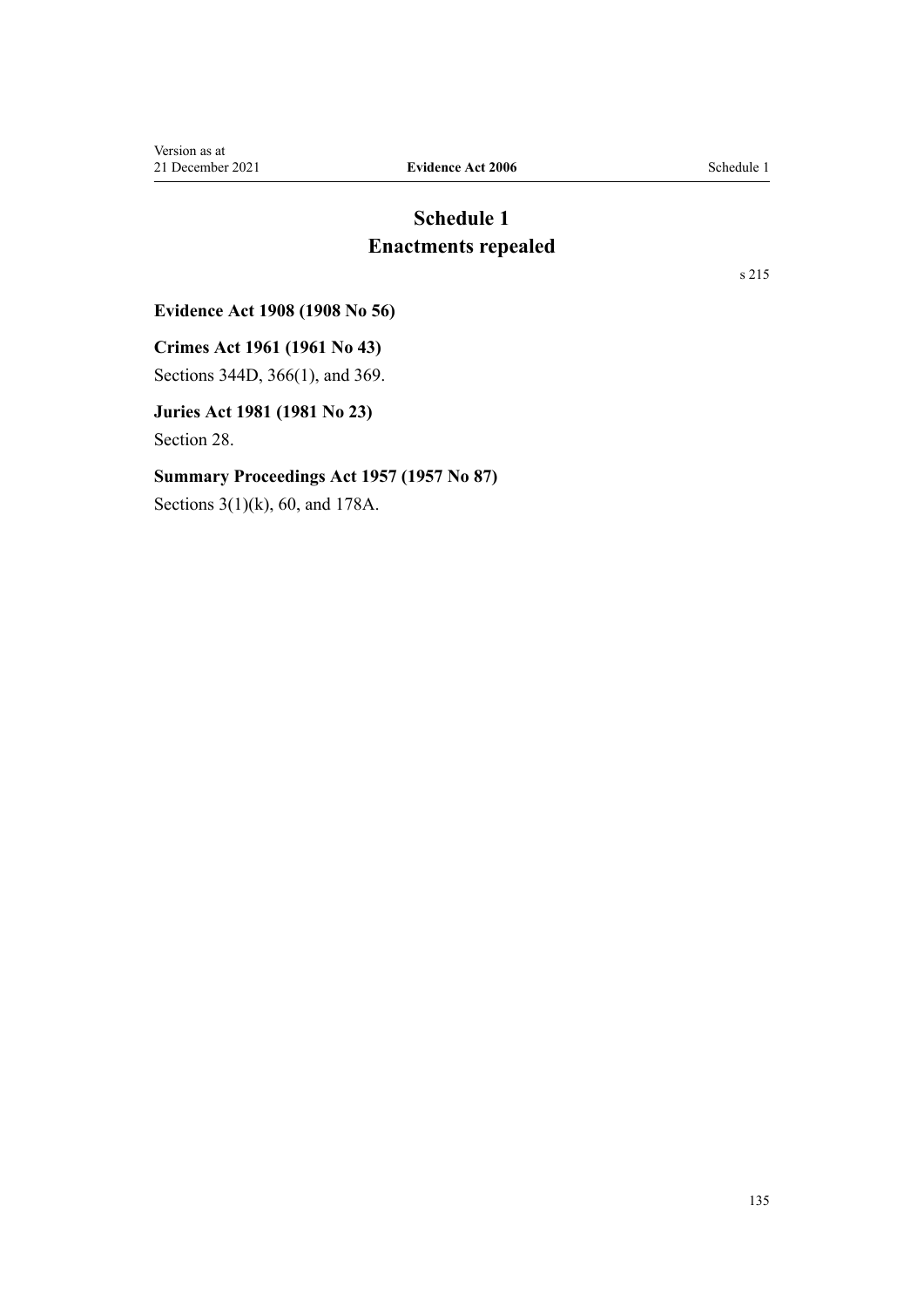# <span id="page-135-0"></span>**Schedule 2 Amendments to other enactments**

[s 216](#page-132-0)

## **Part 1**

# **Amendments to other Acts**

### **Acts and Regulations Publication Act 1989 (1989 No 142)**

Insert, after [section 16](http://legislation.govt.nz/pdflink.aspx?id=DLM195428):

### *Judicial notice and evidence of New Zealand legislation*

### **16A Judicial notice of Acts of Parliament**

Judicial notice must be taken by all courts and persons acting judicially of all Acts of Parliament.

### **16B Judicial notice of regulations**

- (1) Judicial notice must be taken by all courts and persons acting judicially of all regulations.
- (2) In subsection (1) and sections 16C and 16D, **regulations**
	- (a) has the same meaning as in section 2; and
	- (b) includes any instrument that, under section 14, has been printed and pub‐ lished as if it were a regulation.

## **16C Copy of Act of Parliament, Imperial legislation, and regulations printed as prescribed to be evidence**

- (1) Every copy of any Act of Parliament or of any Imperial enactment or any Imperial subordinate legislation (as defined in section 2 of the Imperial Laws Application Act 1988) being a copy purporting to be printed or published (whether before or after the commencement of this section) under the authority of the New Zealand Government is, unless the contrary is shown, deemed—
	- (a) to be a correct copy of that Act of Parliament, enactment, or legislation; and
	- (b) to have been so printed or published.
- (2) Every copy of any Imperial enactment or Imperial subordinate legislation (as so defined), being a copy purporting to be printed (whether before or after the commencement of this section) by the Queen's or King's Printer or under the superintendence or authority of Her Majesty's Stationery Office in the United Kingdom, is, unless the contrary is shown, deemed—
	- (a) to be a correct copy of that enactment or legislation; and
	- (b) to have been so printed.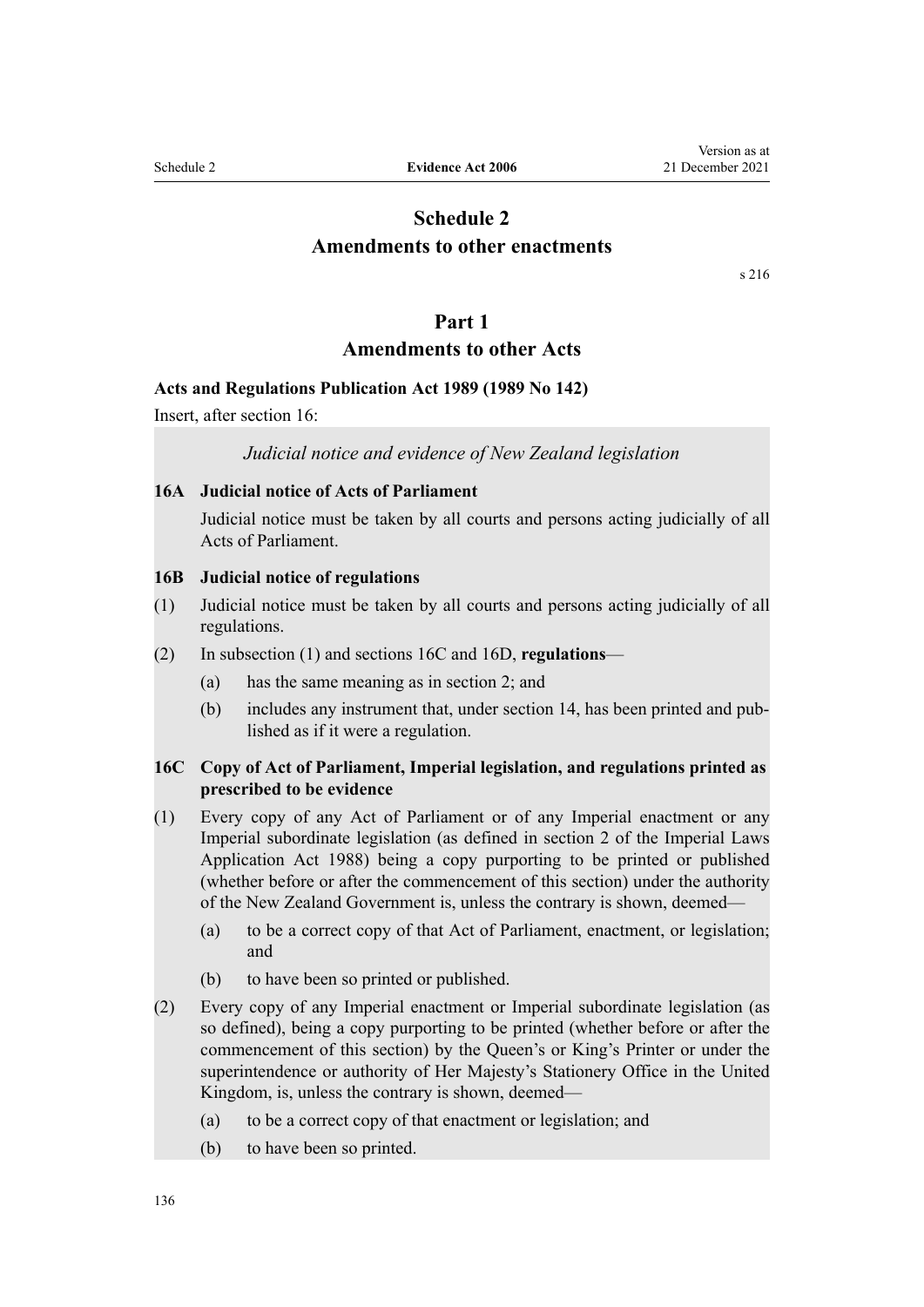### **Acts and Regulations Publication Act 1989 (1989 No 142)***—continued*

- (3) Every copy of any regulations (as defined in section 16B(2)) purporting to be printed, whether before or after the commencement of this section, under the authority of the New Zealand Government is, unless the contrary is shown, deemed—
	- (a) to be a correct copy of those regulations; and
	- (b) to have been so printed or published; and
	- (c) to be evidence that the regulations were notified in the *Gazette* on the date printed on that copy as the date of their notification in the *Gazette*.

# **16D Copy of reprint of Act, Imperial legislation, or regulations to be evidence**

- (1) This section applies to any copy of a reprint of any legislation, where that copy purports to be printed or published (whether before or after the commencement of this section) under the authority of the New Zealand Government.
- (2) Unless the contrary is shown, every copy of a reprint to which this section applies is to be taken—
	- (a) to be a copy of a reprint that correctly states, as at the date at which it is stated to be reprinted, the law enacted or made by the legislation reprin‐ ted and by the amendments (if any) to that legislation; and
	- (b) to have been printed or published under the authority of the New Zealand Government.
- (3) To avoid any doubt, the presumption contained in subsection (2) applies to a copy of a reprint in which changes authorised by section 17C have been made.
- (4) The presumption contained in subsection (2) may be rebutted by the production of the official volume in which the relevant legislation or any amendment to that legislation, as the case requires, is contained.
- (5) Subsection (4) does not limit any other means of rebutting the presumption contained in subsection (2).
- (6) In this section, unless the context otherwise requires,—

**Imperial enactment** and **Imperial subordinate legislation** have the meanings given to them by section 2 of the Imperial Laws Application Act 1988

legislation means any Act, Imperial enactment, Imperial subordinate legislation, or regulations

**official volume** means any volume containing copies of legislation that are deemed, by section 16C, to be correct copies of that legislation.

### **16E Copies of parliamentary Journals to be evidence**

All copies of the Journals of the Legislative Council or the House of Representatives, purporting to be printed by the Government Printer or published by order of the House of Representatives, must be admitted as evidence of those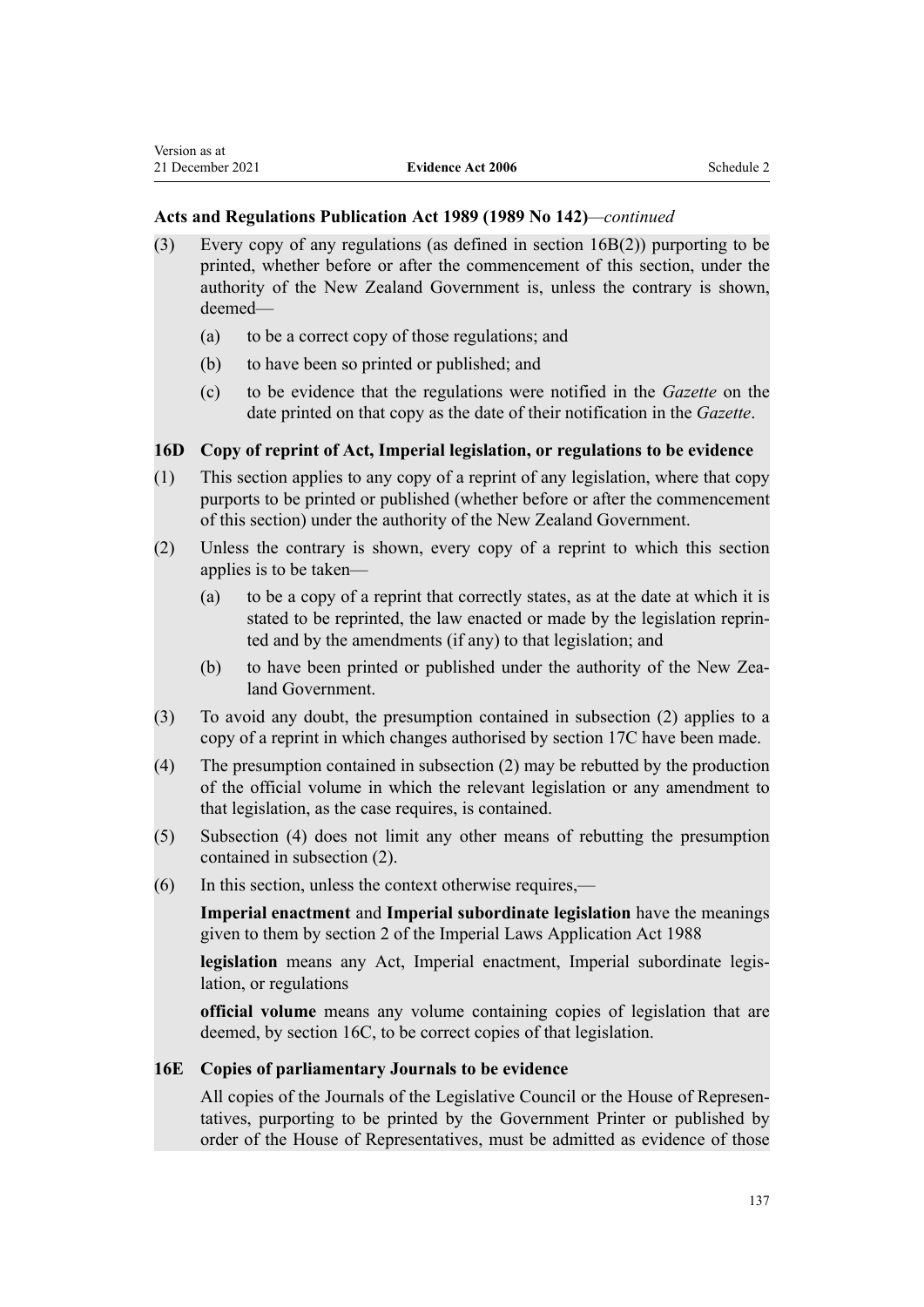### **Acts and Regulations Publication Act 1989 (1989 No 142)***—continued*

matters by all courts and persons acting judicially without proof being given that those copies were so printed or published.

Omit from the definition of **reprint** in [section 17A](http://legislation.govt.nz/pdflink.aspx?id=DLM195453) "section 29A of the Evidence Act 1908" and substitute "section 16D".

## **Armed Forces Discipline Act 1971 (1971 No 53)**

[Section 147\(1\)](http://legislation.govt.nz/pdflink.aspx?id=DLM403639): omit "Evidence Act 1908" and substitute "Evidence Act 2006".

### **Commonwealth Countries Act 1977 (1977 No 31)**

Repeal [section 2\(5\)](http://legislation.govt.nz/pdflink.aspx?id=DLM442766) and substitute:

(5) For the purposes of this section,—

**court** includes the Supreme Court, the Court of Appeal, the High Court, and any District Court

**District Court** includes—

- (a) a Family Court; and
- (b) a Youth Court

**person acting judicially** means any person having in New Zealand by law authority to hear, receive, and examine evidence

**proceeding** means—

- (a) a proceeding conducted by a court; and
- (b) any interlocutory or other application to a court connected with a pro‐ ceeding.

## **Companies (Bondholders Incorporation) Act 1934–35 (1934–35 No 39)**

[Section 13\(2\)](http://legislation.govt.nz/pdflink.aspx?id=DLM217572): omit "Evidence Act 1908" and substitute "Evidence Act 2006".

### **Copyright Act 1994 (1994 No 143)**

[Section 215\(4\)](http://legislation.govt.nz/pdflink.aspx?id=DLM346885): omit "Evidence Act 1908" and substitute "Evidence Act 2006".

### **Crimes Act 1961 (1961 No 43)**

[Section 216C\(2\)\(iii\)](http://legislation.govt.nz/pdflink.aspx?id=DLM329834): omit "Evidence Act 1908" and substitute "Evidence Act 2006".

[Section 369A\(1\):](http://legislation.govt.nz/pdflink.aspx?id=DLM331754) omit "section 13A(6)(d) of the Evidence Act 1908" and substitute "section  $109(1)(d)$  of the Evidence Act 2006".

Section  $379A(1)(e)$ : omit "section  $13A(6)(d)$  of the Evidence Act 1908" and substitute "section 109(1)(d) of the Evidence Act 2006".

[Section 379A\(1\)\(f\)](http://legislation.govt.nz/pdflink.aspx?id=DLM331903): omit "section 13C of the Evidence Act 1908" and substitute "sections 112 and 113 of the Evidence Act 2006".

Section  $379A(1)(g)$ : omit "section 23A of the Evidence Act 1908" and substitute "section 44 of the Evidence Act 2006".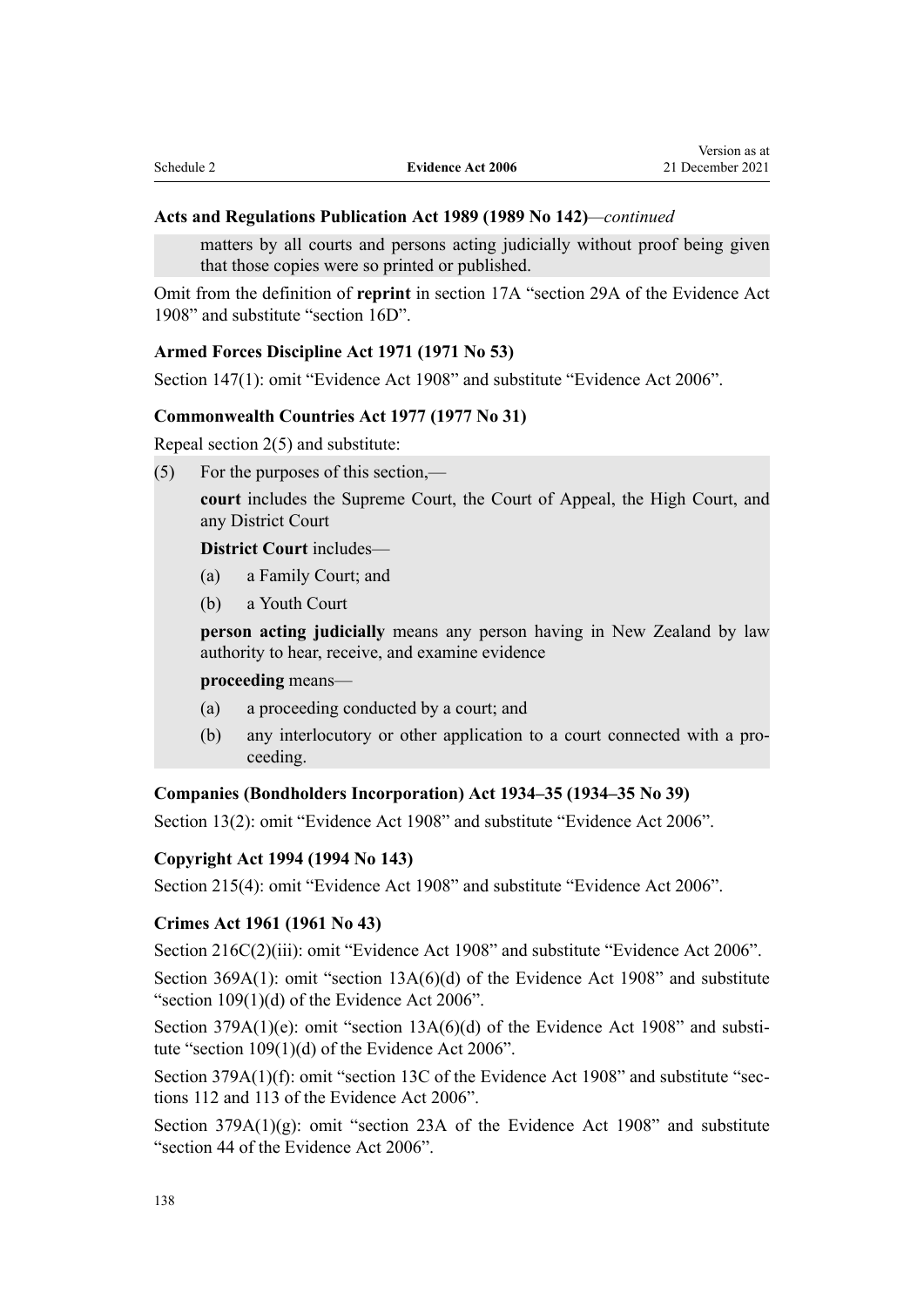# **Customs and Excise Act 1996 (1996 No 27)**

[Section 161\(2\)](http://legislation.govt.nz/pdflink.aspx?id=DLM379235): omit ", despite section 47B or 47C of the Evidence Act 1908," and substitute ", despite section 75 of the Evidence Act 2006,".

## **Hawke's Bay Earthquake Act 1931 (1931 No 6)**

[Section 23\(2\)](http://legislation.govt.nz/pdflink.aspx?id=DLM209250): omit "Evidence Act 1908" and substitute "Evidence Act 2006".

## **Human Rights Act 1993 (1993 No 82)**

Omit from [section 106\(4\)](http://legislation.govt.nz/pdflink.aspx?id=DLM305410) "Evidence Act 1908" and substitute "Evidence Act 2006".

## **Immigration Act 1987 (1987 No 74)**

Omit from [clause 11\(2\)](http://legislation.govt.nz/pdflink.aspx?id=DLM114344) of Schedule 2 and [clause 9\(2\)](http://legislation.govt.nz/pdflink.aspx?id=DLM114918) of Schedule 3C "Evidence Act 1908" and substitute in each case "Evidence Act 2006".

## **Judicature Act 1908 (1908 No 89)**

Repeal [section 51A\(2\)](http://legislation.govt.nz/pdflink.aspx?id=DLM146496) and substitute:

(2) Sections 16B, 16C(3), and 16D of the Acts and Regulations Publication Act 1989 apply accordingly.

## **Land Transport Act 1998 (1998 No 110)**

[Section 209\(2\)](http://legislation.govt.nz/pdflink.aspx?id=DLM435639): omit "(as defined in section 2 of the Evidence Act 1908)".

Add to [section 209](http://legislation.govt.nz/pdflink.aspx?id=DLM435639):

(4) For the purposes of this section, a **person acting judicially** means any person having in New Zealand by law authority to hear, receive, and examine evidence.

## **Lawyers and Conveyancers Act 2006 (2006 No 1)**

[Section 151\(4\)](http://legislation.govt.nz/pdflink.aspx?id=DLM366190): omit "Evidence Act 1908" and substitute "Evidence Act 2006".

[Section 239\(4\)](http://legislation.govt.nz/pdflink.aspx?id=DLM366793): omit "Evidence Act 1908" and substitute "Evidence Act 2006".

### **Local Government Act 2002 (2002 No 84)**

[Section 35\(1\)](http://legislation.govt.nz/pdflink.aspx?id=DLM171847): omit "Evidence Act 1908" and substitute "Evidence Act 2006".

### **Maori Fisheries Act 2004 (2004 No 78)**

[Section 203\(2\):](http://legislation.govt.nz/pdflink.aspx?id=DLM313602) omit "section 48G of the Evidence Act 1908" and substitute "section 4 of the Evidence Act 2006".

### **Maritime Transport Act 1994 (1994 No 104)**

[Clause 9](http://legislation.govt.nz/pdflink.aspx?id=DLM339539) of Schedule 2: omit "Evidence Act 1908" and substitute "Evidence Act 2006".

### **Mortgagors and Lessees Rehabilitation Act 1936 (1936 No 33)**

[Section 18\(2\)](http://legislation.govt.nz/pdflink.aspx?id=DLM220219): omit "Evidence Act 1908" and substitute "Evidence Act 2006".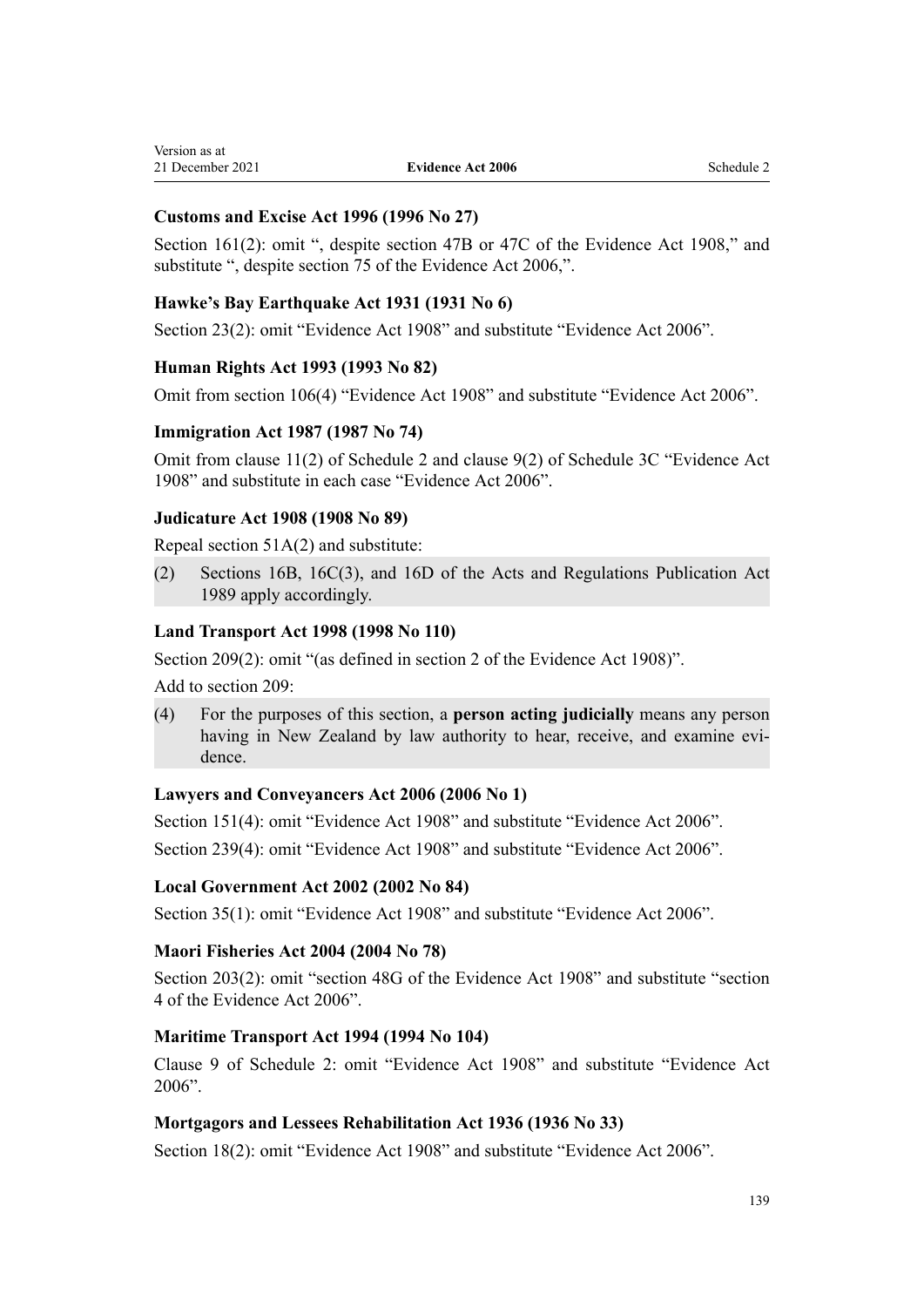### **Mutual Assistance in Criminal Matters Act 1992 (1992 No 86)**

Repeal [section 36](http://legislation.govt.nz/pdflink.aspx?id=DLM274421) and substitute:

## **36 Evidence Act 2006 not affected**

Nothing in this Act limits or affects the Evidence Act 2006.

#### **Oaths and Declarations Act 1957 (1957 No 88)**

[Section 13\(1\)](http://legislation.govt.nz/pdflink.aspx?id=DLM316124): repeal and substitute:

(1) A witness under the age of 12 years who is required, under section 77(2) of the Evidence Act 2006, to make a promise to tell the truth, must, before being examined make the promise:

'I promise to speak the truth, the whole truth, and nothing but the truth'.

(1A) That promise has the same force and effect as if the witness had taken an oath.

### **Plant Variety Rights Act 1987 (1987 No 5)**

Repeal [section 29\(3\)](http://legislation.govt.nz/pdflink.aspx?id=DLM101077) and substitute:

(3) For the purposes of subsection (2),—

**court** includes the Supreme Court, the Court of Appeal, the High Court, and any District Court

**District Court** includes—

- (a) a Family Court; and
- (b) a Youth Court

**person acting judicially** means any person having in New Zealand by law authority to hear, receive, and examine evidence.

### **Reprint of Statutes Act 1931 (1931 No 13)**

[Section 4:](http://legislation.govt.nz/pdflink.aspx?id=DLM209558) omit "section 29 of the Evidence Act 1908" and substitute "section 16C of the Acts and Regulations Publication Act 1989".

### **Reserve Bank of New Zealand Act 1989 (1989 No 157)**

[Section 156A\(4\)\(b\)](http://legislation.govt.nz/pdflink.aspx?id=DLM201571): omit "section 47B of the Evidence Act 1908" and substitute "the Evidence Act 2006".

### **Sale of Liquor Act 1989 (1989 No 63)**

[Section 109\(2\)](http://legislation.govt.nz/pdflink.aspx?id=DLM166130): omit "Evidence Act 1908" and substitute "Evidence Act 2006".

## **Social Workers Registration Act 2003 (2003 No 17)**

[Clause 6\(4\)](http://legislation.govt.nz/pdflink.aspx?id=DLM191203) of Schedule 2: omit "Evidence Act 1908" and substitute "Evidence Act 2006".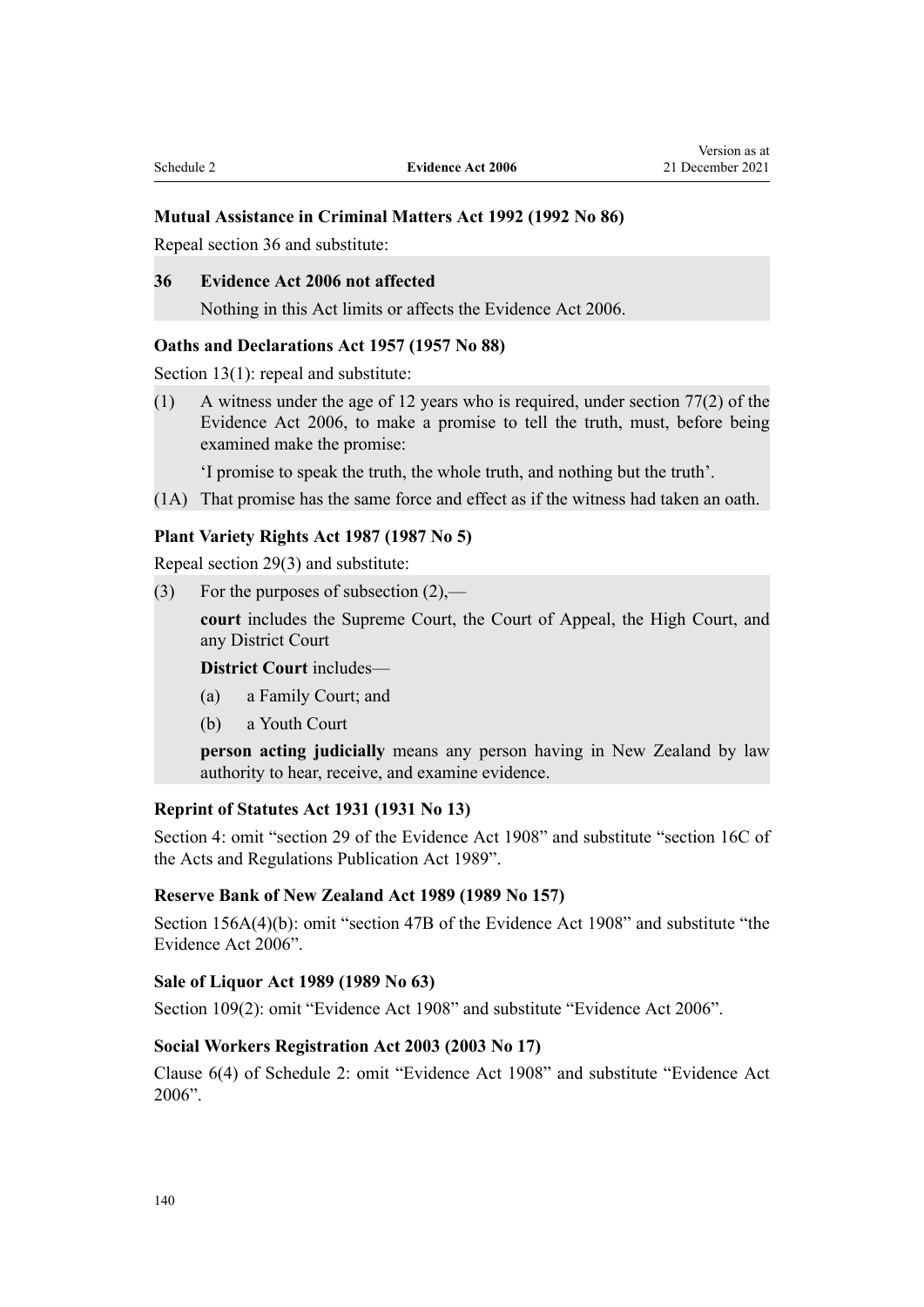# **Status of Children Act 1969 (1969 No 18)**

[Section 8\(1\)](http://legislation.govt.nz/pdflink.aspx?id=DLM391005): omit "section 44A of the Evidence Act  $1908$ " in both places and substitute in each case "section 141, or any of sections 145 to 149 of the Evidence Act 2006".

# **Summary Proceedings Act 1957 (1957 No 87)**

Omit from sections  $157(1)$  and  $161A$  "section  $13A(6)(d)$  of the Evidence Act  $1908$ " and substitute in each case "section 109(1)(d) of the Evidence Act 2006".

[Section 168AA\(5\)](http://legislation.govt.nz/pdflink.aspx?id=DLM313538): omit "section 13C of the Evidence Act 1908" and substitute "section 112 of the Evidence Act 2006".

Section 178A(1): omit "section 13A(2) of the Evidence Act 1908" and substitute "section 108(5) of the Evidence Act 2006".

Section 178A(2): omit "section 13B or section 13C of the Evidence Act 1908" and substitute "sections 110 to 112 of the Evidence Act 2006".

[Section 182\(1\):](http://legislation.govt.nz/pdflink.aspx?id=DLM313715) omit "section 13A(2) of the Evidence Act 1908" and substitute "section 108(2) of the Evidence Act 2006".

# **Tariff Act 1988 (1988 No 155)**

Repeal [section 7\(1C\)](http://legislation.govt.nz/pdflink.aspx?id=DLM137077) and substitute:

(1C) For the purposes of this section,—

**court** includes the Supreme Court, the Court of Appeal, the High Court, and any District Court

**District Court** includes—

- (a) a Family Court; and
- (b) a Youth Court

**person acting judicially** means any person having in New Zealand by law authority to hear, receive, and examine evidence

### **proceeding** means—

- (a) a proceeding conducted by a court; and
- (b) any interlocutory or other application to a court connected with a pro‐ ceeding.

# **Taxation Review Authorities Act 1994 (1994 No 165)**

[Section 17\(3\)](http://legislation.govt.nz/pdflink.aspx?id=DLM347495): omit "Evidence Act 1908" and substitute "Evidence Act 2006".

### **Te Ture Whenua Maori Act 1993 (Maori Land Act 1993) (1993 No 4)**

[Section 69\(3\)](http://legislation.govt.nz/pdflink.aspx?id=DLM290957): omit "Evidence Act 1908" and substitute "Evidence Act 2006".

### **Trans-Tasman Mutual Recognition Act 1997 (1997 No 60)**

[Section 63\(4\)](http://legislation.govt.nz/pdflink.aspx?id=DLM411352): omit "Evidence Act 1908" and substitute "Evidence Act 2006".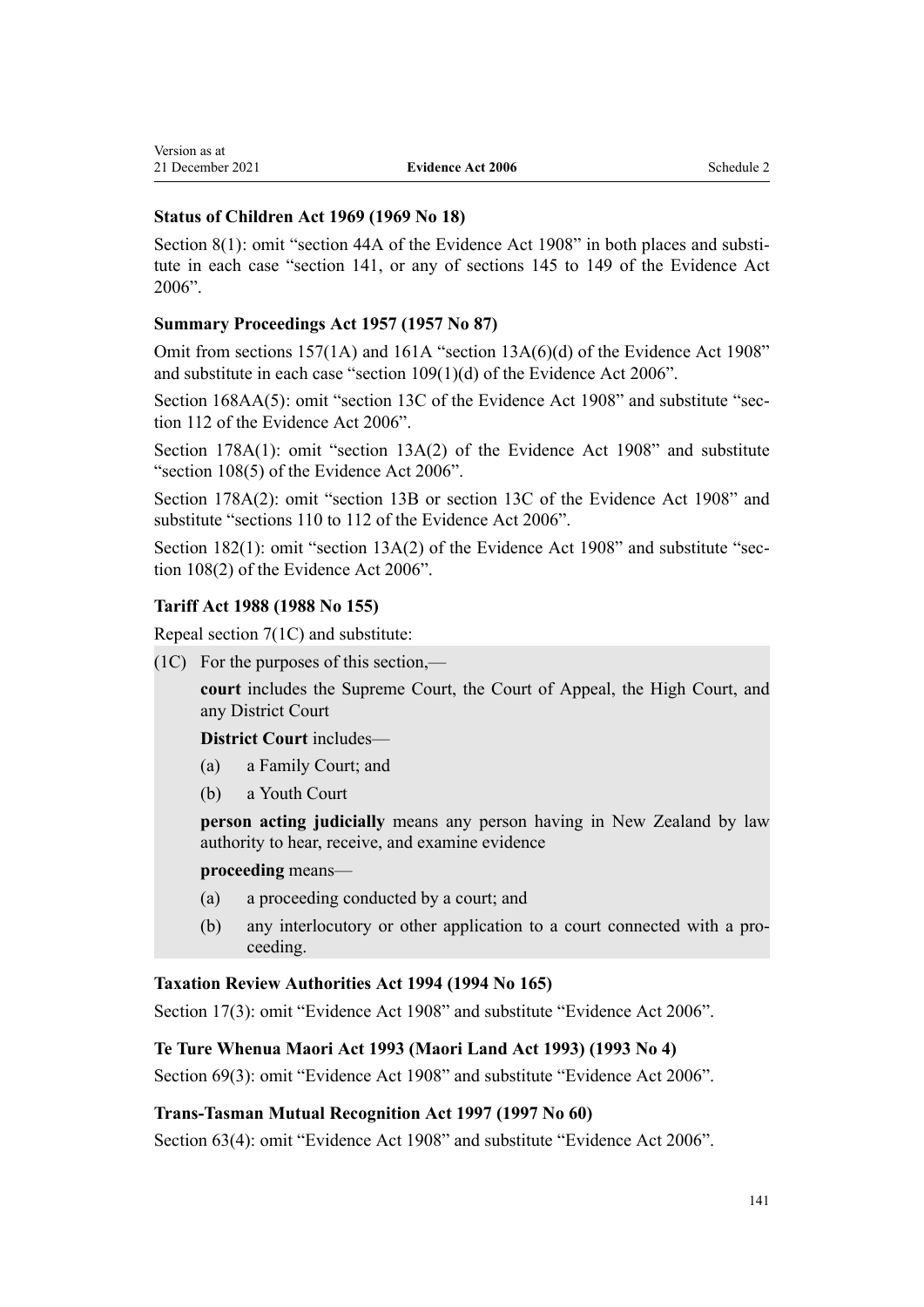# **Treaty of Waitangi Act 1975 (1975 No 114)**

[Clause 6\(3\)](http://legislation.govt.nz/pdflink.aspx?id=DLM435881) of Schedule 2: omit "Evidence Act 1908" and substitute "Evidence Act 2006".

## **United Nations Convention on the Law of the Sea Act 1996 (1996 No 69)**

Repeal [section 3\(5\)](http://legislation.govt.nz/pdflink.aspx?id=DLM393778) and substitute:

(5) For the purposes of subsection  $(4)$ ,—

**court** includes the Supreme Court, the Court of Appeal, the High Court, and any District Court

**person acting judicially** means any person having in New Zealand by law authority to hear, receive, and examine evidence

## **proceeding** means—

- (a) a proceeding conducted by a court; and
- (b) any interlocutory or other application to a court connected with a pro‐ ceeding.

# **Part 2 Regulations amended**

### **Designs Regulations 1954 (SR 1954/224)**

[Regulation 73\(1\)\(a\):](http://legislation.govt.nz/pdflink.aspx?id=DLM8430) omit "prescribed by the Justices of the Peace Act 1927 or by the Evidence Act 1908, as the case may be" and substitute "required by the Oaths and Declarations Act 1957".

#### **Patents Regulations 1954 (SR 1954/211)**

[Regulation 143\(1\)\(a\)](http://legislation.govt.nz/pdflink.aspx?id=DLM7688): omit "prescribed by the Justices of the Peace Act 1927 or by the Evidence Act 1908, as the case may be" and substitute "required by the Oaths and Declarations Act 1957".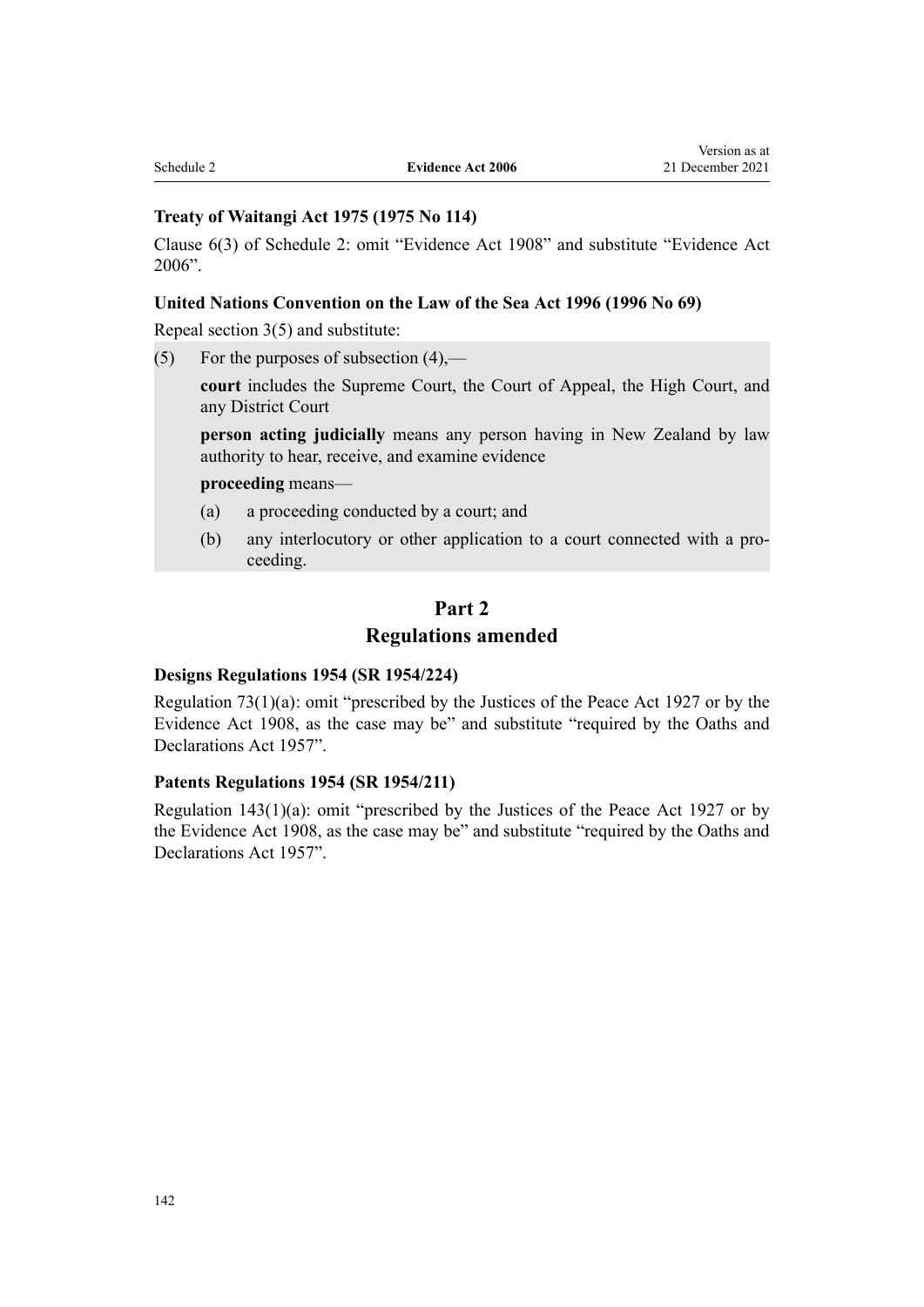#### **Notes**

### *1 General*

This is a consolidation of the Evidence Act 2006 that incorporates the amendments made to the legislation so that it shows the law as at its stated date.

### *2 Legal status*

A consolidation is taken to correctly state, as at its stated date, the law enacted or made by the legislation consolidated and by the amendments. This presump‐ tion applies unless the contrary is shown.

[Section 78](http://legislation.govt.nz/pdflink.aspx?id=DLM7298365) of the Legislation Act 2019 provides that this consolidation, pub‐ lished as an electronic version, is an official version. A printed version of legis‐ lation that is produced directly from this official electronic version is also an official version.

### *3 Editorial and format changes*

The Parliamentary Counsel Office makes editorial and format changes to consolidations using the powers under [subpart 2](http://legislation.govt.nz/pdflink.aspx?id=DLM7298371) of Part 3 of the Legislation Act 2019. See also [PCO editorial conventions for consolidations](http://www.pco.govt.nz/editorial-conventions/).

#### *4 Amendments incorporated in this consolidation*

Sexual Violence Legislation Act 2021 (2021 No 60): [Part 1](http://legislation.govt.nz/pdflink.aspx?id=LMS268300)

Secondary Legislation Act 2021 (2021 No 7): [section 3](http://legislation.govt.nz/pdflink.aspx?id=LMS268932)

Family Violence (Amendments) Act 2018 (2018 No 47): [Part 5](http://legislation.govt.nz/pdflink.aspx?id=LMS113567)

Children, Young Persons, and Their Families (Oranga Tamariki) Legislation Act 2017 (2017 No 31): [section 149](http://legislation.govt.nz/pdflink.aspx?id=DLM7287401)

Patents (Trans-Tasman Patent Attorneys and Other Matters) Amendment Act 2016 (2016 No 89): [section 8](http://legislation.govt.nz/pdflink.aspx?id=DLM6636735)

Trans-Tasman Proceedings Amendment Act 2016 (2016 No 70): [section 9](http://legislation.govt.nz/pdflink.aspx?id=DLM6945040)

District Court Act 2016 (2016 No 49): [section 261](http://legislation.govt.nz/pdflink.aspx?id=DLM6942680)

Senior Courts Act 2016 (2016 No 48): [section 183\(b\)](http://legislation.govt.nz/pdflink.aspx?id=DLM5759564)

[Evidence Amendment Act 2016](http://legislation.govt.nz/pdflink.aspx?id=DLM6488702) (2016 No 44)

[Evidence Amendment Act 2013](http://legislation.govt.nz/pdflink.aspx?id=DLM5189082) (2013 No 29)

[Evidence Amendment Act 2011](http://legislation.govt.nz/pdflink.aspx?id=DLM4058400) (2011 No 89)

Criminal Procedure Act 2011 (2011 No 81): [section 393](http://legislation.govt.nz/pdflink.aspx?id=DLM3865810)

Trans-Tasman Proceedings Act 2010 (2010 No 108): [section 10\(1\)](http://legislation.govt.nz/pdflink.aspx?id=DLM2576329)

Courts (Remote Participation) Act 2010 (2010 No 94): [section 19](http://legislation.govt.nz/pdflink.aspx?id=DLM2600770)

Sentencing and Parole Reform Act 2010 (2010 No 33): [section 13](http://legislation.govt.nz/pdflink.aspx?id=DLM2836314)

Criminal Proceeds (Recovery) Act 2009 (2009 No 8): [section 184](http://legislation.govt.nz/pdflink.aspx?id=DLM1451423)

Policing Act 2008 (2008 No 72): [section 130\(1\)](http://legislation.govt.nz/pdflink.aspx?id=DLM1102383)

Summary Proceedings Amendment Act (No 2) 2008 (2008 No 41): [section 18](http://legislation.govt.nz/pdflink.aspx?id=DLM1380050)

[Evidence Amendment Act 2007](http://legislation.govt.nz/pdflink.aspx?id=DLM410010) (2007 No 24)